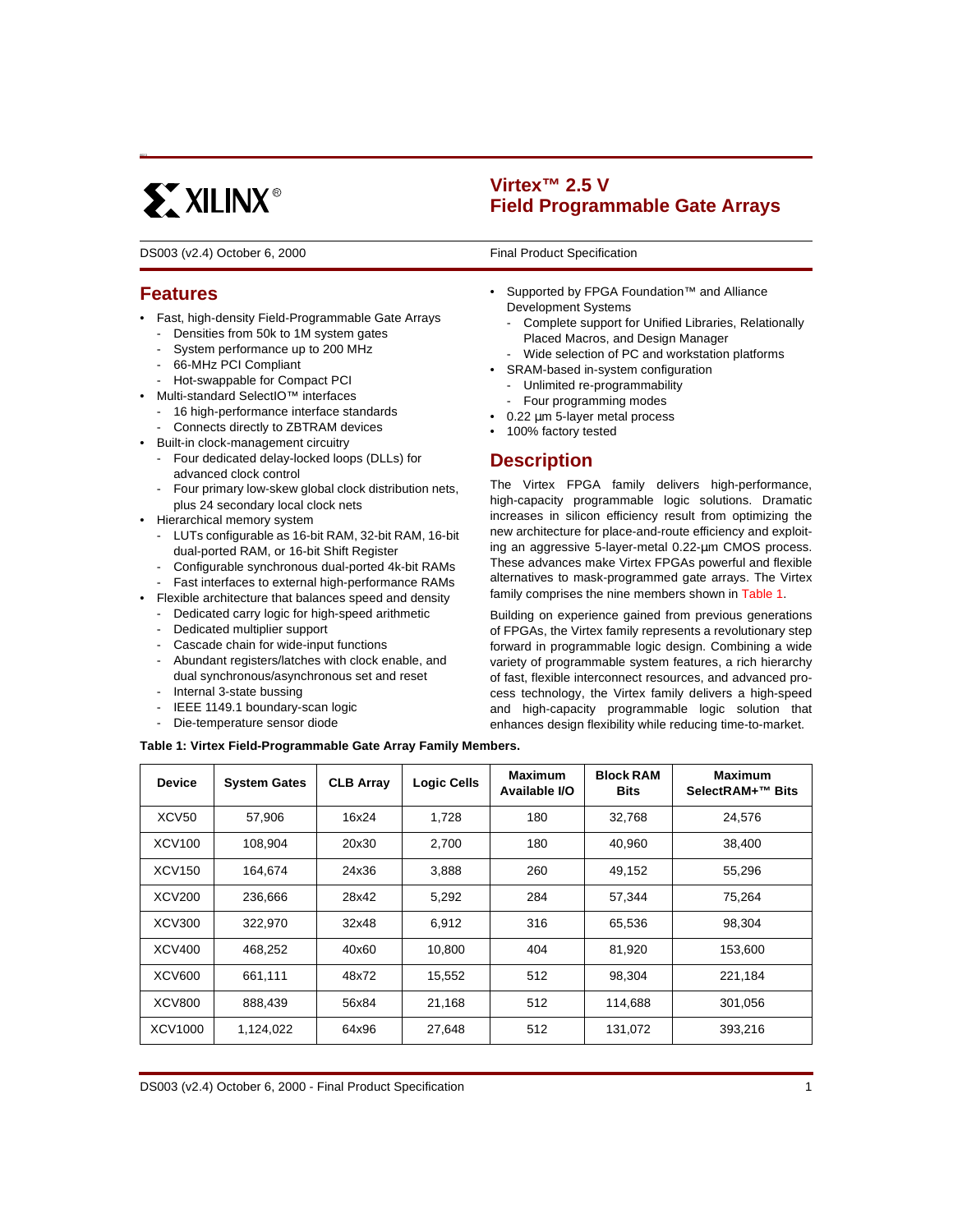## **Virtex Architecture**

Virtex devices feature a flexible, regular architecture that comprises an array of configurable logic blocks (CLBs) surrounded by programmable input/output blocks (IOBs), all interconnected by a rich hierarchy of fast, versatile routing resources. The abundance of routing resources permits the Virtex family to accommodate even the largest and most complex designs.

Virtex FPGAs are SRAM-based, and are customized by loading configuration data into internal memory cells. In some modes, the FPGA reads its own configuration data from an external PROM (master serial mode). Otherwise, the configuration data is written into the FPGA (Select-MAP™, slave serial, and JTAG modes).

The standard Xilinx Foundation™ and Alliance Series™ Development systems deliver complete design support for Virtex, covering every aspect from behavioral and schematic entry, through simulation, automatic design translation and implementation, to the creation, downloading, and readback of a configuration bit stream.

#### **Higher Performance**

Virtex devices provide better performance than previous generations of FPGA. Designs can achieve synchronous system clock rates up to 200 MHz including I/O. Virtex inputs and outputs comply fully with PCI specifications, and interfaces can be implemented that operate at 33 MHz or 66 MHz. Additionally, Virtex supports the hot-swapping requirements of Compact PCI.

Xilinx thoroughly benchmarked the Virtex family. While performance is design-dependent, many designs operated internally at speeds in excess of 100 MHz and can achieve 200 MHz. [Table 2](#page-1-0) shows performance data for representative circuits, using worst-case timing parameters.

<span id="page-1-0"></span>

| <b>Table 2: Performance for Common Circuit Functions</b> |  |  |  |  |
|----------------------------------------------------------|--|--|--|--|
|----------------------------------------------------------|--|--|--|--|

| <b>Function</b>             | <b>Bits</b>    | Virtex -6         |             |            |           |       | VersaRing                              |              |                |            |
|-----------------------------|----------------|-------------------|-------------|------------|-----------|-------|----------------------------------------|--------------|----------------|------------|
| <b>Register-to-Register</b> |                |                   |             |            |           |       |                                        |              |                |            |
| Adder                       | 16             | 5.0 <sub>ns</sub> |             |            |           |       |                                        |              |                |            |
|                             | 64             | $7.2$ ns          |             |            |           |       |                                        |              |                |            |
| <b>Pipelined Multiplier</b> | $8 \times 8$   | $5.1$ ns          |             |            | VersaRing |       |                                        | <b>BRAMS</b> | VersaRin       |            |
|                             | $16 \times 16$ | $6.0$ ns          | <b>IOBs</b> |            |           | BRAMs | <b>CLBs</b>                            |              |                | lOBS       |
| Address Decoder             | 16             | $4.4$ ns          |             |            |           |       |                                        |              | $\overline{6}$ |            |
|                             | 64             | $6.4$ ns          |             |            |           |       |                                        |              |                |            |
| 16:1 Multiplexer            |                | $5.4$ ns          |             |            |           |       |                                        |              |                |            |
|                             | 9              | $4.1$ ns          |             |            |           |       |                                        |              |                |            |
| <b>Parity Tree</b>          | 18             | $5.0$ ns          |             |            |           |       | VersaRing                              |              |                |            |
|                             | 36             | $6.9$ ns          |             |            |           |       | <b>IOBs</b>                            |              |                |            |
| Chip-to-Chip                |                |                   |             | <b>DLL</b> |           |       |                                        |              |                | <b>DLL</b> |
| <b>HSTL Class IV</b>        |                | 200 MHz           |             |            |           |       |                                        |              |                |            |
| LVTTL,16mA, fast slew       |                | 180 MHz           |             |            |           |       | Eiguro 1: Virtor Arabitaoturo Overview |              |                | vao_b.eps  |

## **Architectural Description**

#### **Virtex Array**

The Virtex user-programmable gate array, shown in [Figure 1](#page-1-1), comprises two major configurable elements: configurable logic blocks (CLBs) and input/output blocks (IOBs).

- CLBs provide the functional elements for constructing logic
- IOBs provide the interface between the package pins and the CLBs

CLBs interconnect through a general routing matrix (GRM). The GRM comprises an array of routing switches located at the intersections of horizontal and vertical routing channels. Each CLB nests into a VersaBlock™ that also provides local routing resources to connect the CLB to the GRM.

The VersaRing™ I/O interface provides additional routing resources around the periphery of the device. This routing improves I/O routability and facilitates pin locking.

The Virtex architecture also includes the following circuits that connect to the GRM.

- Dedicated block memories of 4096 bits each
- Clock DLLs for clock-distribution delay compensation and clock domain control
- 3-State buffers (BUFTs) associated with each CLB that drive dedicated segmentable horizontal routing resources

Values stored in static memory cells control the configurable logic elements and interconnect resources. These values load into the memory cells on power-up, and can reload if necessary to change the function of the device.



<span id="page-1-1"></span>**Figure 1: Virtex Architecture Overview**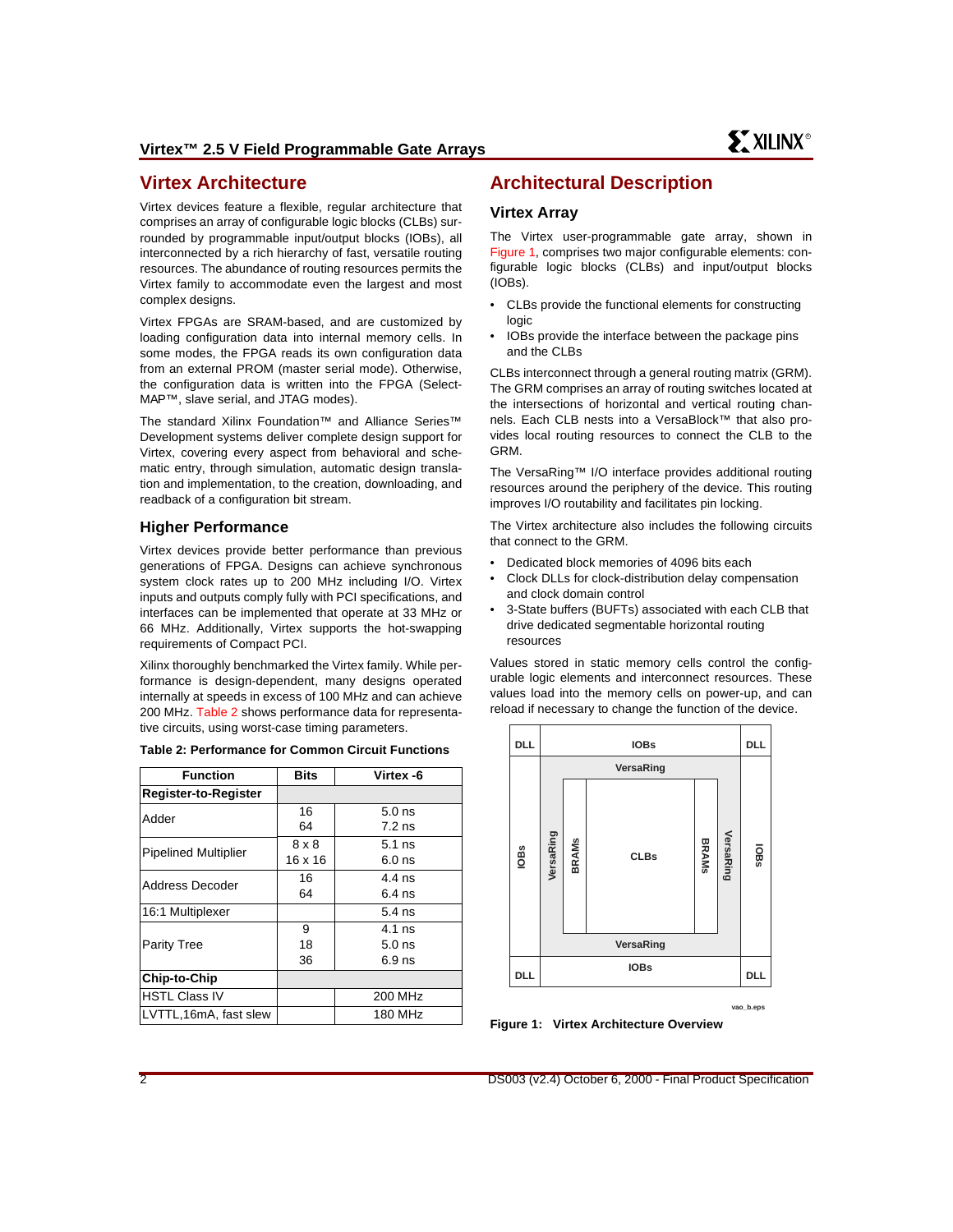## **Input/Output Block**

The Virtex IOB, [Figure 2](#page-2-0), features SelectIO™ inputs and outputs that support a wide variety of I/O signalling standards, see [Table 3](#page-3-0).

The three IOB storage elements function either as edge-triggered D-type flip-flops or as level sensitive latches. Each IOB has a clock signal (CLK) shared by the three flip-flops and independent clock enable signals for each flip-flop.

In addition to the CLK and CE control signals, the three flip-flops share a Set/Reset (SR). For each flip-flop, this signal can be independently configured as a synchronous Set, a synchronous Reset, an asynchronous Preset, or an asynchronous Clear.

The output buffer and all of the IOB control signals have independent polarity controls.

All pads are protected against damage from electrostatic discharge (ESD) and from over-voltage transients. Two forms of over-voltage protection are provided, one that permits 5 V compliance, and one that does not. For 5 V compliance, a Zener-like structure connected to ground turns on when the output rises to approximately 6.5 V. When PCI 3.3 V compliance is required, a conventional clamp diode is connected to the output supply voltage,  $V_{CCO}$ .

Optional pull-up and pull-down resistors and an optional weak-keeper circuit are attached to each pad. Prior to configuration, all pins not involved in configuration are forced into their high-impedance state. The pull-down resistors and the weak-keeper circuits are inactive, but inputs may optionally be pulled up.

The activation of pull-up resistors prior to configuration is controlled on a global basis by the configuration mode pins. If the pull-up resistors are not activated, all the pins will float. Consequently, external pull-up or pull-down resistors must be provided on pins required to be at a well-defined logic level prior to configuration.

All Virtex IOBs support IEEE 1149.1-compatible boundary scan testing.



<span id="page-2-0"></span>**Figure 2: Virtex Input/Output Block (IOB)**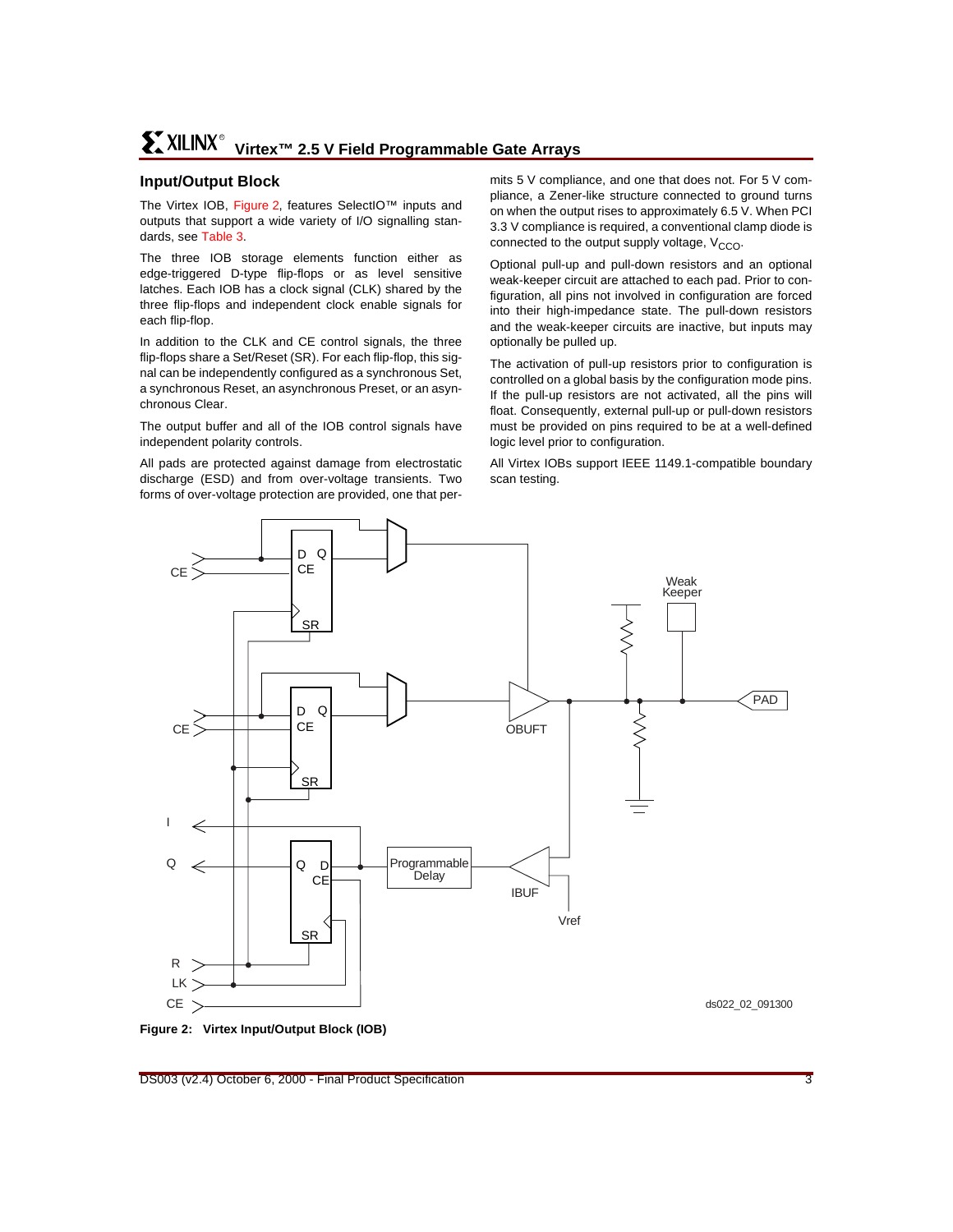| I/O Standard          | <b>Input Reference</b><br>Voltage (V <sub>REF</sub> ) | <b>Output Source</b><br>Voltage (V <sub>CCO</sub> ) | <b>Board Termination</b><br>Voltage $(V_{TT})$ | 5 V Tolerant |
|-----------------------|-------------------------------------------------------|-----------------------------------------------------|------------------------------------------------|--------------|
| LVTTL 2 – 24 mA       | N/A                                                   | 3.3                                                 | N/A                                            | Yes          |
| LVCMOS2               | N/A                                                   | 2.5                                                 | N/A                                            | Yes          |
| PCI, 5 V              | N/A                                                   | 3.3                                                 | N/A                                            | Yes          |
| PCI, 3.3 V            | N/A                                                   | 3.3                                                 | N/A                                            | No           |
| <b>GTL</b>            | 0.8                                                   | N/A                                                 | 1.2                                            | No           |
| GTL+                  | 1.0                                                   | N/A                                                 | 1.5                                            | No.          |
| <b>HSTL Class I</b>   | 0.75                                                  | 1.5                                                 | 0.75                                           | No           |
| <b>HSTL Class III</b> | 0.9                                                   | 1.5                                                 | 1.5                                            | No           |
| <b>HSTL Class IV</b>  | 0.9                                                   | 1.5                                                 | 1.5                                            | No           |
| SSTL3 Class   &II     | 1.5                                                   | 3.3                                                 | 1.5                                            | <b>No</b>    |
| SSTL2 Class   & II    | 1.25                                                  | 2.5                                                 | 1.25                                           | <b>No</b>    |
| <b>CTT</b>            | 1.5                                                   | 3.3                                                 | 1.5                                            | <b>No</b>    |
| <b>AGP</b>            | 1.32                                                  | 3.3                                                 | N/A                                            | <b>No</b>    |

#### <span id="page-3-0"></span>**Table 3: Supported Select I/O Standards**

#### **Input Path**

A buffer In the Virtex IOB input path routes the input signal either directly to internal logic or through an optional input flip-flop.

An optional delay element at the D-input of this flip-flop eliminates pad-to-pad hold time. The delay is matched to the internal clock-distribution delay of the FPGA, and when used, assures that the pad-to-pad hold time is zero.

Each input buffer can be configured to conform to any of the low-voltage signalling standards supported. In some of these standards the input buffer utilizes a user-supplied threshold voltage,  $V_{REF}$ . The need to supply  $V_{REF}$  imposes constraints on which standards can used in close proximity to each other. [See "I/O Banking" on page 4.](#page-3-1)

There are optional pull-up and pull-down resistors at each input for use after configuration. Their value is in the range  $50 - 100$  kΩ.

#### **Output Path**

The output path includes a 3-state output buffer that drives the output signal onto the pad. The output signal can be routed to the buffer directly from the internal logic or through an optional IOB output flip-flop.

The 3-state control of the output can also be routed directly from the internal logic or through a flip-flip that provides synchronous enable and disable.

Each output driver can be individually programmed for a wide range of low-voltage signalling standards. Each output buffer can source up to 24 mA and sink up to 48mA. Drive strength and slew rate controls minimize bus transients.

In most signalling standards, the output High voltage depends on an externally supplied  $V_{CCO}$  voltage. The need to supply  $V_{CCO}$  imposes constraints on which standards can be used in close proximity to each other. [See "I/O](#page-3-1) [Banking" on page 4.](#page-3-1)

An optional weak-keeper circuit is connected to each output. When selected, the circuit monitors the voltage on the pad and weakly drives the pin High or Low to match the input signal. If the pin is connected to a multiple-source signal, the weak keeper holds the signal in its last state if all drivers are disabled. Maintaining a valid logic level in this way eliminates bus chatter.

Because the weak-keeper circuit uses the IOB input buffer to monitor the input level, an appropriate  $V_{RFF}$  voltage must be provided if the signalling standard requires one. The provision of this voltage must comply with the I/O banking rules.

#### <span id="page-3-1"></span>**I/O Banking**

Some of the I/O standards described above require  $V_{CCO}$ and/or  $V_{REF}$  voltages. These voltages externally and connected to device pins that serve groups of IOBs, called banks. Consequently, restrictions exist about which I/O standards can be combined within a given bank.

Eight I/O banks result from separating each edge of the FPGA into two banks, as shown in [Figure 3.](#page-4-0) Each bank has multiple  $V_{CCO}$  pins, all of which must be connected to the same voltage. This voltage is determined by the output standards in use.

Within a bank, output standards may be mixed only if they use the same  $V_{CCO}$ . Compatible standards are shown in [Table 4.](#page-4-1) GTL and GTL+ appear under all voltages because their open-drain outputs do not depend on  $V_{CCO}$ .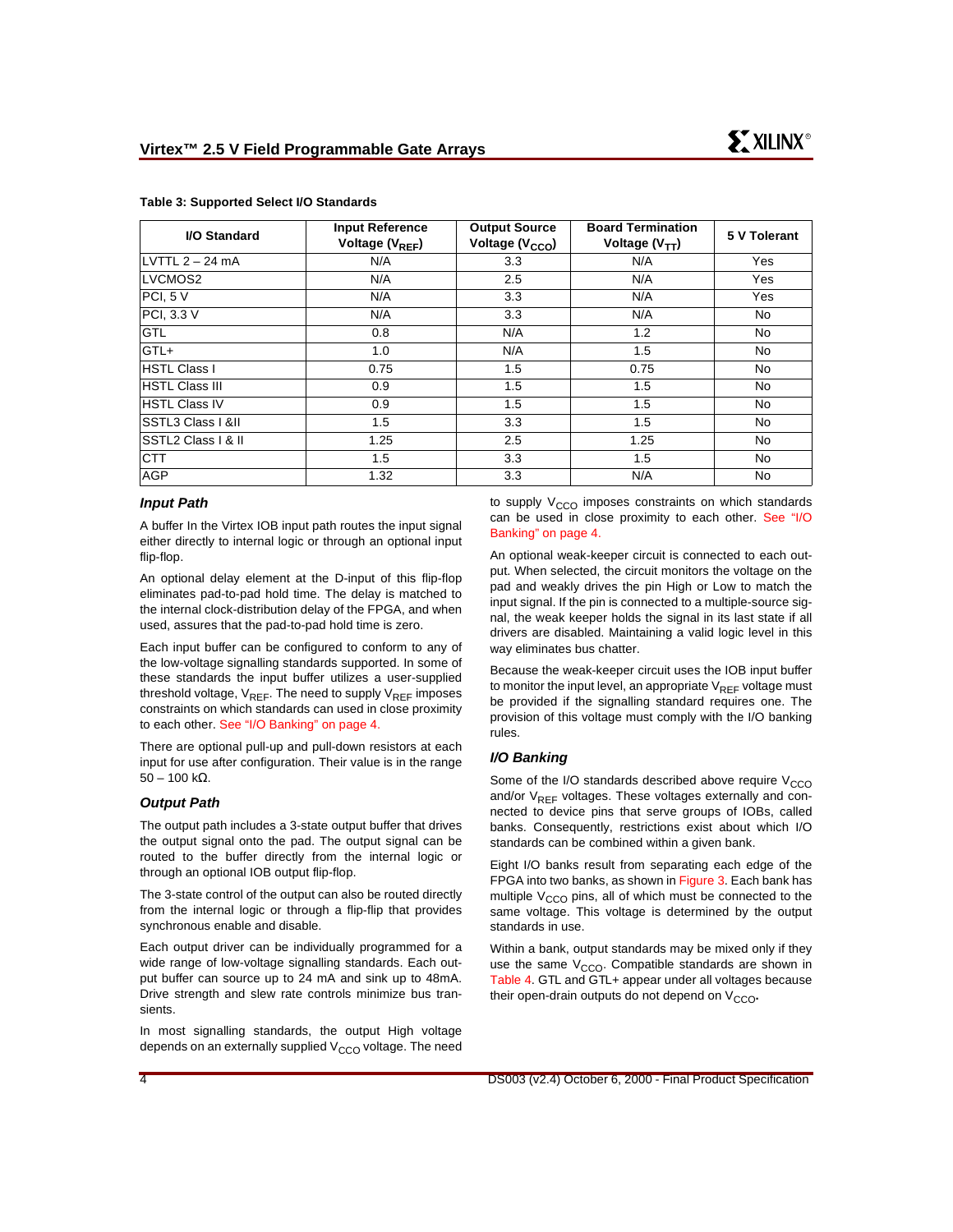

#### **X8778\_b**

#### <span id="page-4-1"></span><span id="page-4-0"></span>**Table 4: Compatible Output Standards Figure 3: Virtex I/O Banks**

| $v_{\rm cco}$ | <b>Compatible Standards</b>                         |
|---------------|-----------------------------------------------------|
|               | 3.3 V PCI, LVTTL, SSTL3 I, SSTL3 II, CTT, AGP, GTL, |
|               | GTL+                                                |
|               | 2.5 V SSTL2 I, SSTL2 II, LVCMOS2, GTL, GTL+         |
|               | 1.5 V   HSTL I, HSTL III, HSTL IV, GTL, GTL+        |

Some input standards require a user-supplied threshold voltage,  $V_{RFF}$ . In this case, certain user-I/O pins are automatically configured as inputs for the  $V_{REF}$  voltage. Approximately one in six of the I/O pins in the bank assume this role.

The  $V_{RFF}$  pins within a bank are interconnected internally and consequently only one  $V_{REF}$  voltage can be used within each bank. All  $V_{REF}$  pins in the bank, however, must be connected to the external voltage source for correct operation.

Within a bank, inputs that require  $V_{RFF}$  can be mixed with those that do not. However, only one  $V_{REF}$  voltage may be used within a bank. Input buffers that use  $V_{REF}$  are not 5 V tolerant. LVTTL, LVCMOS2, and PCI 33 MHz 5 V, are 5 V tolerant.

The  $V_{CCO}$  and  $V_{REF}$  pins for each bank appear in the device pin-out tables and diagrams. The diagrams also show the bank affiliation of each I/O.

Within a given package, the number of  $V_{REF}$  and  $V_{CCO}$  pins can vary depending on the size of device. In larger devices, more I/O pins convert to  $V_{RFF}$  pins. Since these are always a superset of the  $V_{REF}$  pins used for smaller devices, it is possible to design a PCB that permits migration to a larger device if necessary. All the  $V_{RFF}$  pins for the largest device anticipated must be connected to the  $V_{REF}$  voltage, and not used for I/O.

In smaller devices, some  $V_{CCO}$  pins used in larger devices do not connect within the package. These unconnected pins may be left unconnected externally, or may be connected to the  $V_{CCO}$  voltage to permit migration to a larger device if necessary.

In TQ144 and PQ/HQ240 packages, all  $V_{CCO}$  pins are bonded together internally, and consequently the same  $V<sub>CCO</sub>$  voltage must be connected to all of them. In the CS144 package, bank pairs that share a side are interconnected internally, permitting four choices for VCCO. In both cases, the  $V_{REF}$  pins remain internally connected as eight banks, and may be used as described previously.

## **Configurable Logic Block**

The basic building block of the Virtex CLB is the logic cell (LC). An LC includes a 4-input function generator, carry logic, and a storage element. The output from the function generator in each LC drives both the CLB output and the D input of the flip-flop. Each Virtex CLB contains four LCs, organized in two similar slices, as shown in [Figure 4.](#page-5-0) [Figure 5](#page-6-0) shows a more detailed view of a single slice.

In addition to the four basic LCs, the Virtex CLB contains logic that combines function generators to provide functions of five or six inputs. Consequently, when estimating the number of system gates provided by a given device, each CLB counts as 4.5 LCs.

#### **Look-Up Tables**

Virtex function generators are implemented as 4-input look-up tables (LUTs). In addition to operating as a function generator, each LUT can provide a 16 x 1-bit synchronous RAM. Furthermore, the two LUTs within a slice can be combined to create a 16 x 2-bit or 32 x 1-bit synchronous RAM, or a 16x1-bit dual-port synchronous RAM.

The Virtex LUT can also provide a 16-bit shift register that is ideal for capturing high-speed or burst-mode data. This mode can also be used to store data in applications such as Digital Signal Processing.

#### **Storage Elements**

The storage elements in the Virtex slice can be configured either as edge-triggered D-type flip-flops or as level-sensitive latches. The D inputs can be driven either by the function generators within the slice or directly from slice inputs, bypassing the function generators.

In addition to Clock and Clock Enable signals, each Slice has synchronous set and reset signals (SR and BY). SR forces a storage element into the initialization state specified for it in the configuration. BY forces it into the opposite state. Alternatively, these signals may be configured to operate asynchronously. All of the control signals are independently invertible, and are shared by the two flip-flops within the slice.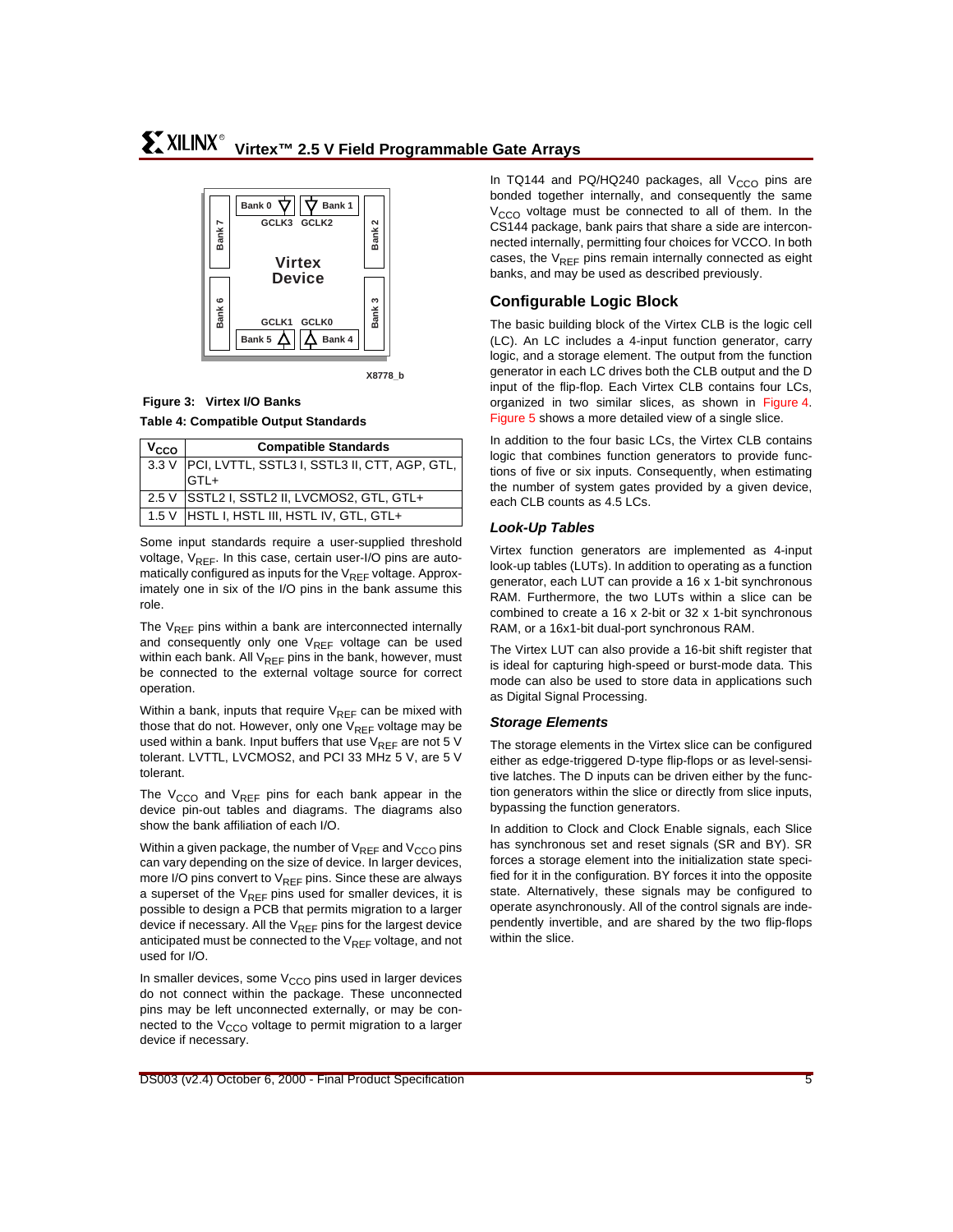

#### <span id="page-5-0"></span>**Figure 4: 2-Slice Virtex CLB**

#### **Additional Logic**

The F5 multiplexer in each slice combines the function generator outputs. This combination provides either a function generator that can implement any 5-input function, a 4:1 multiplexer, or selected functions of up to nine inputs.

Similarly, the F6 multiplexer combines the outputs of all four function generators in the CLB by selecting one of the F5-multiplexer outputs. This permits the implementation of any 6-input function, an 8:1 multiplexer, or selected functions of up to 19 inputs.

Each CLB has four direct feedthrough paths, one per LC. These paths provide extra data input lines or additional local routing that does not consume logic resources.

#### **Arithmetic Logic**

Dedicated carry logic provides fast arithmetic carry capability for high-speed arithmetic functions. The Virtex CLB supports two separate carry chains, one per Slice. The height of the carry chains is two bits per CLB.

The arithmetic logic includes an XOR gate that allows a 1-bit full adder to be implemented within an LC. In addition, a dedicated AND gate improves the efficiency of multiplier implementation.

The dedicated carry path can also be used to cascade function generators for implementing wide logic functions.

#### **BUFTs**

Each Virtex CLB contains two 3-state drivers (BUFTs) that can drive on-chip busses. [See "Dedicated Routing" on](#page-8-0) [page 9.](#page-8-0) Each Virtex BUFT has an independent 3-state control pin and an independent input pin.

#### **Block SelectRAM**

Virtex FPGAs incorporate several large Block SelectRAM memories. These complement the distributed LUT SelectRAMs that provide shallow RAM structures implemented in CLBs.

Block SelectRAM memory blocks are organized in columns. All Virtex devices contain two such columns, one along each vertical edge. These columns extend the full height of the chip. Each memory block is four CLBs high, and consequently, a Virtex device 64 CLBs high contains 16 memory blocks per column, and a total of 32 blocks.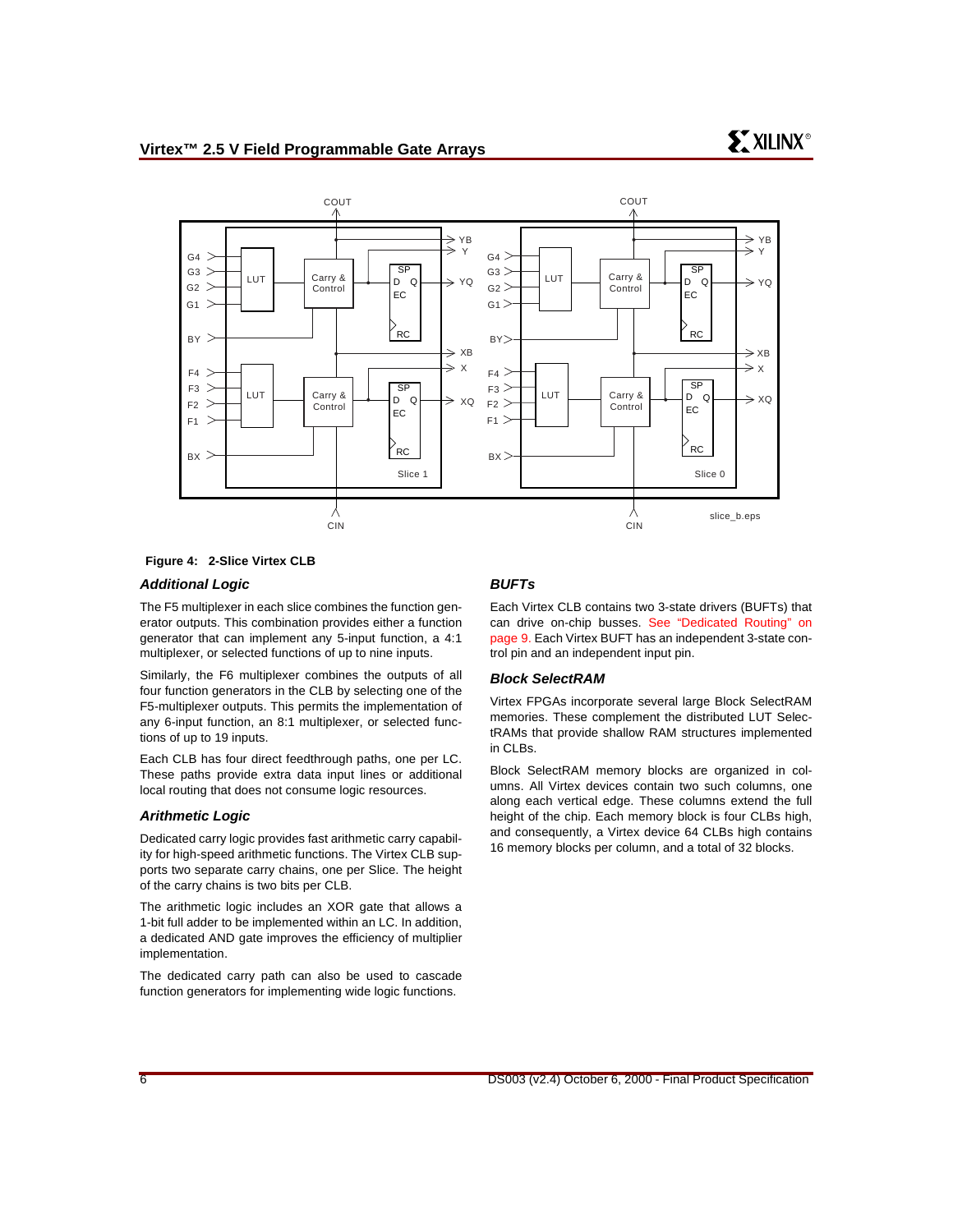

#### <span id="page-6-0"></span>**Figure 5: Detailed View of VIrtex Slice**

[Table 5](#page-6-1) shows the amount of Block SelectRAM memory that is available in each Virtex device.

<span id="page-6-1"></span>

| <b>Table 5: Virtex Block SelectRAM Amounts</b> |  |  |  |  |  |
|------------------------------------------------|--|--|--|--|--|
|------------------------------------------------|--|--|--|--|--|

| <b>Virtex Device</b> | # of Blocks | <b>Total Block</b><br><b>SelectRAM Bits</b> |
|----------------------|-------------|---------------------------------------------|
| XCV <sub>50</sub>    | 8           | 32,768                                      |
| XCV100               | 10          | 40,960                                      |
| <b>XCV150</b>        | 12          | 49.152                                      |
| XCV200               | 14          | 57,344                                      |
| <b>XCV300</b>        | 16          | 65,536                                      |
| XCV400               | 20          | 81,920                                      |
| <b>XCV600</b>        | 24          | 98,304                                      |
| <b>XCV800</b>        | 28          | 114,688                                     |
| XCV1000              | 32          | 131.072                                     |

Each Block SelectRAM cell, as illustrated in [Figure 6](#page-6-2), is a fully synchronous dual-ported 4096-bit RAM with independent control signals for each port. The data widths of the two ports can be configured independently, providing built-in bus-width conversion.'

.



xcv\_ds\_006

<span id="page-6-2"></span>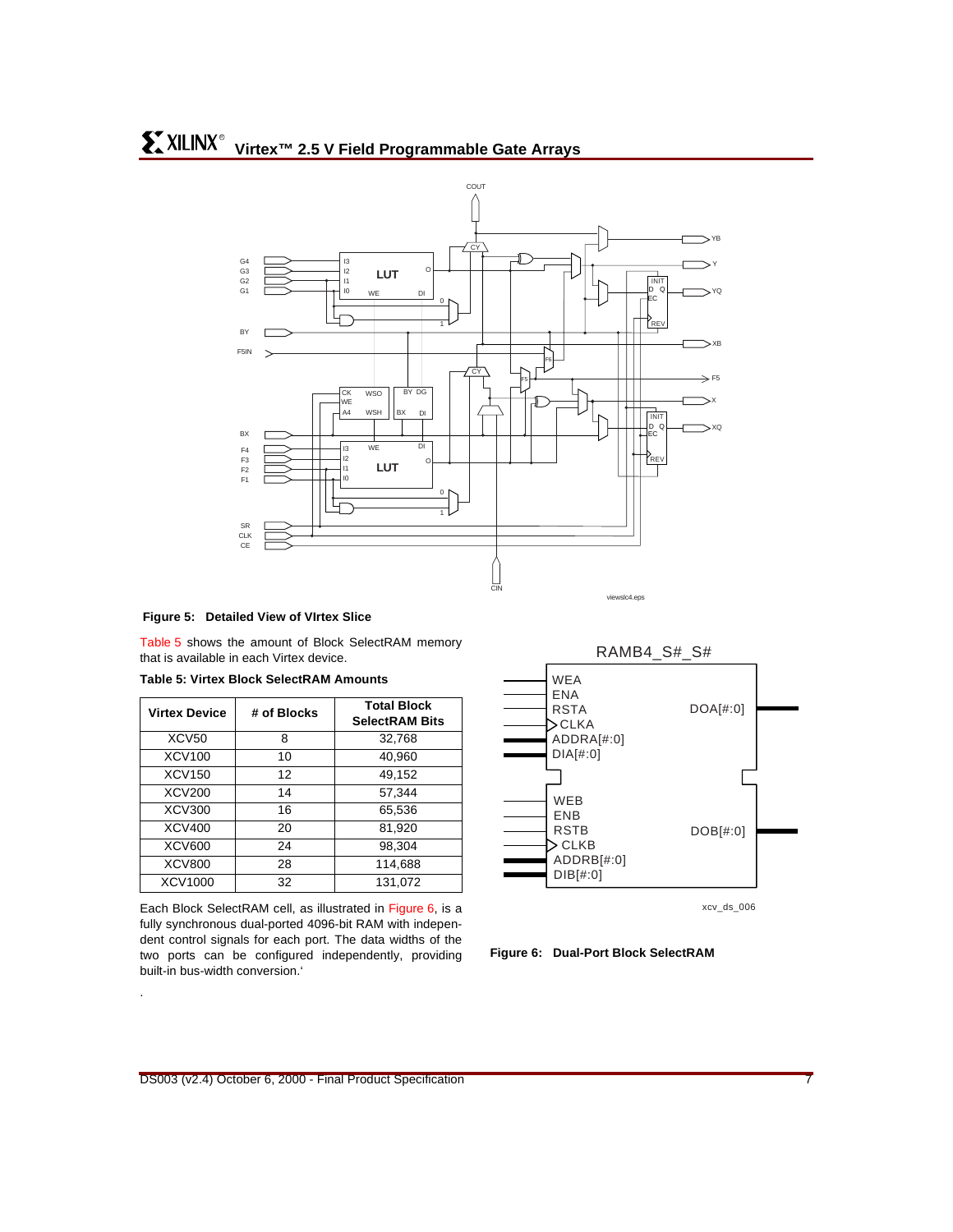[Table 6](#page-7-0) shows the depth and width aspect ratios for the Block SelectRAM

| Width | Depth | <b>ADDR Bus</b> | Data Bus   |
|-------|-------|-----------------|------------|
|       | 4096  | ADDR<11:0>      | DATA<0>    |
| 2     | 2048  | ADDR<10:0>      | DATA<1:0>  |
|       | 1024  | ADDR < 9:0      | DATA<3:0>  |
| 8     | 512   | ADDR < 8:0>     | DATA<7:0>  |
| 16    | 256   | ADDR < 7:0>     | DATA<15:0> |

<span id="page-7-0"></span>**Table 6: Block SelectRAM Port Aspect Ratios**

The Virtex Block SelectRAM also includes dedicated routing to provide an efficient interface with both CLBs and other Block SelectRAMs.

#### **Programmable Routing Matrix**

It is the longest delay path that limits the speed of any worst-case design. Consequently, the Virtex routing architecture and its place-and-route software were defined in a single optimization process. This joint optimization minimizes long-path delays, and consequently, yields the best system performance.

The joint optimization also reduces design compilation times because the architecture is software-friendly. Design cycles are correspondingly reduced due to shorter design iteration times.

#### **Local Routing**

The VersaBlock provides local routing resources, as shown in [Figure 7](#page-8-1), providing the following three types of connections.

- Interconnections among the LUTs, flip-flops, and GRM
- Internal CLB feedback paths that provide high-speed connections to LUTs within the same CLB, chaining them together with minimal routing delay
- Direct paths that provide high-speed connections between horizontally adjacent CLBs, eliminating the delay of the GRM.

#### **General Purpose Routing**

Most Virtex signals are routed on the general purpose routing, and consequently, the majority of interconnect resources are associated with this level of the routing hierarchy. The general routing resources are located in horizontal and vertical routing channels associated with the rows and columns CLBs. The general-purpose routing resources are listed below.

- Adjacent to each CLB is a General Routing Matrix (GRM). The GRM is the switch matrix through which horizontal and vertical routing resources connect, and is also the means by which the CLB gains access to the general purpose routing.
- 24 single-length lines route GRM signals to adjacent GRMs in each of the four directions.

72 buffered Hex lines route GRM signals to another GRMs six-blocks away in each one of the four directions. Organized in a staggered pattern, Hex lines may be driven only at their endpoints. Hex-line signals can be accessed either at the endpoints or at the midpoint (three blocks from the source). One third of the Hex lines are bidirectional, while the remaining ones are uni-directional.

**SY XILINX<sup>®</sup>** 

12 Longlines are buffered, bidirectional wires that distribute signals across the device quickly and efficiently. Vertical Longlines span the full height of the device, and horizontal ones span the full width of the device.

#### **I/O Routing**

Virtex devices have additional routing resources around their periphery that form an interface between the CLB array and the IOBs. This additional routing, called the VersaRing, facilitates pin-swapping and pin-locking, such that logic redesigns can adapt to existing PCB layouts. Time-to-market is reduced, since PCBs and other system components can be manufactured while the logic design is still in progress.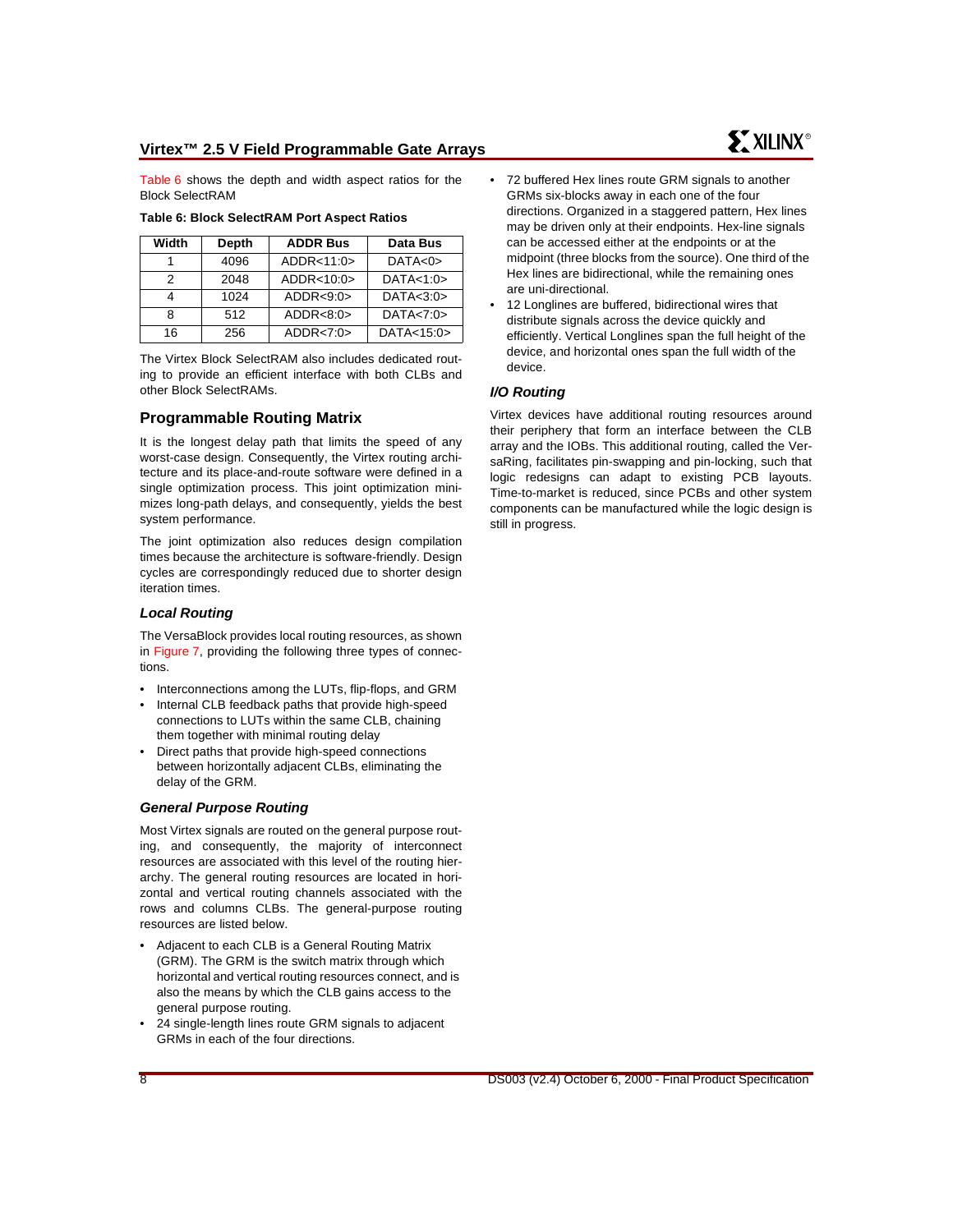

<span id="page-8-1"></span>**Figure 7: Virtex Local Routing**

#### <span id="page-8-0"></span>**Dedicated Routing**

Some classes of signal require dedicated routing resources to maximize performance. In the Virtex architecture, dedicated routing resources are provided for two classes of signal.

- Horizontal routing resources are provided for on-chip 3-state busses. Four partitionable bus lines are provided per CLB row, permitting multiple busses within a row, as shown in [Figure](#page-8-2) •.
- Two dedicated nets per CLB propagate carry signals vertically to the adjacent CLB.

#### **Global Routing**

Global Routing resources distribute clocks and other signals with very high fanout throughout the device. Virtex devices include two tiers of global routing resources referred to as primary global and secondary local clock routing resources.

- The primary global routing resources are four dedicated global nets with dedicated input pins that are designed to distribute high-fanout clock signals with minimal skew. Each global clock net can drive all CLB, IOB, and block RAM clock pins. The primary global nets may only be driven by global buffers. There are four global buffers, one for each global net.
- <span id="page-8-2"></span>The secondary local clock routing resources consist of 24 backbone lines, 12 across the top of the chip and 12 across bottom. From these lines, up to 12 unique signals per column can be distributed via the 12 longlines in the column. These secondary resources are more flexible than the primary resources since they are not restricted to routing only to clock pins.



buft\_c.eps

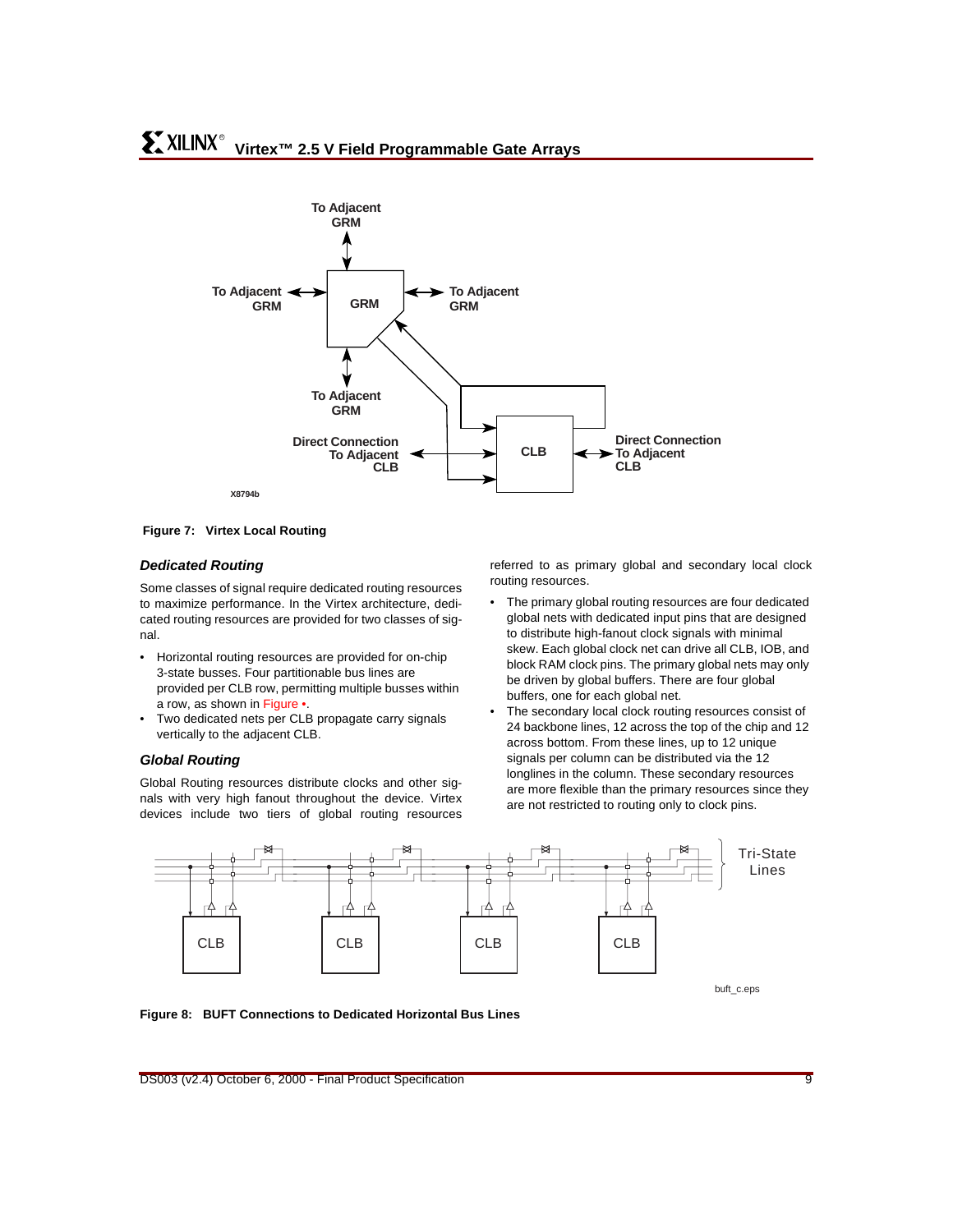#### **Clock Distribution**

Virtex provides high-speed, low-skew clock distribution through the primary global routing resources described above. A typical clock distribution net is shown in [Figure](#page-9-0) .

Four global buffers are provided, two at the top center of the device and two at the bottom center. These drive the four primary global nets that in turn drive any clock pin.

Four dedicated clock pads are provided, one adjacent to each of the global buffers. The input to the global buffer is selected either from these pads or from signals in the general purpose routing.

#### **Delay-Locked Loop (DLL)**

Associated with each global clock input buffer is a fully digital Delay-Locked Loop (DLL) that can eliminate skew between the clock input pad and internal clock-input pins throughout the device. Each DLL can drive two global clock networks.The DLL monitors the input clock and the distributed clock, and automatically adjusts a clock delay element. Clock edges reach internal flip-flops one to four clock periods after they arrive at the input. This closed-loop system effectively eliminates clock-distribution delay by ensuring that clock edges arrive at internal flip-flops in synchronism with clock edges arriving at the input.

In addition to eliminating clock-distribution delay, the DLL provides advanced control of multiple clock domains. The DLL provides four quadrature phases of the source clock, can double the clock, or divide the clock by 1.5, 2, 2.5, 3, 4, 5, 8, or 16.

The DLL also operates as a clock mirror. By driving the output from a DLL off-chip and then back on again, the DLL can be used to de-skew a board level clock among multiple Virtex devices.

In order to guarantee that the system clock is operating correctly prior to the FPGA starting up after configuration, the DLL can delay the completion of the configuration process until after it has achieved lock.

<span id="page-9-0"></span>See ["DLL Timing Parameters" on page 39](#page-38-0) for frequency range information.



**Figure 9: Global Clock Distribution Network**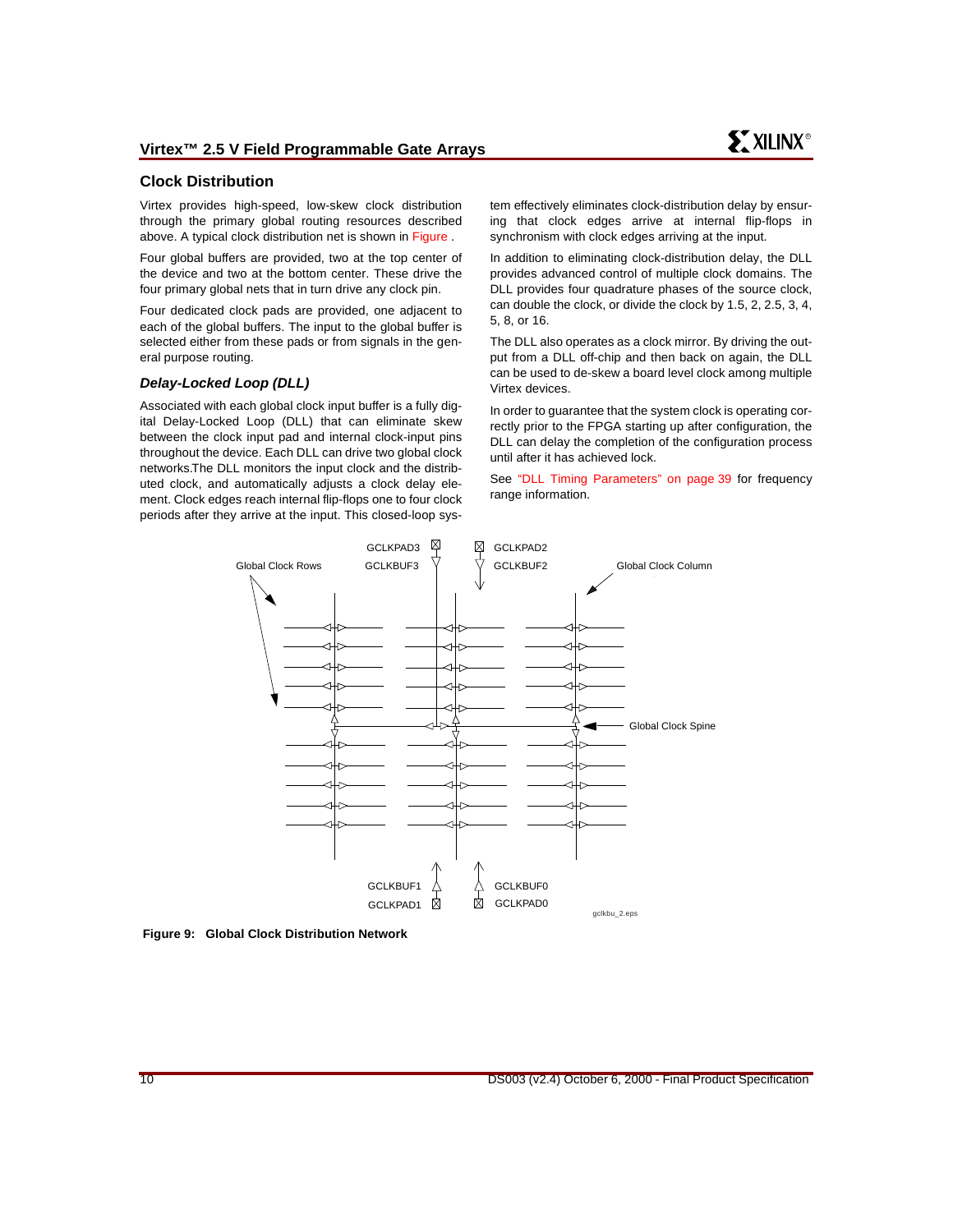## **Boundary Scan**

Virtex devices support all the mandatory boundary-scan instructions specified in the IEEE standard 1149.1. A Test Access Port (TAP) and registers are provided that implement the EXTEST, INTEST, SAMPLE/PRELOAD, BYPASS, IDCODE, USERCODE, and HIGHZ instructions. The TAP also supports two internal scan chains and configuration/readback of the device.The TAP uses dedicated package pins that always operate using LVTTL. For TDO to operate using LVTTL, the  $V_{CCO}$  for Bank 2 should be 3.3 V. Otherwise, TDO switches rail-to-rail between ground and  $V_{CCO}$ 

Boundary-scan operation is independent of individual IOB configurations, and unaffected by package type. All IOBs, including un-bonded ones, are treated as independent 3-state bidirectional pins in a single scan chain. Retention of the bidirectional test capability after configuration facilitates the testing of external interconnections.

[Table 7](#page-10-0) lists the boundary-scan instructions supported in Virtex FPGAs. Internal signals can be captured during EXTEST by connecting them to un-bonded or unused IOBs. They may also be connected to the unused outputs of IOBs defined as unidirectional input pins.

Before the device is configured, all instructions except USER1 and USER2 are available. After configuration, all instructions are available. During configuration, it is recommended that those operations using the boundary-scan register (SAMPLE/PRELOAD, INTEST, EXTEST) not be performed.

In addition to the test instructions outlined above, the boundary-scan circuitry can be used to configure the FPGA, and also to read back the configuration data.

[Figure 10](#page-11-0) is a diagram of the Virtex Series boundary scan logic. It includes three bits of Data Register per IOB, the IEEE 1149.1 Test Access Port controller, and the Instruction Register with decodes.

#### **Instruction Set**

The Virtex Series boundary scan instruction set also includes instructions to configure the device and read back configuration data (CFG\_IN, CFG\_OUT, and JSTART). The complete instruction set is coded as shown in [Table 7.](#page-10-0)

#### **Data Registers**

The primary data register is the boundary scan register. For each IOB pin in the FPGA, bonded or not, it includes three bits for In, Out, and 3-State Control. Non-IOB pins have appropriate partial bit population if input-only or output-only. Each EXTEST CAPTURED-OR state captures all In, Out, and 3-state pins.

<span id="page-10-0"></span>**Table 7: Boundary Scan Instructions**

| Boundary-Scan<br>Command | <b>Binary</b><br>Code(4:0) | <b>Description</b>                                                |
|--------------------------|----------------------------|-------------------------------------------------------------------|
| <b>EXTEST</b>            | 00000                      | Enables boundary-scan<br><b>EXTEST</b> operation                  |
| SAMPLE/PRE-<br>LOAD      | 00001                      | Enables boundary-scan<br>SAMPLE/PRELOAD<br>operation              |
| USER <sub>1</sub>        | 00010                      | Access user-defined<br>register 1                                 |
| USER <sub>2</sub>        | 00011                      | Access user-defined<br>register 2                                 |
| CFG OUT                  | 00100                      | Access the configura-<br>tion bus for read opera-<br>tions.       |
| CFG IN                   | 00101                      | Access the configura-<br>tion bus for write opera-<br>tions.      |
| <b>INTEST</b>            | 00111                      | Enables boundary-scan<br><b>INTEST</b> operation                  |
| <b>USERCODE</b>          | 01000                      | Enables shifting out<br><b>USER</b> code                          |
| <b>IDCODE</b>            | 01001                      | Enables shifting out of<br><b>ID Code</b>                         |
| <b>HIGHZ</b>             | 01010                      | Tri-states output pins<br>while enabling the By-<br>pass Register |
| <b>JSTART</b>            | 01100                      | Clock the start-up se-<br>quence when Startup-<br>Clk is TCK      |
| <b>BYPASS</b>            | 11111                      | <b>Enables BYPASS</b>                                             |
| <b>RESERVED</b>          |                            | All other codes Xilinx reserved instruc-<br>tions                 |

The other standard data register is the single flip-flop BYPASS register. It synchronizes data being passed through the FPGA to the next downstream boundary scan device.

The FPGA supports up to two additional internal scan chains that can be specified using the BSCAN macro. The macro provides two user pins (SEL1 and SEL2) which are decodes of the USER1 and USER2 instructions respectively. For these instructions, two corresponding pins (TDO1 and TDO2) allow user scan data to be shifted out of TDO.

Likewise, there are individual clock pins (DRCK1 and DRCK2) for each user register. There is a common input pin (TDI) and shared output pins that represent the state of the TAP controller (RESET, SHIFT, and UPDATE)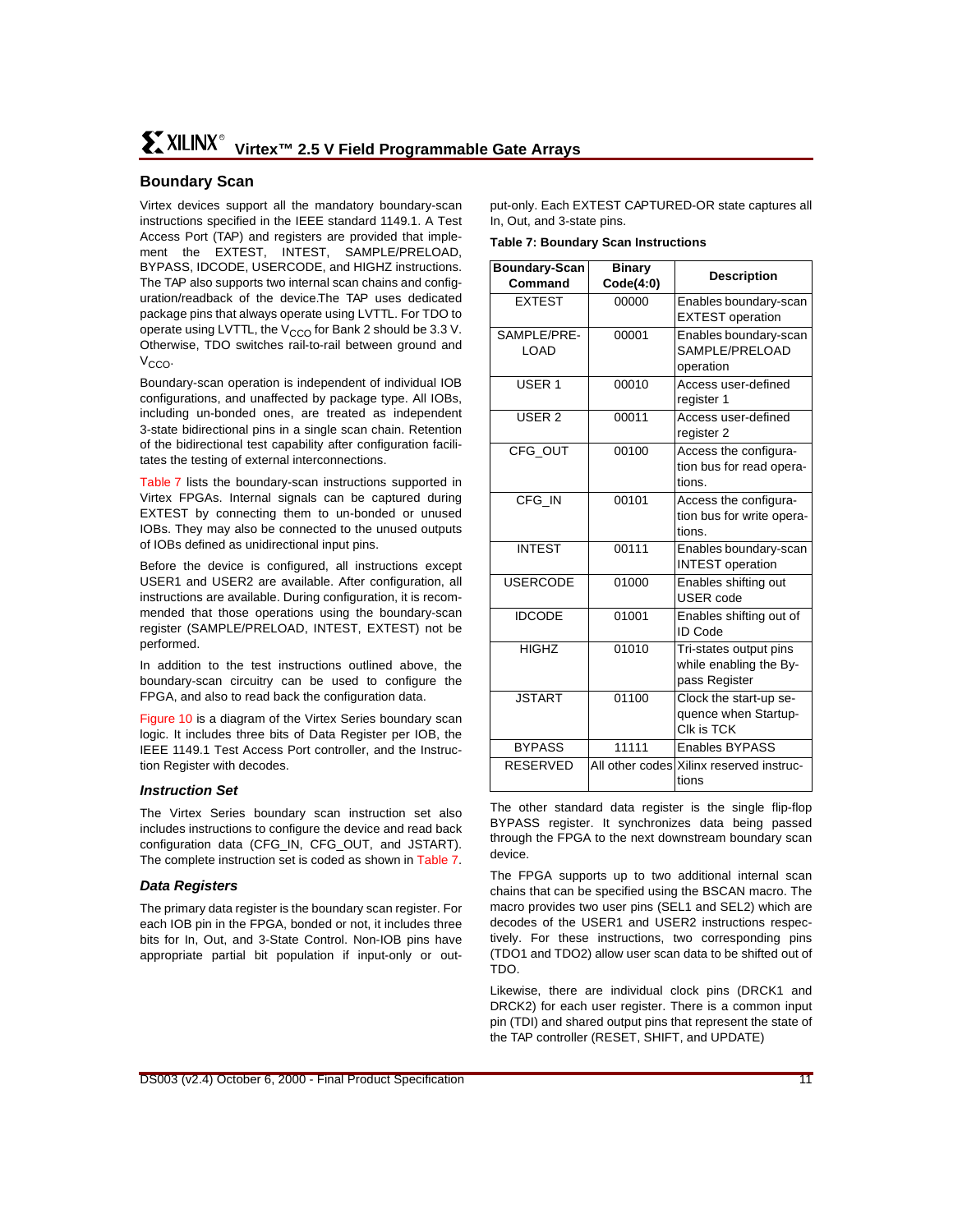## **Virtex™ 2.5 V Field Programmable Gate Arrays**

## **EXILINX<sup>®</sup>**



<span id="page-11-0"></span>**Figure 10: Virtex Series Boundary Scan Logic**

#### **Bit Sequence**

The order within each IOB is: In, Out, 3-State. The input-only pins contribute only the In bit to the boundary scan I/O data register, while the output-only pins contributes all three bits.

From a cavity-up view of the chip (as shown in EPIC), starting in the upper right chip corner, the boundary scan data-register bits are ordered as shown in [Figure 11.](#page-11-1)

BSDL (Boundary Scan Description Language) files for Virtex Series devices are available on the Xilinx web site in the File Download area.



990602001

<span id="page-11-1"></span>**Figure 11: Boundary Scan Bit Sequence**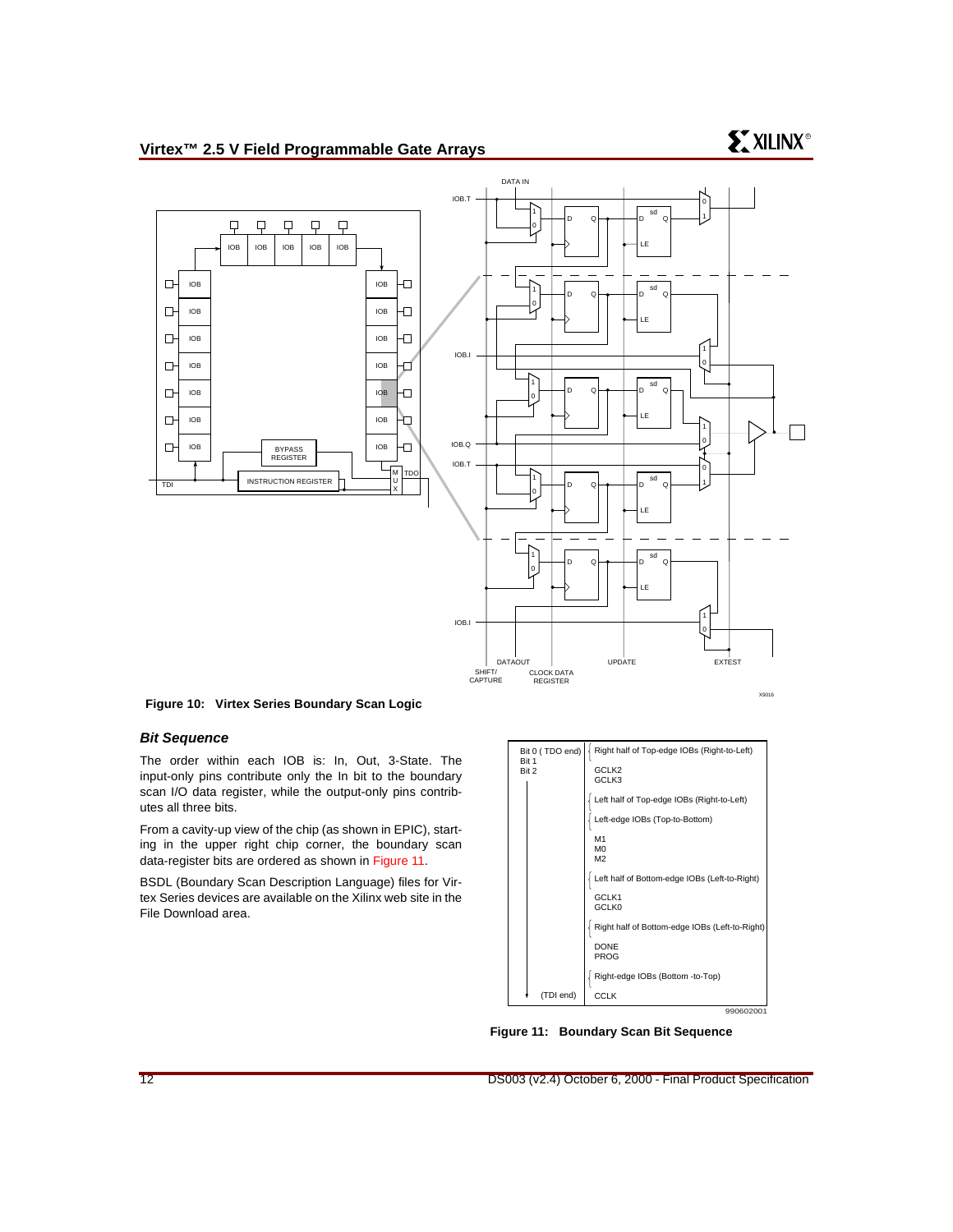#### **Identification Registers**

The IDCODE register is supported. By using the IDCODE, the device connected to the JTAG port can be determined.

The IDCODE register has the following binary format:

vvvv:ffff:fffa:aaaa:aaaa:cccc:cccc:ccc1

where

 $v =$  the die version number

 $f =$  the family code (03h for Virtex family)

a = the number of CLB rows (ranges from 010h for XCV50 to 040h for XCV1000)

 $c =$  the company code (49h for Xilinx)

The USERCODE register is supported. By using the USERCODE, a user-programmable identification code can be loaded and shifted out for examination. The identification code is embedded in the bitstream during bitstream generation and is valid only after configuration.

**Table 8: IDCODEs Assigned to Virtex FPGAs**

| <b>FPGA</b>       | <b>IDCODE</b> |
|-------------------|---------------|
| XCV <sub>50</sub> | v0610093h     |
| XCV100            | v0614093h     |
| XCV150            | v0618093h     |
| XCV200            | v061C093h     |
| XCV300            | v0620093h     |
| XCV400            | v0628093h     |
| XCV600            | v0630093h     |
| <b>XCV800</b>     | v0638093h     |
| XCV1000           | v0640093h     |

#### **Including Boundary Scan in a Design**

Since the boundary scan pins are dedicated, no special element needs to be added to the design unless an internal data register (USER1 or USER2) is desired.

If an internal data register is used, insert the boundary scan symbol and connect the necessary pins as appropriate.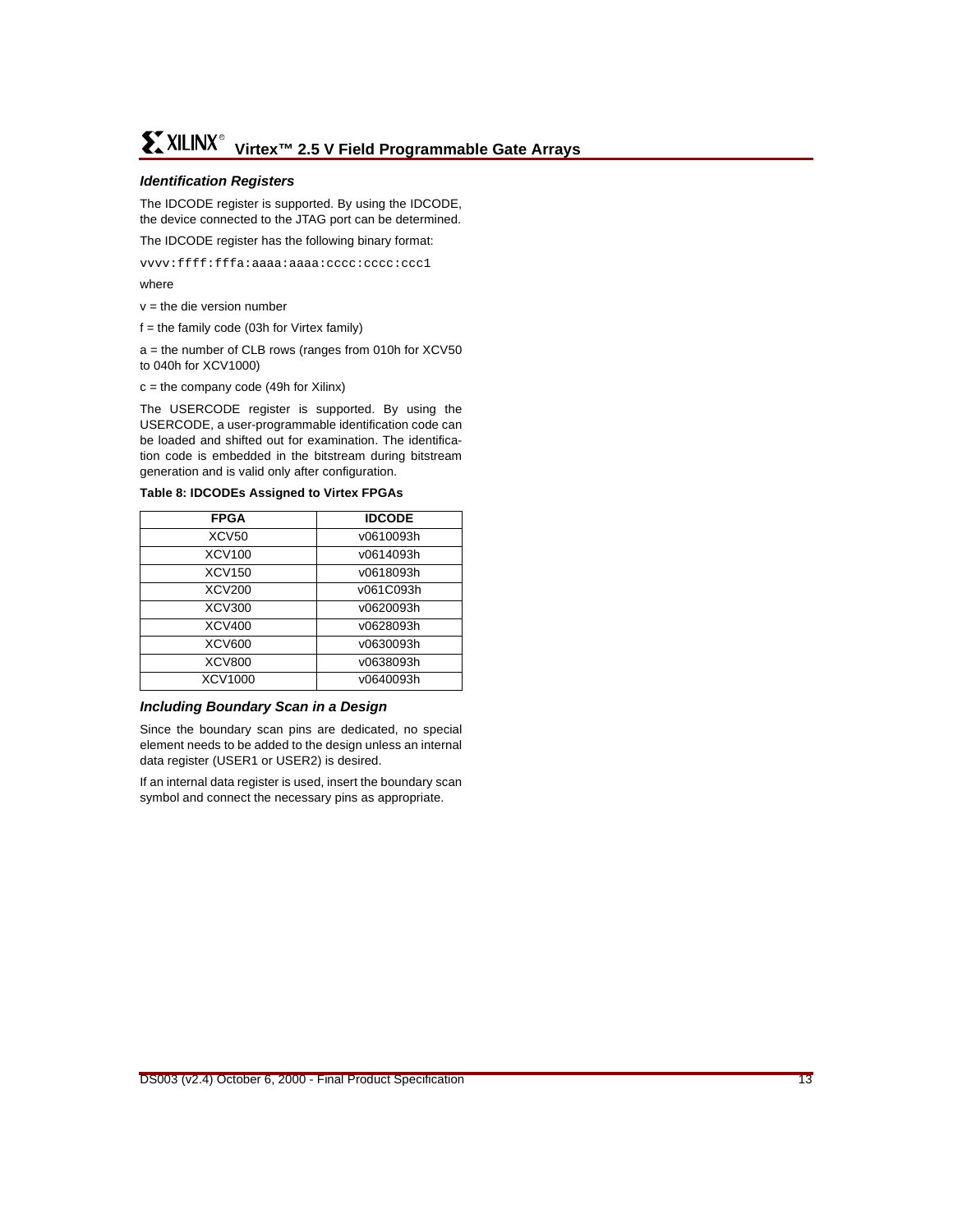## **Development System**

Virtex FPGAs are supported by the Xilinx Foundation and Alliance CAE tools. The basic methodology for Virtex design consists of three interrelated steps: design entry, implementation, and verification. Industry-standard tools are used for design entry and simulation (for example, Synopsys FPGA Express), while Xilinx provides proprietary architecture-specific tools for implementation.

The Xilinx development system is integrated under the Xilinx Design Manager (XDM™) software, providing designers with a common user interface regardless of their choice of entry and verification tools. The XDM software simplifies the selection of implementation options with pull-down menus and on-line help.

Application programs ranging from schematic capture to Placement and Routing (PAR) can be accessed through the XDM software. The program command sequence is generated prior to execution, and stored for documentation.

Several advanced software features facilitate Virtex design. RPMs, for example, are schematic-based macros with relative location constraints to guide their placement. They help ensure optimal implementation of common functions.

For HDL design entry, the Xilinx FPGA Foundation development system provides interfaces to the following synthesis design environments.

- Synopsys (FPGA Compiler, FPGA Express)
- Exemplar (Spectrum)
- Synplicity (Synplify)

For schematic design entry, the Xilinx FPGA Foundation and alliance development system provides interfaces to the following schematic-capture design environments.

- Mentor Graphics V8 (Design Architect, QuickSim II)
- Viewlogic Systems (Viewdraw)

Third-party vendors support many other environments.

A standard interface-file specification, Electronic Design Interchange Format (EDIF), simplifies file transfers into and out of the development system.

Virtex FPGAs supported by a unified library of standard functions. This library contains over 400 primitives and macros, ranging from 2-input AND gates to 16-bit accumulators, and includes arithmetic functions, comparators, counters, data registers, decoders, encoders, I/O functions, latches, Boolean functions, multiplexers, shift registers, and barrel shifters.

The "soft macro" portion of the library contains detailed descriptions of common logic functions, but does not contain any partitioning or placement information. The performance of these macros depends, therefore, on the partitioning and placement obtained during implementation.

RPMs, on the other hand, do contain predetermined partitioning and placement information that permits optimal implementation of these functions. Users can create their own library of soft macros or RPMs based on the macros and primitives in the standard library.

The design environment supports hierarchical design entry, with high-level schematics that comprise major functional blocks, while lower-level schematics define the logic in these blocks. These hierarchical design elements are automatically combined by the implementation tools. Different design entry tools can be combined within a hierarchical design, thus allowing the most convenient entry method to be used for each portion of the design.

#### **Design Implementation**

The place-and-route tools (PAR) automatically provide the implementation flow described in this section. The partitioner takes the EDIF net list for the design and maps the logic into the architectural resources of the FPGA (CLBs and IOBs, for example). The placer then determines the best locations for these blocks based on their interconnections and the desired performance. Finally, the router interconnects the blocks.

The PAR algorithms support fully automatic implementation of most designs. For demanding applications, however, the user can exercise various degrees of control over the process. User partitioning, placement, and routing information is optionally specified during the design-entry process. The implementation of highly structured designs can benefit greatly from basic floor planning.

The implementation software incorporates Timing Wizard<sup>®</sup> timing-driven placement and routing. Designers specify timing requirements along entire paths during design entry. The timing path analysis routines in PAR then recognize these user-specified requirements and accommodate them.

Timing requirements are entered on a schematic in a form directly relating to the system requirements, such as the targeted clock frequency, or the maximum allowable delay between two registers. In this way, the overall performance of the system along entire signal paths is automatically tailored to user-generated specifications. Specific timing information for individual nets is unnecessary.

#### **Design Verification**

In addition to conventional software simulation, FPGA users can use in-circuit debugging techniques. Because Xilinx devices are infinitely reprogrammable, designs can be verified in real time without the need for extensive sets of software simulation vectors.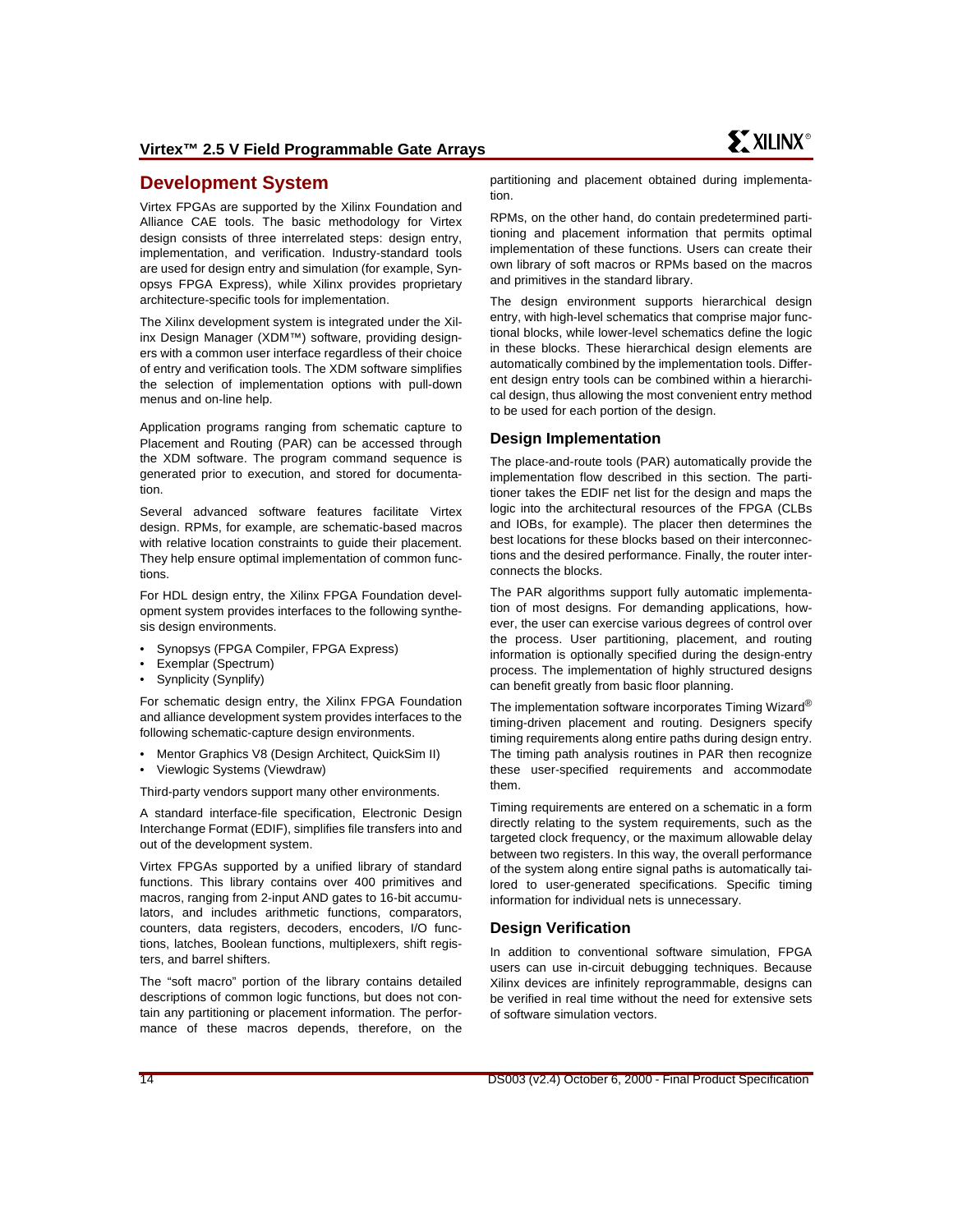## **Virtex™ 2.5 V Field Programmable Gate Arrays** R

The development system supports both software simulation and in-circuit debugging techniques. For simulation, the system extracts the post-layout timing information from the design database, and back-annotates this information into the net list for use by the simulator. Alternatively, the user can verify timing-critical portions of the design using the TRACE<sup>®</sup> static timing analyzer.

For in-circuit debugging, the development system includes a download and readback cable. This cable connects the FPGA in the target system to a PC or workstation. After downloading the design into the FPGA, the designer can single-step the logic, readback the contents of the flip-flops, and so observe the internal logic state. Simple modifications can be downloaded into the system in a matter of minutes.

## **Configuration**

Virtex devices are configured by loading configuration data into the internal configuration memory. Some of the pins used for this are dedicated configuration pins, while others may be re-used as general purpose inputs and outputs once configuration is complete.

The dedicated pins are the mode pins (M2, M1, M0), the configuration clock pin (CCLK), the INIT pin, the DONE pin and the boundary-scan pins (TDI, TDO, TMS, TCK). Depending on the configuration mode chosen, CCLK may be an output generated by the FPGA, or may be generated externally, and provided to the FPGA as an input.

Note that some configuration pins may act as outputs. For correct operation, these pins may require a  $V_{CCO}$  of 3.3 V to permit LVTTL operation. All the pins affected fall in banks 2 or 3.

After Virtex devices are configured, unused IOBs function as tri-state OBUFTs with weak pull downs.

For a more detailed description than that given below, see the XAPP138, Virtex Configuration and Readback.

## **Configuration Modes**

Virtex supports the following four configuration modes.

- Slave-serial mode
- Master-serial mode
- SelectMAP mode
- Boundary-scan mode

The Configuration mode pins (M2, M1, M0) select among these configuration modes with the option in each case of having the IOB pins either pulled up or left floating prior to configuration. The selection codes are listed in [Table 9](#page-14-0).

Configuration through the boundary-scan port is always available, independent of the mode selection. Selecting the boundary-scan mode simply turns off the other modes. The three mode pins have internal pull-up resistors, and default to a logic High if left unconnected.

| <b>Configuration Mode</b> | M2       | M1 | M0 | <b>CCLK Direction</b> | Data Width | Serial D <sub>out</sub> | <b>Configuration Pull-ups</b> |
|---------------------------|----------|----|----|-----------------------|------------|-------------------------|-------------------------------|
| Master-serial mode        |          |    |    | Out                   |            | Yes                     | No                            |
| Boundary-scan mode        |          | 0  |    | N/A                   |            | No                      | No.                           |
| SelectMAP mode            |          |    | O  | <b>In</b>             | 8          | No                      | No.                           |
| Slave-serial mode         |          |    |    | In.                   |            | Yes                     | No                            |
| Master-serial mode        |          | 0  | 0  | Out                   |            | Yes                     | Yes                           |
| Boundary-scan mode        | $\Omega$ | 0  |    | N/A                   |            | No                      | Yes                           |
| SelectMAP mode            | $\Omega$ |    | 0  | In.                   | 8          | No                      | Yes                           |
| Slave-serial mode         | $\Omega$ |    |    | In                    |            | Yes                     | Yes                           |

#### <span id="page-14-0"></span>**Table 9: Configuration Codes**

#### **Slave Serial Mode**

In slave serial mode, the FPGA receives configuration data in bit-serial form from a serial PROM or other source of serial configuration data. The serial bitstream must be setup at the DIN input pin a short time before each rising edge of an externally generated CCLK.

For more information on serial PROMs, see the PROM data sheet at<http://www.xilinx.com/partinfo/ds026.pdf>.

Multiple FPGAs can be daisy-chained for configuration from a single source. After a particular FPGA has been configured, the data for the next device is routed to the DOUT pin. The data on the DOUT pin changes on the rising edge of CCLK.

The change of DOUT on the rising edge of CCLK differs from previous families, but will not cause a problem for mixed configuration chains. This change was made to improve serial-configuration rates for Virtex only chains.

[Figure 12](#page-15-0) shows a full master/slave system. A Virtex device in slave serial mode should be connected as shown in the third device from the left

Slave-serial mode is selected by applying <111> or <011> to the mode pins (M2, M1, M0). A weak pull-up on the mode pins makes slave serial the default mode if the pins are left unconnected. [Figure 13](#page-15-1) shows slave-serial configuration timing.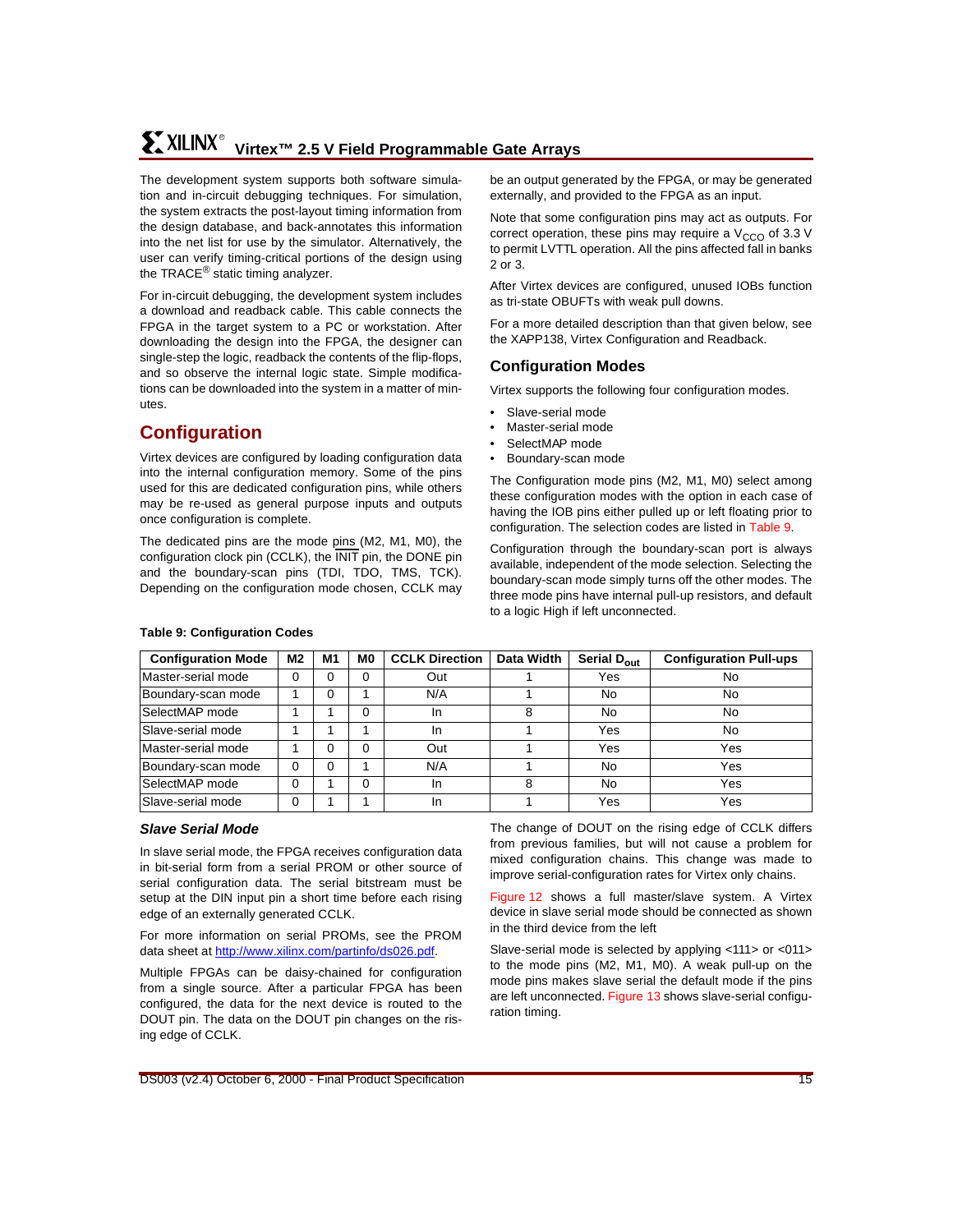## **Virtex™ 2.5 V Field Programmable Gate Arrays**

[Table 10](#page-15-2) provides more detail about the characteristics shown in [Figure 13](#page-15-1). Configuration must be delayed until the INIT pins of all daisy-chained FPGAs are High.

<span id="page-15-2"></span>

|             | <b>Description</b>                                          | Symbol |                                         |                  | <b>Units</b> |
|-------------|-------------------------------------------------------------|--------|-----------------------------------------|------------------|--------------|
|             | DIN setup/hold, slave mode                                  | 1/2    | $T_{\text{DCC}}$ $T_{\text{CCD}}$       | 5.0/0            | ns, min      |
| <b>CCLK</b> | DIN setup/hold, master mode                                 | 1/2    | ${\sf T}_{\sf DSCK}/{\sf T}_{\sf SCKD}$ | 5.0/0            | ns, min      |
|             | <b>DOUT</b>                                                 | 3      | $\mathsf{T}_{\text{CCO}}$               | 12.0             | ns, max      |
|             | High time                                                   | 4      | Т $_{\rm CCH}$                          | 5.0              | ns, min      |
|             | Low time                                                    | 5      | $\mathsf{T}_{\mathsf{CCL}}$             | 5.0              | ns, min      |
|             | Maximum Frequency                                           |        | $F_{\rm CC}$                            | 66               | MHz, max     |
|             | Frequency Tolerance, master mode with<br>respect to nominal |        |                                         | $+45%$<br>$-30%$ |              |



Note 1: If none of the Virtex FPGAs have been selected to drive DONE, an external pull-up resistor of 330 Ω should be added to the common DONE line.

xcv\_12\_091499

<span id="page-15-0"></span>**Figure 12: Master/Slave Serial Mode Circuit Diagram**



<span id="page-15-1"></span>**Figure 13: Slave Serial Mode Programming Switching Characteristics**

.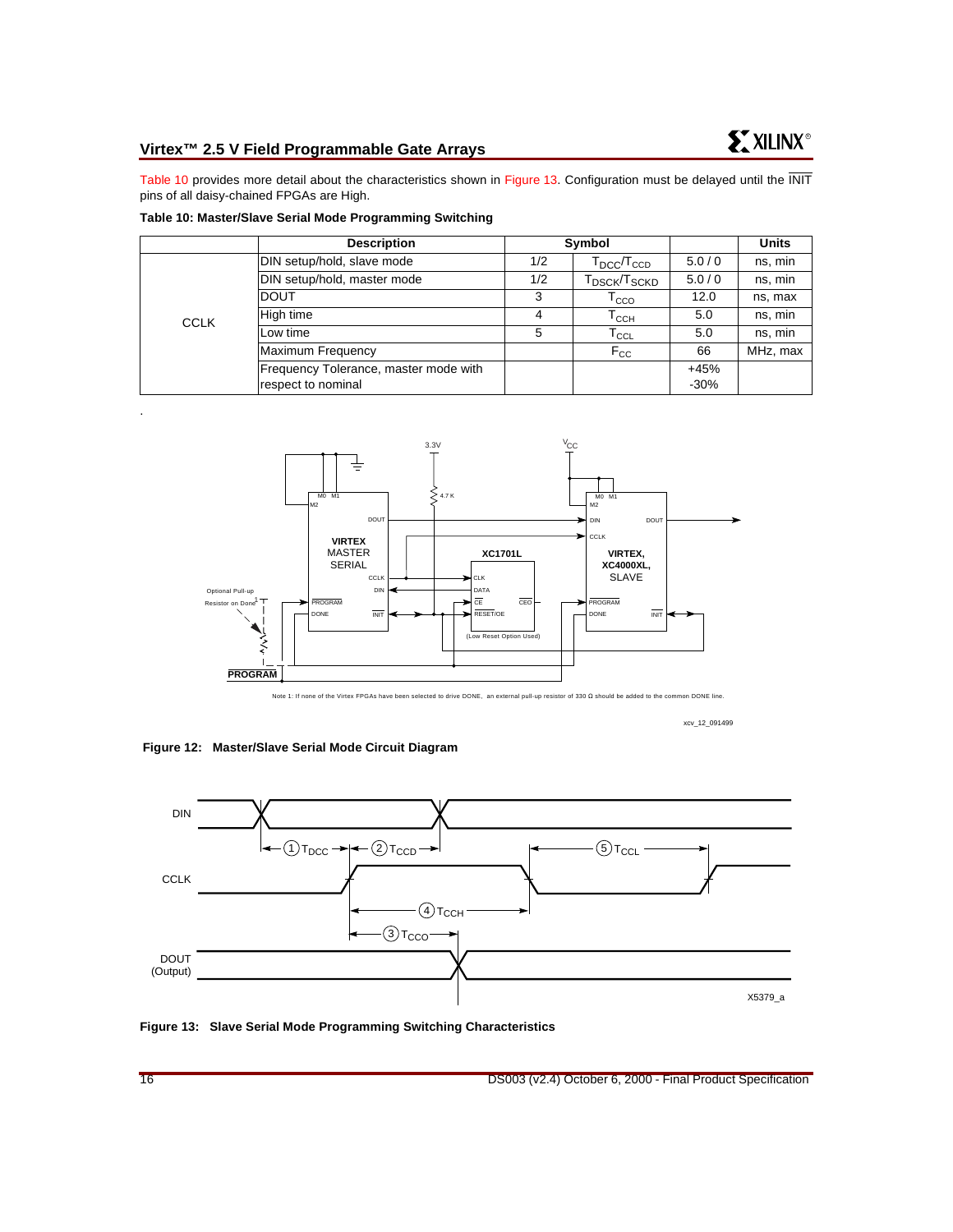#### **Master Serial Mode**

In master serial mode, the CCLK output of the FPGA drives a Xilinx Serial PROM that feeds bit-serial data to the DIN input. The FPGA accepts this data on each rising CCLK edge. After the FPGA has been loaded, the data for the next device in a daisy-chain is presented on the DOUT pin after the rising CCLK edge.

The interface is identical to slave serial except that an internal oscillator is used to generate the configuration clock (CCLK). A wide range of frequencies can be selected for CCLK which always starts at a slow default frequency. Configuration bits then switch CCLK to a higher frequency for the remainder of the configuration. Switching to a lower frequency is prohibited.

The CCLK frequency is set using the ConfigRate option in the bitstream generation software. The maximum CCLK frequency that can be selected is 60 MHz. When selecting a CCLK frequency, ensure that the serial PROM and any daisy-chained FPGAs are fast enough to support the clock rate.

On power-up, the CCLK frequency is 2.5 MHz. This frequency is used until the ConfigRate bits have been loaded when the frequency changes to the selected ConfigRate. Unless a different frequency is specified in the design, the default ConfigRate is 4 MHz.

[Figure 12](#page-15-0) shows a full master/slave system. In this system, the left-most device operates in master-serial mode. The remaining devices operate in slave-serial mode. The SPROM RESET pin is driven by **INIT**, and the CE input is driven by DONE. There is the potential for contention on the DONE pin, depending on the start-up sequence options chosen.

The sequence of operations necessary to configure a Virtex FPGA serially appears in [Figure 14](#page-17-0).

[Figure 15](#page-17-1) shows the timing of master-serial configuration. Master serial mode is selected by a <000> or <100> on the mode pins (M2, M1, M0). [Table 10](#page-15-2) shows the timing information for [Figure 15](#page-17-1).

At power-up, Vcc must rise from 1.0 V to Vcc min in less than 50 ms, otherwise delay configuration by pulling PRO-GRAM Low until Vcc is valid.

#### **SelectMAP Mode**

The SelectMAP mode is the fastest configuration option. Byte-wide data is written into the FPGA with a BUSY flag controlling the flow of data.

An external data source provides a byte stream, CCLK, a Chip Select (CS) signal and a Write signal (WRITE). If BUSY is asserted (High) by the FPGA, the data must be held until BUSY goes Low.

Data can also be read using the SelectMAP mode. If WRITE is not asserted, configuration data is read out of the FPGA as part of a readback operation.

In the SelectMAP mode, multiple Virtex devices may be chained in parallel. DATA pins (D7:D0), CCLK, WRITE, BUSY, PROG, DONE, and INIT may be connected in parallel between all the FPGAs. Note that the data is organized with the MSB of each byte on pin DO and the LSB of each byte on D7. The  $\overline{CS}$  pins are kept separate, insuring that each FPGA can be selected individually. WRITE should be Low before loading the first bitstream and returned High after the last device has been programmed. Use  $\overline{CS}$  to select the appropriate FPGA for loading the bitstream and sending the configuration data. at the end of the bitstream, deselect the loaded device and select the next target FPGA by setting its  $\overline{CS}$  pin High. A free-running oscillator or other externally generated signal can be used for CCLK. The BUSY signal may be ignored for frequencies below 50 MHz. For details about frequencies above 50 MHz, see XAPP138, Virtex Configuration and Readback. Once all the devices have been programmed, the DONE pin goes High.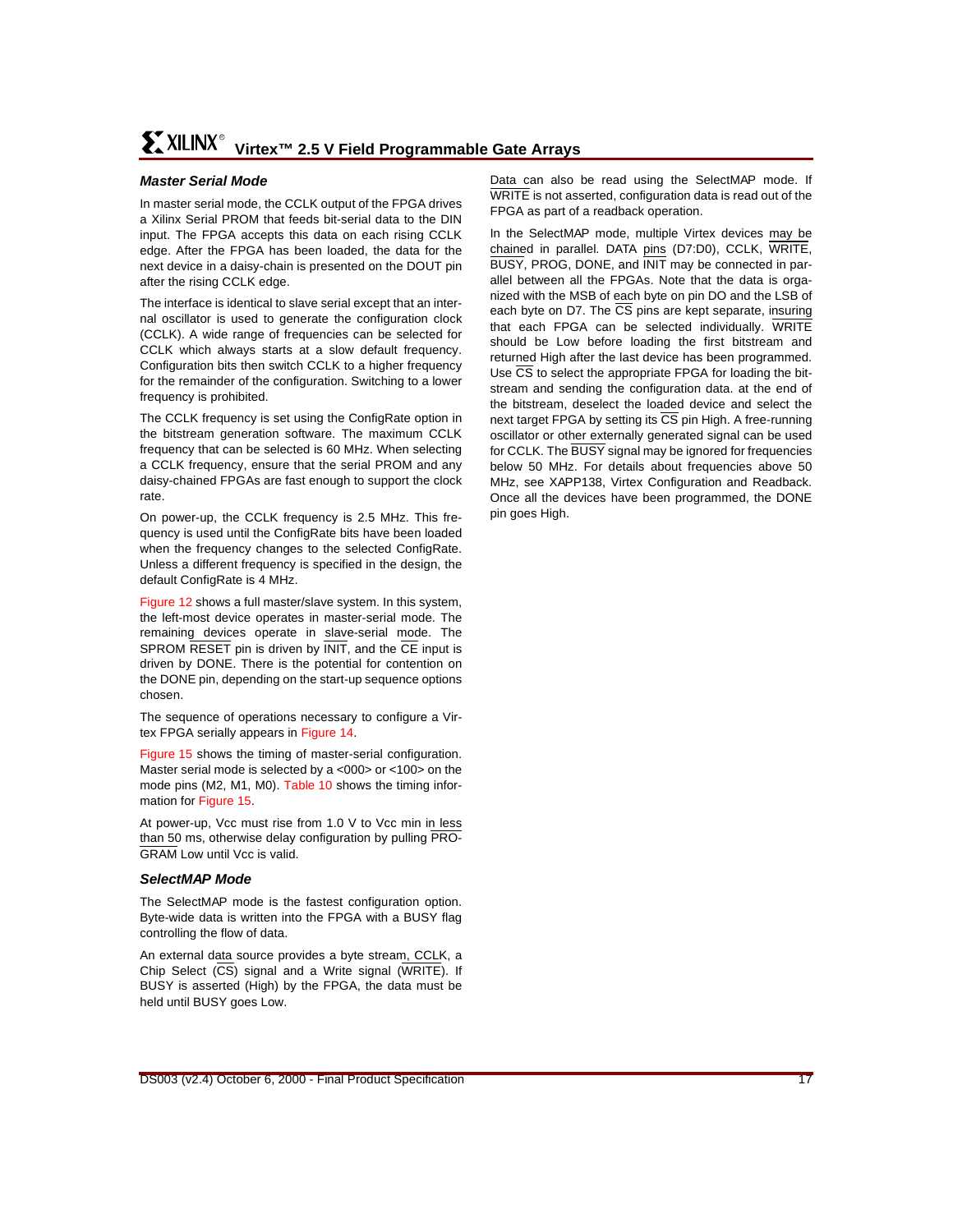

<span id="page-17-0"></span>**igure 14: Serial Configuration Flowchart**



<span id="page-17-1"></span>**Figure 15: Master Serial Mode Programming Switching Characteristics**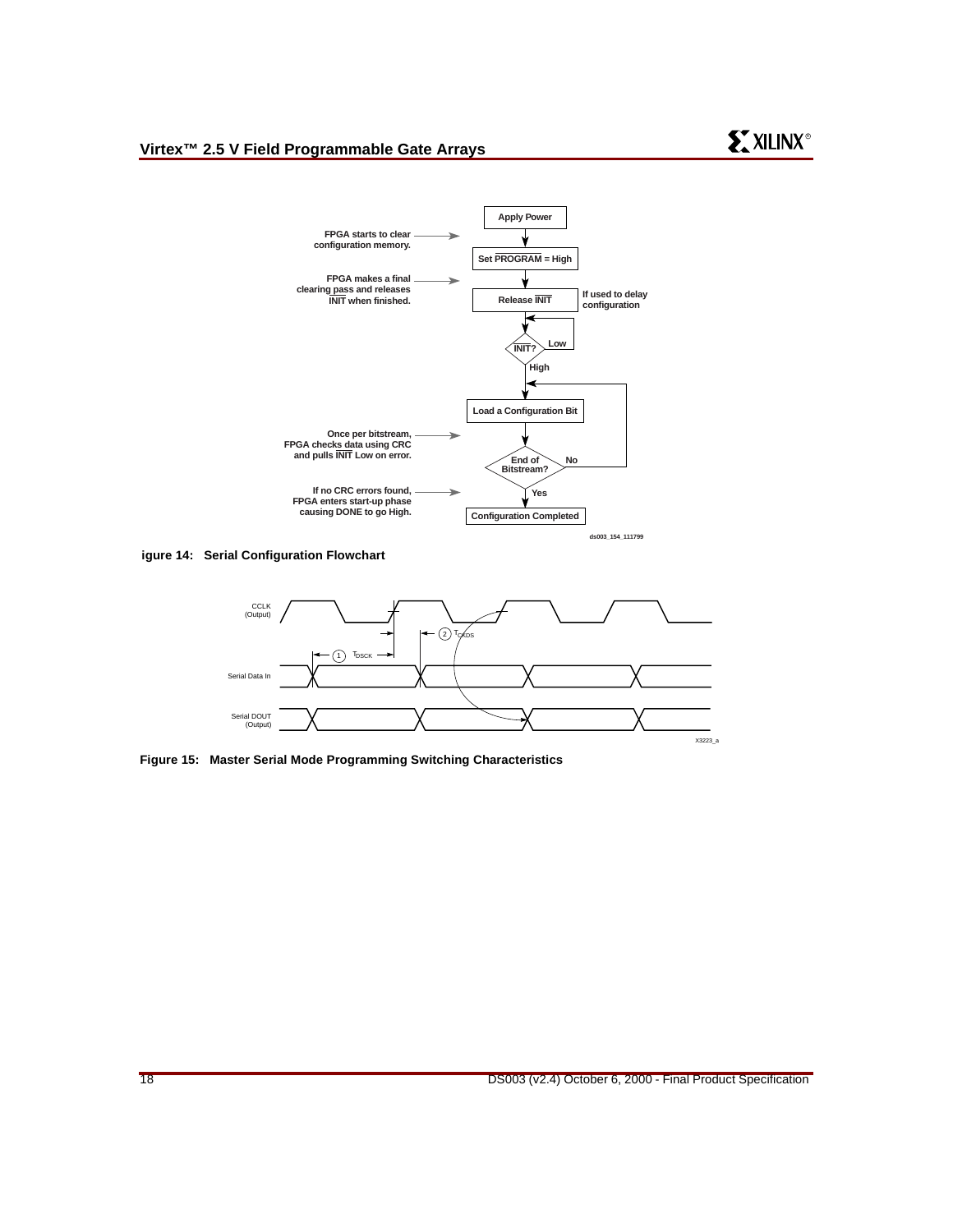## **Virtex™ 2.5 V Field Programmable Gate Arrays** R

After configuration, the pins of the SelectMAP port can be used as additional user I/O. Alternatively, the port may be retained to permit high-speed 8-bit readback.

Retention of the SelectMAP port is selectable on a design-by-design basis when the bitstream is generated. If retention is selected, PROHIBIT constraints are required to prevent the SelectMAP-port pins from being used as user I/O.

Multiple Virtex FPGAs can be configured using the Select-MAP mode, and be made to start-up simultaneously. To configure multiple devices in this way, wire the individual CCLK, Data, WRITE, and BUSY pins of all the devices in parallel. The individual devices are loaded separately by asserting the  $\overline{CS}$  pin of each device in turn and writing the appropriate data. See [Table 11](#page-18-0) for SelectMAP Write Timing Characteristics.

|             | <b>Description</b>                  |     | Symbol                                    |       | <b>Units</b> |
|-------------|-------------------------------------|-----|-------------------------------------------|-------|--------------|
| <b>CCLK</b> | $D_{0.7}$ Setup/Hold                | 1/2 | ${\sf T}_{\sf SMDCC}/{\sf T}_{\sf SMCCD}$ | 5.0/0 | ns, min      |
|             | <b>CS Setup/Hold</b>                | 3/4 | T <sub>SMCSCC</sub> /T <sub>SMCCCS</sub>  | 7.0/0 | ns, min      |
|             | <b>WRITE Setup/Hold</b>             | 5/6 | $\sf{T}_{SMCCW}\!/\sf{T}_{SMWCC}$         | 7.0/0 | ns, min      |
|             | <b>BUSY Propagation Delay</b>       |     | <sup>I</sup> SMCKBY                       | 12.0  | ns, max      |
|             | <b>Maximum Frequency</b>            |     | $F_{CC}$                                  | 66    | MHz, max     |
|             | Maximum Frequency with no handshake |     | <b>F<sub>CCNH</sub></b>                   | 50    | MHz, max     |

#### <span id="page-18-0"></span>**Table 11: SelectMAP Write Timing Characteristics**

#### **Write**

Write operations send packets of configuration data into the FPGA. The sequence of operations for a multi-cycle write operation is shown below. Note that a configuration packet can be split into many such sequences. The packet does not have to complete within one assertion of  $\overline{\text{CS}}$ , illustrated in [Figure](#page-18-1) .

- 1. Assert  $\overline{\text{WRITE}}$  and  $\overline{\text{CS}}$  Low. Note that when  $\overline{\text{CS}}$  is asserted on successive CCLKs, WRITE must remain either asserted or de-asserted. Otherwise an abort will be initiated, as described below.
- 2. Drive data onto D[7:0]. Note that to avoid contention, the data source should not be enabled while  $\overline{CS}$  is Low and

WRITE is High. Similarly, while WRITE is High, no more that one  $\overline{\text{CS}}$  should be asserted.

- 3. At the rising edge of CCLK: If BUSY is Low, the data is accepted on this clock. If BUSY is High (from a previous write), the data is not accepted. Acceptance will instead occur on the first clock after BUSY goes Low, and the data must be held until this has happened.
- 4. Repeat steps 2 and 3 until all the data has been sent.
- <span id="page-18-1"></span>5. De-assert CS and WRITE.



#### **Figure 16: Write Operations**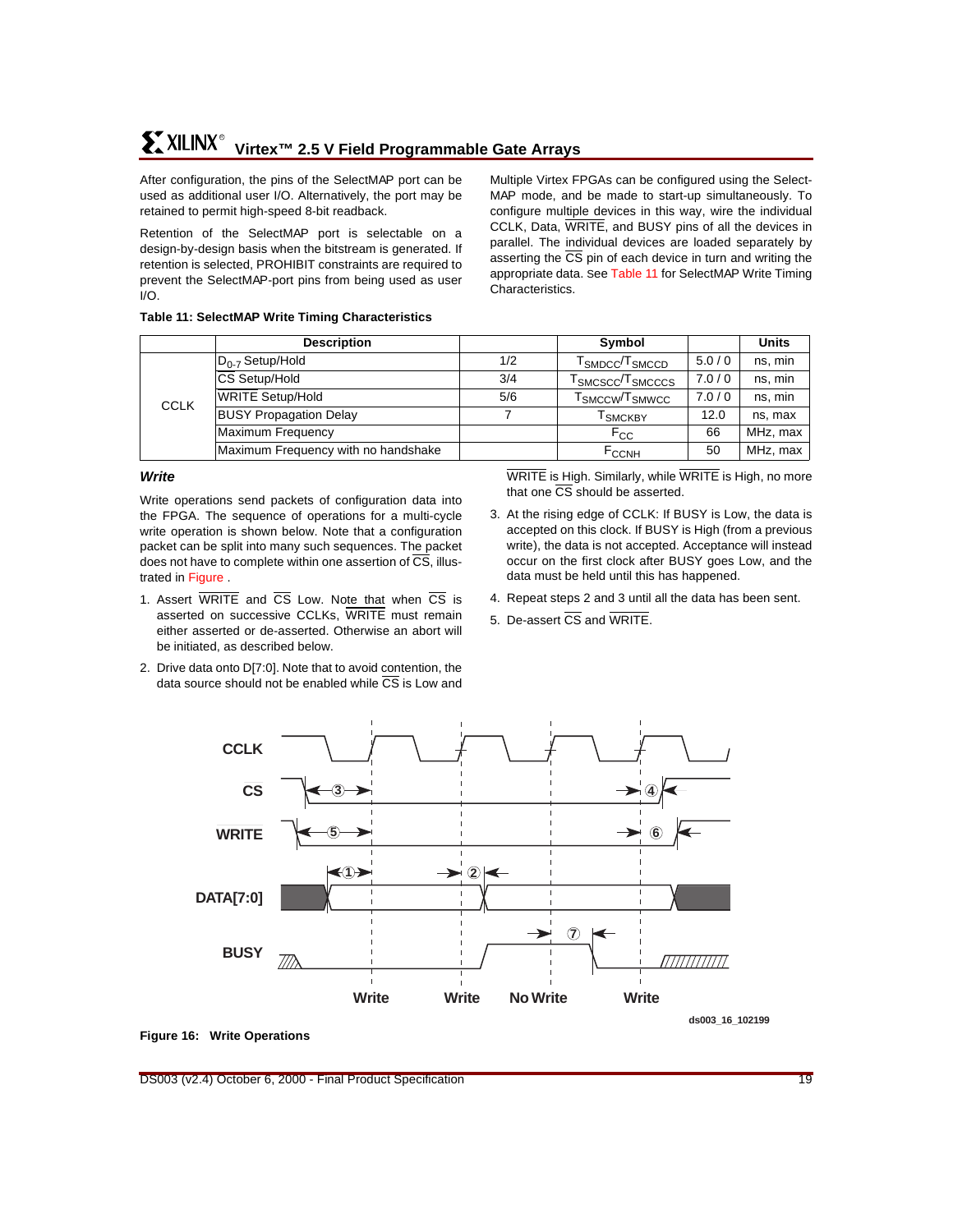#### **Virtex™ 2.5 V Field Programmable Gate Arrays**

A flowchart for the write operation appears in [Figure 17.](#page-19-0) Note that if CCLK is slower than  $f_{CCNH}$ , the FPGA will never assert BUSY, In this case, the above handshake is unnecessary, and data can simply be entered into the FPGA every CCLK cycle.



#### <span id="page-19-0"></span>**Figure 17: SelectMAP Flowchart for Write Operation**

#### **Abort**

During a given assertion of  $\overline{CS}$ , the user cannot switch from a write to a read, or vice-versa. This action causes the current packet command to be aborted. The device will remain BUSY until the aborted operation has completed. Following an abort, data is assumed to be unaligned to word boundaries, and the FPGA requires a new synchronization word prior to accepting any new packets.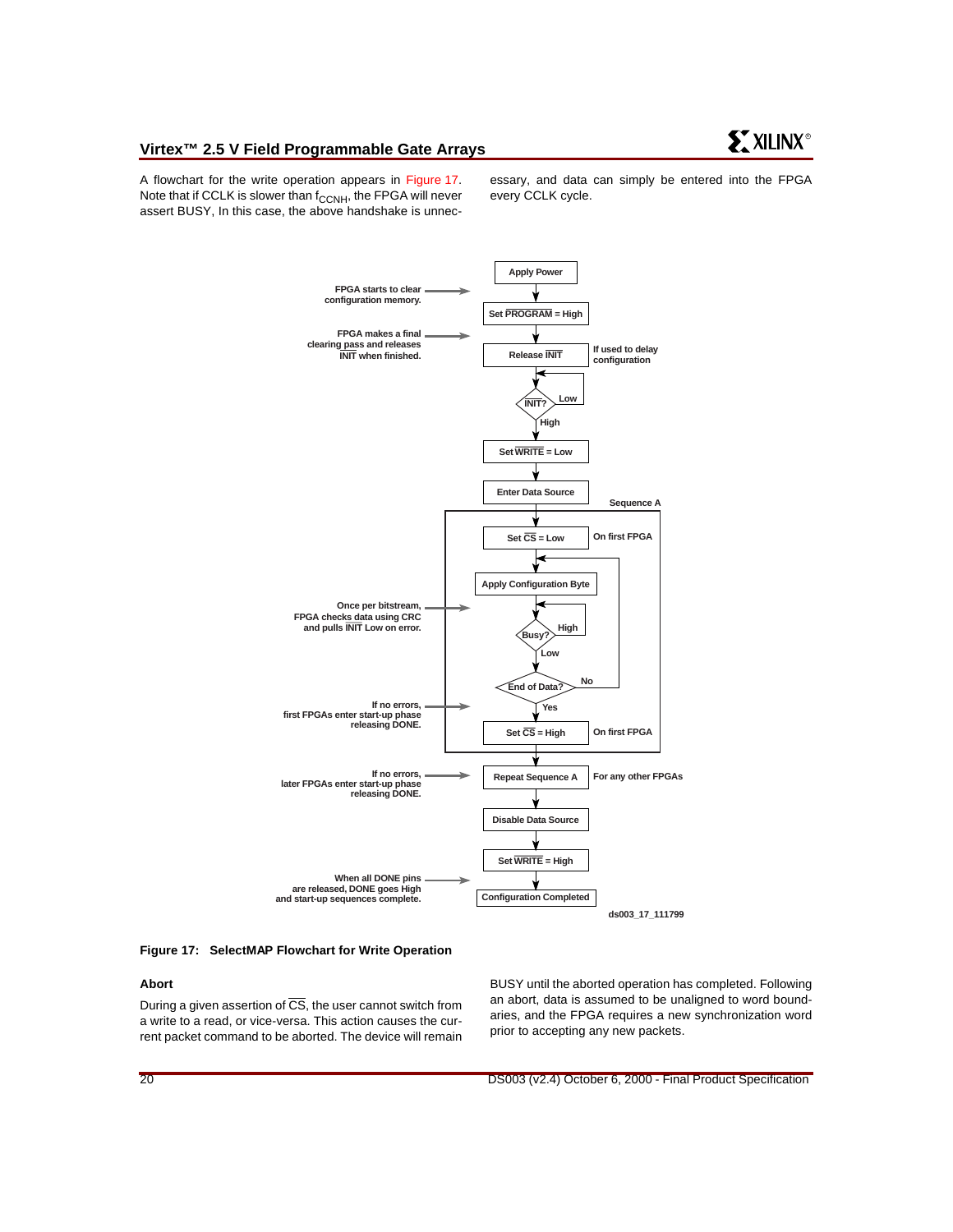<span id="page-20-0"></span>To initiate an abort during a write operation, de-assert WRITE. At the rising edge of CCLK, an abort is initiated, as shown in [Figure](#page-20-0) .



**Figure 18: SelectMAP Write Abort Waveforms**

## **Boundary-Scan Mode**

In the boundary-scan mode, no non-dedicated pins are required, configuration being done entirely through the IEEE 1149.1 Test Access Port.

Configuration through the TAP uses the CFG\_IN instruction. This instruction allows data input on TDI to be converted into data packets for the internal configuration bus.

The following steps are required to configure the FPGA through the boundary-scan port (when using TCK as a start-up clock).

- 1. Load the CFG\_IN instruction into the boundary-scan instruction register (IR)
- 2. Enter the Shift-DR (SDR) state
- 3. Shift a configuration bitstream into TDI
- 4. Return to Run-Test-Idle (RTI)
- 5. Load the JSTART instruction into IR
- 6. Enter the SDR state
- 7. Clock TCK through the startup sequence
- 8. Return to RTI

Configuration and readback via the TAP is always available. The boundary-scan mode is selected by a <101> or 001> on the mode pins (M2, M1, M0).

## **Configuration Sequence**

The configuration of Virtex devices is a three-phase process. First, the configuration memory is cleared. Next, configuration data is loaded into the memory, and finally, the logic is activated by a start-up process.

Configuration is automatically initiated on power-up unless it is delayed by the user, as described below. The configuration process may also be initiated by asserting PRO-GRAM. The end of the memory-clearing phase is signalled by INIT going High, and the completion of the entire process is signalled by DONE going High.

<span id="page-20-1"></span>The power-up timing of configuration signals is shown in [Figure](#page-20-1) . The corresponding timing characteristics are listed in [Table 12.](#page-20-2)



**Figure 19: Power-up Timing Configuration Signals**

#### <span id="page-20-2"></span>**Table 12: Power-up Timing Characteristics**

| <b>Description</b>  | Symbol                      | Value | <b>Units</b> |
|---------------------|-----------------------------|-------|--------------|
| Power-on Reset      | $\mathsf{T}_{\mathsf{POR}}$ | 2.0   | ms, max      |
| Program Latency     | Ты                          | 100.0 | us, max      |
| CCLK (output) Delay | <b>T<sub>ICCK</sub></b>     | 0.5   | us, min      |
|                     |                             | 4.0   | us, max      |
| Program Pulse Width | TPROGRAM                    | 300   | ns, min      |

#### **Delaying Configuration**

INIT can be held Low using an open-drain driver. An open-drain is required since INIT is a bidirectional open-drain pin that is held Low by the FPGA while the configuration memory is being cleared. Extending the time that the pin is Low causes the configuration sequencer to wait. Thus, configuration is delayed by preventing entry into the phase where data is loaded.

#### **Start-Up Sequence**

The default Start-up sequence is that one CCLK cycle after DONE goes High, the global tri-state signal (GTS) is released. This permits device outputs to turn on as necessary.

One CCLK cycle later, the Global Set/Reset (GSR) and Global Write Enable (GWE) signals are released. This permits the internal storage elements to begin changing state in response to the logic and the user clock.

The relative timing of these events may be changed. In addition, the GTS, GSR, and GWE events may be made dependent on the DONE pins of multiple devices all going High, forcing the devices to start in synchronism. The sequence may also be paused at any stage until lock has been achieved on any or all DLLs.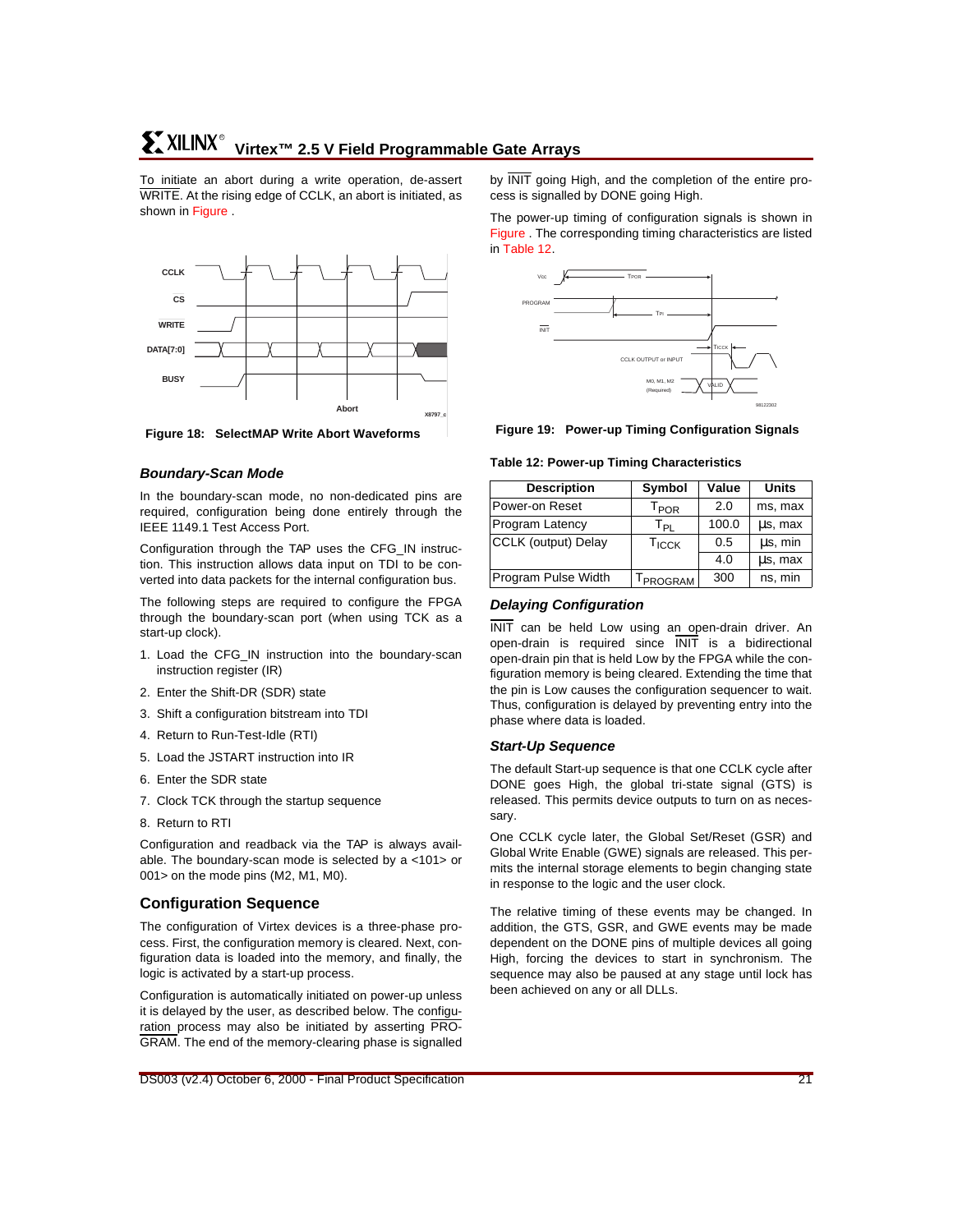#### **Data Stream Format**

Virtex devices are configured by sequentially loading frames of data. [Table 13](#page-21-0) lists the total number of bits required to configure each device. For more detailed information, see application note XAPP151 "Virtex Configuration Architecture Advanced Users Guide".

#### <span id="page-21-0"></span>**Table 13: Virtex Bit-stream Lengths**

| <b>Device</b> | # of Configuration Bits |
|---------------|-------------------------|
| <b>XCV50</b>  | 559,200                 |
| XCV100        | 781,216                 |
| XCV150        | 1,040,096               |
| XCV200        | 1,335,840               |
| XCV300        | 1,751,808               |
| XCV400        | 2,546,048               |
| <b>XCV600</b> | 3,607,968               |
| <b>XCV800</b> | 4,715,616               |
| XCV1000       | 6,127,744               |

## **Readback**

The configuration data stored in the Virtex configuration memory can be readback for verification. Along with the configuration data it is possible to readback the contents all flip-flops/latches, LUTRAMs, and block RAMs. This capability is used for real-time debugging.

For more detailed information, see application note XAPP138 "Virtex FPGA Series Configuration and Readback".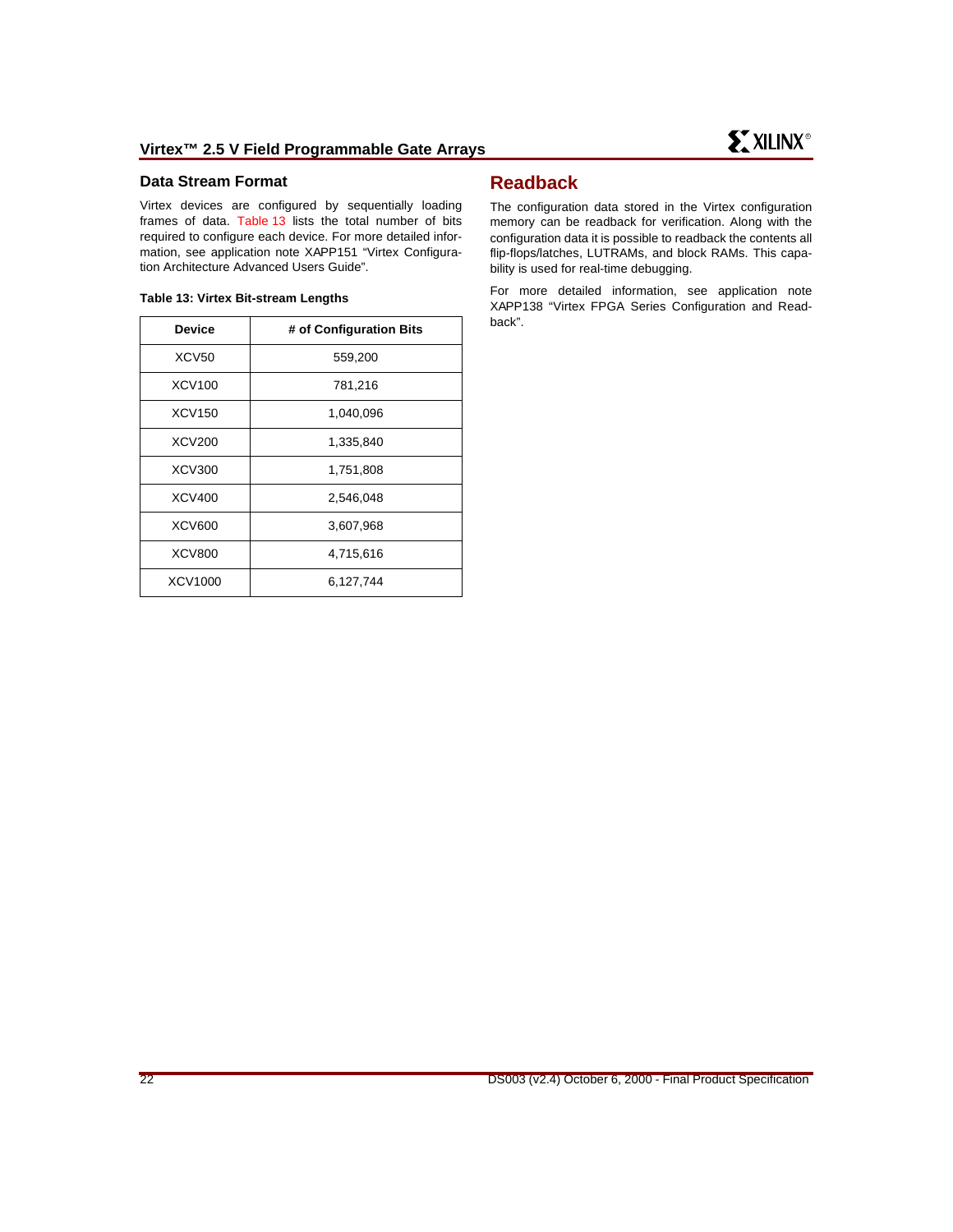## **Virtex Electrical Characteristics**

#### **Definition of Terms**

Data sheets may be designated as Advance or Preliminary. The status of specifications in these data sheets is as follows:

**Advance:** Initial estimates based on simulation and/or extrapolation from other speed grades, devices, or families. Values are subject to change. Use as estimates, not for production.

**Preliminary:** Based on preliminary characterization. Further changes are not expected.

**Unmarked:** Data sheets not identified as either Advance or Preliminary are to be considered final.

All specifications are representative of worst-case supply voltage and junction temperature conditions. The parameters included are common to popular designs and typical applications. Contact the factory for design considerations requiring more detailed information.

All specifications are subject to change without notice.

## **Virtex DC Characteristics**

#### **Absolute Maximum Ratings**

| Symbol                      | <b>Description</b>                                  |                        |                 | <b>Units</b> |
|-----------------------------|-----------------------------------------------------|------------------------|-----------------|--------------|
| <b>V<sub>CCINT</sub></b>    | Supply voltage relative to GND                      | $-0.5$ to $3.0$        | V               |              |
| V <sub>CCO</sub>            | Supply voltage relative to GND                      | $-0.5$ to 4.0          | V               |              |
| $V_{REF}$                   | Input Reference Voltage                             | $-0.5$ to $3.6$        | V               |              |
|                             | Input voltage relative to GND                       | Using V <sub>REF</sub> | $-0.5$ to $3.6$ | V            |
| $V_{\textsf{IN}}$           |                                                     | Internal threshold     | $-0.5$ to 5.5   | V            |
| $\rm v_{\rm TS}$            | Voltage applied to 3-state output                   |                        | $-0.5$ to 5.5   | V            |
| $V_{\rm CC}$                | Longest Supply Voltage Rise Time from 1V-2.375V     |                        | 50              | ms           |
| $\mathsf{T}_{\text{STG}}$   | Storage temperature (ambient)                       |                        | $-65$ to $+150$ | °C           |
| $\mathsf{T}_{\mathsf{SOL}}$ | Maximum soldering temp. (10s $@ 1/16$ in. = 1.5 mm) | $+260$                 | ℃               |              |
| $T_{\sf J}$                 | Junction temperature                                | Plastic Packages       | $+125$          | °C           |

Notes: Stresses beyond those listed under Absolute Maximum Ratings may cause permanent damage to the device. These are stress ratings only, and functional operation of the device at these or any other conditions beyond those listed under Operating Conditions is not implied. Exposure to Absolute Maximum Ratings conditions for extended periods of time may affect device reliability.

Power supplies may turn on in any order.

For protracted periods (e.g., longer than a day),  $V_{IN}$  should not exceed  $V_{CCO}$  by more than 3.6 V.

#### **Recommended Operating Conditions**

| Symbol                   | <b>Description</b>                                                                       |            |             | Max         | <b>Units</b>  |
|--------------------------|------------------------------------------------------------------------------------------|------------|-------------|-------------|---------------|
|                          | Input Supply voltage relative to GND, $T_1 = 0$ °C to +85°C                              | Commercial | $2.5 - 5\%$ | $2.5 + 5\%$ | $\mathcal{U}$ |
| <b>V<sub>CCINT</sub></b> | Input Supply voltage relative to GND, $T_1 = -40^{\circ}C$ to $+100^{\circ}C$ Industrial |            | $2.5 - 5\%$ | $2.5 + 5%$  |               |
|                          | Supply voltage relative to GND, $T_1 = 0$ °C to +85°C                                    | Commercial | 1.4         | 3.6         |               |
| $V_{CCO}$ *              | Supply voltage relative to GND, $T_J = -40^{\circ}C$ to $+100^{\circ}C$                  | Industrial | 1.4         | 3.6         |               |
| $T_{IN}$                 | Input signal transition time                                                             |            |             | 250         | ns            |

Notes: Correct operation is guaranteed with a minimum  $V_{\text{CCINT}}$  of 2.375 V (Nominal V<sub>CCINT</sub> -5%). Below the minimum value, all delay parameters increase by 3% for each 50-mV reduction in  $V_{CCLNT}$  below the specified range.

At junction temperatures above those listed as Operating Conditions, delay parameters do increase. Please refer to the TRCE report.

Input and output measurement threshold is  $\sim$  50% of V<sub>CC</sub>.

 $*$  Note that Min and Max values for  $V_{CCO}$  are I/O Standard dependant.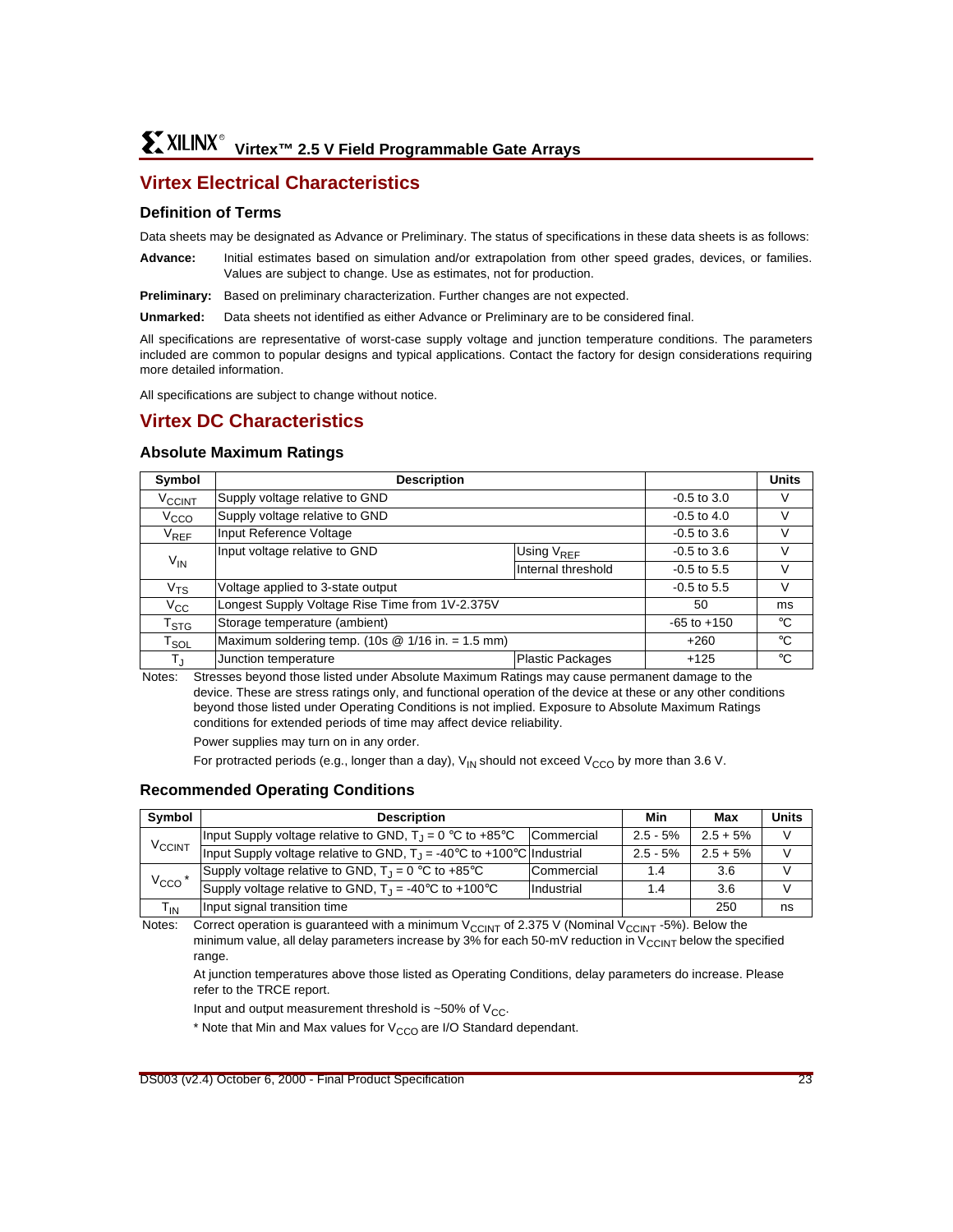| Symbol                   | <b>Description</b>                                                                                      | <b>Device</b>     | Min    | Max   | <b>Units</b> |
|--------------------------|---------------------------------------------------------------------------------------------------------|-------------------|--------|-------|--------------|
| <b>V<sub>DRINT</sub></b> | Data Retention V <sub>CCINT</sub> Voltage                                                               | All               | 2.0    |       | $\vee$       |
|                          | (below which configuration data may be lost)                                                            |                   |        |       |              |
| V <sub>DRIO</sub>        | Data Retention V <sub>CCO</sub> Voltage                                                                 | All               | 1.2    |       | $\vee$       |
|                          | (below which configuration data may be lost)                                                            |                   |        |       |              |
| ICCINTQ                  | Quiescent V <sub>CCINT</sub> supply current (Notes 1 and 3)                                             | XCV <sub>50</sub> |        | 50    | mA           |
|                          |                                                                                                         | <b>XCV100</b>     |        | 50    | mA           |
|                          |                                                                                                         | <b>XCV150</b>     |        | 50    | mA           |
|                          |                                                                                                         | <b>XCV200</b>     |        | 75    | mA           |
|                          |                                                                                                         | <b>XCV300</b>     |        | 75    | mA           |
|                          |                                                                                                         | <b>XCV400</b>     |        | 75    | mA           |
|                          |                                                                                                         | <b>XCV600</b>     |        | 100   | mA           |
|                          |                                                                                                         | <b>XCV800</b>     |        | 100   | mA           |
|                          |                                                                                                         | XCV1000           |        | 100   | mA           |
| ccoo                     | Quiescent $V_{CCO}$ supply current (Note 1)                                                             | XCV50             |        | 2     | mA           |
|                          |                                                                                                         | <b>XCV100</b>     |        | 2     | mA           |
|                          |                                                                                                         | <b>XCV150</b>     |        | 2     | mA           |
|                          |                                                                                                         | <b>XCV200</b>     |        | 2     | mA           |
|                          |                                                                                                         | <b>XCV300</b>     |        | 2     | mA           |
|                          |                                                                                                         | <b>XCV400</b>     |        | 2     | mA           |
|                          |                                                                                                         | <b>XCV600</b>     |        | 2     | mA           |
|                          |                                                                                                         | <b>XCV800</b>     |        | 2     | mA           |
|                          |                                                                                                         | XCV1000           |        | 2     | mA           |
| $I_{REF}$                | $V_{RFF}$ current per $V_{RFF}$ pin                                                                     | All               |        | 20    | μA           |
| IL.                      | Input or output leakage current                                                                         | All               | $-10$  | $+10$ | μA           |
| $C_{\text{IN}}$          | Input capacitance (sample tested)<br>BGA, PQ, HQ, packages                                              | All               |        | 8     | pF           |
| <sup>I</sup> RPU         | Pad pull-up (when selected) $\circledR$ V <sub>in</sub> = 0 V, V <sub>CCO</sub> = 3.3 V (sample tested) | All               | Note 2 | 0.25  | mA           |
| <b>RPD</b>               | Pad pull-down (when selected) $\mathcal{Q}$ V <sub>in</sub> = 3.6 V (sample tested)                     |                   | Note 2 | 0.15  | mA           |

#### **DC Characteristics Over Recommended Operating Conditions**

Notes: 1. With no output current loads, no active input pull-up resistors, all I/O pins Tri-stated and floating.

2. Internal pull-up and pull-down resistors guarantee valid logic levels at unconnected input pins. These pull-up and pull-down resistors do not guarantee valid logic levels when input pins are connected to other circuits.

3. Multiply  $I_{\text{CCINTO}}$  limit by two for industrial grade.

#### **Power-On Power Supply Requirements**

Xilinx FPGAs require a certain amount of supply current during power-on to insure proper device operation. The actual current consumed depends on the power-on ramp rate of the power supply. This is the time required to reach the nominal power supply voltage of the device<sup>1</sup> from 0 V. The current is highest at the fastest suggested ramp rate (0 V to nominal voltage in 2 ms) and is lowest at the slowest allowed ramp rate (0 V to nominal voltage in 50 ms).

| <b>Product</b>                  | Description <sup>2</sup>        | <b>Current Requirement<sup>3</sup></b> |  |
|---------------------------------|---------------------------------|----------------------------------------|--|
| Virtex Family, Commercial Grade | Minimum required current supply | 500 mA                                 |  |
| Virtex Family, Industrial Grade | Minimum required current supply | 2 A                                    |  |

Notes: 1. Ramp rate used for this specification is from 0 - 2.7 V dc. Peak current occurs on or near the internal power-on reset threshold and lasts for less than 3 ms.

2. Devices are guaranteed to initialize properly with the minimum current available from the power supply as noted above.

3. Larger currents may result if ramp rates are forced to be faster.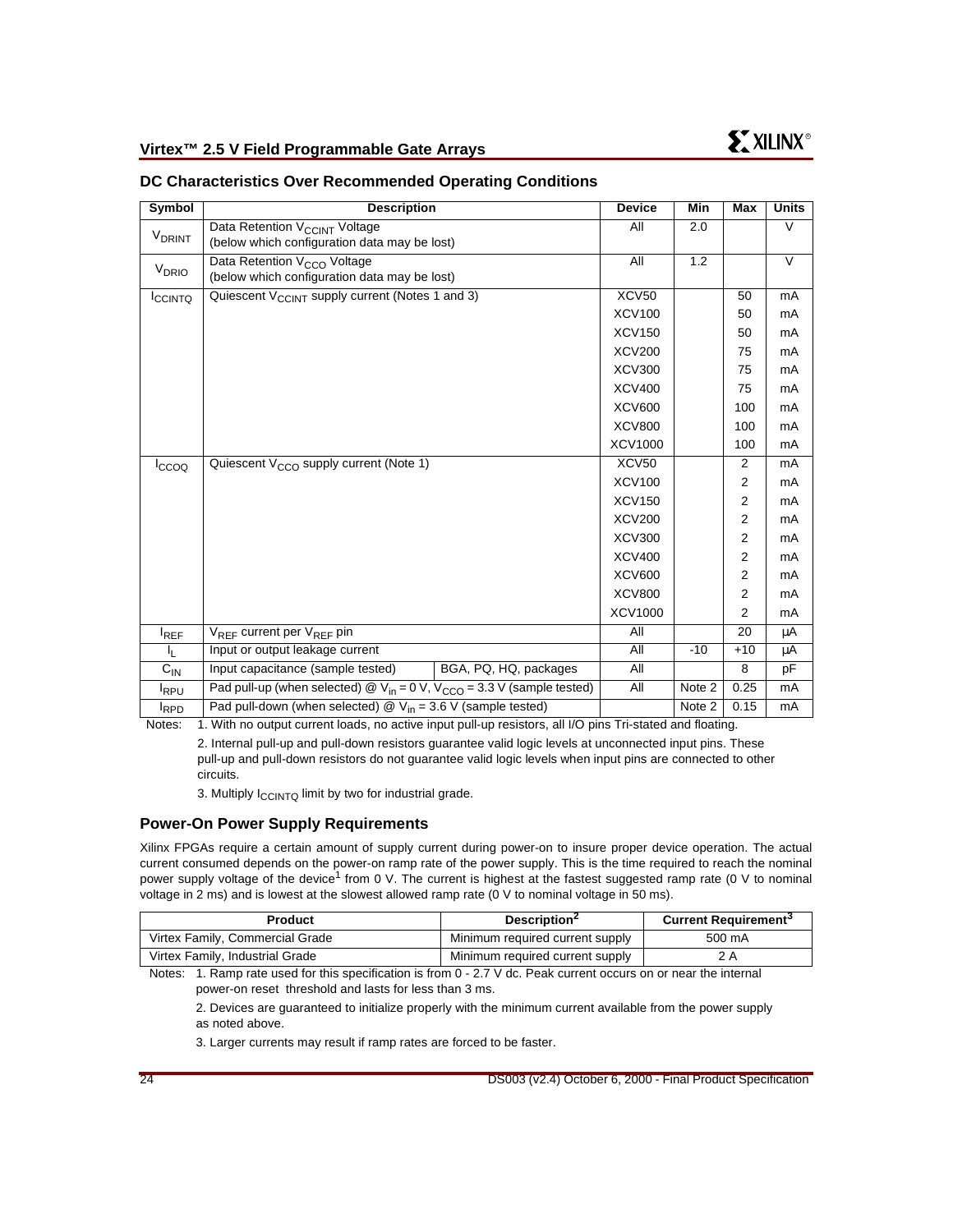## **DC Input and Output levels**

Values for  $V_{II}$  and  $V_{II}$  are recommended input voltages. Values for  $I_{OL}$  and  $I_{OH}$  are guaranteed output currents over the recommended operating conditions at the  $V_{OL}$  and  $V_{OH}$  test points. Only selected standards are tested. These are chosen to ensure that all standards meet their specifications. The selected standards are tested at minimum  $V_{CCO}$  for each standard with the respective  $V_{OL}$  and  $V_{OH}$  voltage levels shown. Other standards are sample tested.

| Input/Output         |        | V <sub>IL</sub>        |                        | $V_{\text{IH}}$ |                      | V <sub>OH</sub>      | l <sub>OL</sub> | I <sub>OH</sub> |
|----------------------|--------|------------------------|------------------------|-----------------|----------------------|----------------------|-----------------|-----------------|
| <b>Standard</b>      | V, min | V, max                 | V, min                 | V, max          | V, Max               | V, Min               | mA              | mA              |
| LVTTL (Note 1)       | $-0.5$ | 0.8                    | 2.0                    | 5.5             | 0.4                  | 2.4                  | 24              | - 24            |
| LVCMOS2              | $-0.5$ | .7                     | 1.7                    | 5.5             | 0.4                  | 1.9                  | 12              | $-12$           |
| PCI, 3.3 V           | $-0.5$ | 44% V <sub>CCINT</sub> | 60% V <sub>CCINT</sub> | $VCCO + 0.5$    | 10% V <sub>CCO</sub> | 90% V <sub>CCO</sub> | Note 2          | Note 2          |
| PCI, 5.0 V           | $-0.5$ | 0.8                    | 2.0                    | 5.5             | 0.55                 | 2.4                  | Note 2          | Note 2          |
| <b>GTL</b>           | $-0.5$ | $V_{REF}$ - 0.05       | $V_{REF}$ + 0.05       | 3.6             | 0.4                  | n/a                  | 40              | n/a             |
| GTL+                 | $-0.5$ | $V_{REF}$ - 0.1        | $V_{REF}$ + 0.1        | 3.6             | 0.6                  | n/a                  | 36              | n/a             |
| <b>HSTL I</b>        | $-0.5$ | $V_{REF}$ - 0.1        | $V_{REF}$ + 0.1        | 3.6             | 0.4                  | $VCCO - 0.4$         | 8               | -8              |
| <b>HSTL III</b>      | $-0.5$ | $V_{REF}$ - 0.1        | $V_{REF}$ + 0.1        | 3.6             | 0.4                  | $VCCO - 0.4$         | 24              | -8              |
| <b>HSTLIV</b>        | $-0.5$ | $V_{REF}$ - 0.1        | $V_{REF}$ + 0.1        | 3.6             | 0.4                  | $VCCO - 0.4$         | 48              | -8              |
| SSTL31               | $-0.5$ | $V_{REF}$ - 0.2        | $V_{REF}$ + 0.2        | 3.6             | $V_{REF}$ - 0.6      | $V_{REF}$ + 0.6      | 8               | -8              |
| SSTL3 II             | $-0.5$ | $V_{REF}$ - 0.2        | $V_{REF}$ + 0.2        | 3.6             | $V_{REF}$ - 0.8      | $V_{REF}$ + 0.8      | 16              | -16             |
| SSTL <sub>2</sub> I  | $-0.5$ | $V_{REF}$ - 0.2        | $V_{REF}$ + 0.2        | 3.6             | $V_{REF}$ - 0.61     | $V_{REF}$ + 0.61     | 7.6             | $-7.6$          |
| SSTL <sub>2</sub> II | $-0.5$ | $V_{REF}$ - 0.2        | $V_{REF}$ + 0.2        | 3.6             | $V_{REF}$ - 0.80     | $V_{REF} + 0.80$     | 15.2            | $-15.2$         |
| <b>CTT</b>           | $-0.5$ | $V_{REF}$ - 0.2        | $V_{REF}$ + 0.2        | 3.6             | $V_{REF}$ - 0.4      | $V_{REF}$ + 0.4      | 8               | -8              |
| <b>AGP</b>           | $-0.5$ | $V_{REF}$ - 0.2        | $V_{REF}$ + 0.2        | 3.6             | 10% V <sub>CCO</sub> | 90% V <sub>CCO</sub> | Note 2          | Note 2          |

Note 1:  $V_{OL}$  and  $V_{OH}$  for lower drive currents are sample tested.

Note 2: Tested according to the relevant specifications.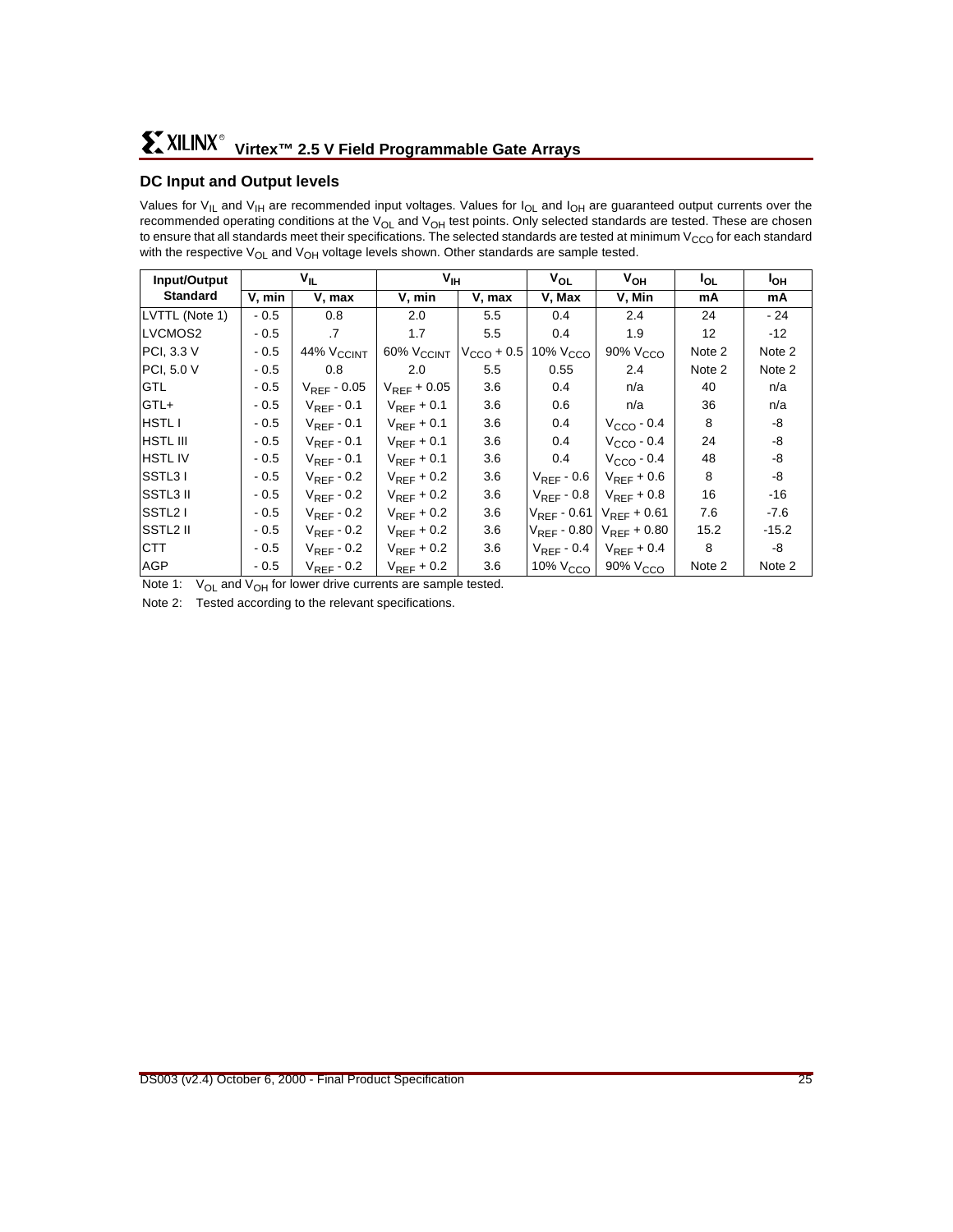## **Virtex Switching Characteristics**

Testing of switching parameters is modeled after testing methods specified by MIL-M-38510/605. All devices are 100% functionally tested. Internal timing parameters are derived from measuring internal test patterns. Listed below are representative values. For more specific, more precise, and worst-case guaranteed data, use the values reported by the static timing analyzer (TRCE in the Xilinx Development System) and back-annotated to the simulation net list. All timing parameters assume worst-case operating conditions (supply voltage and junction temperature). Values apply to all Virtex devices unless otherwise noted.

## **IOB Input Switching Characteristics**

Input delays associated with the pad are specified for LVTTL levels. For other standards, adjust the delays with the values shown in ["IOB Input Switching Characteristics Standard Adjustments" on page 27](#page-26-0).

|                                                     |               | <b>Speed Grade</b>        | All  | -6  | -5  | $-4$ | <b>Units</b> |
|-----------------------------------------------------|---------------|---------------------------|------|-----|-----|------|--------------|
| <b>Description</b>                                  | <b>Device</b> | Symbol                    | Min  |     |     |      |              |
| <b>Propagation Delays</b>                           |               |                           |      |     |     |      |              |
| Pad to I output, no delay                           | All           | T <sub>IOPI</sub>         | 0.39 | 0.8 | 0.9 | 1.0  | ns, max      |
| Pad to I output, with delay                         | XCV50         | <b>T</b> <sub>IOPID</sub> | 0.8  | 1.5 | 1.7 | 1.9  | ns, max      |
|                                                     | <b>XCV100</b> |                           | 0.8  | 1.5 | 1.7 | 1.9  | ns, max      |
|                                                     | <b>XCV150</b> |                           | 0.8  | 1.5 | 1.7 | 1.9  | ns, max      |
|                                                     | <b>XCV200</b> |                           | 0.8  | 1.5 | 1.7 | 1.9  | ns, max      |
|                                                     | <b>XCV300</b> |                           | 0.8  | 1.5 | 1.7 | 1.9  | ns, max      |
|                                                     | <b>XCV400</b> |                           | 0.9  | 1.8 | 2.0 | 2.3  | ns, max      |
|                                                     | <b>XCV600</b> |                           | 0.9  | 1.8 | 2.0 | 2.3  | ns, max      |
|                                                     | <b>XCV800</b> |                           | 1.1  | 2.1 | 2.4 | 2.7  | ns, max      |
|                                                     | XCV1000       |                           | 1.1  | 2.1 | 2.4 | 2.7  | ns, max      |
| Pad to output IQ via transparent latch,<br>no delay | All           | TIOPLI                    | 0.8  | 1.6 | 1.8 | 2.0  | ns, max      |
| Pad to output IQ via transparent latch,             | XCV50         | T <sub>IOPLID</sub>       | 1.9  | 3.7 | 4.2 | 4.8  | ns, max      |
| with delay                                          | <b>XCV100</b> |                           | 1.9  | 3.7 | 4.2 | 4.8  | ns, max      |
|                                                     | <b>XCV150</b> |                           | 2.0  | 3.9 | 4.3 | 4.9  | ns, max      |
|                                                     | <b>XCV200</b> |                           | 2.0  | 4.0 | 4.4 | 5.1  | ns, max      |
|                                                     | <b>XCV300</b> |                           | 2.0  | 4.0 | 4.4 | 5.1  | ns, max      |
|                                                     | <b>XCV400</b> |                           | 2.1  | 4.1 | 4.6 | 5.3  | ns, max      |
|                                                     | <b>XCV600</b> |                           | 2.1  | 4.2 | 4.7 | 5.4  | ns, max      |
|                                                     | <b>XCV800</b> |                           | 2.2  | 4.4 | 4.9 | 5.6  | ns, max      |
|                                                     | XCV1000       |                           | 2.3  | 4.5 | 5.1 | 5.8  | ns, max      |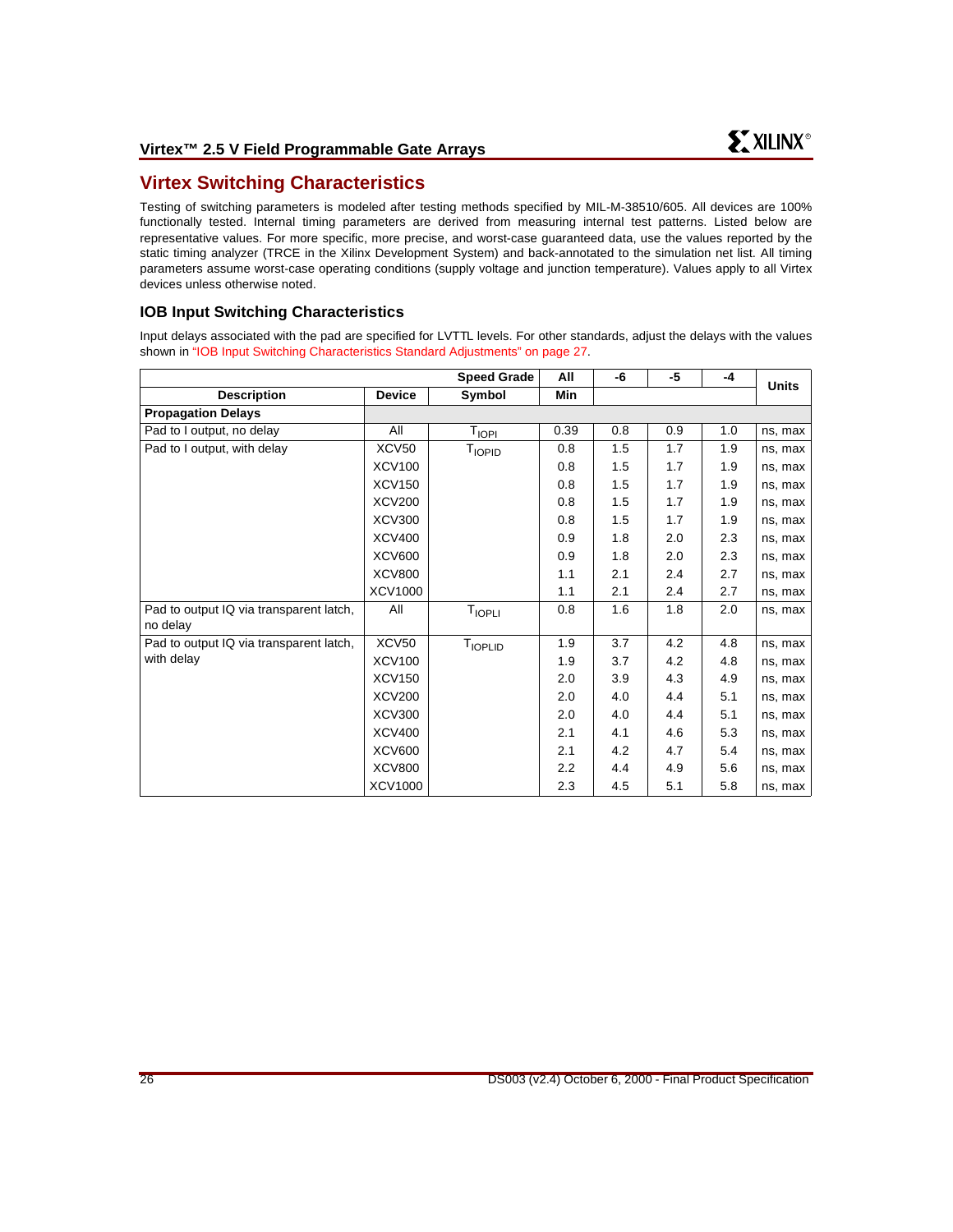## **IOB Input Switching Characteristics (Continued)**

|                                                                  |               | <b>Speed Grade</b>                         | All    | -6    | -5                     | $-4$  | <b>Units</b> |
|------------------------------------------------------------------|---------------|--------------------------------------------|--------|-------|------------------------|-------|--------------|
| <b>Description</b>                                               | <b>Device</b> | Symbol                                     | Min    |       |                        |       |              |
| <b>Sequential Delays</b>                                         |               |                                            |        |       |                        |       |              |
| Clock CLK to output IQ                                           | All           | T <sub>IOCKIQ</sub>                        | 0.2    | 0.7   | 0.7                    | 0.8   | ns, max      |
| Setup and Hold Times with respect to Clock CLK at IOB input req- |               |                                            |        |       | Setup Time / Hold Time |       |              |
| ister                                                            |               |                                            |        |       |                        |       |              |
| Pad, no delay                                                    | All           | T <sub>IOPICK</sub> /T <sub>IOICKP</sub>   | 0.8/0  | 1.6/0 | 1.8/0                  | 2.0/0 | ns, min      |
| Pad, with delay                                                  | <b>XCV50</b>  | Т <sub>ІОРІСКР</sub> /Т <sub>ІОІСКРР</sub> | 1.9/0  | 3.7/0 | 4.1/0                  | 4.7/0 | ns, min      |
|                                                                  | <b>XCV100</b> |                                            | 1.9/0  | 3.7/0 | 4.1/0                  | 4.7/0 | ns, min      |
|                                                                  | <b>XCV150</b> |                                            | 1.9/0  | 3.8/0 | 4.3/0                  | 4.9/0 | ns, min      |
|                                                                  | <b>XCV200</b> |                                            | 2.0/0  | 3.9/0 | 4.4/0                  | 5.0/0 | ns, min      |
|                                                                  | <b>XCV300</b> |                                            | 2.0/0  | 3.9/0 | 4.4/0                  | 5.0/0 | ns, min      |
|                                                                  | <b>XCV400</b> |                                            | 2.1/0  | 4.1/0 | 4.6/0                  | 5.3/0 | ns, min      |
|                                                                  | <b>XCV600</b> |                                            | 2.1/0  | 4.2/0 | 4.7/0                  | 5.4/0 | ns, min      |
|                                                                  | <b>XCV800</b> |                                            | 2.2/0  | 4.4/0 | 4.9/0                  | 5.6/0 | ns, min      |
|                                                                  | XCV1000       |                                            | 2.3/0  | 4.5/0 | 5.0/0                  | 5.8/0 | ns, min      |
| ICE input                                                        | All           | TIOICECK/TIOCKICE                          | 0.37/0 | 0.8/0 | 0.9/0                  | 1.0/0 | ns, max      |
| <b>Set/Reset Delays</b>                                          |               |                                            |        |       |                        |       |              |
| SR input (IFF, synchronous)                                      | All           | T <sub>IOSRCKI</sub>                       | 0.49   | 1.0   | 1.1                    | 1.3   | ns, max      |
| SR input to IQ (asynchronous)                                    | All           | <b>T</b> <sub>IOSRIQ</sub>                 | 0.70   | 1.4   | 1.6                    | 1.8   | ns, max      |
| GSR to output IQ                                                 | All           | T <sub>GSRQ</sub>                          | 4.9    | 9.7   | 10.9                   | 12.5  | ns, max      |

Notes: A Zero "0" Hold Time listing indicates no hold time or a negative hold time. Negative values can not be guaranteed "best-case", but if a "0" is listed, there is no positive hold time.

Input timing for LVTTL is measured at 1.4 V. For other I/O standards, see [Table 15.](#page-29-0)

### <span id="page-26-0"></span>**IOB Input Switching Characteristics Standard Adjustments**

|                                                                                           |                              | <b>Speed Grade</b> | All        | -6       | -5                 | -4       | <b>Units</b> |
|-------------------------------------------------------------------------------------------|------------------------------|--------------------|------------|----------|--------------------|----------|--------------|
| <b>Description</b>                                                                        | Symbol                       | <b>Standard</b>    | <b>Min</b> |          | <b>Adjustments</b> |          |              |
| <b>Data Input Delay Adjustments</b>                                                       |                              |                    |            |          |                    |          |              |
| Standard-specific data input delay adjust-                                                | <b>TILVTTL</b>               | LVTTL              | $\Omega$   | $\Omega$ | $\Omega$           | $\Omega$ | ns           |
| ments                                                                                     | I ILVCMOS2                   | LVCMOS2            | $-0.02$    | $-0.04$  | $-0.04$            | $-0.05$  | ns           |
|                                                                                           | $TIPC133$ 3                  | PCI, 33 MHz, 3.3 V | $-0.05$    | $-0.11$  | $-0.12$            | $-0.14$  | ns           |
|                                                                                           | $I$ IPCI33 5                 | PCI, 33 MHz, 5.0 V | 0.13       | 0.25     | 0.28               | 0.33     | ns           |
|                                                                                           | $T$ <sub>IPCI66</sub> 3      | PCI, 66 MHz, 3.3 V | $-0.05$    | $-0.11$  | $-0.12$            | $-0.14$  | ns           |
|                                                                                           | $\mathsf{T}_{\mathsf{IGTL}}$ | <b>GTL</b>         | 0.10       | 0.20     | 0.23               | 0.26     | ns           |
|                                                                                           | T <sub>IGTLP</sub>           | GTL+               | 0.06       | 0.11     | 0.12               | 0.14     | ns           |
|                                                                                           | T <sub>IHSTL</sub>           | <b>HSTL</b>        | 0.02       | 0.03     | 0.03               | 0.04     | ns           |
|                                                                                           | T <sub>ISSTL2</sub>          | SSTL <sub>2</sub>  | $-0.04$    | $-0.08$  | $-0.09$            | $-0.10$  | ns           |
|                                                                                           | $I_{\text{ISSTL3}}$          | SSTL3              | $-0.02$    | $-0.04$  | $-0.05$            | $-0.06$  | ns           |
|                                                                                           | $\mathsf{T}_{\mathsf{ICTT}}$ | <b>CTT</b>         | 0.01       | 0.02     | 0.02               | 0.02     | ns           |
|                                                                                           | $T_{\sf IAGP}$               | <b>AGP</b>         | $-0.03$    | $-0.06$  | $-0.07$            | $-0.08$  | ns           |
| Note: Input timing for LVTTL is measured at 1.4 V. For other I/O standards, see Table 15. |                              |                    |            |          |                    |          |              |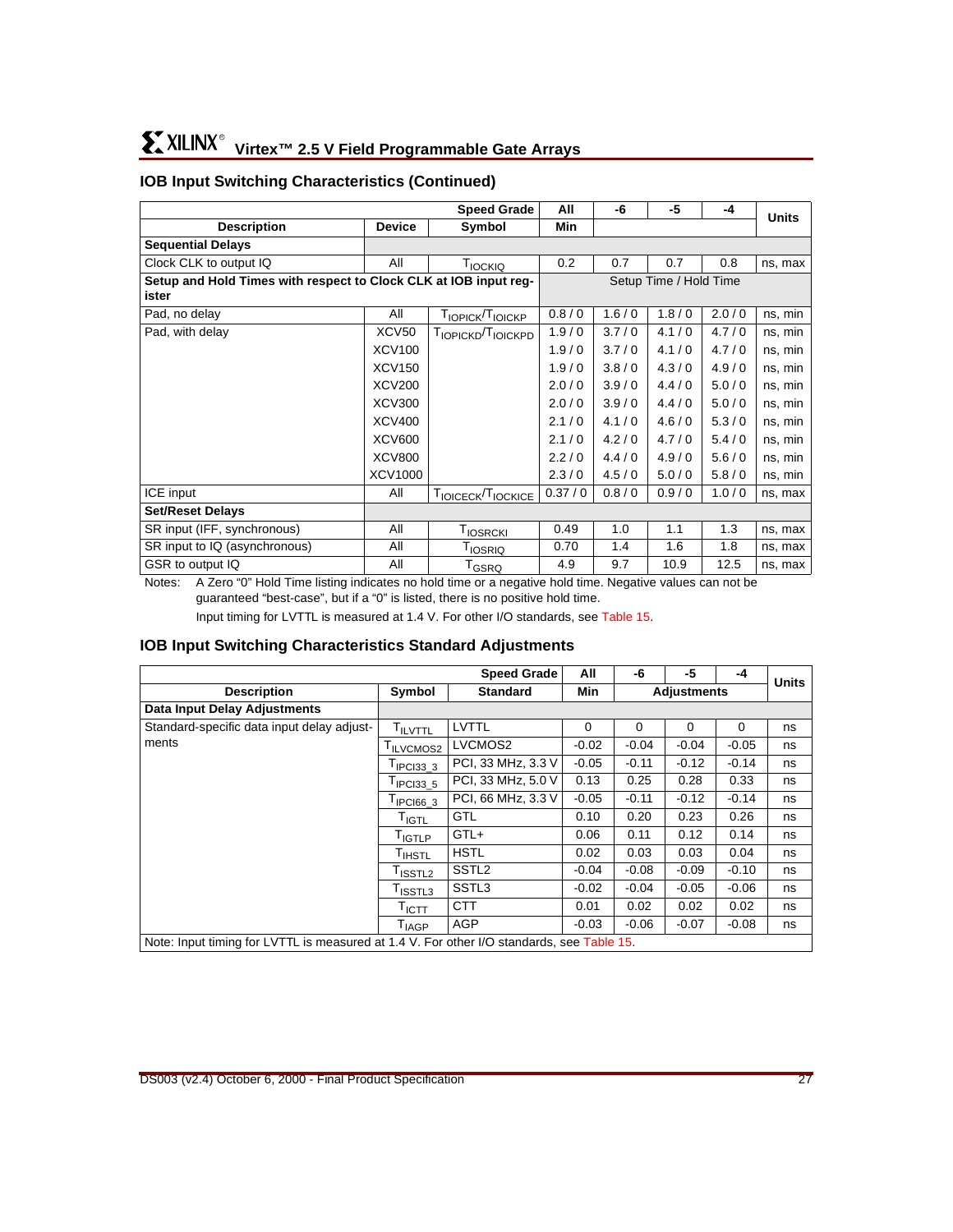## **IOB Output Switching Characteristics**

Output delays terminating at a pad are specified for LVTTL with 12 mA drive and fast slew rate. For other standards, adjust the delays with the values shown in ["IOB Output Switching Characteristics Standard Adjustments" on page 29](#page-28-0).

|                                                                   | <b>Speed Grade</b>                     | All        | -6      | $-5$                   | $-4$  |              |
|-------------------------------------------------------------------|----------------------------------------|------------|---------|------------------------|-------|--------------|
| <b>Description</b>                                                | Symbol                                 | <b>Min</b> |         |                        |       | <b>Units</b> |
| <b>Propagation Delays</b>                                         |                                        |            |         |                        |       |              |
| O input to Pad                                                    | T <sub>IOOP</sub>                      | 1.2        | 2.9     | 3.2                    | 3.5   | ns, max      |
| O input to Pad via transparent latch                              | TIOOLP                                 | 1.4        | 3.4     | 3.7                    | 4.0   | ns, max      |
| 3-State Delays                                                    |                                        |            |         |                        |       |              |
| T input to Pad high-impedance (Note 1)                            | T <sub>IOTHZ</sub>                     | 1.0        | 2.0     | 2.2                    | 2.4   | ns, max      |
| T input to valid data on Pad                                      | T <sub>IOTON</sub>                     | 1.4        | 3.1     | 3.3                    | 3.7   | ns, max      |
| T input to Pad high-impedance via trans-<br>parent latch (Note 1) | TIOTLPHZ                               | 1.2        | 2.4     | 2.6                    | 3.0   | ns, max      |
| T input to valid data on Pad via transparent<br>latch             | <b>TIOTLPON</b>                        | 1.6        | 3.5     | 3.8                    | 4.2   | ns, max      |
| GTS to Pad high impedance (Note 1)                                | $T_{GTS}$                              | 2.5        | 4.9     | 5.5                    | 6.3   | ns, max      |
| <b>Sequential Delays</b>                                          |                                        |            |         |                        |       |              |
| Clock CLK to Pad                                                  | T <sub>IOCKP</sub>                     | 1.0        | 2.9     | 3.2                    | 3.5   | ns, max      |
| Clock CLK to Pad high-impedance (syn-                             | T <sub>IOCKHZ</sub>                    | 1.1        | 2.3     | 2.5                    | 2.9   | ns, max      |
| chronous) (Note 1)                                                |                                        |            |         |                        |       |              |
| Clock CLK to valid data on Pad (synchro-                          | TIOCKON                                | 1.5        | 3.4     | 3.7                    | 4.1   | ns, max      |
| nous)                                                             |                                        |            |         | Setup Time / Hold Time |       |              |
| Setup and Hold Times before/after Clock CLK                       |                                        |            |         |                        |       |              |
| O input                                                           | T <sub>IOOCK</sub> /T <sub>IOCKO</sub> | 0.51/0     | 1.1/0   | 1.2/0                  | 1.3/0 | ns, min      |
| <b>OCE</b> input                                                  | TIOOCECK/TIOCKOCE                      | 0.37/0     | 0.8 / 0 | 0.9/0                  | 1.0/0 | ns, min      |
| SR input (OFF)                                                    | TIOSRCKO <sup>T</sup> IOCKOSR          | 0.52/0     | 1.1/0   | 1.2/0                  | 1.4/0 | ns, min      |
| 3-State Setup Times, T input                                      | TIOTCK/TIOCKT                          | 0.34/0     | 0.7/0   | 0.8/0                  | 0.9/0 | ns, min      |
| 3-State Setup Times, TCE input                                    | TIOTCECK/TIOCKTCE                      | 0.41/0     | 0.9/0   | 0.9/0                  | 1.1/0 | ns, min      |
| 3-State Setup Times, SR input (TFF)                               | TIOSRCKT/TIOCKTSR                      | 0.49/0     | 1.0/0   | 1.1/0                  | 1.3/0 | ns, min      |
| <b>Set/Reset Delays</b>                                           |                                        |            |         |                        |       |              |
| SR input to Pad (asynchronous)                                    | T <sub>IOSRP</sub>                     | 1.6        | 3.8     | 4.1                    | 4.6   | ns, max      |
| SR input to Pad high-impedance (asyn-                             | T <sub>IOSRHZ</sub>                    | 1.6        | 3.1     | 3.4                    | 3.9   | ns, max      |
| chronous) (Note 1)                                                |                                        |            |         |                        |       |              |
| SR input to valid data on Pad (asynchro-<br>nous)                 | <b>TIOSRON</b>                         | 2.0        | 4.2     | 4.6                    | 5.1   | ns, max      |
| GSR to Pad                                                        | TIOGSRQ                                | 4.9        | 9.7     | 10.9                   | 12.5  | ns, max      |

Notes: A Zero "0" Hold Time listing indicates no hold time or a negative hold time. Negative values can not be guaranteed "best-case", but if a "0" is listed, there is no positive hold time.

Tri-state turn-off delays should not be adjusted.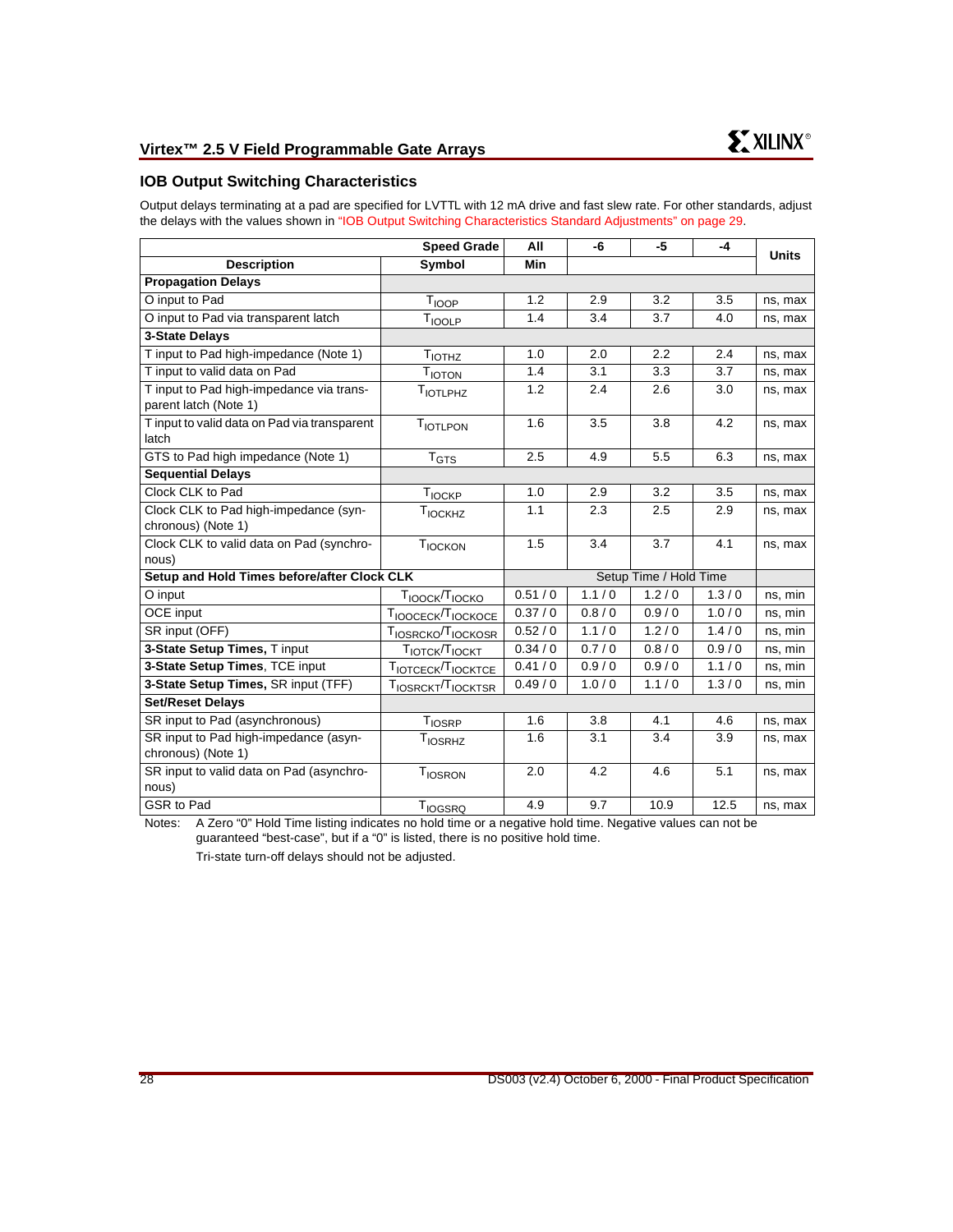## <span id="page-28-0"></span>**IOB Output Switching Characteristics Standard Adjustments**

Output delays terminating at a pad are specified for LVTTL with 12 mA drive and fast slew rate. For other standards, adjust the delays by the values shown.

|                                          |                                              | <b>Speed Grade</b>   |             |          | -5                 | $-4$        | <b>Units</b> |
|------------------------------------------|----------------------------------------------|----------------------|-------------|----------|--------------------|-------------|--------------|
| <b>Description</b>                       | Symbol                                       | <b>Standard</b>      | Min         |          | <b>Adjustments</b> |             |              |
| <b>Output Delay Adjustments</b>          |                                              |                      |             |          |                    |             |              |
| Standard-specific adjustments for output | T <sub>OLVTTL_S2</sub>                       | LVTTL, Slow,2 mA     | 4.2         | 14.7     | 15.8               | 17.0        | ns           |
| delays terminating at pads (based on     | TOLVTTL_S4                                   | 4 mA                 | 2.5         | 7.5      | 8.0                | 8.6         | ns           |
| standard capacitive load, CsI)           | T <sub>OLVTTL_S6</sub>                       | 6 mA                 | 1.8         | 4.8      | 5.1                | 5.6         | ns           |
|                                          | TOLVTTL_S8                                   | 8 mA                 | 1.2         | 3.0      | 3.3                | 3.5         | ns           |
|                                          | T <sub>OLVTTL_S12</sub>                      | 12 mA                | 1.0         | 1.9      | 2.1                | 2.2         | ns           |
|                                          | $\mathsf{T}_{\mathsf{OLVTTL}\_}\mathsf{S16}$ | 16 mA                | 0.9         | 1.7      | 1.9                | 2.0         | ns           |
|                                          | T <sub>OLV<u>TTL_S24</u></sub>               | 24 mA                | 0.8         | 1.3      | 1.4                | 1.6         | ns           |
|                                          | T <sub>OLVTTL_F2</sub>                       | LVTTL, Fast,2 mA     | 1.9         | 13.1     | 14.0               | 15.1        | ns           |
|                                          | TOLVTTL_F4                                   | 4 mA                 | 0.7         | 5.3      | 5.7                | 6.1         | ns           |
|                                          | T <sub>OLVTTL_F6</sub>                       | 6 mA                 | 0.2         | 3.1      | 3.3                | 3.6         | ns           |
|                                          | T <sub>OLVTTL_F8</sub>                       | 8 mA                 | 0.1         | 1.0      | 1.1                | 1.2         | ns           |
|                                          | TOLVTTL_F12                                  | 12 mA                | $\mathbf 0$ | $\Omega$ | $\mathbf 0$        | $\mathbf 0$ | ns           |
|                                          | T <sub>OLVT<u>TL_F16</u></sub>               | 16 mA                | $-0.10$     | $-0.05$  | $-0.05$            | $-0.05$     | ns           |
|                                          | T <sub>OLVTTL_F24</sub>                      | 24 mA                | $-0.10$     | $-0.20$  | $-0.21$            | $-0.23$     | ns           |
|                                          | T <sub>OLVCMOS2</sub>                        | LVCMOS2              | 0.10        | 0.10     | 0.11               | 0.12        | ns           |
|                                          | $\mathsf{T}_{\mathsf{OPCI33}\_3}$            | PCI, 33 MHz, 3.3 V   | 0.50        | 2.3      | 2.5                | 2.7         | ns           |
|                                          | $T_{OPCI33\_5}$                              | PCI, 33 MHz, 5.0 V   | 0.40        | 2.8      | 3.0                | 3.3         | ns           |
|                                          | $\mathsf{T}_{\mathsf{OPCl66}\_3}$            | PCI, 66 MHz, 3.3 V   | 0.10        | $-0.40$  | $-0.42$            | $-0.46$     | ns           |
|                                          | T <sub>OGTL</sub>                            | <b>GTL</b>           | 0.6         | 0.50     | 0.54               | 0.6         | ns           |
|                                          | T <sub>OGTLP</sub>                           | GTL+                 | 0.7         | 0.8      | 0.9                | 1.0         | ns           |
|                                          | Т <sub>ОНSTL_I</sub>                         | <b>HSTLI</b>         | 0.10        | $-0.50$  | $-0.53$            | $-0.5$      | ns           |
|                                          | Т <sub>ОНЅ<u>ть III</u></sub>                | HSTL III             | $-0.10$     | $-0.9$   | $-0.9$             | $-1.0$      | ns           |
|                                          | T <sub>OHSTL_IV</sub>                        | <b>HSTLIV</b>        | $-0.20$     | $-1.0$   | $-1.0$             | $-1.1$      | ns           |
|                                          | T <sub>OSSTL2_I</sub>                        | SSTL <sub>2</sub> I  | $-0.10$     | $-0.50$  | $-0.53$            | $-0.5$      | ns           |
|                                          | T <sub>OSSLT2_II</sub>                       | SSTL <sub>2</sub> II | $-0.20$     | $-0.9$   | $-0.9$             | $-1.0$      | ns           |
|                                          | $\tau_{\texttt{OSSTL3\_I}}$                  | SSTL31               | $-0.20$     | $-0.50$  | $-0.53$            | $-0.5$      | ns           |
|                                          | T <u>osstla ji</u>                           | SSTL3 II             | $-0.30$     | $-1.0$   | $-1.0$             | $-1.1$      | ns           |
|                                          | T <sub>OCIT</sub>                            | <b>CTT</b>           | $\mathbf 0$ | $-0.6$   | $-0.6$             | $-0.6$      | ns           |
|                                          | $\mathsf{T}_{\mathsf{OAGP}}$                 | <b>AGP</b>           | $\mathbf 0$ | $-0.9$   | $-0.9$             | $-1.0$      | ns           |

Note: Output timing is measured at 1.4 V with 35 pF external capacitive load for LVTTL. For other I/O standards and different loads, see [Table 14](#page-29-1) and [Table 15](#page-29-0).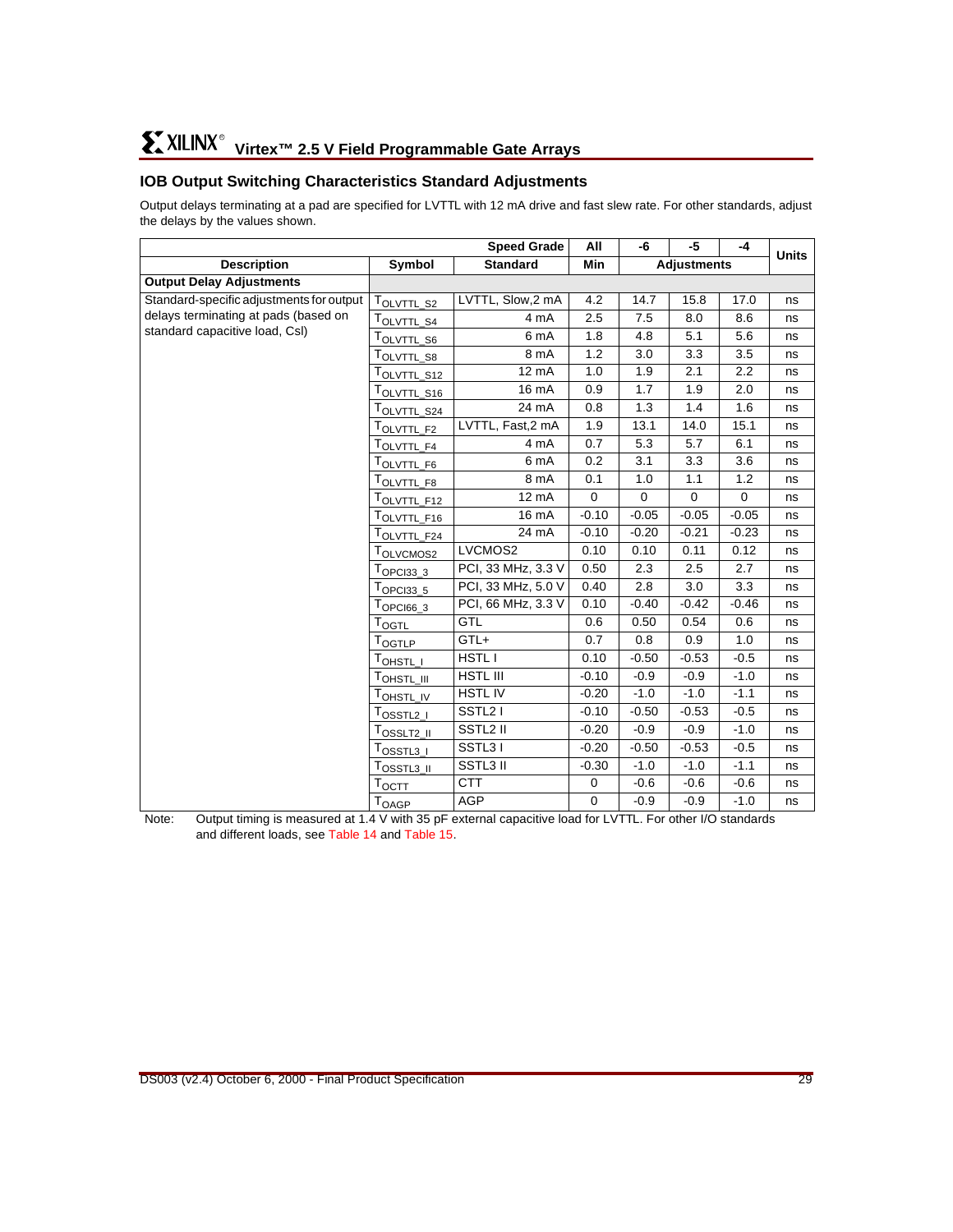## **Calculation of Tioop as a Function of Capacitance**

T<sub>ioop</sub> is the propagation delay from the O Input of the IOB to the pad. The values for  $T<sub>ioop</sub>$  were based on the standard capacitive load (Csl) for each I/O standard as listed in [Table 14](#page-29-1).

For other capacitive loads, use the formulas below to calculate the corresponding  $T_{\text{ioop}}$ .

$$
T_{\text{loop}} = T_{\text{loop}} + T_{\text{opadjust}} + (C_{\text{load}} - C_{\text{sl}}) * fl
$$

Where:

T<sub>opadiust</sub> is reported above in the Output Delay Adjustment section.

 $C<sub>load</sub>$  is the capacitive load for the design.

#### <span id="page-29-1"></span>Table 14: Constants for Calculating T<sub>ioop</sub>

| <b>Standard</b>                  | Csl(pF)         | $fl$ (ns/pF) |
|----------------------------------|-----------------|--------------|
| LVTTL Fast Slew Rate, 2mA drive  | 35              | 0.41         |
| LVTTL Fast Slew Rate, 4mA drive  | 35              | 0.20         |
| LVTTL Fast Slew Rate, 6mA drive  | 35              | 0.13         |
| LVTTL Fast Slew Rate, 8mA drive  | $\overline{35}$ | 0.079        |
| LVTTL Fast Slew Rate, 12mA drive | 35              | 0.044        |
| LVTTL Fast Slew Rate, 16mA drive | $\overline{35}$ | 0.043        |
| LVTTL Fast Slew Rate, 24mA drive | 35              | 0.033        |
| LVTTL Slow Slew Rate, 2mA drive  | $\overline{35}$ | 0.41         |
| LVTTL Slow Slew Rate, 4mA drive  | $\overline{35}$ | 0.20         |
| LVTTL Slow Slew Rate, 6mA drive  | $\overline{35}$ | 0.100        |
| LVTTL Slow Slew Rate, 8mA drive  | $\overline{35}$ | 0.086        |
| LVTTL Slow Slew Rate, 12mA drive | $\overline{35}$ | 0.058        |
| LVTTL Slow Slew Rate, 16mA drive | $\overline{35}$ | 0.050        |
| LVTTL Slow Slew Rate, 24mA drive | $\overline{35}$ | 0.048        |
| LVCMOS2                          | 35              | 0.041        |
| PCI 33MHz 5V                     | 50              | 0.050        |
| PCI 33MHZ 3.3 V                  | 10              | 0.050        |
| PCI 66 MHz 3.3 V                 | 10              | 0.033        |
| GTL                              | 0               | 0.014        |
| $GTI +$                          | $\overline{0}$  | 0.017        |
| <b>HSTL Class I</b>              | $\overline{20}$ | 0.022        |
| <b>HSTL Class III</b>            | $\overline{20}$ | 0.016        |
| <b>HSTL Class IV</b>             | 20              | 0.014        |
| SSTL2 Class I                    | $\overline{30}$ | 0.028        |
| <b>SSTL2 Class II</b>            | 30              | 0.016        |
| SSTL3 Class I                    | $\overline{30}$ | 0.029        |
| <b>SSTL3 Class II</b>            | 30              | 0.016        |
| <b>CTT</b>                       | $\overline{20}$ | 0.035        |
| <b>AGP</b>                       | 10              | 0.037        |

Note 1: I/O parameter measurements are made with the capacitance values shown above. See Xilinx application note XAPP133 for appropriate terminations.

Note 2: I/O standard measurements are reflected in the IBIS model information except where the IBIS format precludes it.

#### <span id="page-29-0"></span>**Table 15: Delay Measurement Methodology**

| <b>Standard</b>      | $V_1$ <sup>1</sup>                     | $V_H$ <sup>1</sup>                     | Meas.<br>Point         | $\mathsf{v}_{\mathsf{REF}}$<br>$(Typ)^2$ |
|----------------------|----------------------------------------|----------------------------------------|------------------------|------------------------------------------|
| LVTTL                | 0                                      | 3                                      | 1.4                    |                                          |
| LVCMOS2              | 0                                      | 2.5                                    | 1.125                  |                                          |
| PCI33 5              |                                        | Per PCI Spec                           |                        |                                          |
| PCI33_3              |                                        | Per PCI Spec                           |                        |                                          |
| PCI66 3              |                                        | Per PCI Spec                           |                        | -                                        |
| <b>GTL</b>           | $V_{REF}$ -0.2                         | $\rm V_{RFF}$ +0.2                     | V <sub>REF</sub>       | 0.80                                     |
| GTL+                 | $V_{REF}$ -0.2                         | $V_{REF}$ +0.2                         | $V_{REF}$              | 1.0                                      |
| HSTL Class I         | $V_{\text{REF}}$ -0.5                  | $V_{RFF}$ +0.5                         | <b>V<sub>RFF</sub></b> | 0.75                                     |
| HSTL Class III       | $V_{REF}$ -0.5                         | $V_{RFF}$ +0.5                         | $V_{REF}$              | 0.90                                     |
| <b>HSTL Class IV</b> | $V_{RFF}$ -0.5                         | $V_{REF}$ +0.5                         | V <sub>REF</sub>       | 0.90                                     |
| SSTL3 I & II         | $V_{RFF}$ -1.0                         | $V_{RFF}$ +1.0                         | <b>V<sub>RFF</sub></b> | 1.5                                      |
| SSTL2 I & II         | $V_{RFF}$ -0.75                        | $V_{RFF}$ +0.75                        | $V_{RFF}$              | 1.25                                     |
| <b>CTT</b>           | $V_{RFF}$ -0.2                         | $V_{RFF}$ +0.2                         | $V_{RFF}$              | 1.5                                      |
| AGP                  | $V_{REF}$ -<br>(0.2xV <sub>CCO</sub> ) | $V_{REF}$ +<br>(0.2xV <sub>CCO</sub> ) | $V_{RFF}$              | Per<br>AGP<br>Spec                       |

Note 1: Input waveform switches between  $V_1$  and V<sub>H</sub>.

- Note 2: Measurements are made at VREF (Typ), Maximum, and Minimum. Worst-case values are reported.
- Note 3: I/O parameter measurements are made with the capacitance values shown in Table 14. See Xilinx application note XAPP133 for appropriate terminations.
- Note 4: I/O standard measurements are reflected in the IBIS model information except where the IBIS format precludes it.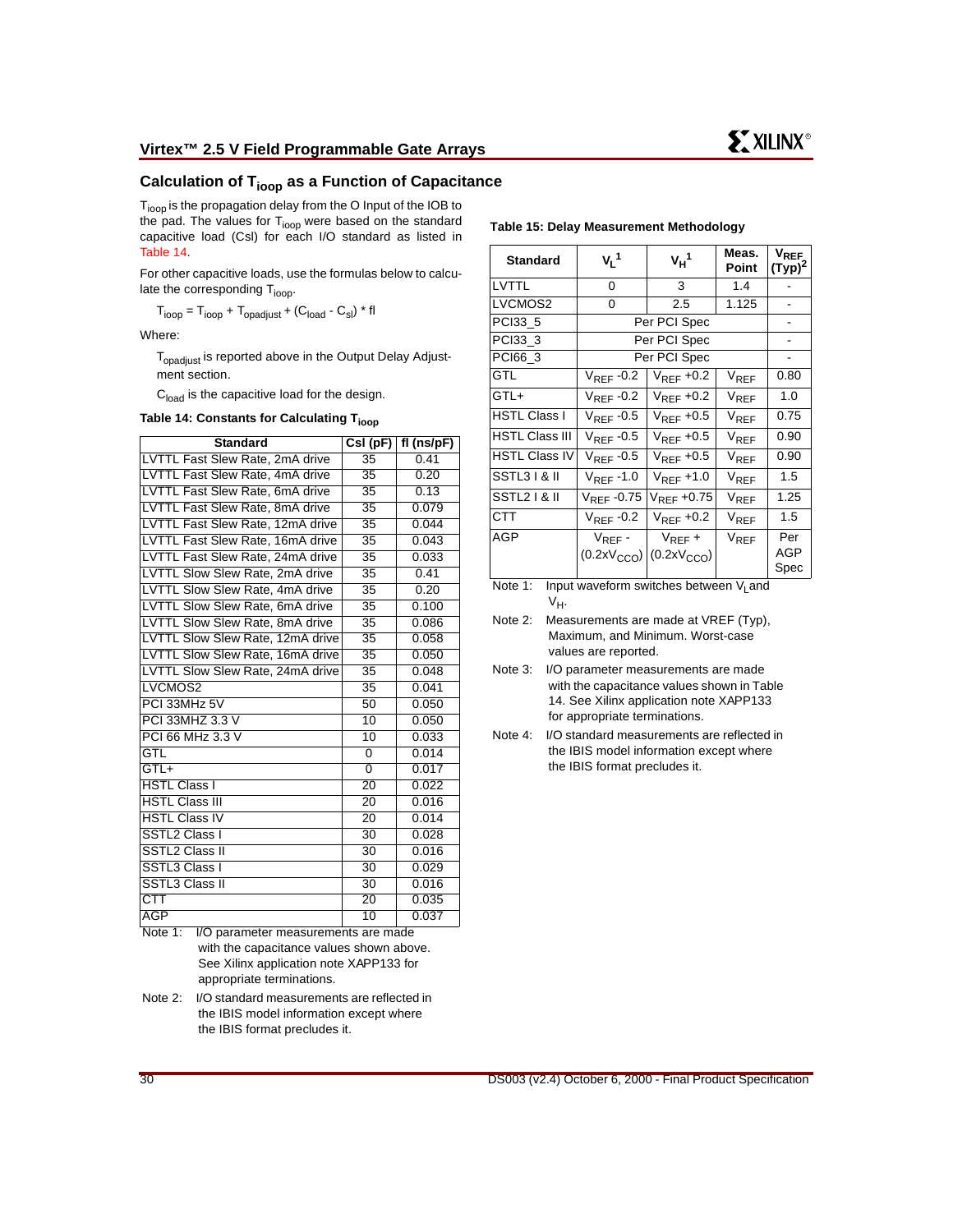## **Clock Distribution Guidelines**

|                                          |                   |                       | <b>Speed Grade</b> |      |      | <b>Units</b> |
|------------------------------------------|-------------------|-----------------------|--------------------|------|------|--------------|
| <b>Description</b>                       | <b>Device</b>     | Symbol                | -6                 | -5   | -4   |              |
| <b>Global Clock Skew</b>                 |                   |                       |                    |      |      |              |
| Global Clock Skew between IOB Flip-flops | XCV <sub>50</sub> | <sup>i</sup> GSKEWIOB | 0.10               | 0.12 | 0.14 | ns, max      |
|                                          | <b>XCV100</b>     |                       | 0.12               | 0.13 | 0.15 | ns, max      |
|                                          | <b>XCV150</b>     |                       | 0.12               | 0.13 | 0.15 | ns, max      |
|                                          | <b>XCV200</b>     |                       | 0.13               | 0.14 | 0.16 | ns, max      |
|                                          | <b>XCV300</b>     |                       | 0.14               | 0.16 | 0.18 | ns, max      |
|                                          | <b>XCV400</b>     |                       | 0.13               | 0.13 | 0.14 | ns, max      |
|                                          | <b>XCV600</b>     |                       | 0.14               | 0.15 | 0.17 | ns, max      |
|                                          | <b>XCV800</b>     |                       | 0.16               | 0.17 | 0.20 | ns, max      |
|                                          | XCV1000           |                       | 0.20               | 0.23 | 0.25 | ns, max      |

Note: These clock-skew delays are provided for guidance only. They reflect the delays encountered in a typical design under worst-case conditions. Precise values for a particular design are provided by the timing analyzer.

### **Clock Distribution Switching Characteristics**

|                                         | All<br><b>Speed Grade</b> |      | -6  | -5  | -4  | <b>Units</b> |
|-----------------------------------------|---------------------------|------|-----|-----|-----|--------------|
| <b>Description</b>                      | <b>Symbol</b>             | Min  |     |     |     |              |
| <b>GCLK IOB and Buffer</b>              |                           |      |     |     |     |              |
| Global Clock PAD to output.             | GPIO                      | 0.33 | 0.7 | 0.8 | 0.9 | ns. max      |
| Global Clock Buffer I input to O output | l GIO                     | 0.34 | 0.7 | 0.8 | 0.9 | ns, max      |

#### **I/O Standard Global Clock Input Adjustments**

|                                                                                                |                         | <b>Speed Grade</b> | All      | -5<br>-4<br>-6 |                    | <b>Units</b> |         |
|------------------------------------------------------------------------------------------------|-------------------------|--------------------|----------|----------------|--------------------|--------------|---------|
| <b>Description</b>                                                                             | Symbol                  | <b>Standard</b>    | Min      |                | <b>Adjustments</b> |              |         |
| <b>Data Input Delay Adjustments</b>                                                            |                         |                    |          |                |                    |              |         |
| Standard-specific global clock input                                                           | <b>TGPLVTTL</b>         | LVTTL              | $\Omega$ | $\Omega$       | 0                  | 0            | ns, max |
| delay adjustments                                                                              | T <sub>GPLVCMOS2</sub>  | LVCMOS2            | $-0.02$  | $-0.04$        | $-0.04$            | $-0.05$      | ns, max |
|                                                                                                | $I$ GPPCI33 3           | PCI, 33 MHz, 3.3 V | $-0.05$  | $-0.11$        | $-0.12$            | $-0.14$      | ns, max |
|                                                                                                | $I$ GPPCI33 5           | PCI, 33 MHz, 5.0 V | 0.13     | 0.25           | 0.28               | 0.33         | ns, max |
|                                                                                                | $I$ GPPCI66 3           | PCI, 66 MHz, 3.3 V | $-0.05$  | $-0.11$        | $-0.12$            | $-0.14$      | ns, max |
|                                                                                                | <sup>I</sup> GPGTL      | <b>GTL</b>         | 0.7      | 0.8            | 0.9                | 0.9          | ns, max |
|                                                                                                | T <sub>GPGTLP</sub>     | GTL+               | 0.7      | 0.8            | 0.8                | 0.8          | ns, max |
|                                                                                                | <sup>I</sup> GPHSTL     | <b>HSTL</b>        | 0.7      | 0.7            | 0.7                | 0.7          | ns, max |
|                                                                                                | <sup>I</sup> GPSSTL2    | SSTL <sub>2</sub>  | 0.6      | 0.52           | 0.51               | 0.50         | ns, max |
|                                                                                                | GPSSTL3                 | SSTL3              | 0.6      | 0.6            | 0.55               | 0.54         | ns, max |
|                                                                                                | $\tau_{\mathsf{GPCTT}}$ | <b>CTT</b>         | 0.7      | 0.7            | 0.7                | 0.7          | ns, max |
|                                                                                                | $I$ GPAGP               | AGP                | 0.6      | 0.54           | 0.53               | 0.52         | ns, max |
| Note:<br>Input timing for GPLVTTL is measured at 1.4 V. For other I/O standards, see Table 15. |                         |                    |          |                |                    |              |         |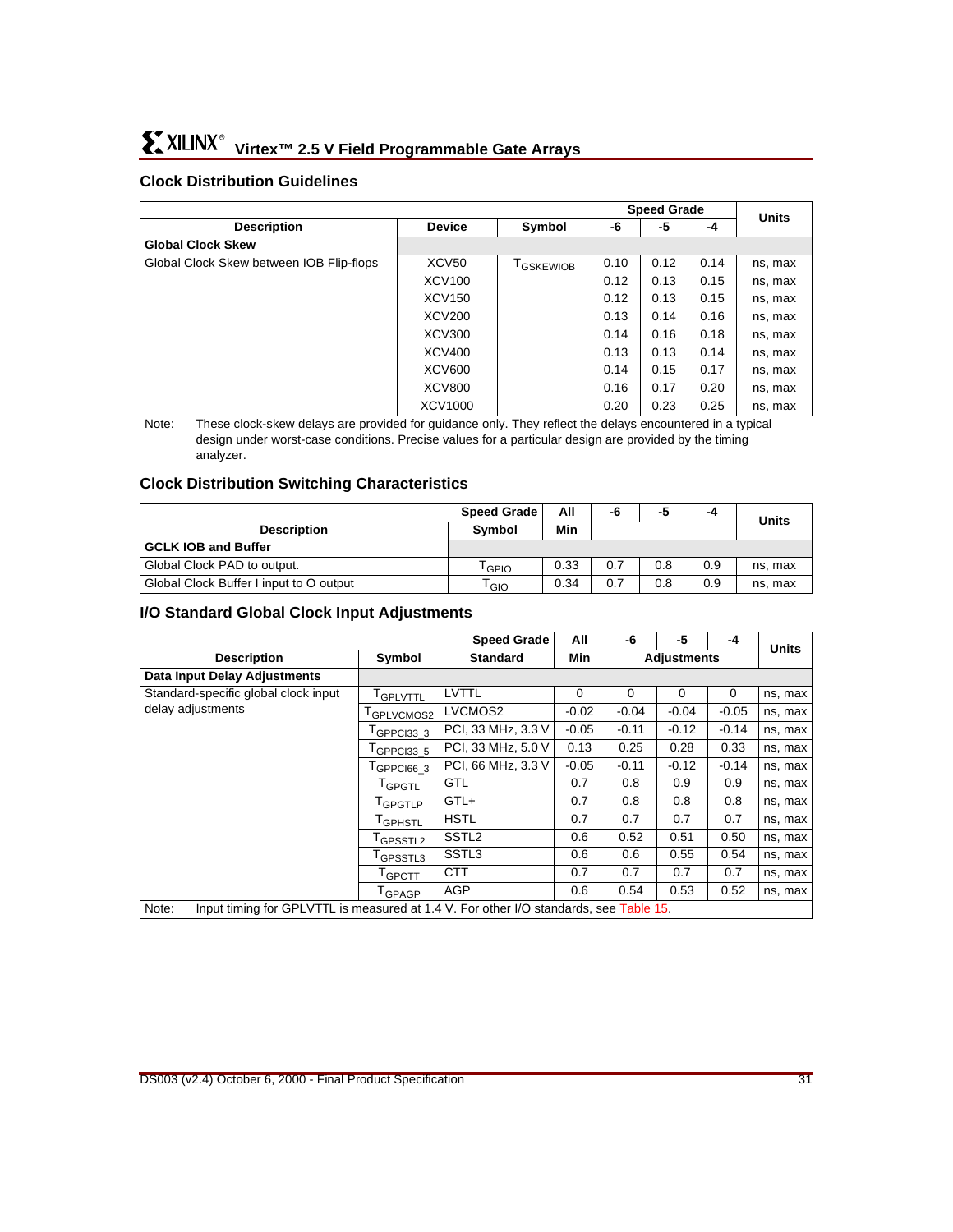### **CLB Switching Characteristics**

Delays originating at F/G inputs vary slightly according to the input used. The values listed below are worst-case. Precise values are provided by the timing analyzer.

|                                                                         | <b>Speed Grade</b>                                              | All      | -6                     | -5    | -4    | <b>Units</b> |
|-------------------------------------------------------------------------|-----------------------------------------------------------------|----------|------------------------|-------|-------|--------------|
| <b>Description</b>                                                      | <b>Symbol</b>                                                   | Min      |                        |       |       |              |
| <b>Combinatorial Delays</b>                                             |                                                                 |          |                        |       |       |              |
| 4-input function: F/G inputs to X/Y outputs                             | $T_{ILO}$                                                       | 0.29     | 0.6                    | 0.7   | 0.8   | ns, max      |
| 5-input function: F/G inputs to F5 output                               | $T_{IF5}$                                                       | 0.32     | 0.7                    | 0.8   | 0.9   | ns, max      |
| 5-input function: F/G inputs to X output                                | $T_{IF5X}$                                                      | 0.36     | 0.8                    | 0.8   | 1.0   | ns, max      |
| 6-input function: F/G inputs to Y output via F6 MUX                     | $T_{IF6Y}$                                                      | 0.44     | 0.9                    | 1.0   | 1.2   | ns, max      |
| 6-input function: F5IN input to Y output                                | T <sub>F5INY</sub>                                              | 0.17     | 0.32                   | 0.36  | 0.42  | ns, max      |
| Incremental delay routing through transparent latch to<br>XQ/YQ outputs | TIFNCTL                                                         | 0.31     | 0.7                    | 0.7   | 0.8   | ns, max      |
| BY input to YB output                                                   | T <sub>BYYB</sub>                                               | 0.27     | 0.53                   | 0.6   | 0.7   | ns, max      |
| <b>Sequential Delays</b>                                                |                                                                 |          |                        |       |       |              |
| FF Clock CLK to XQ/YQ outputs                                           | $T_{CKO}$                                                       | 0.54     | 1.1                    | 1.2   | 1.4   | ns, max      |
| Latch Clock CLK to XQ/YQ outputs                                        | <b>T<sub>CKLO</sub></b>                                         | 0.6      | 1.2                    | 1.4   | 1.6   | ns, max      |
| Setup and Hold Times before/after Clock CLK                             |                                                                 |          | Setup Time / Hold Time |       |       |              |
| 4-input function: F/G Inputs                                            | T <sub>ICK</sub> /T <sub>CKI</sub>                              | 0.6/0    | 1.2/0                  | 1.4/0 | 1.5/0 | ns, min      |
| 5-input function: F/G inputs                                            | TIF5CK/TCKIF5                                                   | 0.7/0    | 1.3/0                  | 1.5/0 | 1.7/0 | ns, min      |
| 6-input function: F5IN input                                            | $\mathsf{T}_{\mathsf{F5INCK}}$ / $\mathsf{T}_{\mathsf{CKF5IN}}$ | 0.46/0   | 1.0/0                  | 1.1/0 | 1.2/0 | ns, min      |
| 6-input function: F/G inputs via F6 MUX                                 | T <sub>IF6CK</sub> /T <sub>CKIF6</sub>                          | 0.8/0    | 1.5/0                  | 1.7/0 | 1.9/0 | ns, min      |
| BX/BY inputs                                                            | T <sub>DICK</sub> /T <sub>CKDI</sub>                            | 0.30 / 0 | 0.6/0                  | 0.7/0 | 0.8/0 | ns, min      |
| CE input                                                                | T <sub>CECK</sub> /T <sub>CKCE</sub>                            | 0.37/0   | 0.8/0                  | 0.9/0 | 1.0/0 | ns, min      |
| SR/BY inputs (synchronous)                                              | Т $_{\rm RCK}$ Т $_{\rm CKR}$                                   | 0.33/0   | 0.7/0                  | 0.8/0 | 0.9/0 | ns, min      |
| <b>Clock CLK</b>                                                        |                                                                 |          |                        |       |       |              |
| Minimum Pulse Width, High                                               | $T_{CH}$                                                        | 0.8      | 1.5                    | 1.7   | 2.0   | ns, min      |
| Minimum Pulse Width, Low                                                | $\mathsf{T}_{\mathsf{CL}}$                                      | 0.8      | 1.5                    | 1.7   | 2.0   | ns, min      |
| Set/Reset                                                               |                                                                 |          |                        |       |       |              |
| Minimum Pulse Width, SR/BY inputs                                       | T <sub>RPW</sub>                                                | 1.3      | 2.5                    | 2.8   | 3.3   | ns, min      |
| Delay from SR/BY inputs to XQ/YQ outputs (asyn-                         | $T_{RQ}$                                                        | 0.54     | 1.1                    | 1.3   | 1.4   | ns, max      |
| chronous)                                                               |                                                                 |          |                        |       |       |              |
| Delay from GSR to XQ/YQ outputs                                         | <b>TIOGSRQ</b>                                                  | 4.9      | 9.7                    | 10.9  | 12.5  | ns, max      |
| Toggle Frequency (MHz) (for export control)                             | $F_{TOG}$ (MHz)                                                 | 625      | 333                    | 294   | 250   | MHz          |

Note: A Zero "0" Hold Time listing indicates no hold time or a negative hold time. Negative values can not be guaranteed "best-case", but if a "0" is listed, there is no positive hold time.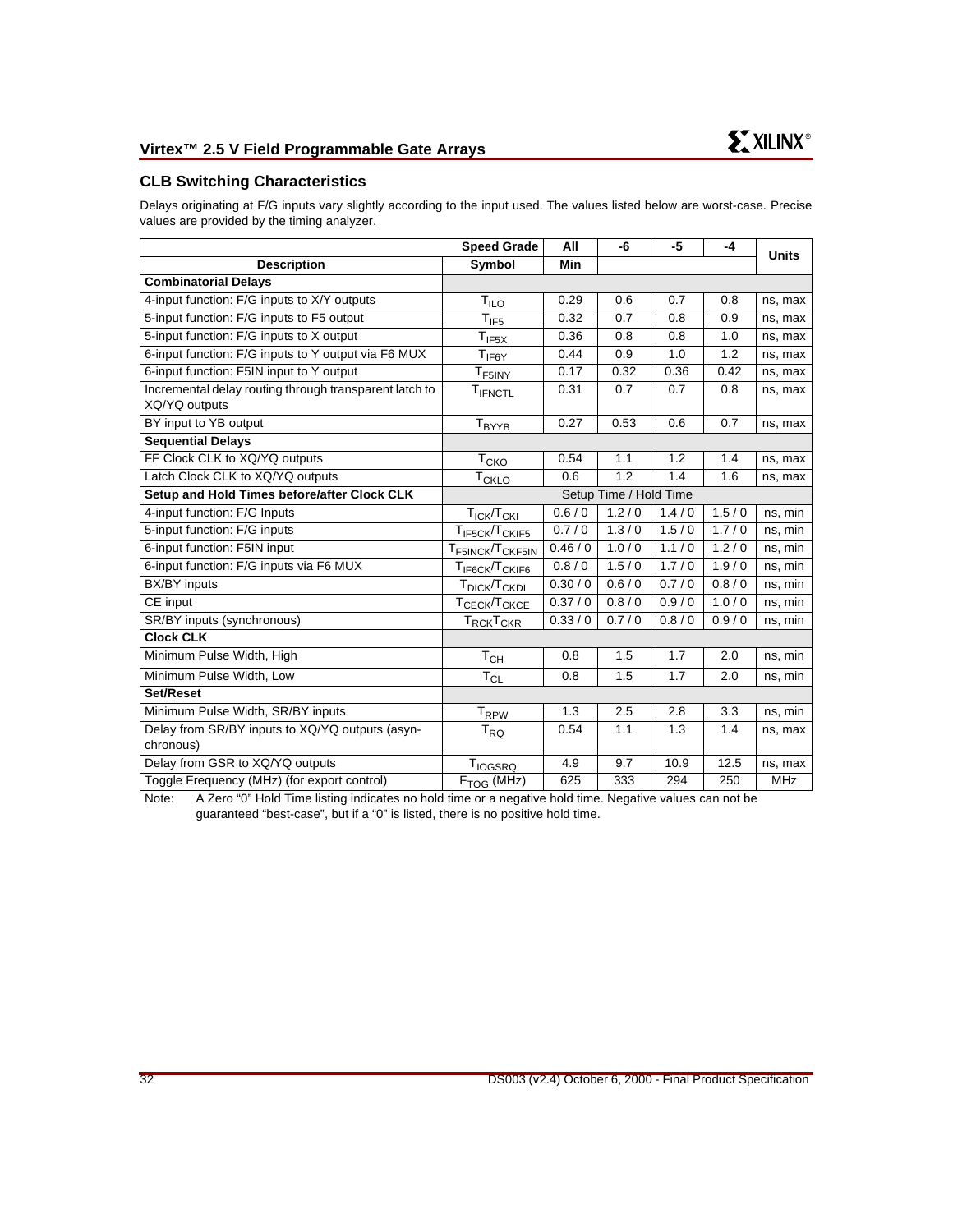## **CLB Arithmetic Switching Characteristics**

Setup times not listed explicitly can be approximated by decreasing the combinatorial delays by the setup time adjustment listed. Precise values are provided by the timing analyzer.

|                                             | <b>Speed Grade</b>                   | All    | -6                     | -5    | -4    | <b>Units</b> |
|---------------------------------------------|--------------------------------------|--------|------------------------|-------|-------|--------------|
| <b>Description</b>                          | Symbol                               | Min    |                        |       |       |              |
| <b>Combinatorial Delays</b>                 |                                      |        |                        |       |       |              |
| F operand inputs to X via XOR               | $T_{OPX}$                            | 0.37   | 0.8                    | 0.9   | 1.0   | ns, max      |
| F operand input to XB output                | T <sub>OPXB</sub>                    | 0.54   | 1.1                    | 1.3   | 1.4   | ns, max      |
| F operand input to Y via XOR                | $T_{OPY}$                            | 0.8    | 1.5                    | 1.7   | 2.0   | ns, max      |
| F operand input to YB output                | T <sub>OPYB</sub>                    | 0.8    | 1.5                    | 1.7   | 2.0   | ns, max      |
| F operand input to COUT output              | $\mathsf{T}_{\mathsf{OPCYF}}$        | 0.6    | 1.2                    | 1.3   | 1.5   | ns, max      |
| G operand inputs to Y via XOR               | T <sub>OPGY</sub>                    | 0.46   | 1.0                    | 1.1   | 1.2   | ns, max      |
| G operand input to YB output                | Горсүв                               | 0.8    | 1.6                    | 1.8   | 2.1   | ns, max      |
| G operand input to COUT output              | T <sub>OPCYG</sub>                   | 0.7    | 1.3                    | 1.4   | 1.6   | ns, max      |
| BX initialization input to COUT             | T <sub>BXCY</sub>                    | 0.41   | 0.9                    | 1.0   | 1.1   | ns, max      |
| CIN input to X output via XOR               | $T_{\text{CI$                        | 0.21   | 0.41                   | 0.46  | 0.53  | ns, max      |
| CIN input to XB                             | T <sub>CINXB</sub>                   | 0.02   | 0.04                   | 0.05  | 0.06  | ns, max      |
| CIN input to Y via XOR                      | $T_{CINY}$                           | 0.23   | 0.46                   | 0.52  | 0.6   | ns, max      |
| CIN input to YB                             | T <sub>CINYB</sub>                   | 0.23   | 0.45                   | 0.51  | 0.6   | ns, max      |
| CIN input to COUT output                    | T <sub>BYP</sub>                     | 0.05   | 0.09                   | 0.10  | 0.11  | ns, max      |
| <b>Multiplier Operation</b>                 |                                      |        |                        |       |       |              |
| F1/2 operand inputs to XB output via AND    | T <sub>FANDXB</sub>                  | 0.18   | 0.36                   | 0.40  | 0.46  | ns, max      |
| F1/2 operand inputs to YB output via AND    | <b>T</b> FANDYB                      | 0.40   | 0.8                    | 0.9   | 1.1   | ns, max      |
| F1/2 operand inputs to COUT output via AND  | T <sub>FANDCY</sub>                  | 0.22   | 0.43                   | 0.48  | 0.6   | ns, max      |
| G1/2 operand inputs to YB output via AND    | I GANDYB                             | 0.25   | 0.50                   | 0.6   | 0.7   | ns, max      |
| G1/2 operand inputs to COUT output via AND  | T <sub>GANDCY</sub>                  | 0.07   | 0.13                   | 0.15  | 0.17  | ns, max      |
| Setup and Hold Times before/after Clock CLK |                                      |        | Setup Time / Hold Time |       |       |              |
| CIN input to FFX                            | T <sub>CCKX</sub> /T <sub>CKCX</sub> | 0.50/0 | 1.0/0                  | 1.2/0 | 1.3/0 | ns, min      |
| CIN input to FFY                            | T <sub>CCKY</sub> /T <sub>CKCY</sub> | 0.53/0 | 1.1/0                  | 1.2/0 | 1.4/0 | ns, min      |

Note: A Zero "0" Hold Time listing indicates no hold time or a negative hold time. Negative values can not be guaranteed "best-case", but if a "0" is listed, there is no positive hold time.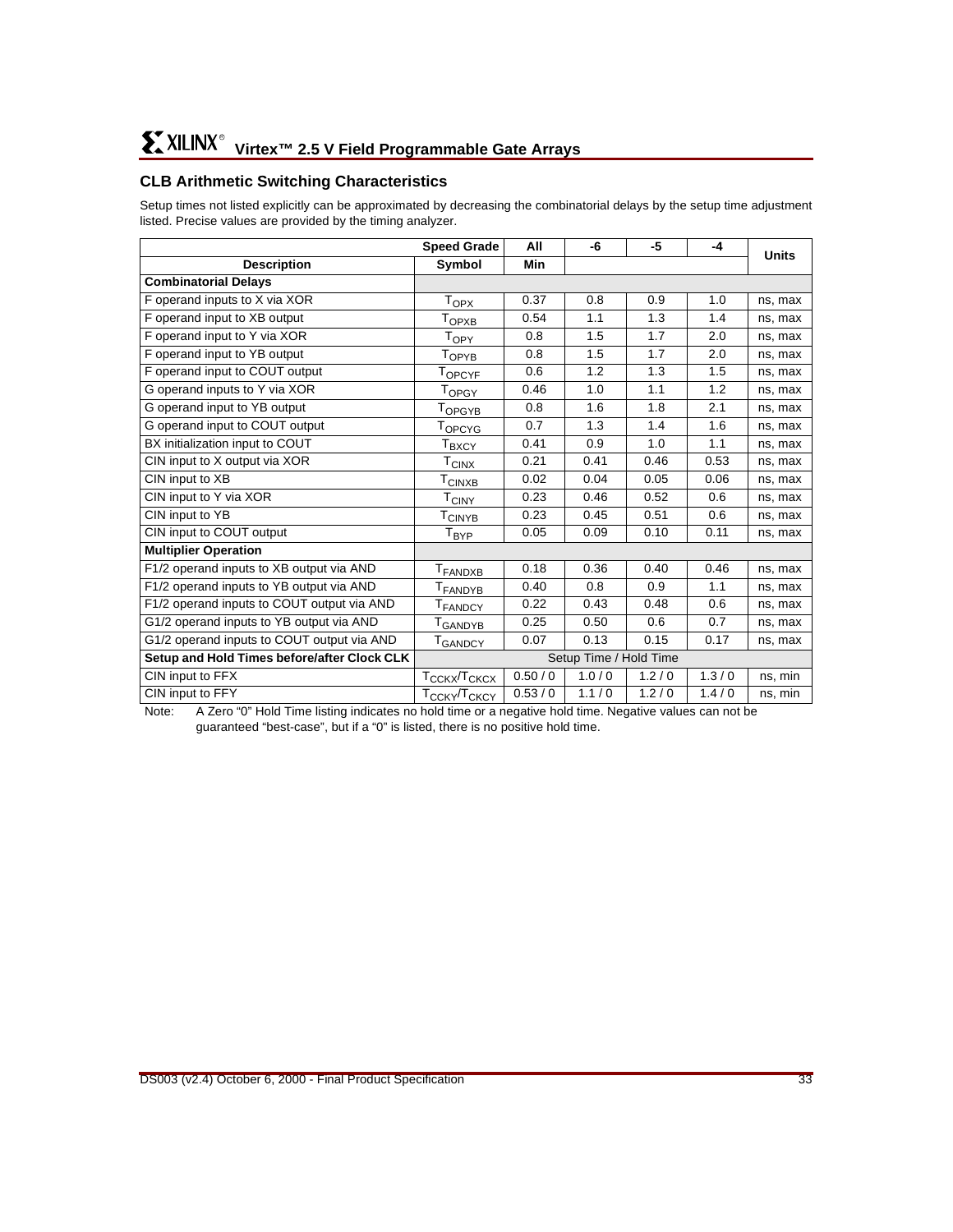## **CLB SelectRAM Switching Characteristics**

|                                                  | <b>Speed Grade</b>            | All    | -6    | $-5$                   | $-4$  | <b>Units</b> |
|--------------------------------------------------|-------------------------------|--------|-------|------------------------|-------|--------------|
| <b>Description</b>                               | Symbol                        | Min    |       |                        |       |              |
| <b>Sequential Delays</b>                         |                               |        |       |                        |       |              |
| Clock CLK to X/Y outputs (WE active) 16 x 1 mode | T <sub>SHCKO16</sub>          | 1.2    | 2.3   | 2.6                    | 3.0   | ns, max      |
| Clock CLK to X/Y outputs (WE active) 32 x 1 mode | T <sub>SHCKO32</sub>          | 1.2    | 2.7   | 3.1                    | 3.5   | ns, max      |
| <b>Shift-Register Mode</b>                       |                               |        |       |                        |       |              |
| Clock CLK to X/Y outputs                         | $T_{\sf REG}$                 | 1.2    | 3.7   | 4.1                    | 4.7   | ns, max      |
| Setup and Hold Times before/after Clock CLK      |                               |        |       | Setup Time / Hold Time |       |              |
| F/G address inputs                               | $T_{AS}/T_{AH}$               | 0.25/0 | 0.5/0 | 0.6/0                  | 0.7/0 | ns, min      |
| BX/BY data inputs (DIN)                          | ${\rm T_{DS}}\!/{\rm T_{DH}}$ | 0.34/0 | 0.7/0 | 0.8/0                  | 0.9/0 | ns, min      |
| CE input (WE)                                    | $\rm{T_{WS}/T_{WH}}$          | 0.38/0 | 0.8/0 | 0.9/0                  | 1.0/0 | ns, min      |
| <b>Shift-Register Mode</b>                       |                               |        |       |                        |       |              |
| BX/BY data inputs (DIN)                          | T <sub>SHDICK</sub>           | 0.34   | 0.7   | 0.8                    | 0.9   | ns, min      |
| CE input (WS)                                    | T <sub>SHCECK</sub>           | 0.38   | 0.8   | 0.9                    | 1.0   | ns, min      |
| <b>Clock CLK</b>                                 |                               |        |       |                        |       |              |
| Minimum Pulse Width, High                        | $T_{WPH}$                     | 1.2    | 2.4   | 2.7                    | 3.1   | ns, min      |
| Minimum Pulse Width, Low                         | T <sub>WPL</sub>              | 1.2    | 2.4   | 2.7                    | 3.1   | ns, min      |
| Minimum clock period to meet address write cycle | $\tau_\text{WC}$              | 2.4    | 4.8   | 5.4                    | 6.2   | ns. min      |
| time                                             |                               |        |       |                        |       |              |
| <b>Shift-Register Mode</b>                       |                               |        |       |                        |       |              |
| Minimum Pulse Width, High                        | T <sub>SRPH</sub>             | 1.2    | 2.4   | 2.7                    | 3.1   | ns, min      |
| Minimum Pulse Width, Low                         | T <sub>SRPL</sub>             | 1.2    | 2.4   | 2.7                    | 3.1   | ns, min      |

Note: A Zero "0" Hold Time listing indicates no hold time or a negative hold time. Negative values can not be guaranteed "best-case", but if a "0" is listed, there is no positive hold time.

#### **Block RAM Switching Characteristics**

| <b>Speed Grade</b>                                            | All        | -6    | -5    | -4                     | <b>Units</b> |
|---------------------------------------------------------------|------------|-------|-------|------------------------|--------------|
| Symbol                                                        | <b>Min</b> |       |       |                        |              |
|                                                               |            |       |       |                        |              |
| Т <sub>вско</sub>                                             | 1.7        | 3.4   | 3.8   | 4.3                    | ns, max      |
|                                                               |            |       |       |                        |              |
| $\mathsf{T}_{\mathsf{BACK}}\!/\!\mathsf{T}_{\mathsf{BCKA}}$   | 0.6/0      | 1.2/0 | 1.3/0 | 1.5/0                  | ns, min      |
| Г <sub>врск</sub> /Т <sub>вскр</sub>                          | 0.6/0      | 1.2/0 | 1.3/0 | 1.5/0                  | ns, min      |
| ${\mathsf T}_{\mathsf{BECK}}$ / ${\mathsf T}_{\mathsf{BCKE}}$ | 1.3/0      | 2.6/0 | 3.0/0 | 3.4/0                  | ns, min      |
| Г <sub>ВRСК</sub> /Т <sub>ВСКR</sub>                          | 1.3/0      | 2.5/0 | 2.7/0 | 3.2/0                  | ns, min      |
| $\mathsf{T}_{\mathsf{BWCK}}$ / $\mathsf{T}_{\mathsf{BCKW}}$   | 1.2/0      | 2.3/0 | 2.6/0 | 3.0/0                  | ns, min      |
|                                                               |            |       |       |                        |              |
| $\mathsf{T}_{\mathsf{B} \mathsf{P} \mathsf{W} \mathsf{H}}$    | 0.8        | 1.5   | 1.7   | 2.0                    | ns, min      |
| <b>T</b> <sub>BPWL</sub>                                      | 0.8        | 1.5   | 1.7   | 2.0                    | ns, min      |
| T <sub>BCCS</sub>                                             |            | 3.0   | 3.5   | 4.0                    | ns, min      |
|                                                               |            |       |       | Setup Time / Hold Time |              |

Note: A Zero "0" Hold Time listing indicates no hold time or a negative hold time. Negative values can not be guaranteed "best-case", but if a "0" is listed, there is no positive hold time.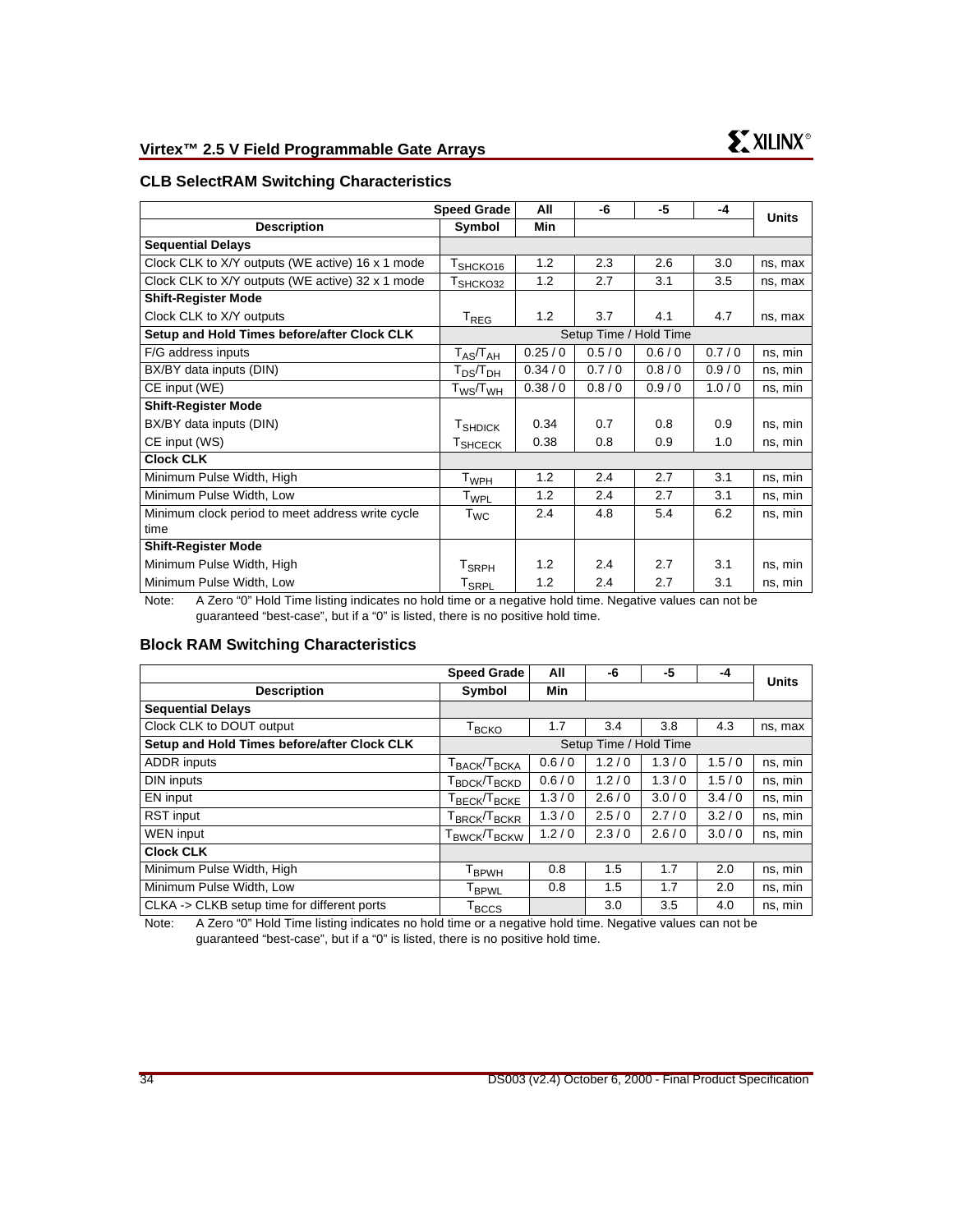## **TBUF Switching Characteristics**

|                                        | <b>Speed Grade</b> | All  | -6   | -5   | -4           |         |
|----------------------------------------|--------------------|------|------|------|--------------|---------|
| <b>Description</b>                     | <b>Symbol</b>      | Min  |      |      | <b>Units</b> |         |
| <b>Combinatorial Delays</b>            |                    |      |      |      |              |         |
| IN input to OUT output                 | Γιο                |      |      |      |              | ns, max |
| TRI input to OUT output high-impedance | OFF                | 0.05 | 0.09 | 0.10 | 0.11         | ns, max |
| TRI input to valid data on OUT output  | Том                | 0.05 | 0.09 | 0.10 | 0.11         | ns, max |

## **JTAG Test Access Port Switching Characteristics**

|                                           |                     | <b>Speed Grade</b> |      |      |              |
|-------------------------------------------|---------------------|--------------------|------|------|--------------|
| <b>Description</b>                        | Symbol              | -6                 | -5   | -4   | <b>Units</b> |
| TMS and TDI Setup times before TCK        | <sup>I</sup> TAPTCK | 4.0                | 4.0  | 4.0  | ns, min      |
| TMS and TDI Hold times after TCK          | I тсктар            | 2.0                | 2.0  | 2.0  | ns, min      |
| Output delay from clock TCK to output TDO | <b>TCKTDO</b>       | 11.0               | 11.0 | 11.0 | ns. max      |
| Maximum TCK clock frequency               | $F_{TCK}$           | 33                 | 33   | 33   | MHz, max     |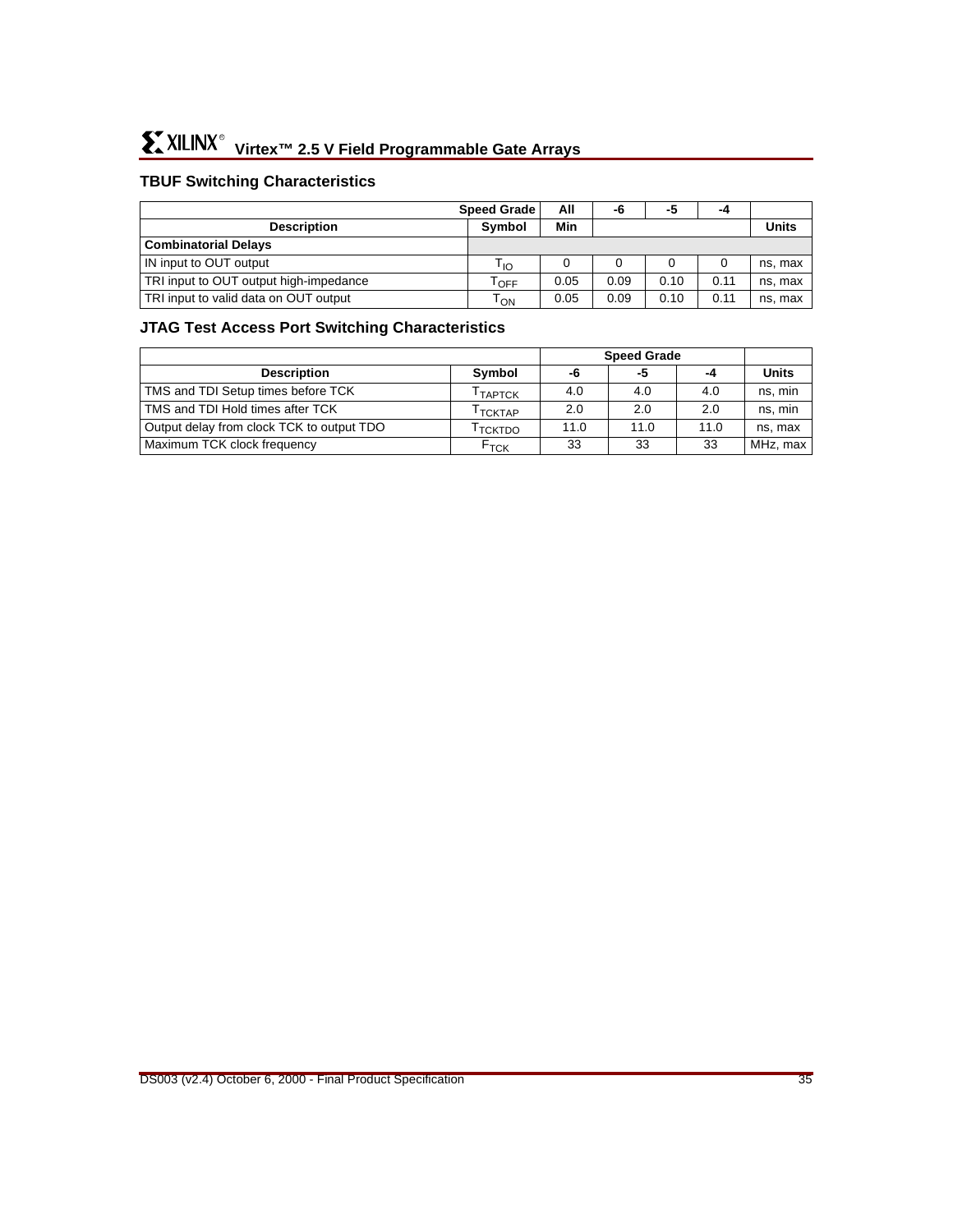## **Virtex Pin-to-Pin Output Parameter Guidelines**

Testing of switching parameters is modeled after testing methods specified by MIL-M-38510/605. All devices are 100% functionally tested. Listed below are representative values for typical pin locations and normal clock loading. Values are expressed in nanoseconds unless otherwise noted.

## **Global Clock Input to Output Delay for LVTTL, 12 mA, Fast Slew Rate, with DLL**

| <b>Speed Grade</b>                                                                                                                                                                                                             |           |               | All        | -6  | -5  | -4  | <b>Units</b> |
|--------------------------------------------------------------------------------------------------------------------------------------------------------------------------------------------------------------------------------|-----------|---------------|------------|-----|-----|-----|--------------|
| <b>Description</b>                                                                                                                                                                                                             | Symbol    | <b>Device</b> | <b>Min</b> |     |     |     |              |
| LVTTL Global Clock Input to Output Delay using Out-<br>put Flip-flop, 12 mA, Fast Slew Rate, with DLL. For<br>data <i>output</i> with different standards, adjust delays<br>with the values shown in Output Delay Adjustments. | TICKOFDLL | XCV50         | 1.0        | 3.1 | 3.3 | 3.6 | ns, max      |
|                                                                                                                                                                                                                                |           | <b>XCV100</b> | 1.0        | 3.1 | 3.3 | 3.6 | ns, max      |
|                                                                                                                                                                                                                                |           | XCV150        | 1.0        | 3.1 | 3.3 | 3.6 | ns, max      |
|                                                                                                                                                                                                                                |           | <b>XCV200</b> | 1.0        | 3.1 | 3.3 | 3.6 | ns, max      |
|                                                                                                                                                                                                                                |           | <b>XCV300</b> | 1.0        | 3.1 | 3.3 | 3.6 | ns, max      |
|                                                                                                                                                                                                                                |           | XCV400        | 1.0        | 3.1 | 3.3 | 3.6 | ns, max      |
|                                                                                                                                                                                                                                |           | <b>XCV600</b> | 1.0        | 3.1 | 3.3 | 3.6 | ns, max      |
|                                                                                                                                                                                                                                |           | <b>XCV800</b> | 1.0        | 3.1 | 3.3 | 3.6 | ns, max      |
|                                                                                                                                                                                                                                |           | XCV1000       | 1.0        | 3.1 | 3.3 | 3.6 | ns, max      |

Notes: Listed above are representative values where one global clock input drives one vertical clock line in each accessible column, and where all accessible IOB and CLB flip-flops are clocked by the global clock net. Output timing is measured at 1.4 V with 35 pF external capacitive load for LVTTL. The 35 pF load does not apply to the Min values. For other I/O standards and different loads, see [Table 14](#page-29-1) and [Table 15](#page-29-0). DLL output jitter is already included in the timing calculation.

## **Global Clock Input to Output Delay for LVTTL, 12 mA, Fast Slew Rate, without DLL**

|                                                                                                                                                                                                                                                                                                                                                                                    | <b>Speed Grade</b> |                   |            | -6  | -5  | -4  | <b>Units</b> |
|------------------------------------------------------------------------------------------------------------------------------------------------------------------------------------------------------------------------------------------------------------------------------------------------------------------------------------------------------------------------------------|--------------------|-------------------|------------|-----|-----|-----|--------------|
| <b>Description</b>                                                                                                                                                                                                                                                                                                                                                                 | Symbol             | <b>Device</b>     | <b>Min</b> |     |     |     |              |
| LVTTL Global Clock Input to Output Delay using Out-<br>put Flip-flop, 12 mA, Fast Slew Rate, without DLL. For<br>data <i>output</i> with different standards, adjust delays<br>with the values shown in Input and Output Delay Ad-<br>justments.<br>For I/O standards requiring $V_{REF}$ , such as GTL,<br>GTL+, SSTL, HSTL, CTT, and AGO, an additional<br>600 ps must be added. | T <sub>ICKOF</sub> | XCV <sub>50</sub> | 1.5        | 4.6 | 5.1 | 5.7 | ns, max      |
|                                                                                                                                                                                                                                                                                                                                                                                    |                    | <b>XCV100</b>     | 1.5        | 4.6 | 5.1 | 5.7 | ns, max      |
|                                                                                                                                                                                                                                                                                                                                                                                    |                    | <b>XCV150</b>     | 1.5        | 4.7 | 5.2 | 5.8 | ns, max      |
|                                                                                                                                                                                                                                                                                                                                                                                    |                    | <b>XCV200</b>     | 1.5        | 4.7 | 5.2 | 5.8 | ns, max      |
|                                                                                                                                                                                                                                                                                                                                                                                    |                    | XCV300            | 1.5        | 4.7 | 5.2 | 5.9 | ns, max      |
|                                                                                                                                                                                                                                                                                                                                                                                    |                    | <b>XCV400</b>     | 1.5        | 4.8 | 5.3 | 6.0 | ns, max      |
|                                                                                                                                                                                                                                                                                                                                                                                    |                    | <b>XCV600</b>     | 1.6        | 4.9 | 5.4 | 6.0 | ns, max      |
|                                                                                                                                                                                                                                                                                                                                                                                    |                    | <b>XCV800</b>     | 1.6        | 4.9 | 5.5 | 6.2 | ns, max      |
|                                                                                                                                                                                                                                                                                                                                                                                    |                    | <b>XCV1000</b>    | 1.7        | 5.0 | 5.6 | 6.3 | ns, max      |

Notes: Listed above are representative values where one global clock input drives one vertical clock line in each accessible column, and where all accessible IOB and CLB flip-flops are clocked by the global clock net. Output timing is measured at 1.4 V with 35 pF external capacitive load for LVTTL. The 35 pF load does not

apply to the Min values. For other I/O standards and different loads, see [Table 14](#page-29-1) and [Table 15](#page-29-0).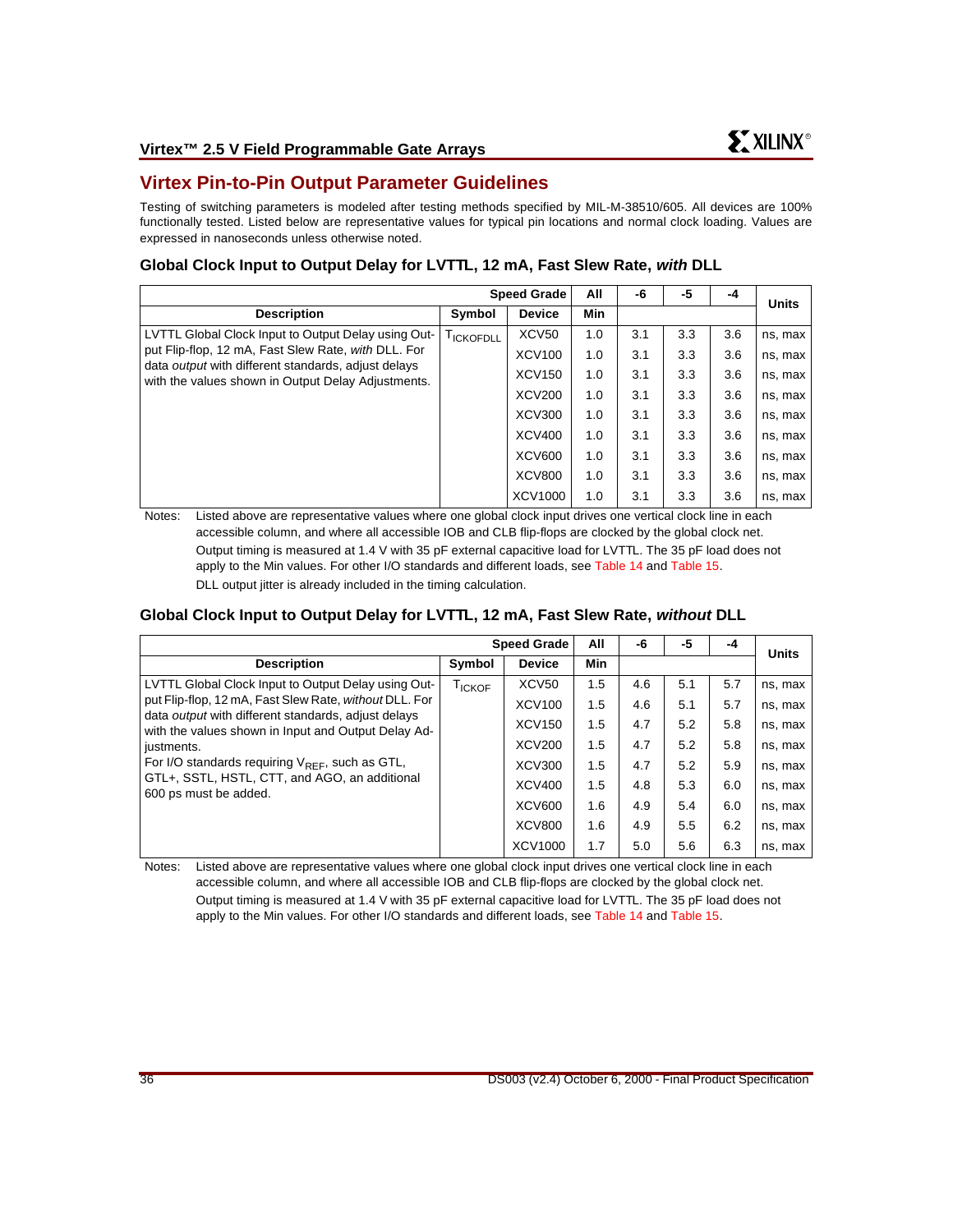|                                                             | With DLL                                                |                 | <b>Without DLL</b> |                  |             |      |             |             |             |       |              |
|-------------------------------------------------------------|---------------------------------------------------------|-----------------|--------------------|------------------|-------------|------|-------------|-------------|-------------|-------|--------------|
| I/O Standard                                                | <b>All Devices</b>                                      | V <sub>50</sub> | V100               | V <sub>150</sub> | <b>V200</b> | V300 | <b>V400</b> | <b>V600</b> | <b>V800</b> | V1000 | <b>Units</b> |
| *LVTTL_S2                                                   | 5.2                                                     | 6.0             | 6.0                | 6.0              | 6.0         | 6.1  | 6.1         | 6.1         | 6.1         | 6.1   | ns           |
| *LVTTL S4                                                   | 3.5                                                     | 4.3             | 4.3                | 4.3              | 4.3         | 4.4  | 4.4         | 4.4         | 4.4         | 4.4   | ns           |
| *LVTTL_S6                                                   | 2.8                                                     | 3.6             | 3.6                | 3.6              | 3.6         | 3.7  | 3.7         | 3.7         | 3.7         | 3.7   | ns           |
| *LVTTL_S8                                                   | 2.2                                                     | 3.1             | 3.1                | 3.1              | 3.1         | 3.1  | 3.1         | 3.2         | 3.2         | 3.2   | ns           |
| *LVTTL_S12                                                  | 2.0                                                     | 2.9             | 2.9                | 2.9              | 2.9         | 2.9  | 2.9         | 3.0         | 3.0         | 3.0   | ns           |
| *LVTTL_S16                                                  | 1.9                                                     | 2.8             | 2.8                | 2.8              | 2.8         | 2.8  | 2.8         | 2.9         | 2.9         | 2.9   | ns           |
| *LVTTL_S24                                                  | 1.8                                                     | 2.6             | 2.6                | 2.7              | 2.7         | 2.7  | 2.7         | 2.7         | 2.7         | 2.8   | ns           |
| *LVTTL_F2                                                   | 2.9                                                     | 3.8             | 3.8                | 3.8              | 3.8         | 3.8  | 3.8         | 3.9         | 3.9         | 3.9   | ns           |
| *LVTTL F4                                                   | 1.7                                                     | 2.6             | 2.6                | 2.6              | 2.6         | 2.6  | 2.6         | 2.7         | 2.7         | 2.7   | ns           |
| *LVTTL_F6                                                   | $1.2$                                                   | 2.0             | 2.0                | 2.0              | 2.1         | 2.1  | 2.1         | 2.1         | 2.1         | 2.2   | ns           |
| *LVTTL_F8                                                   | 1.1                                                     | 1.9             | 1.9                | 1.9              | 1.9         | 2.0  | 2.0         | 2.0         | 2.0         | 2.0   | ns           |
| *LVTTL_F12                                                  | 1.0                                                     | 1.8             | 1.8                | 1.8              | 1.8         | 1.9  | 1.9         | 1.9         | 1.9         | 1.9   | ns           |
| *LVTTL_F16                                                  | 0.9                                                     | 1.7             | 1.8                | 1.8              | 1.8         | 1.8  | 1.8         | 1.8         | 1.9         | 1.9   | ns           |
| *LVTTL_F24                                                  | 0.9                                                     | 1.7             | 1.7                | 1.7              | 1.8         | 1.8  | 1.8         | 1.8         | 1.8         | 1.9   | ns           |
| LVCMOS2                                                     | 1.1                                                     | 1.9             | 1.9                | 1.9              | 2.0         | 2.0  | 2.0         | 2.0         | 2.0         | 2.1   | ns           |
| PCI33 3                                                     | 1.5                                                     | 2.4             | 2.4                | 2.4              | 2.4         | 2.4  | 2.4         | 2.5         | 2.5         | 2.5   | ns           |
| PCI33_5                                                     | 1.4                                                     | 2.2             | 2.2                | 2.3              | 2.3         | 2.3  | 2.3         | 2.3         | 2.3         | 2.4   | ns           |
| PCI66_3                                                     | 1.1                                                     | 1.9             | 1.9                | 2.0              | 2.0         | 2.0  | 2.0         | 2.0         | 2.1         | 2.1   | ns           |
| <b>GTL</b>                                                  | 1.6                                                     | 2.5             | 2.5                | 2.5              | 2.5         | 2.5  | 2.5         | 2.6         | 2.6         | 2.6   | ns           |
| GTL+                                                        | 1.7                                                     | 2.5             | 2.5                | 2.6              | 2.6         | 2.6  | 2.6         | 2.6         | 2.6         | 2.7   | ns           |
| HSTL I                                                      | 1.1                                                     | 1.9             | 1.9                | 1.9              | 1.9         | 2.0  | 2.0         | 2.0         | 2.0         | 2.0   | ns           |
| <b>HSTL III</b>                                             | 0.9                                                     | 1.7             | 1.7                | 1.8              | 1.8         | 1.8  | 1.8         | 1.8         | 1.8         | 1.9   | ns           |
| <b>HSTLIV</b>                                               | 0.8                                                     | 1.6             | 1.6                | 1.6              | 1.7         | 1.7  | 1.7         | 1.7         | 1.7         | 1.8   | ns           |
| SSTL21                                                      | 0.9                                                     | 1.7             | 1.7                | 1.7              | 1.7         | 1.8  | 1.8         | 1.8         | 1.8         | 1.8   | ns           |
| SSTL2 II                                                    | 0.8                                                     | 1.6             | 1.6                | 1.6              | 1.6         | 1.7  | 1.7         | 1.7         | 1.7         | 1.7   | ns           |
| SSTL31                                                      | 0.8                                                     | 1.6             | 1.7                | 1.7              | 1.7         | 1.7  | 1.7         | 1.7         | 1.8         | 1.8   | ns           |
| SSTL3 II                                                    | 0.7                                                     | 1.5             | 1.5                | 1.6              | 1.6         | 1.6  | 1.6         | 1.6         | 1.6         | 1.7   | ns           |
| <b>CTT</b>                                                  | 1.0                                                     | 1.8             | 1.8                | 1.8              | 1.9         | 1.9  | 1.9         | 1.9         | 1.9         | 2.0   | ns           |
| <b>AGP</b><br>$+0.01$<br>$\sim$<br>$\overline{\phantom{0}}$ | 1.0<br>$\Gamma$ . $\Gamma$ . $\Omega$<br>$\overline{ }$ | 1.8<br>$\sim$   | 1.8                | 1.9              | 1.9         | 1.9  | 1.9         | 1.9         | 1.9         | 2.0   | ns           |

# <span id="page-36-0"></span>**Minimum Clock to Out for Virtex Devices**

\*S = Slow Slew Rate, F = Fast Slew Rate

Notes: Listed above are representative values where one global clock input drives one vertical clock line in each accessible column, and where all accessible IOB and CLB flip-flops are clocked by the global clock net. Input and output timing is measured at 1.4 V for LVTTL. For other I/O standards, see [Table 15.](#page-29-0) In all cases,

an 8 pF external capacitive load is used.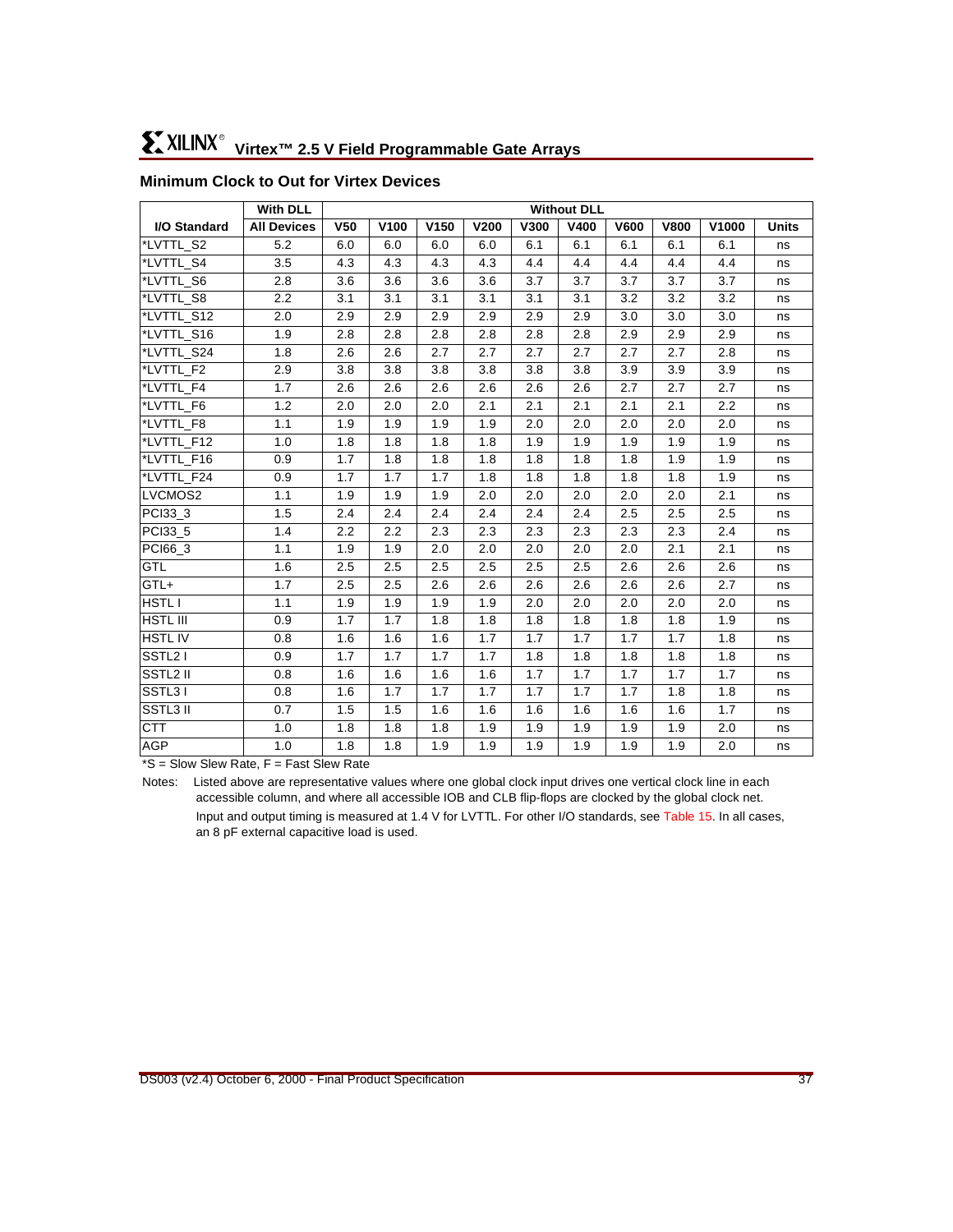# **Virtex Pin-to-Pin Input Parameter Guidelines**

Testing of switching parameters is modeled after testing methods specified by MIL-M-38510/605. All devices are 100% functionally tested. Listed below are representative values for typical pin locations and normal clock loading. Values are expressed in nanoseconds unless otherwise noted

#### **Global Clock Set-Up and Hold for LVTTL Standard, with DLL**

|                                                                                                                                                                                                             |                                        | <b>Speed Grade</b> | All    | -6    | -5    | -4    | <b>Units</b> |  |
|-------------------------------------------------------------------------------------------------------------------------------------------------------------------------------------------------------------|----------------------------------------|--------------------|--------|-------|-------|-------|--------------|--|
| <b>Description</b>                                                                                                                                                                                          | Symbol                                 | <b>Device</b>      | Min    |       |       |       |              |  |
| Input Setup and Hold Time Relative to Global Clock Input Signal for LVTTL Standard. For data input with different<br>standards, adjust the setup time delay by the values shown in Input Delay Adjustments. |                                        |                    |        |       |       |       |              |  |
| No Delay                                                                                                                                                                                                    | T <sub>PSDLL</sub> /T <sub>PHDLL</sub> | XCV <sub>50</sub>  | 0.40/0 | 1.7/0 | 1.8/0 | 2.1/0 | ns, min      |  |
| Global Clock and IFF, with DLL                                                                                                                                                                              |                                        | <b>XCV100</b>      | 0.40/0 | 1.7/0 | 1.9/0 | 2.1/0 | ns, min      |  |
|                                                                                                                                                                                                             |                                        | <b>XCV150</b>      | 0.40/0 | 1.7/0 | 1.9/0 | 2.1/0 | ns, min      |  |
|                                                                                                                                                                                                             |                                        | <b>XCV200</b>      | 0.40/0 | 1.7/0 | 1.9/0 | 2.1/0 | ns, min      |  |
|                                                                                                                                                                                                             |                                        | XCV300             | 0.40/0 | 1.7/0 | 1.9/0 | 2.1/0 | ns, min      |  |
|                                                                                                                                                                                                             |                                        | XCV400             | 0.40/0 | 1.7/0 | 1.9/0 | 2.1/0 | ns, min      |  |
|                                                                                                                                                                                                             |                                        | <b>XCV600</b>      | 0.40/0 | 1.7/0 | 1.9/0 | 2.1/0 | ns, min      |  |
|                                                                                                                                                                                                             |                                        | <b>XCV800</b>      | 0.40/0 | 1.7/0 | 1.9/0 | 2.1/0 | ns, min      |  |
|                                                                                                                                                                                                             |                                        | XCV1000            | 0.40/0 | 1.7/0 | 1.9/0 | 2.1/0 | ns, min      |  |

IFF = Input Flip-Flop or Latch

Notes: Set-up time is measured relative to the Global Clock input signal with the fastest route and the lightest load. Hold time is measured relative to the Global Clock input signal with the slowest route and heaviest load.

DLL output jitter is already included in the timing calculation.

A Zero "0" Hold Time listing indicates no hold time or a negative hold time. Negative values can not be guaranteed "best-case", but if a "0" is listed, there is no positive hold time.

#### **Global Clock Set-Up and Hold for LVTTL Standard, without DLL**

|                                                                                                                                                                                                             |                                      | <b>Speed Grade</b>             | All            | -6             | -5             | -4             | <b>Units</b>       |  |
|-------------------------------------------------------------------------------------------------------------------------------------------------------------------------------------------------------------|--------------------------------------|--------------------------------|----------------|----------------|----------------|----------------|--------------------|--|
| <b>Description</b>                                                                                                                                                                                          | Symbol                               | <b>Device</b>                  | Min            |                |                |                |                    |  |
| Input Setup and Hold Time Relative to Global Clock Input Signal for LVTTL Standard. For data input with different<br>standards, adjust the setup time delay by the values shown in Input Delay Adjustments. |                                      |                                |                |                |                |                |                    |  |
| <b>Full Delay</b>                                                                                                                                                                                           | T <sub>PSFD</sub> /T <sub>PHFD</sub> | XCV <sub>50</sub>              | 0.6/0          | 2.3/0          | 2.6/0          | 2.9/0          | ns, min            |  |
| Global Clock and IFF, without<br>DLL                                                                                                                                                                        |                                      | <b>XCV100</b><br><b>XCV150</b> | 0.6/0<br>0.6/0 | 2.3/0<br>2.4/0 | 2.6/0<br>2.7/0 | 3.0/0<br>3.1/0 | ns, min<br>ns, min |  |
|                                                                                                                                                                                                             |                                      | <b>XCV200</b>                  | 0.7/0          | 2.5/0          | 2.8/0          | 3.2/0          | ns, min            |  |
|                                                                                                                                                                                                             |                                      | <b>XCV300</b>                  | 0.7/0          | 2.5/0          | 2.8/0          | 3.2/0          | ns, min            |  |
|                                                                                                                                                                                                             |                                      | XCV400                         | 0.7/0          | 2.6/0          | 2.9/0          | 3.3/0          | ns, min            |  |
|                                                                                                                                                                                                             |                                      | <b>XCV600</b>                  | 0.7/0          | 2.6/0          | 2.9/0          | 3.3/0          | ns, min            |  |
|                                                                                                                                                                                                             |                                      | <b>XCV800</b>                  | 0.7/0          | 2.7/0          | 3.1/0          | 3.5/0          | ns, min            |  |
|                                                                                                                                                                                                             |                                      | XCV1000                        | 0.7/0          | 2.8/0          | 3.1/0          | 3.6/0          | ns, min            |  |

IFF = Input Flip-Flop or Latch

Notes: Set-up time is measured relative to the Global Clock input signal with the fastest route and the lightest load. Hold time is measured relative to the Global Clock input signal with the slowest route and heaviest load.

A Zero "0" Hold Time listing indicates no hold time or a negative hold time. Negative values can not be guaranteed "best-case", but if a "0" is listed, there is no positive hold time.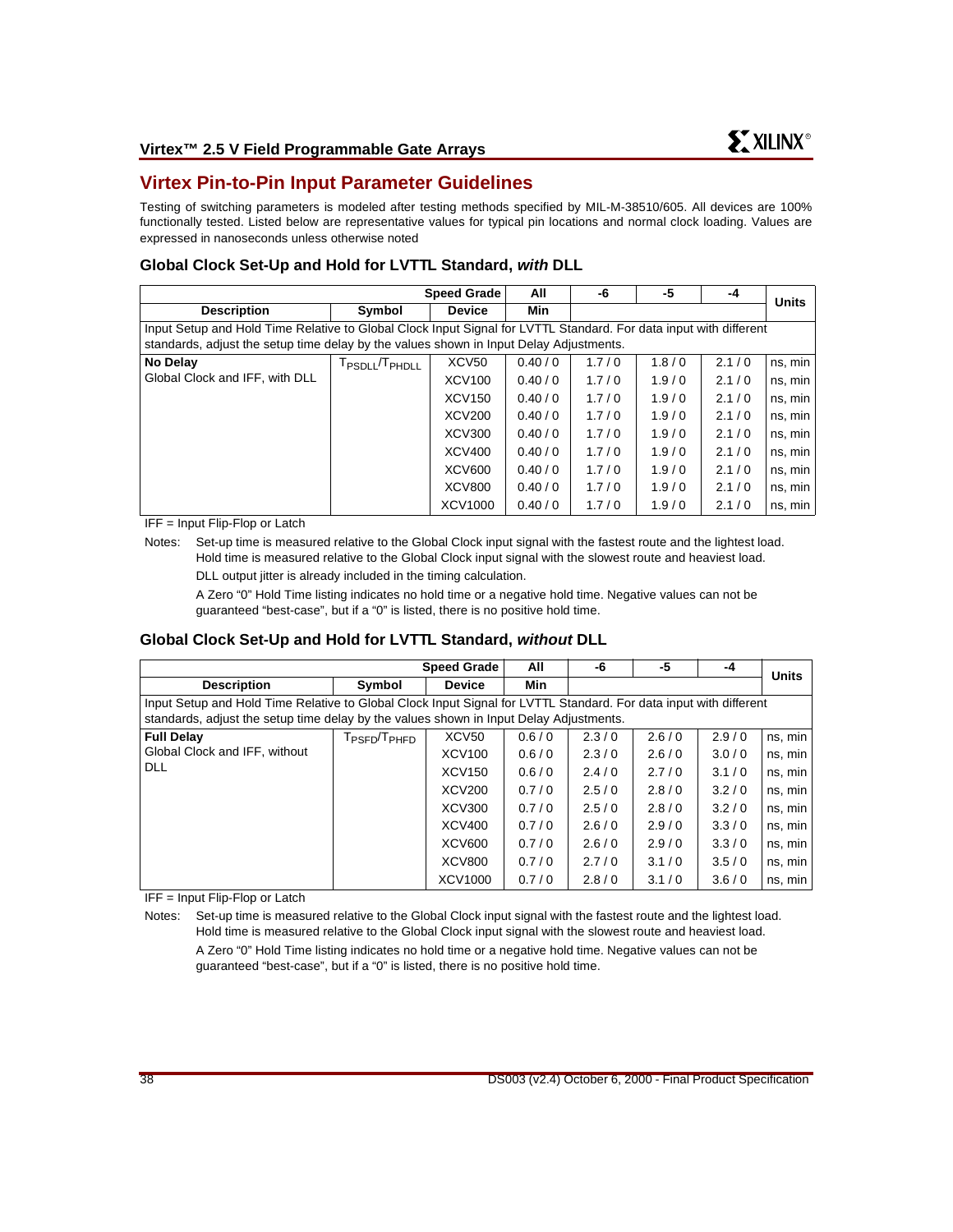### **DLL Timing Parameters**

Switching parameters testing is modeled after testing methods specified by MIL-M-38510/605; all devices are 100 percent functionally tested. Because of the difficulty in directly measuring many internal timing parameters, those parameters are derived from benchmark timing patterns. The following guidelines reflect worst-case values across the recommended operating conditions.

|                                    | <b>Speed Grade</b>   |     |     |     | -5  |     | -4  |            |
|------------------------------------|----------------------|-----|-----|-----|-----|-----|-----|------------|
| <b>Description</b>                 | Symbol               | Min | Max | Min | Max | Min | Max | Units      |
| Input Clock Frequency (CLKDLLHF)   | <b>FCLKINHF</b>      | 60  | 200 | 60  | 180 | 60  | 180 | MHz        |
| Input Clock Frequency (CLKDLL)     | <b>FCLKINLF</b>      | 25  | 100 | 25  | 90  | 25  | 90  | <b>MHz</b> |
| Input Clock Pulse Width (CLKDLLHF) | <b>DLLPWHF</b>       | 2.0 |     | 2.4 |     | 2.4 |     | ns         |
| Input Clock Pulse Width (CLKDLL)   | <sup>I</sup> DLLPWLF | 2.5 |     | 3.0 |     | 3.0 |     | ns         |

Note: All specifications correspond to Commercial Operating Temperatures (0°C to + 85°C).

#### **DLL Clock Tolerance, Jitter, and Phase Information**

All DLL output jitter and phase specifications determined through statistical measurement at the package pins using a clock mirror configuration and matched drivers.

|                                                                        | <b>CLKDLLHF</b>    |               | <b>CLKDLL</b> |       |                |       |              |
|------------------------------------------------------------------------|--------------------|---------------|---------------|-------|----------------|-------|--------------|
| <b>Description</b>                                                     | <b>Symbol</b>      | $F_{CLKIN}$   | Min           | Max   | Min            | Max   | <b>Units</b> |
| <b>Input Clock Period Tolerance</b>                                    | <sup>I</sup> IPTOL |               |               | 1.0   | ۰              | 1.0   | ns           |
| Input Clock Jitter Tolerance (Cycle to Cycle)                          | <b>LUITCC</b>      |               | ٠             | ± 150 | $\blacksquare$ | ± 300 | ps           |
| Time Required for DLL to Acquire Lock                                  | $T_{LOCK}$         | $>60$ MHz     |               | 20    |                | 20    | μs           |
|                                                                        |                    | $50 - 60$ MHz |               |       |                | 25    | μs           |
|                                                                        |                    | 40 - 50 MHz   |               |       |                | 50    | μs           |
|                                                                        |                    | 30 - 40 MHz   |               |       | ٠              | 90    | μs           |
|                                                                        |                    | 25 - 30 MHz   |               |       | ٠              | 120   | μs           |
| Output Jitter (cycle-to-cycle) for any DLL Clock Output <sup>1</sup>   | <b>LOJITCC</b>     |               |               | ± 60  |                | ± 60  | ps           |
| Phase Offset between CLKIN and CLKO <sup>2</sup>                       | T <sub>PHIO</sub>  |               |               | ± 100 |                | ± 100 | ps           |
| Phase Offset between Clock Outputs on the DLL <sup>3</sup>             | <sup>1</sup> PHOO  |               |               | ± 140 |                | ± 140 | ps           |
| Maximum Phase Difference between CLKIN and CLKO <sup>4</sup>           | <b>PHIOM</b>       |               |               | ± 160 |                | ± 160 | ps           |
| Maximum Phase Difference between Clock Outputs on the DLL <sup>5</sup> | $T_{PHOOM}$        |               |               | ±200  |                | ±200  | ps           |

Note 1: **Output Jitter** is cycle-to-cycle jitter measured on the DLL output clock, excluding input clock jitter.

- Note 2: **Phase Offset between CLKIN and CLKO** is the worst-case fixed time difference between rising edges of CLKIN and CLKO, excluding Output Jitter and input clock jitter.
- Note 3: **Phase Offset between Clock Outputs on the DLL** is the worst-case fixed time difference between rising edges of any two DLL outputs, excluding Output Jitter and input clock jitter.
- Note 4: **Maximum Phase Difference between CLKIN an CLKO** is the sum of Output Jitter and Phase Offset between CLKIN and CLKO, or the greatest difference between CLKIN and CLKO rising edges due to DLL alone (excluding input clock jitter).
- Note 5: **Maximum Phase DIfference between Clock Outputs on the DLL** is the sum of Output JItter and Phase Offset between any DLL clock outputs, or the greatest difference between any two DLL output rising edges sue to DLL alone (excluding input clock jitter).
- Note 6: All specifications correspond to Commercial Operating Temperatures (0°C to +85°C).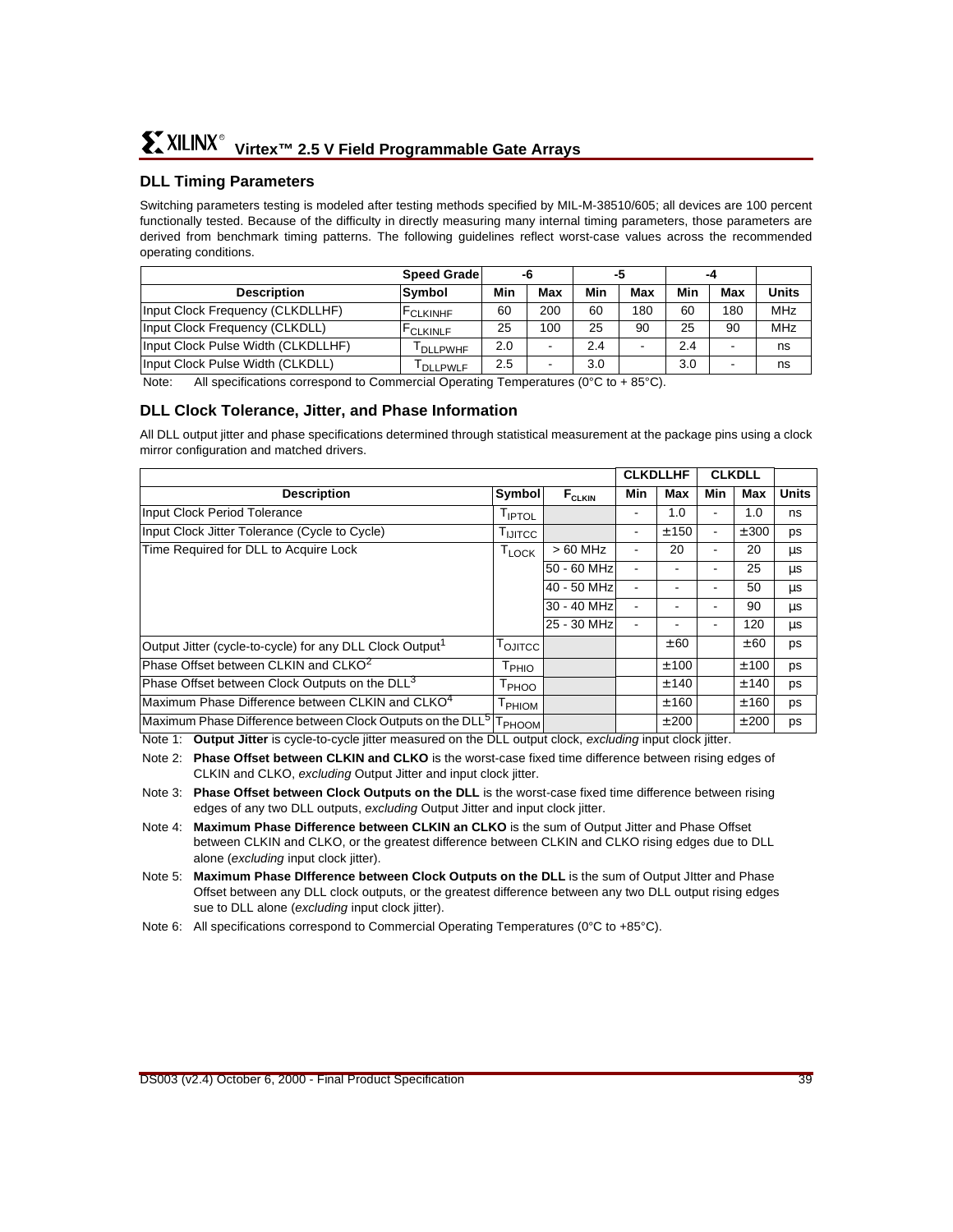

**Period Tolerance:** the allowed input clock period change in nanoseconds.





**Output Jitter:** the difference between an ideal **Phase Offset and Maximum Phase Difference** reference clock edge and the actual design.





ds003\_20c\_110399

**Figure 20: Frequency Tolerance and Clock Jitter**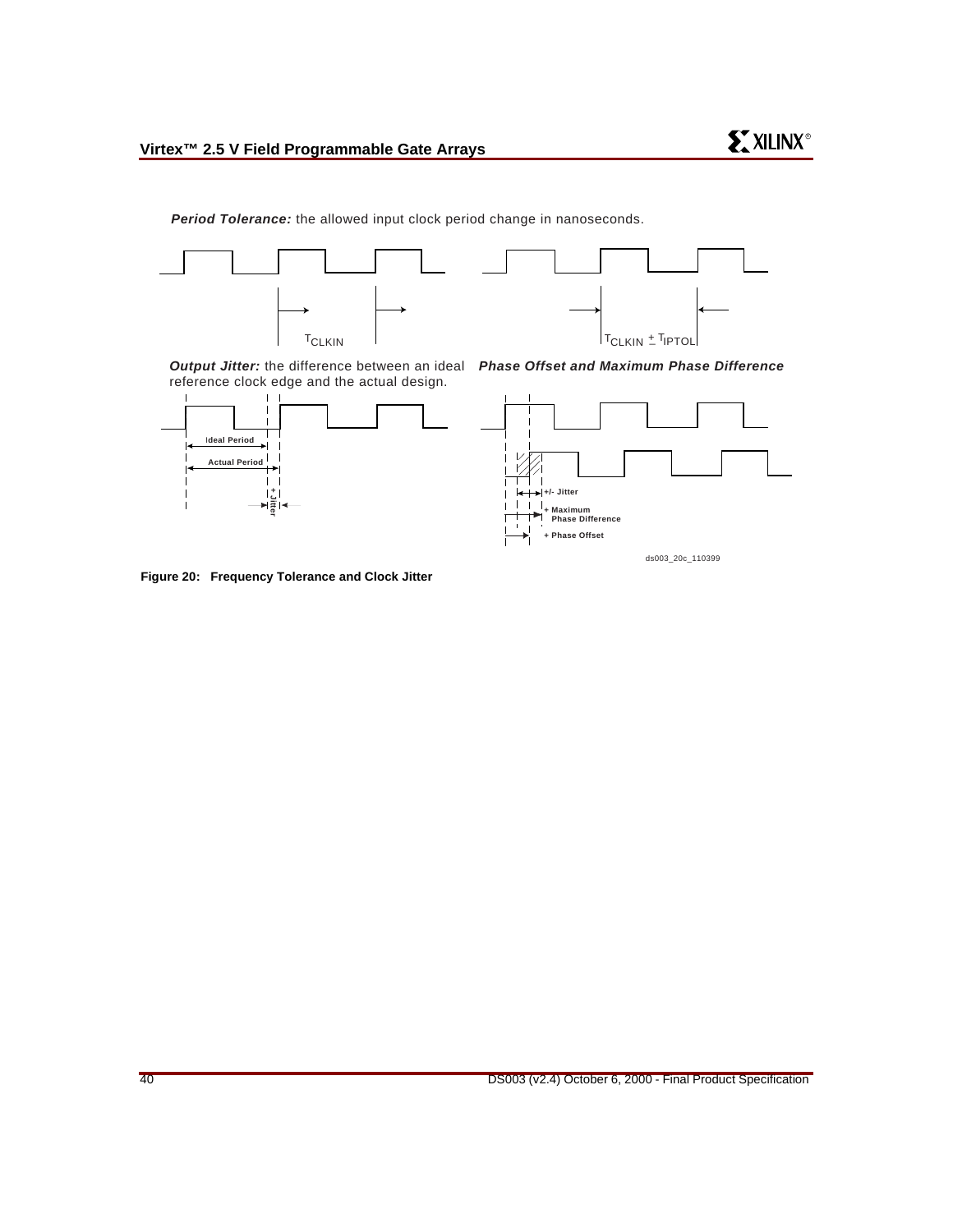# **Virtex Pin Definitions**

#### **Table 16: Special Purpose Pins**

| <b>Pin Name</b>          | <b>Dedicated</b><br>Pin | <b>Direction</b>     | <b>Description</b>                                                                                                           |
|--------------------------|-------------------------|----------------------|------------------------------------------------------------------------------------------------------------------------------|
| GCK0, GCK1,              | Yes                     | Input                | Clock input pins that connect to Global Clock Buffers. These                                                                 |
| GCK2, GCK3               |                         |                      | pins become user inputs when not needed for clocks.                                                                          |
| M0, M1, M2               | $\overline{Y}$ es       | Input                | Mode pins are used to specify the configuration mode.                                                                        |
| <b>CCLK</b>              | Yes                     | Input or             | The configuration Clock I/O pin: it is an input for SelectMAP and                                                            |
|                          |                         | Output               | slave-serial modes, and output in master-serial mode. After con-                                                             |
|                          |                         |                      | figuration, it is input only, logic level = Don't Care.                                                                      |
| <b>PROGRAM</b>           | Yes                     | Input                | Initiates a configuration sequence when asserted Low.                                                                        |
| <b>DONE</b>              | Yes                     | Bidirectional        | Indicates that configuration loading is complete, and that the                                                               |
|                          |                         |                      | start-up sequence is in progress. The output may be open drain.                                                              |
| <b>INIT</b>              | <b>No</b>               | <b>Bidirectional</b> | When Low, indicates that the configuration memory is being                                                                   |
|                          |                         | (Open-drain)         | cleared. The pin becomes a user I/O after configuration.                                                                     |
| BUSY/                    | <b>No</b>               | Output               | In SelectMAP mode, BUSY controls the rate at which configura-                                                                |
| <b>DOUT</b>              |                         |                      | tion data is loaded. The pin becomes a user I/O after configura-                                                             |
|                          |                         |                      | tion unless the SelectMAP port is retained.                                                                                  |
|                          |                         |                      | In bit-serial modes, DOUT provides header information to down-                                                               |
|                          |                         |                      | stream devices in a daisy-chain. The pin becomes a user I/O af-                                                              |
|                          |                         |                      | ter configuration.                                                                                                           |
| D0/DIN,<br>D1, D2,       | No                      | Input or<br>Output   | In SelectMAP mode, D0-7 are configuration data pins. These<br>pins become user I/Os after configuration unless the SelectMAP |
| D3, D4,                  |                         |                      | port is retained.                                                                                                            |
| D5, D6,                  |                         |                      | In bit-serial modes, DIN is the single data input. This pin be-                                                              |
| D7                       |                         |                      | comes a user I/O after configuration.                                                                                        |
| <b>WRITE</b>             | <b>No</b>               | Input                | In SelectMAP mode, the active-low Write Enable signal. The pin                                                               |
|                          |                         |                      | becomes a user I/O after configuration unless the SelectMAP                                                                  |
|                          |                         |                      | port is retained.                                                                                                            |
| <b>CS</b>                | <b>No</b>               | Input                | In SelectMAP mode, the active-low Chip Select signal. The pin                                                                |
|                          |                         |                      | becomes a user I/O after configuration unless the SelectMAP                                                                  |
|                          |                         |                      | port is retained.                                                                                                            |
| TDI, TDO,                | Yes                     | Mixed                | Boundary-scan Test-Access-Port pins, as defined in IEEE                                                                      |
| TMS, TCK                 |                         |                      | 1149.1.                                                                                                                      |
| DXN, DXP                 | Yes                     | N/A                  | Temperature-sensing diode pins. (Anode: DXP, cathode: DXN)                                                                   |
| <b>V<sub>CCINT</sub></b> | Yes                     | Input                | Power-supply pins for the internal core logic.                                                                               |
| V <sub>CCO</sub>         | Yes                     | Input                | Power-supply pins for the output drivers (subject to banking<br>rules)                                                       |
| $V_{REF}$                | <b>No</b>               | Input                | Input threshold voltage pins. Become user I/Os when an exter-                                                                |
|                          |                         |                      | nal threshold voltage is not needed (subject to banking rules).                                                              |
| <b>GND</b>               | Yes                     | Input                | Ground                                                                                                                       |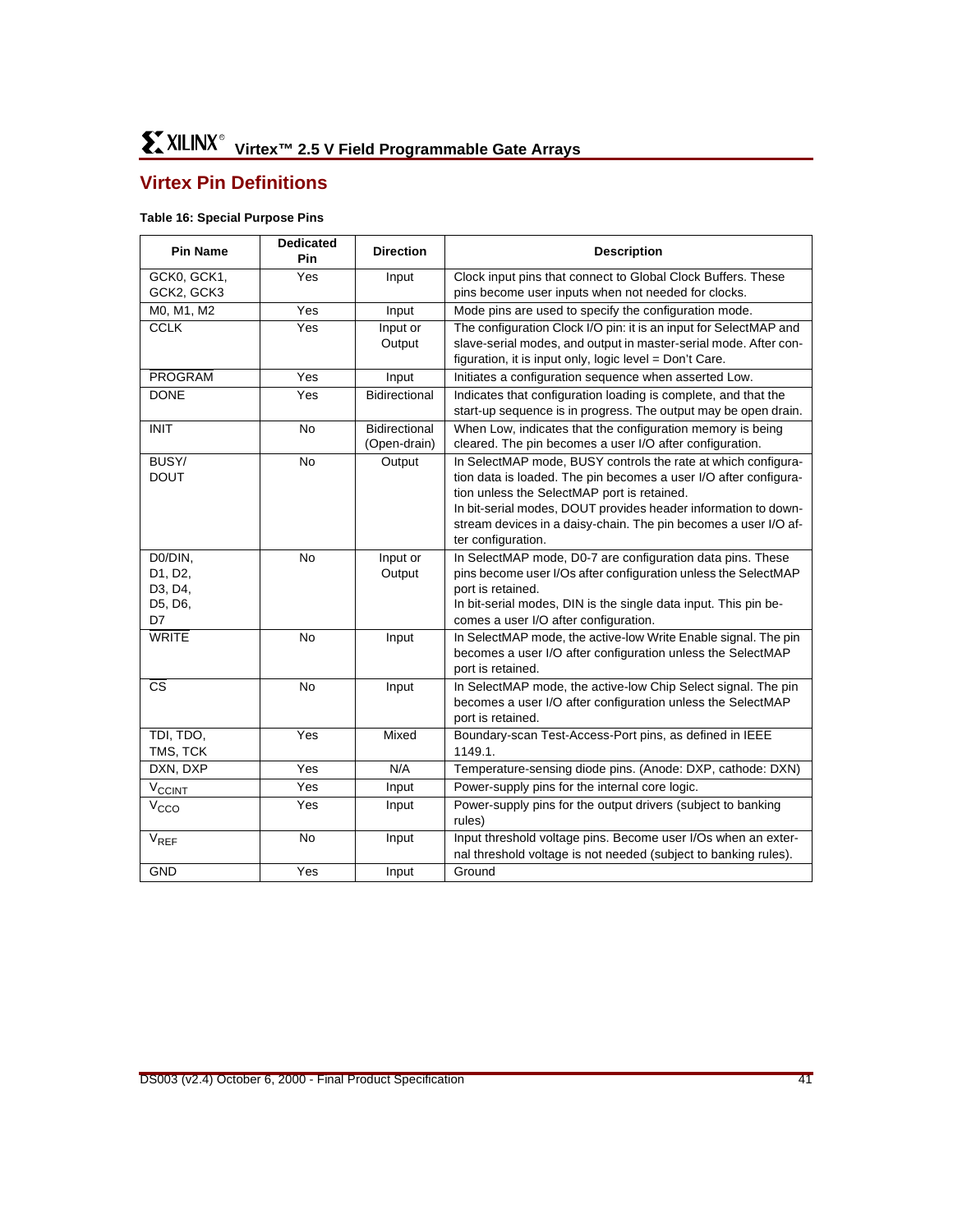# **Virtex Pin-Out Information**

# **Pin-Out Tables**

See the Xilinx WebLINX web site [\(http://www.xilinx.com/partinfo/databook.htm](http://www.xilinx.com/partinfo/databook.htm#virtex)) for updates or additional pin-out information. For convenience, [Table 17](#page-41-0), [Table 18](#page-45-0) and [Table 19](#page-51-0) list the locations of special-purpose and power-supply pins. Pins not listed are either user I/Os or not connected, depending on the device/package combination. Please see the Pinout Diagrams starting on [page 59](#page-58-0) for any pins not listed for a particular part/package combination.

| <b>Pin Name</b>          | <b>Device</b> | <b>CS144</b>                             | <b>TQ144</b>                             | <b>PQ/HQ240</b>                                                      |
|--------------------------|---------------|------------------------------------------|------------------------------------------|----------------------------------------------------------------------|
| GCK0                     | All           | K7                                       | 90                                       | 92                                                                   |
| GCK1                     | All           | M7                                       | 93                                       | 89                                                                   |
| GCK <sub>2</sub>         | All           | A7                                       | 19                                       | 210                                                                  |
| GCK3                     | All           | A6                                       | 16                                       | 213                                                                  |
| M <sub>0</sub>           | All           | M1                                       | 110                                      | 60                                                                   |
| M1                       | All           | L2                                       | 112                                      | 58                                                                   |
| M <sub>2</sub>           | All           | N <sub>2</sub>                           | 108                                      | 62                                                                   |
| <b>CCLK</b>              | All           | <b>B13</b>                               | 38                                       | 179                                                                  |
| <b>PROGRAM</b>           | All           | L12                                      | 72                                       | 122                                                                  |
| <b>DONE</b>              | All           | M12                                      | 74                                       | 120                                                                  |
| <b>INIT</b>              | All           | L13                                      | 71                                       | 123                                                                  |
| BUSY/DOUT                | All           | C <sub>11</sub>                          | 39                                       | 178                                                                  |
| D0/DIN                   | All           | C <sub>12</sub>                          | 40                                       | 177                                                                  |
| D <sub>1</sub>           | All           | E <sub>10</sub>                          | 45                                       | 167                                                                  |
| D <sub>2</sub>           | All           | E <sub>12</sub>                          | 47                                       | 163                                                                  |
| D <sub>3</sub>           | All           | F11                                      | 51                                       | 156                                                                  |
| D <sub>4</sub>           | All           | H <sub>12</sub>                          | 59                                       | 145                                                                  |
| D <sub>5</sub>           | All           | J13                                      | 63                                       | 138                                                                  |
| D6                       | All           | J11                                      | 65                                       | 134                                                                  |
| D7                       | All           | K10                                      | 70                                       | 124                                                                  |
| <b>WRITE</b>             | All           | C <sub>10</sub>                          | 32                                       | 185                                                                  |
| $\overline{\text{cs}}$   | All           | D <sub>10</sub>                          | 33                                       | 184                                                                  |
| TDI                      | All           | A11                                      | 34                                       | 183                                                                  |
| <b>TDO</b>               | All           | A12                                      | 36                                       | 181                                                                  |
| <b>TMS</b>               | All           | <b>B1</b>                                | 143                                      | 2                                                                    |
| <b>TCK</b>               | All           | C <sub>3</sub>                           | $\overline{2}$                           | 239                                                                  |
| <b>V<sub>CCINT</sub></b> | All           | A9, B6,<br>C5, G3,<br>G12, M5,<br>M9, N6 | 10, 15,<br>25, 57,<br>84, 94,<br>99, 126 | 16, 32,<br>43, 77,<br>88, 104,<br>137, 148,<br>164, 198,<br>214, 225 |

#### <span id="page-41-0"></span>**Table 17: Virtex Pin-Out Tables (Chip-Scale and QFP Packages)**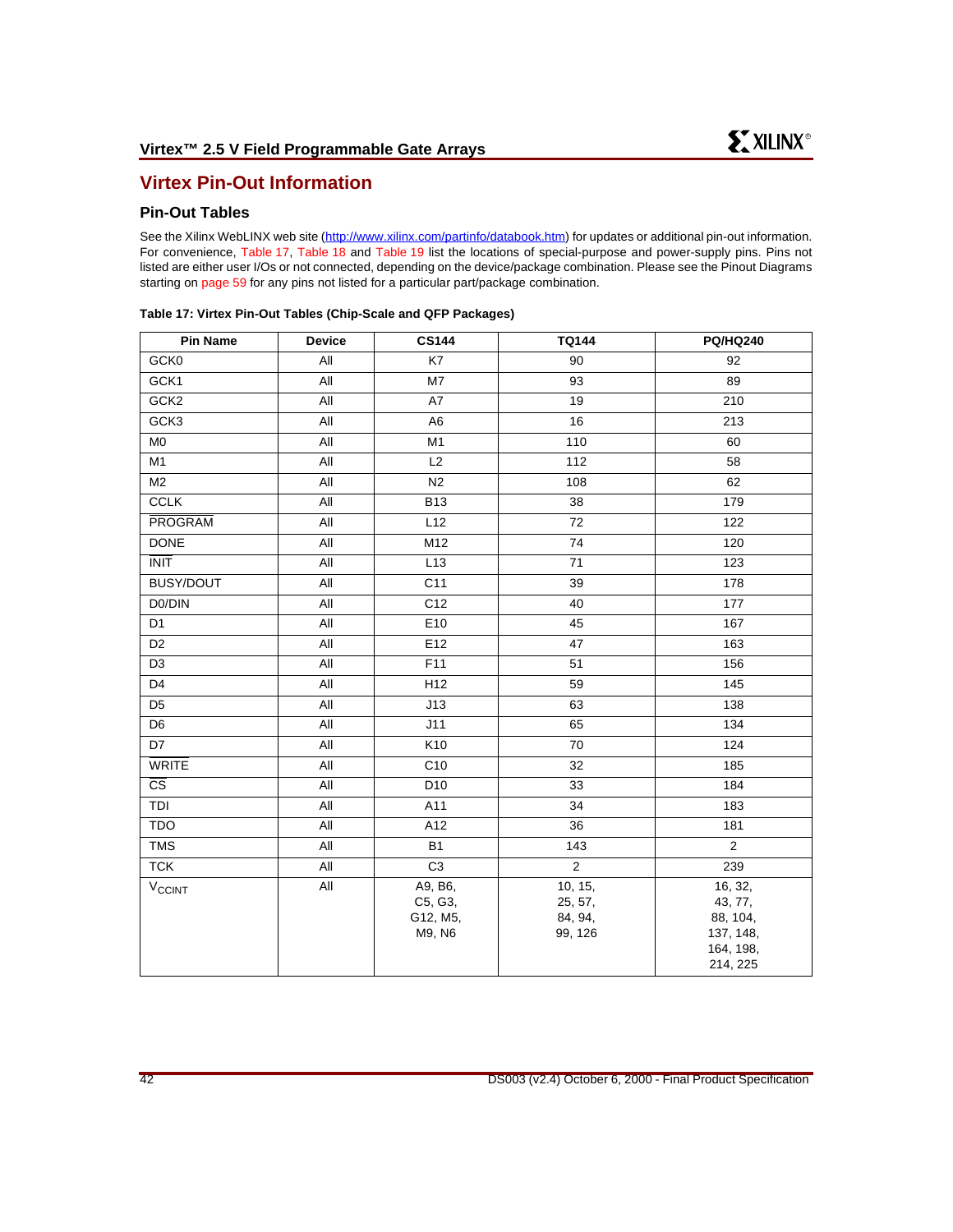| <b>Pin Name</b>                                         | <b>Device</b>       | <b>CS144</b>                    | <b>TQ144</b>         | <b>PQ/HQ240</b>      |
|---------------------------------------------------------|---------------------|---------------------------------|----------------------|----------------------|
| V <sub>CCO</sub>                                        | All                 | Banks 0 and 1:                  | No I/O Banks in this | No I/O Banks in this |
|                                                         |                     | A2, A13, D7                     | package:             | package:             |
|                                                         |                     | Banks 2 and 3:<br>B12, G11, M13 | 1, 17,<br>37, 55,    | 15, 30,<br>44, 61,   |
|                                                         |                     | <b>Banks 4 and 5:</b>           | 73, 92,              | 76, 90,              |
|                                                         |                     | N1, N7, N13                     | 109, 128             | 105, 121,            |
|                                                         |                     | Banks 6 and 7:                  |                      | 136, 150,            |
|                                                         |                     | B2, G2, M2                      |                      | 165, 180,            |
|                                                         |                     |                                 |                      | 197, 212,            |
|                                                         |                     |                                 |                      | 226, 240             |
| V <sub>REF</sub> , Bank 0<br>$(V_{REF}$ pins are listed | XCV50<br>XCV100/150 | C4, D6<br>$ + B4$               | 5, 13<br>$ + 7$      | 218, 232<br>$ + 229$ |
| incrementally. Con-                                     | XCV200/300          |                                 |                      | $ + 236$             |
| nect all pins listed for                                | <b>XCV400</b>       |                                 |                      | $ + 215$             |
| both the required de-<br>vice and all smaller           | <b>XCV600</b>       |                                 |                      | $ + 230$             |
| devices listed in the                                   | <b>XCV800</b>       |                                 |                      | $ + 222$             |
| same package.)                                          |                     |                                 |                      |                      |
| Within each bank, if                                    |                     |                                 |                      |                      |
| input reference volt-                                   |                     |                                 |                      |                      |
| age is not required, all                                |                     |                                 |                      |                      |
| $V_{RFF}$ pins are general<br>I/O.                      |                     |                                 |                      |                      |
| $V_{REF}$ , Bank 1                                      | XCV50               | A10, B8                         | 22, 30               | 191, 205             |
| $(V_{RFF}$ pins are listed                              | XCV100/150          | $ + D9$                         | $ + 28$              | $ + 194$             |
| incrementally. Con-                                     | XCV200/300          |                                 |                      | $ + 187$             |
| nect all pins listed for<br>both the required de-       | <b>XCV400</b>       |                                 |                      | $ + 208$             |
| vice and all smaller                                    | <b>XCV600</b>       |                                 |                      | $ + 193$             |
| devices listed in the                                   | <b>XCV800</b>       |                                 |                      | $ + 201$             |
| same package.)                                          |                     |                                 |                      |                      |
| Within each bank, if<br>input reference volt-           |                     |                                 |                      |                      |
| age is not required, all                                |                     |                                 |                      |                      |
| $V_{RFF}$ pins are general                              |                     |                                 |                      |                      |
| I/O.                                                    |                     |                                 |                      |                      |
| $V_{RFF}$ , Bank 2                                      | XCV50               | D11, F10                        | 42, 50               | 157, 171             |
| (V <sub>REF</sub> pins are listed                       | XCV100/150          | $ + D13$                        | $ + 44$              | $ + 168$             |
| incrementally. Con-<br>nect all pins listed for         | XCV200/300          |                                 |                      | $ + 175$             |
| both the required de-                                   | <b>XCV400</b>       |                                 |                      | $ + 154$             |
| vice and all smaller                                    | <b>XCV600</b>       |                                 |                      | $ + 169$             |
| devices listed in the<br>same package.)                 | <b>XCV800</b>       |                                 |                      | $ + 161$             |
| Within each bank, if                                    |                     |                                 |                      |                      |
| input reference volt-                                   |                     |                                 |                      |                      |
| age is not required, all                                |                     |                                 |                      |                      |
| $V_{RFF}$ pins are general                              |                     |                                 |                      |                      |
| I/O.                                                    |                     |                                 |                      |                      |

#### **Table 17: Virtex Pin-Out Tables (Chip-Scale and QFP Packages) (Continued)**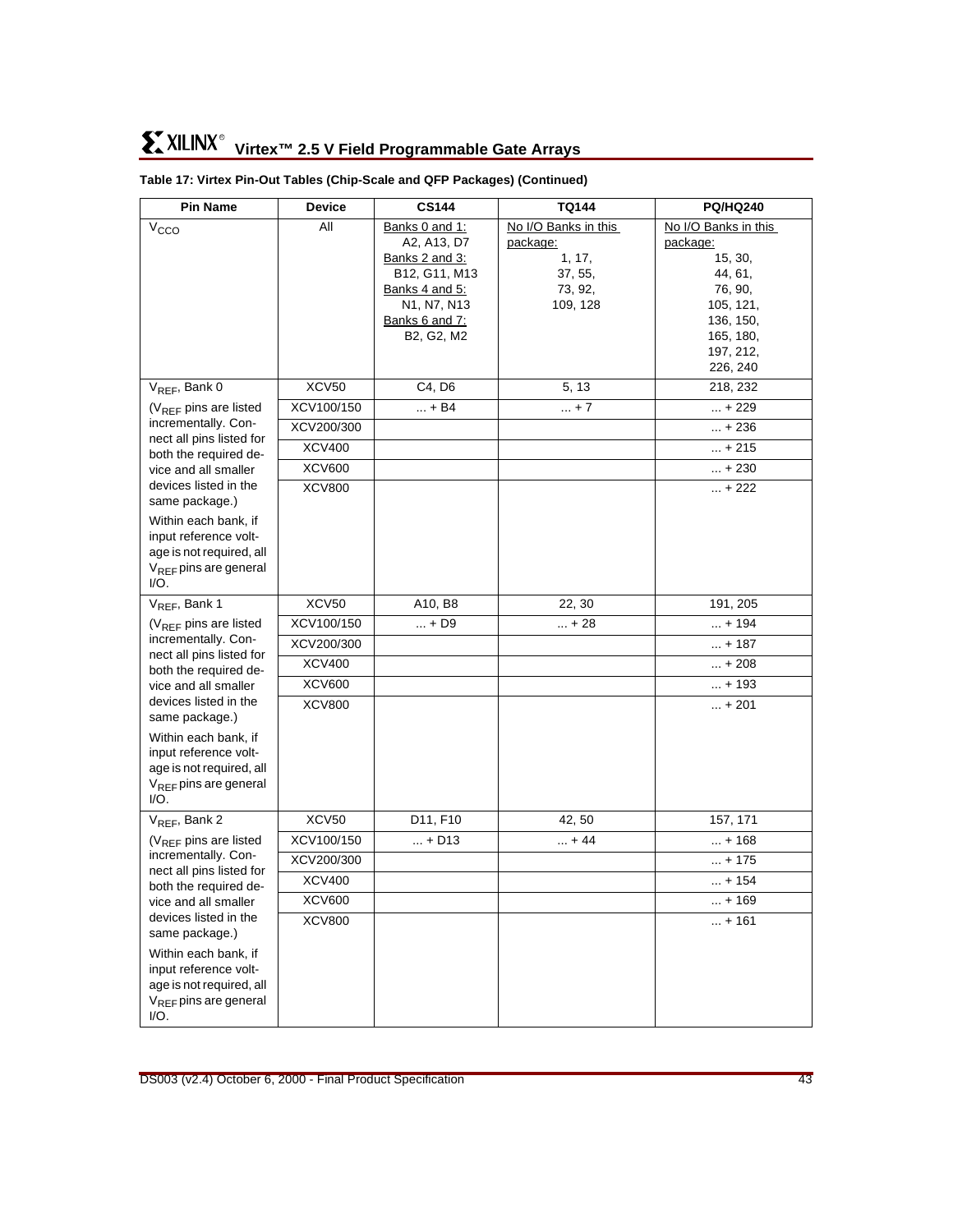|  |  | Table 17: Virtex Pin-Out Tables (Chip-Scale and QFP Packages) (Continued) |  |  |
|--|--|---------------------------------------------------------------------------|--|--|
|--|--|---------------------------------------------------------------------------|--|--|

| <b>Pin Name</b>                                                                                                    | <b>Device</b> | <b>CS144</b> | <b>TQ144</b> | <b>PQ/HQ240</b> |
|--------------------------------------------------------------------------------------------------------------------|---------------|--------------|--------------|-----------------|
| V <sub>REF</sub> , Bank 3                                                                                          | XCV50         | H11, K12     | 60,68        | 130, 144        |
| $(V_{RFF}$ pins are listed                                                                                         | XCV100/150    | $ + J10$     | $ + 66$      | $ + 133$        |
| incrementally. Con-                                                                                                | XCV200/300    |              |              | $ + 126$        |
| nect all pins listed for<br>both the required de-                                                                  | <b>XCV400</b> |              |              | $ + 147$        |
| vice and all smaller                                                                                               | <b>XCV600</b> |              |              | $ + 132$        |
| devices listed in the<br>same package.)                                                                            | <b>XCV800</b> |              |              | $ + 140$        |
| Within each bank, if<br>input reference volt-<br>age is not required, all<br>$V_{RFF}$ pins are general<br>$I/O$ . |               |              |              |                 |
| V <sub>REF</sub> , Bank 4                                                                                          | XCV50         | L8, L10      | 79, 87       | 97, 111         |
| $(V_{RFF}$ pins are listed                                                                                         | XCV100/150    | $ + N10$     | $ + 81$      | $ + 108$        |
| incrementally. Con-                                                                                                | XCV200/300    |              |              | $ + 115$        |
| nect all pins listed for<br>both the required de-                                                                  | <b>XCV400</b> |              |              | $ + 94$         |
| vice and all smaller                                                                                               | <b>XCV600</b> |              |              | $ + 109$        |
| devices listed in the<br>same package.)                                                                            | <b>XCV800</b> |              |              | $ + 101$        |
| Within each bank, if<br>input reference volt-<br>age is not required, all<br>$V_{BFE}$ pins are general<br>$I/O$ . |               |              |              |                 |
| $V_{REF}$ , Bank 5                                                                                                 | <b>XCV50</b>  | L4, L6       | 96, 104      | 70, 84          |
| (V <sub>REF</sub> pins are listed                                                                                  | XCV100/150    | $ + N4$      | $ + 102$     | $ + 73$         |
| incrementally. Con-                                                                                                | XCV200/300    |              |              | $ + 66$         |
| nect all pins listed for<br>both the required de-                                                                  | <b>XCV400</b> |              |              | $ + 87$         |
| vice and all smaller<br>devices listed in the<br>same package.)                                                    | <b>XCV600</b> |              |              | $ + 72$         |
|                                                                                                                    | <b>XCV800</b> |              |              | $ + 80$         |
| Within each bank, if<br>input reference volt-<br>age is not required, all<br>$V_{RFF}$ pins are general<br>$I/O$ . |               |              |              |                 |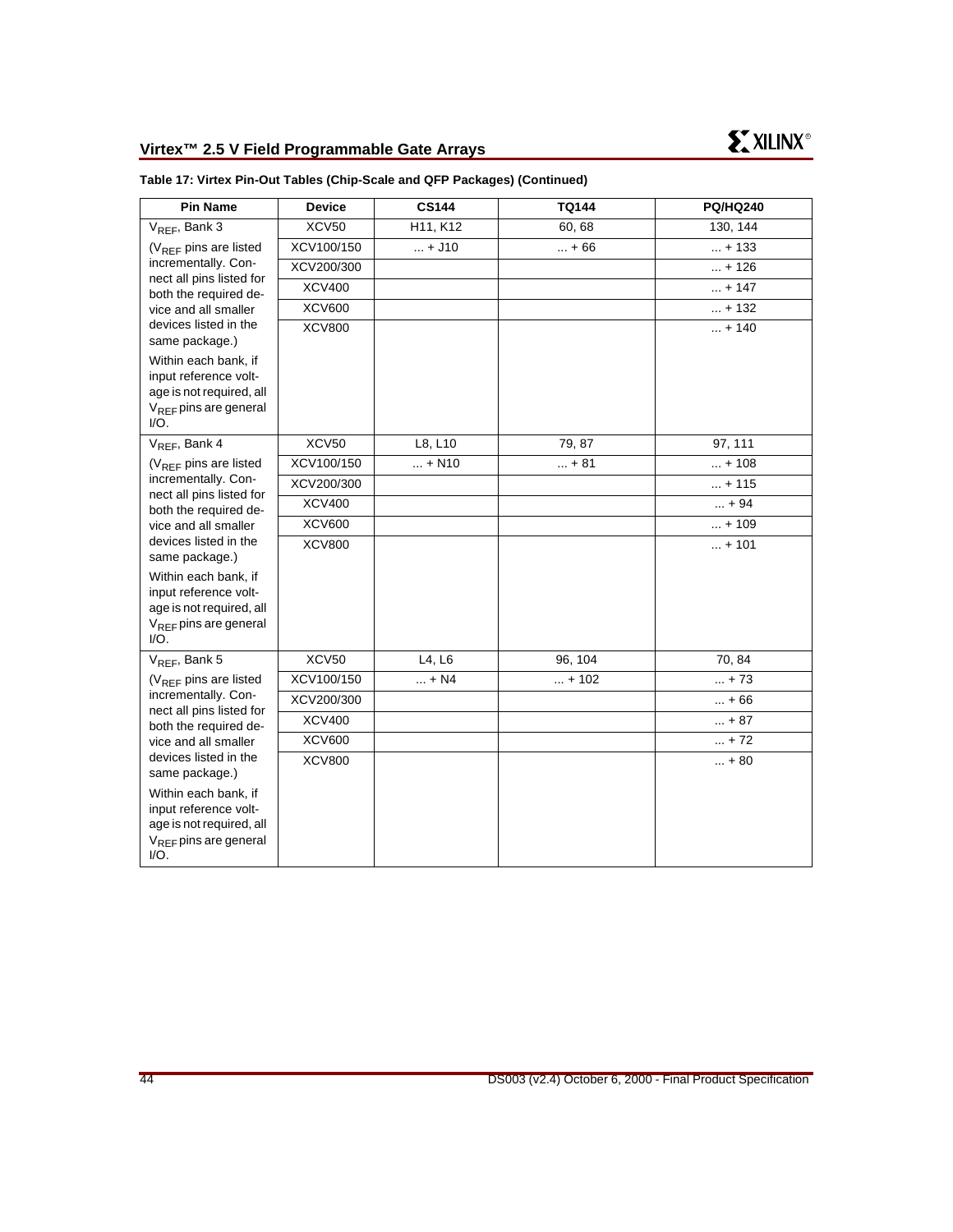| <b>Pin Name</b>                                                                                                 | <b>Device</b> | <b>CS144</b>                                                                             | <b>TQ144</b>                                                                              | <b>PQ/HQ240</b>                                                                                                                                                                             |
|-----------------------------------------------------------------------------------------------------------------|---------------|------------------------------------------------------------------------------------------|-------------------------------------------------------------------------------------------|---------------------------------------------------------------------------------------------------------------------------------------------------------------------------------------------|
| $V_{REF}$ , Bank 6                                                                                              | <b>XCV50</b>  | H <sub>2</sub> , K <sub>1</sub>                                                          | 116, 123                                                                                  | 36, 50                                                                                                                                                                                      |
| (V <sub>REF</sub> pins are listed                                                                               | XCV100/150    | $ + J3$                                                                                  | $ + 118$                                                                                  | $ + 47$                                                                                                                                                                                     |
| incrementally. Con-<br>nect all pins listed for                                                                 | XCV200/300    |                                                                                          |                                                                                           | $ + 54$                                                                                                                                                                                     |
| both the required de-                                                                                           | <b>XCV400</b> |                                                                                          |                                                                                           | $ + 33$                                                                                                                                                                                     |
| vice and all smaller                                                                                            | <b>XCV600</b> |                                                                                          |                                                                                           | $ + 48$                                                                                                                                                                                     |
| devices listed in the<br>same package.)                                                                         | <b>XCV800</b> |                                                                                          |                                                                                           | $ + 40$                                                                                                                                                                                     |
| Within each bank, if<br>input reference volt-<br>age is not required, all<br>$V_{BFE}$ pins are general<br>I/O. |               |                                                                                          |                                                                                           |                                                                                                                                                                                             |
| V <sub>REF</sub> , Bank 7                                                                                       | XCV50         | D4, E1                                                                                   | 133, 140                                                                                  | 9, 23                                                                                                                                                                                       |
| $(V_{RFF}$ pins are listed                                                                                      | XCV100/150    | $ + D2$                                                                                  | $ + 138$                                                                                  | $ + 12$                                                                                                                                                                                     |
| incrementally. Con-                                                                                             | XCV200/300    |                                                                                          |                                                                                           | $ + 5$                                                                                                                                                                                      |
| nect all pins listed for<br>both the required de-                                                               | <b>XCV400</b> |                                                                                          |                                                                                           | $ + 26$                                                                                                                                                                                     |
| vice and all smaller                                                                                            | <b>XCV600</b> |                                                                                          |                                                                                           | $ + 11$                                                                                                                                                                                     |
| devices listed in the<br>same package.)                                                                         | <b>XCV800</b> |                                                                                          |                                                                                           | $ + 19$                                                                                                                                                                                     |
| Within each bank, if<br>input reference volt-<br>age is not required, all<br>$V_{REF}$ pins are general<br>I/O. |               |                                                                                          |                                                                                           |                                                                                                                                                                                             |
| GND                                                                                                             | All           | A1, B9,<br>B11, C7,<br>D5, E4,<br>E11, F1,<br>G10, J1,<br>J12, L3,<br>L5, L7,<br>L9, N12 | 9, 18,<br>26, 35,<br>46, 54,<br>64, 75,<br>83, 91,<br>100, 111,<br>120, 129,<br>136, 144, | 1, 8,<br>14, 22,<br>29, 37,<br>45, 51,<br>59, 69,<br>75, 83,<br>91, 98,<br>106, 112,<br>119, 129,<br>135, 143,<br>151, 158,<br>166, 172,<br>182, 190,<br>196, 204,<br>211, 219,<br>227, 233 |

#### **Table 17: Virtex Pin-Out Tables (Chip-Scale and QFP Packages) (Continued)**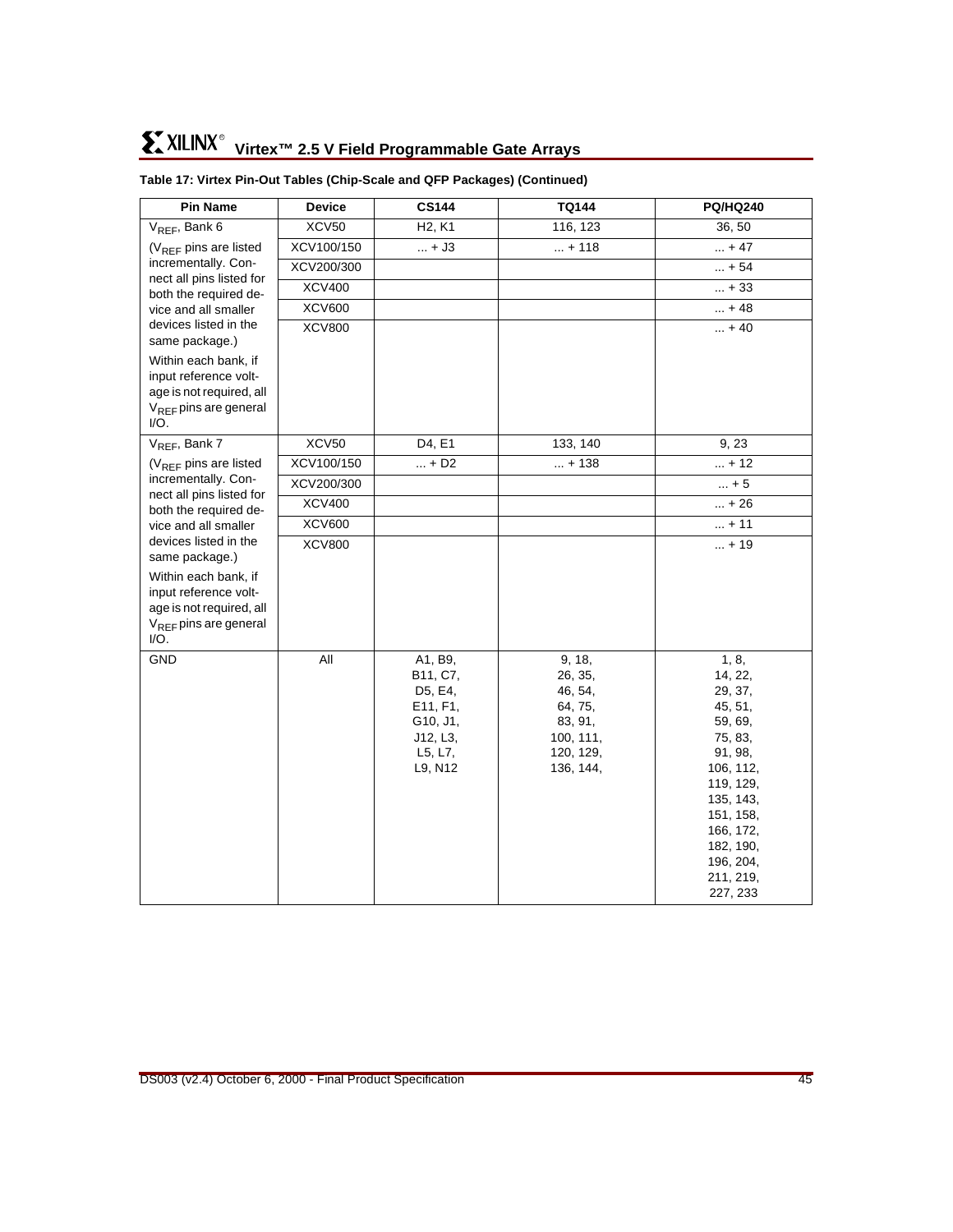#### <span id="page-45-0"></span>**Table 18: Virtex Pin-Out Tables (BGA)**

| <b>Pin Name</b>        | <b>Device</b> | <b>BG256</b>    | <b>BG352</b>     | <b>BG432</b>     | <b>BG560</b>     |
|------------------------|---------------|-----------------|------------------|------------------|------------------|
| GCK0                   | All           | Y11             | AE13             | AL16             | AL <sub>17</sub> |
| GCK1                   | All           | Y10             | AF14             | AK16             | <b>AJ17</b>      |
| GCK <sub>2</sub>       | All           | A10             | <b>B14</b>       | A16              | D <sub>17</sub>  |
| GCK3                   | All           | <b>B10</b>      | D14              | D <sub>17</sub>  | A17              |
| M <sub>0</sub>         | All           | Y1              | AD <sub>24</sub> | AH28             | AJ29             |
| M1                     | All           | U <sub>3</sub>  | AB23             | AH29             | AK30             |
| M <sub>2</sub>         | All           | W <sub>2</sub>  | AC23             | AJ28             | AN32             |
| <b>CCLK</b>            | All           | <b>B19</b>      | C <sub>3</sub>   | D <sub>4</sub>   | C <sub>4</sub>   |
| PROGRAM                | All           | Y20             | AC4              | AH <sub>3</sub>  | AM1              |
| <b>DONE</b>            | All           | W19             | AD <sub>3</sub>  | AH4              | AJ5              |
| <b>INIT</b>            | All           | U18             | AD <sub>2</sub>  | AJ <sub>2</sub>  | AH <sub>5</sub>  |
| <b>BUSY/DOUT</b>       | All           | D <sub>18</sub> | E <sub>4</sub>   | D <sub>3</sub>   | D <sub>4</sub>   |
| D0/DIN                 | All           | C <sub>19</sub> | D <sub>3</sub>   | C <sub>2</sub>   | E <sub>4</sub>   |
| D <sub>1</sub>         | All           | E20             | G <sub>1</sub>   | K4               | K <sub>3</sub>   |
| D <sub>2</sub>         | All           | G19             | J3               | K <sub>2</sub>   | L4               |
| D <sub>3</sub>         | All           | J19             | M <sub>3</sub>   | P <sub>4</sub>   | P <sub>3</sub>   |
| D <sub>4</sub>         | All           | M19             | R <sub>3</sub>   | V <sub>4</sub>   | W4               |
| D <sub>5</sub>         | All           | P <sub>19</sub> | U <sub>4</sub>   | AB1              | AB <sub>5</sub>  |
| D <sub>6</sub>         | All           | T20             | V <sub>3</sub>   | AB <sub>3</sub>  | AC4              |
| D7                     | All           | V19             | AC <sub>3</sub>  | AG4              | AJ4              |
| <b>WRITE</b>           | All           | A19             | D <sub>5</sub>   | <b>B4</b>        | D <sub>6</sub>   |
| $\overline{\text{cs}}$ | All           | <b>B18</b>      | C <sub>4</sub>   | D <sub>5</sub>   | A2               |
| TDI                    | All           | C <sub>17</sub> | B <sub>3</sub>   | B <sub>3</sub>   | D <sub>5</sub>   |
| <b>TDO</b>             | All           | A20             | D <sub>4</sub>   | C <sub>4</sub>   | E <sub>6</sub>   |
| <b>TMS</b>             | All           | D <sub>3</sub>  | D <sub>23</sub>  | D <sub>29</sub>  | <b>B33</b>       |
| <b>TCK</b>             | All           | A1              | C <sub>24</sub>  | D <sub>28</sub>  | E29              |
| <b>DXN</b>             | All           | W <sub>3</sub>  | AD <sub>23</sub> | AH <sub>27</sub> | AK29             |
| <b>DXP</b>             | All           | V <sub>4</sub>  | AE24             | AK29             | AJ28             |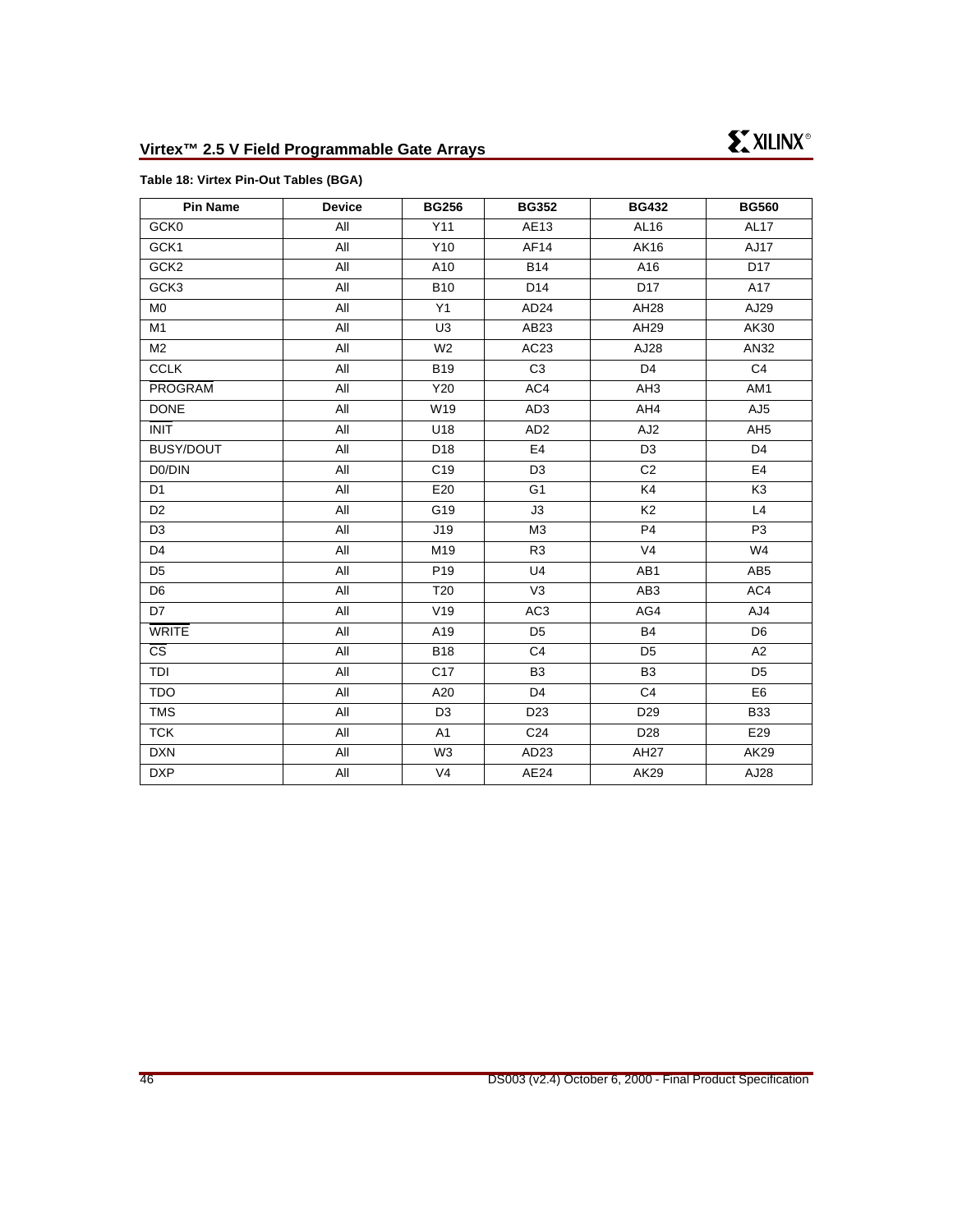| <b>Pin Name</b>                                                                                                                                                   | <b>Device</b>  | <b>BG256</b>                                                                                                                                       | <b>BG352</b>                                                                                                                                                                      | <b>BG432</b>                                                                                                                                                                                                                                                      | <b>BG560</b>                                                                                                                                                                                                                               |
|-------------------------------------------------------------------------------------------------------------------------------------------------------------------|----------------|----------------------------------------------------------------------------------------------------------------------------------------------------|-----------------------------------------------------------------------------------------------------------------------------------------------------------------------------------|-------------------------------------------------------------------------------------------------------------------------------------------------------------------------------------------------------------------------------------------------------------------|--------------------------------------------------------------------------------------------------------------------------------------------------------------------------------------------------------------------------------------------|
| $V_{\text{CCINT}}$<br>(V <sub>CCINT</sub> pins are listed<br>incrementally. Con-<br>nect all pins listed for<br>both the required de-<br>vice and all smaller de- | XCV50/100      | C <sub>10</sub> , D <sub>6</sub> ,<br>D <sub>15</sub> , F <sub>4</sub> ,<br>F17, L3,<br>L <sub>18</sub> , R <sub>4</sub> ,<br>R17, U6,<br>U15, V10 |                                                                                                                                                                                   |                                                                                                                                                                                                                                                                   |                                                                                                                                                                                                                                            |
| vices listed in the<br>same package.)                                                                                                                             | XCV150/200/300 |                                                                                                                                                    | A20, C14,<br>D <sub>10</sub> , J <sub>24</sub> ,<br>K4, P2,<br>P25, V24,<br>W <sub>2</sub> , AC <sub>10</sub> ,<br>AE14, AE19,<br>B16, D12,<br>L1, L25,<br>R23, T1,<br>AF11, AF16 | A10, A17,<br>B <sub>23</sub> , C <sub>14</sub> ,<br>C <sub>19</sub> , K <sub>3</sub> ,<br>K29, N2,<br>N29, T1,<br>T29, W2,<br>W31, AB2,<br>AB30, AJ10,<br>AJ16, AK13,<br>AK19, AK22,<br>B <sub>26</sub> , C <sub>7</sub> ,<br>F1, F30,<br>AE29, AF1,<br>AH8, AH24 |                                                                                                                                                                                                                                            |
|                                                                                                                                                                   | XCV400/600     |                                                                                                                                                    |                                                                                                                                                                                   |                                                                                                                                                                                                                                                                   | A21, B14,<br>B18, B28,<br>C24, E9,<br>E12, F2,<br>H30, J1,<br>K32, N1,<br>N33, U5,<br>U30, Y2,<br>Y31, AD2,<br>AD32, AG3,<br>AG31, AK8,<br>AK11, AK17,<br>AK20, AL14,<br>AL27, AN25,<br>B12, C22,<br>M3, N29,<br>AB2, AB32,<br>AJ13, AL22, |
|                                                                                                                                                                   | XCV800/1000    |                                                                                                                                                    |                                                                                                                                                                                   |                                                                                                                                                                                                                                                                   |                                                                                                                                                                                                                                            |
| V <sub>CCO</sub> , Bank 0                                                                                                                                         | All            | D7, D8                                                                                                                                             | A17, B25,<br>D19                                                                                                                                                                  | A21, C29,<br>D <sub>21</sub>                                                                                                                                                                                                                                      | A22, A26,<br>A30, B19,<br><b>B32</b>                                                                                                                                                                                                       |
| V <sub>CCO</sub> , Bank 1                                                                                                                                         | $\mathsf{All}$ | D13, D14                                                                                                                                           | A10, D7,<br>D13                                                                                                                                                                   | A1, A11,<br>D11                                                                                                                                                                                                                                                   | A10, A16,<br>B13, C3,<br>E <sub>5</sub>                                                                                                                                                                                                    |
| $VCCO$ , Bank 2                                                                                                                                                   | All            | G17, H17                                                                                                                                           | B2, H4,<br>K1                                                                                                                                                                     | C3, L1,<br>L4                                                                                                                                                                                                                                                     | B <sub>2</sub> , D <sub>1</sub> ,<br>H1, M1,<br>R <sub>2</sub>                                                                                                                                                                             |
| V <sub>CCO</sub> , Bank 3                                                                                                                                         | $\mathsf{All}$ | N17, P17                                                                                                                                           | P4, U1,<br>Y4                                                                                                                                                                     | AA1, AA4,<br>AJ3                                                                                                                                                                                                                                                  | V1, AA2,<br>AD1, AK1,<br>AL <sub>2</sub>                                                                                                                                                                                                   |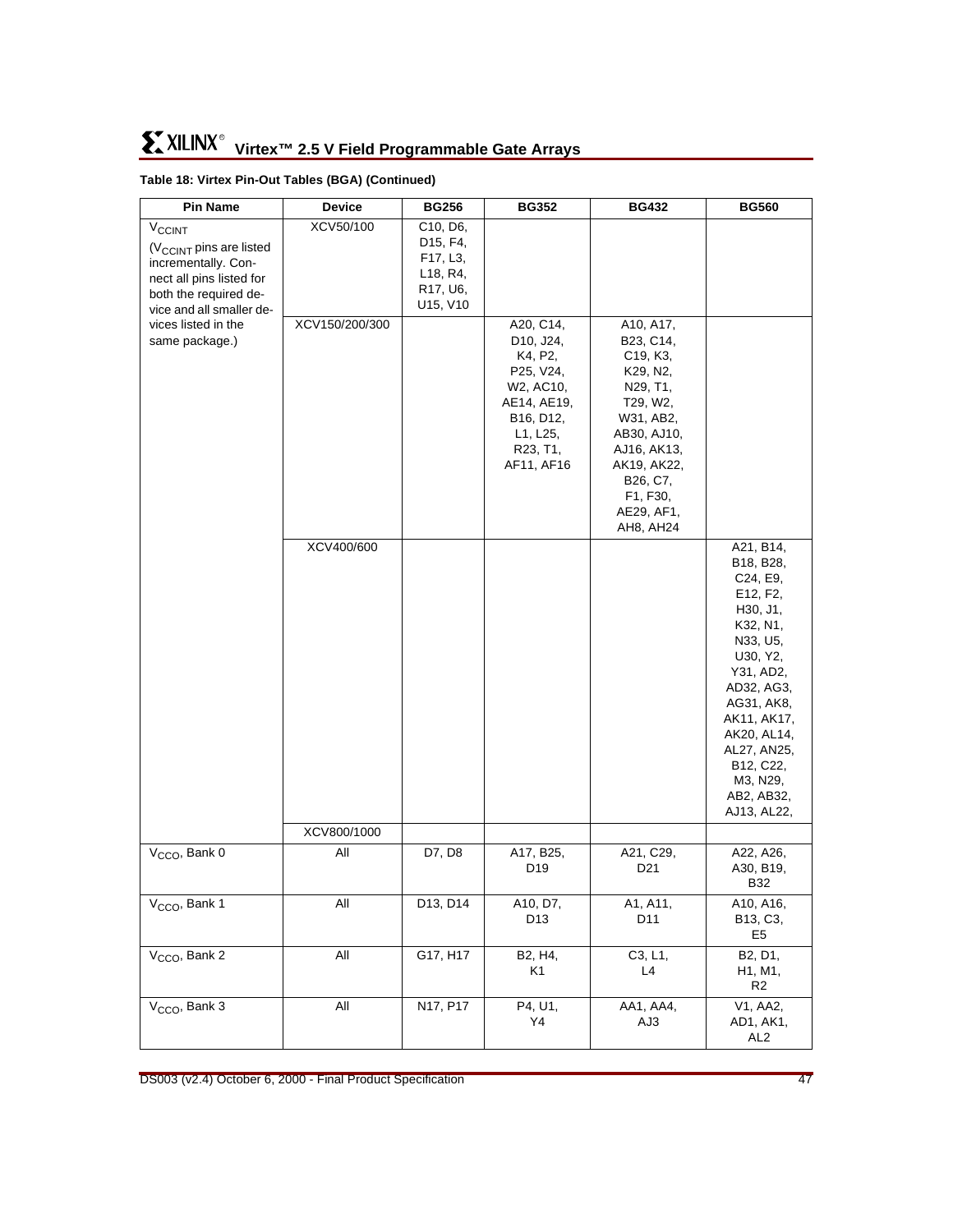| <b>Pin Name</b>                                                               | <b>Device</b> | <b>BG256</b> | <b>BG352</b>                 | <b>BG432</b>          | <b>BG560</b>                            |
|-------------------------------------------------------------------------------|---------------|--------------|------------------------------|-----------------------|-----------------------------------------|
| $VCCO$ , Bank 4                                                               | All           | U13, U14     | AC8, AE2,<br>AF10            | AH11, AL1,<br>AL11    | AM2, AM15,<br>AN4, AN8,<br>AN12         |
| $VCCO$ , Bank 5                                                               | All           | U7, U8       | AC14, AC20,<br>AF17          | AH21, AJ29,<br>AL21   | AL31, AM21,<br>AN18, AN24,<br>AN30      |
| V <sub>CCO</sub> , Bank 6                                                     | All           | N4, P4       | U26, W23,<br>AE25            | AA28, AA31,<br>AL31   | W32, AB33,<br>AF33, AK33,<br>AM32       |
| $VCCO$ , Bank 7                                                               | All           | G4, H4       | G23, K26,<br>N <sub>23</sub> | A31, L28,<br>L31      | C32, D33,<br>K33, N32,<br>T33           |
| $V_{RFF}$ , Bank 0                                                            | <b>XCV50</b>  | A8, B4       |                              |                       |                                         |
| (VREF pins are listed<br>incrementally. Con-                                  | XCV100/150    | + A4         | A16, C19,<br>C <sub>21</sub> |                       |                                         |
| nect all pins listed for<br>both the required de-                             | XCV200/300    | $ + A2$      | $ + D21$                     | B19, D22,<br>D24, D26 |                                         |
| vice and all smaller de-<br>vices listed in the<br>same package.)             | <b>XCV400</b> |              | $ + B15$                     | $ + C18$              | A19, D20,<br>D26, E23,<br>E27           |
| Within each bank, if in-<br>put reference voltage                             | <b>XCV600</b> |              |                              | $ + C24$              | $ + E24$                                |
| is not required, all                                                          | <b>XCV800</b> |              |                              | $ + B21$              | $ + E21$                                |
| $V_{RFE}$ pins are general<br>I/O.                                            | XCV1000       |              |                              |                       | $ + D29$                                |
| V <sub>REF</sub> , Bank 1                                                     | <b>XCV50</b>  | A17, B12     |                              |                       |                                         |
| (VREF pins are listed<br>incrementally. Con-                                  | XCV100/150    | $ + B15$     | B6, C9,<br>C <sub>12</sub>   |                       |                                         |
| nect all pins listed for<br>both the required de-<br>vice and all smaller de- | XCV200/300    | $ + B17$     | $ + D6$                      | A13, B7,<br>C6, C10   |                                         |
| vices listed in the<br>same package.)                                         | <b>XCV400</b> |              | $ + C13$                     | $ + B15$              | A6, D7,<br>D11, D16,<br>E <sub>15</sub> |
| Within each bank, if in-<br>put reference voltage                             | <b>XCV600</b> |              |                              | $ + D10$              | $ + D10$                                |
| is not required, all                                                          | <b>XCV800</b> |              |                              | $ + B12$              | $ + D13$                                |
| V <sub>REF</sub> pins are general<br>$IO$ .                                   | XCV1000       |              |                              |                       | $ + E7$                                 |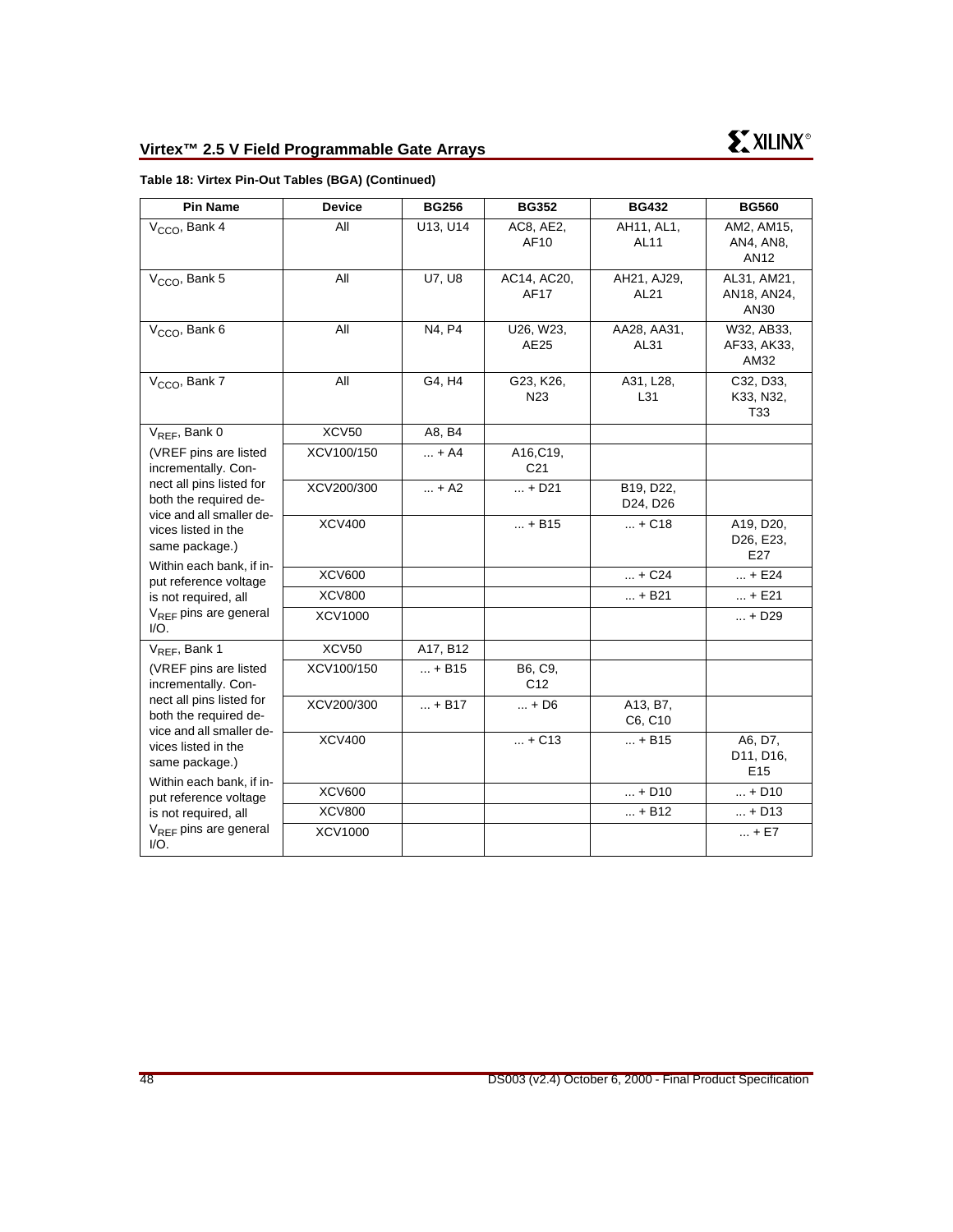| <b>Pin Name</b>                                                               | <b>Device</b>  | <b>BG256</b> | <b>BG352</b>              | <b>BG432</b>           | <b>BG560</b>                            |
|-------------------------------------------------------------------------------|----------------|--------------|---------------------------|------------------------|-----------------------------------------|
| V <sub>REF</sub> , Bank 2                                                     | <b>XCV50</b>   | C20, J18     |                           |                        |                                         |
| (V <sub>REF</sub> pins are listed<br>incrementally. Con-                      | XCV100/150     | $ + F19$     | E2, H2,<br>M4             |                        |                                         |
| nect all pins listed for<br>both the required de-<br>vice and all smaller de- | XCV200/300     | $ + G18$     | $ + D2$                   | E2, G3,<br>J2, N1      |                                         |
| vices listed in the<br>same package.)                                         | <b>XCV400</b>  |              | $ + M1$                   | $ + R3$                | G5, H4,<br>L5, P4,<br>R <sub>1</sub>    |
| Within each bank, if in-<br>put reference voltage                             | <b>XCV600</b>  |              |                           | $ + H1$                | $ + K5$                                 |
| is not required, all                                                          | <b>XCV800</b>  |              |                           | $ + M3$                | $ + N5$                                 |
| $V_{RFE}$ pins are general<br>I/O.                                            | XCV1000        |              |                           |                        | $ + B3$                                 |
| V <sub>REF</sub> , Bank 3                                                     | <b>XCV50</b>   | M18, V20     |                           |                        |                                         |
| $(V_{RFF}$ pins are listed<br>incrementally. Con-                             | XCV100/150     | $ + R19$     | R4, V4,<br>Y <sub>3</sub> |                        |                                         |
| nect all pins listed for<br>both the required de-                             | XCV200/300     | $ + P18$     | $ + AC2$                  | V2, AB4,<br>AD4, AF3   |                                         |
| vice and all smaller de-<br>vices listed in the<br>same package.)             | <b>XCV400</b>  |              | $. + R1$                  | $ + U2$                | V4, W5,<br>AD3, AE5,<br>AK <sub>2</sub> |
| Within each bank, if in-<br>put reference voltage                             | <b>XCV600</b>  |              |                           | $ + AC3$               | $ + AF1$                                |
| is not required, all                                                          | <b>XCV800</b>  |              |                           | $ + Y3$                | $ + AAA$                                |
| V <sub>REF</sub> pins are general<br>$I/O$ .                                  | XCV1000        |              |                           |                        | $ + AH4$                                |
| $V_{REF}$ , Bank 4                                                            | <b>XCV50</b>   | V12, Y18     |                           |                        |                                         |
| (V <sub>REF</sub> pins are listed<br>incrementally. Con-                      | XCV100/150     | $ + W15$     | AC12, AE5,<br>AE8,        |                        |                                         |
| nect all pins listed for<br>both the required de-                             | XCV200/300     | $ + V14$     | $ + AE4$                  | AJ7, AL4,<br>AL8, AL13 |                                         |
| vice and all smaller de-<br>vices listed in the<br>same package.)             | <b>XCV400</b>  |              | $ + AF12$                 | $ + AK15$              | AL7, AL10,<br>AL16, AM4,<br>AM14        |
| Within each bank, if in-<br>put reference voltage                             | <b>XCV600</b>  |              |                           | $ + AK8$               | $ + AL9$                                |
| is not required, all                                                          | <b>XCV800</b>  |              |                           | $ + AJ12$              | $ + AK13$                               |
| V <sub>REF</sub> pins are general<br>$I/O$ .                                  | <b>XCV1000</b> |              |                           |                        | $ + AN3$                                |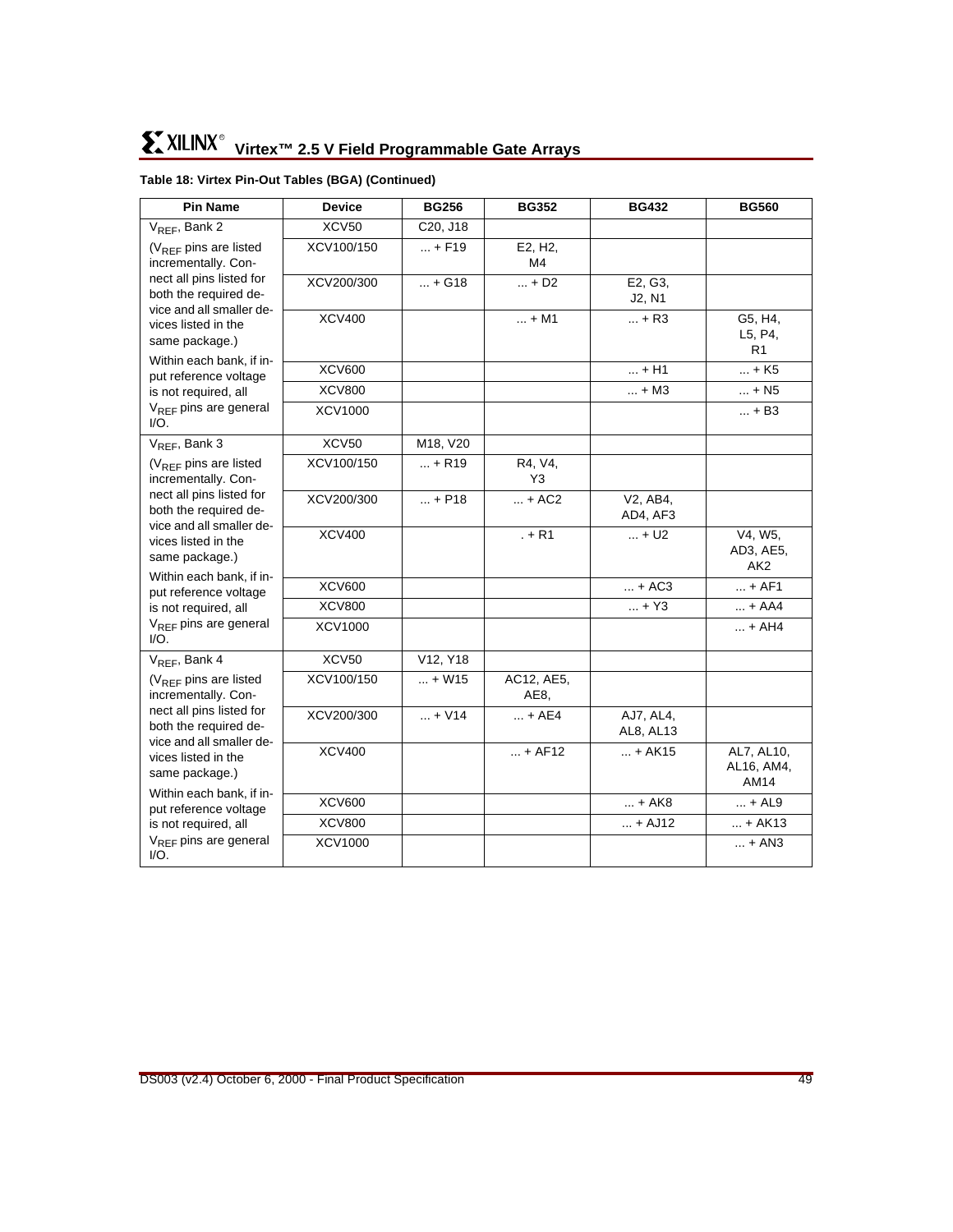| <b>Pin Name</b>                                                                                                        | <b>Device</b>  | <b>BG256</b> | <b>BG352</b>                    | <b>BG432</b>              | <b>BG560</b>                       |
|------------------------------------------------------------------------------------------------------------------------|----------------|--------------|---------------------------------|---------------------------|------------------------------------|
| V <sub>REF</sub> , Bank 5                                                                                              | <b>XCV50</b>   | V9, Y3       |                                 |                           |                                    |
| $(V_{REF}$ pins are listed<br>incrementally. Con-                                                                      | XCV100/150     | $ + W6$      | AC15, AC18,<br>AD <sub>20</sub> |                           |                                    |
| nect all pins listed for<br>both the required de-<br>vice and all smaller de-                                          | XCV200/300     | $ + V7$      | $ + AE23$                       | AJ18, AJ25,<br>AK23, AK27 |                                    |
| vices listed in the<br>same package.)                                                                                  | <b>XCV400</b>  |              | $ + AF15$                       | $ +$ AJ17                 | AJ18, AJ25,<br>AL20, AL24,<br>AL29 |
| Within each bank, if in-<br>put reference voltage                                                                      | <b>XCV600</b>  |              |                                 | $ + AL24$                 | + AM26                             |
| is not required, all                                                                                                   | <b>XCV800</b>  |              |                                 | $ + AH19$                 | $ + AN23$                          |
| V <sub>REF</sub> pins are general<br>$IO$ .                                                                            | <b>XCV1000</b> |              |                                 |                           | + AK28                             |
| V <sub>REF</sub> , Bank 6                                                                                              | <b>XCV50</b>   | M2, R3       |                                 |                           |                                    |
| $(V_{RFF}$ pins are listed<br>incrementally. Con-                                                                      | XCV100/150     | $ + T1$      | R24, Y26,<br>AA25,              |                           |                                    |
| nect all pins listed for<br>both the required de-<br>vice and all smaller de-<br>vices listed in the<br>same package.) | XCV200/300     | $ + T3$      | $ + AD26$                       | V28, AB28,<br>AE30, AF28  |                                    |
|                                                                                                                        | <b>XCV400</b>  |              | $ + P24$                        | $ + U28$                  | V29, Y32,<br>AD31, AE29,<br>AK32   |
| Within each bank, if in-<br>put reference voltage                                                                      | <b>XCV600</b>  |              |                                 | $ + AC28$                 | + AE31                             |
| is not required, all                                                                                                   | <b>XCV800</b>  |              |                                 | $ + Y30$                  | $ + A A 30$                        |
| $V_{RFF}$ pins are general<br>I/O.                                                                                     | XCV1000        |              |                                 |                           | $ + AH30$                          |
| V <sub>REF</sub> , Bank 7                                                                                              | <b>XCV50</b>   | G3, H1       |                                 |                           |                                    |
| $(V_{RFF}$ pins are listed<br>incrementally. Con-                                                                      | XCV100/150     | $ + D1$      | D26, G26,<br>L26                |                           |                                    |
| nect all pins listed for<br>both the required de-<br>vice and all smaller de-<br>vices listed in the                   | XCV200/300     | $ + B2$      | $ + E24$                        | F28, F31,<br>J30, N30     |                                    |
| same package.)<br>Within each bank, if in-                                                                             | <b>XCV400</b>  |              | $ + M25$                        | $ + R31$                  | E31, G31,<br>K31, P31,             |
| put reference voltage                                                                                                  | <b>XCV600</b>  |              |                                 | $ + J28$                  | T31<br>$ + H32$                    |
| is not required, all                                                                                                   | <b>XCV800</b>  |              |                                 | $ + M28$                  | $ + L33$                           |
| $V_{RFF}$ pins are general<br>I/O.                                                                                     | <b>XCV1000</b> |              |                                 |                           | $ + D31$                           |
|                                                                                                                        |                |              |                                 |                           |                                    |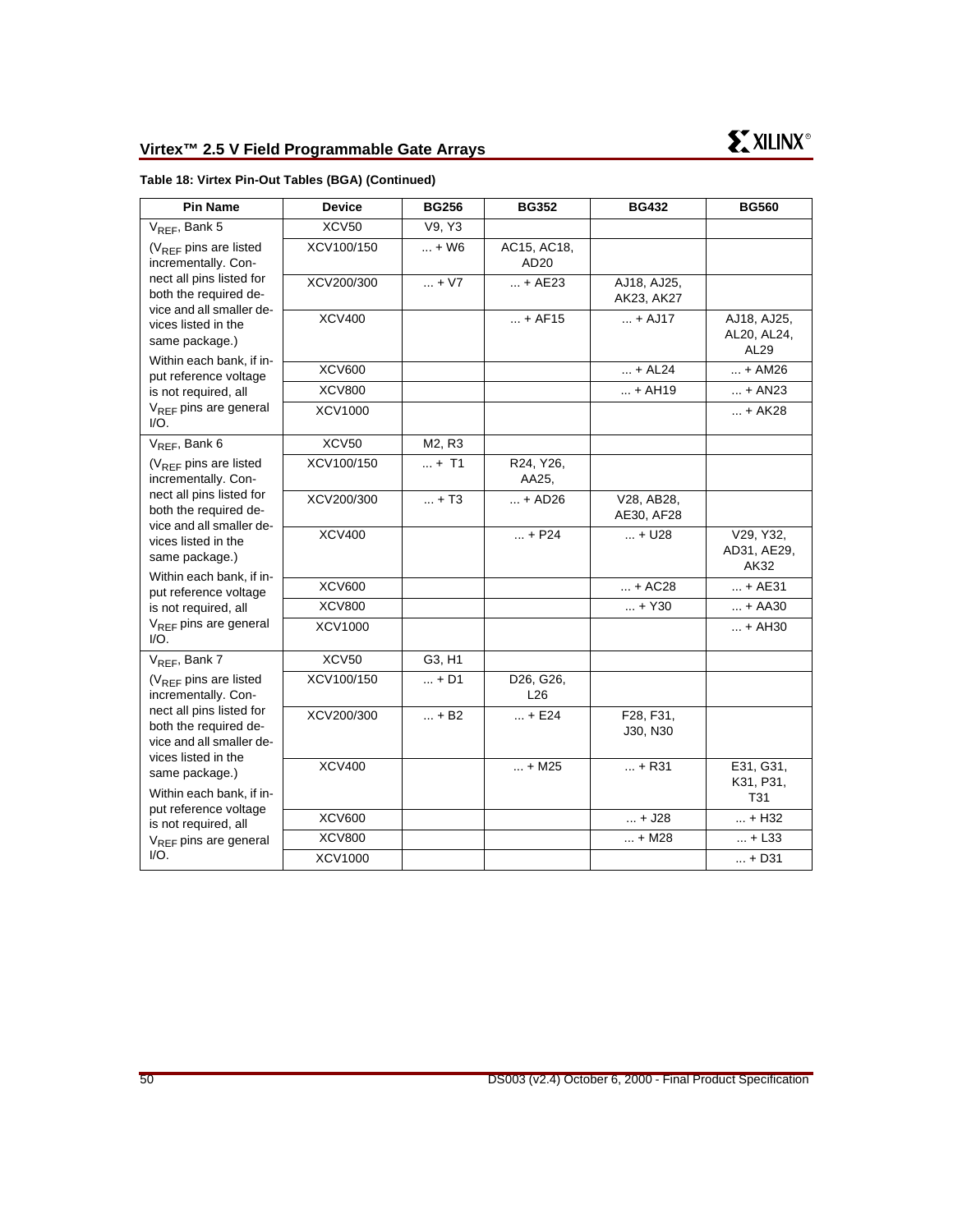#### GND | All | C3, C18, D4, D5, D9, D10, D11, D12, D16, D17. E4, E17, J4, J17, K4, K17, L4, L17, M4, M17, T4, T17, U4, U5, U9, U10, U11, U12, U16, U17, V3, V18 A1, A2, A5, A8, A14, A19, A22, A25, A26, B1, B26, E1, E26, H1, H26, N1, P26, W1, W26, AB1, AB26, AE1, AE26, AF1, AF2, AF5, AF8, AF13, AF19, AF22, AF25, AF26 A2, A3, A7, A9, A14, A18, A23, A25, A29, A30, B1, B2, B30, B31, C1, C31, D16, G1, G31, J1, J31, P1, P31, T4, T28, V1, V31, AC1, AC31, AE1, AE31, AH16, AJ1, AJ31, AK1, AK2, AK30, AK31, AL2, AL3, AL7, AL9 AL14, AL18 AL23, AL25, AL29, AL30 A1, A7, A12, A14, A18, A20, A24, A29, A32, A33, B1, B6, B9, B15, B23, B27, B31, C2, E1, F32, G2, G33, J32, K1, L2, M33, P1, P33, R32, T1, V33, W2, Y1, Y33, AB1, AC32, AD33, AE2, AG1, AG32, AH2, AJ33, AL32, AM3, AM7, AM11, AM19, AM25, AM28, AM33, AN1, AN2, AN5, AN10, AN14, AN16, AN20, AN22, AN27, AN33 GND<sup>\*</sup> All  $J9, J10,$ J11, J12, K9, K10, K11, K12, L9, L10, L11, L12, M9, M10, M11, M12 No Connect C31, AC2, AK4, AL3 **Pin Name Device BG256 BG352 BG432 BG560**

#### **Table 18: Virtex Pin-Out Tables (BGA) (Continued)**

\*Note: 16 extra balls (grounded) at package center.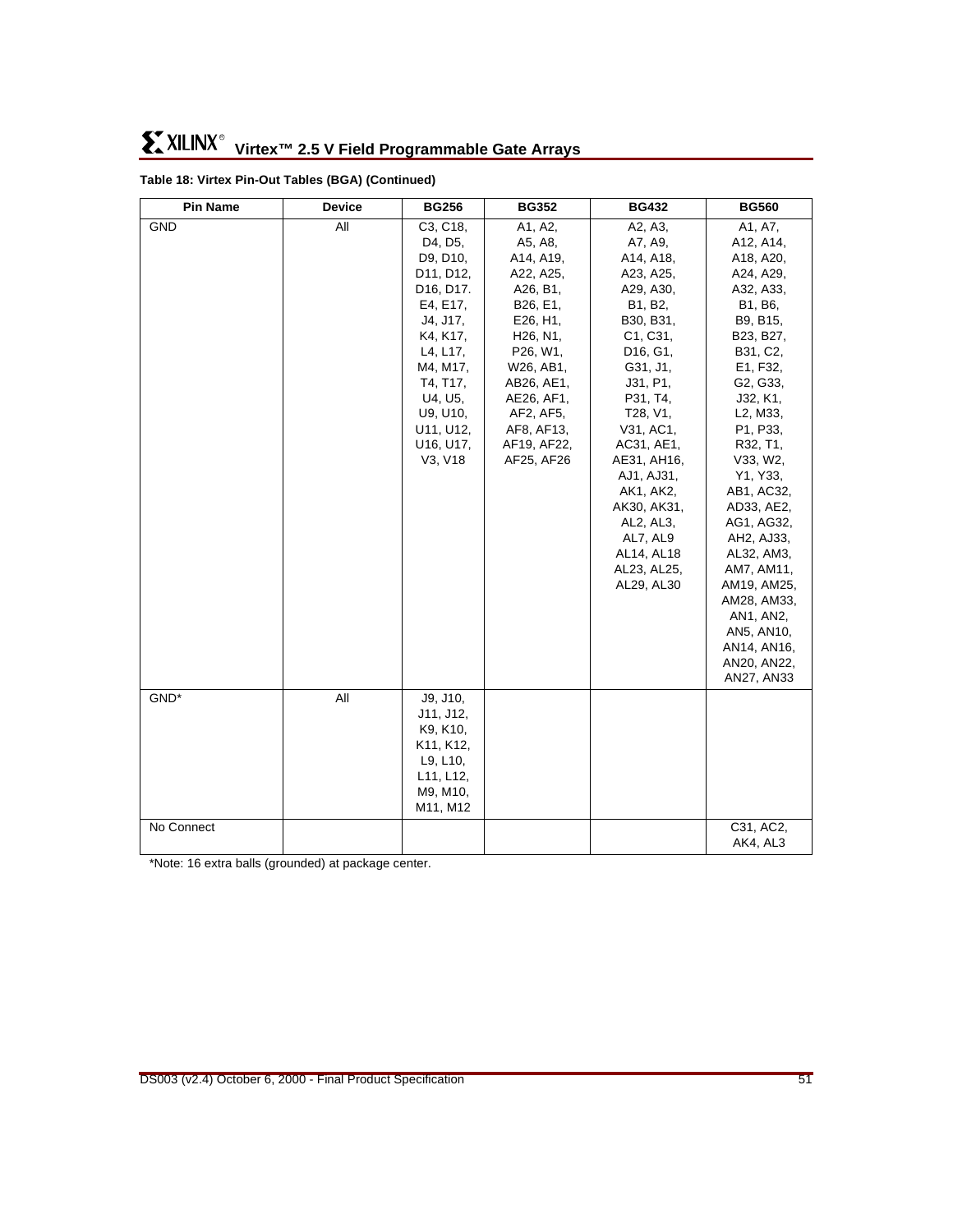#### <span id="page-51-0"></span>**Table 19: Virtex Pin-Out Tables (Fine-Pitch BGA)**

| <b>Pin Name</b>                 | <b>Device</b> | <b>FG256</b>                                                        | FG456                                                                                                                                                               | <b>FG676</b>                                                                                                                                                                                    | <b>FG680</b>                                                                                                                                                                                              |
|---------------------------------|---------------|---------------------------------------------------------------------|---------------------------------------------------------------------------------------------------------------------------------------------------------------------|-------------------------------------------------------------------------------------------------------------------------------------------------------------------------------------------------|-----------------------------------------------------------------------------------------------------------------------------------------------------------------------------------------------------------|
| GCK0                            | All           | N <sub>8</sub>                                                      | W12                                                                                                                                                                 | AA14                                                                                                                                                                                            | AW19                                                                                                                                                                                                      |
| GCK1                            | All           | R <sub>8</sub>                                                      | Y11                                                                                                                                                                 | AB13                                                                                                                                                                                            | AU22                                                                                                                                                                                                      |
| GCK <sub>2</sub>                | All           | C <sub>9</sub>                                                      | A11                                                                                                                                                                 | C <sub>13</sub>                                                                                                                                                                                 | D <sub>21</sub>                                                                                                                                                                                           |
| GCK3                            | All           | B <sub>8</sub>                                                      | C <sub>11</sub>                                                                                                                                                     | E13                                                                                                                                                                                             | A20                                                                                                                                                                                                       |
| M <sub>0</sub>                  | All           | N <sub>3</sub>                                                      | AB <sub>2</sub>                                                                                                                                                     | AD4                                                                                                                                                                                             | AT37                                                                                                                                                                                                      |
| M1                              | All           | P <sub>2</sub>                                                      | U <sub>5</sub>                                                                                                                                                      | W7                                                                                                                                                                                              | AU38                                                                                                                                                                                                      |
| M <sub>2</sub>                  | All           | R <sub>3</sub>                                                      | Y4                                                                                                                                                                  | AB <sub>6</sub>                                                                                                                                                                                 | AT35                                                                                                                                                                                                      |
| <b>CCLK</b>                     | All           | D <sub>15</sub>                                                     | <b>B22</b>                                                                                                                                                          | D <sub>24</sub>                                                                                                                                                                                 | E4                                                                                                                                                                                                        |
| PROGRAM                         | All           | P <sub>15</sub>                                                     | W20                                                                                                                                                                 | AA22                                                                                                                                                                                            | AT <sub>5</sub>                                                                                                                                                                                           |
| <b>DONE</b>                     | All           | R <sub>14</sub>                                                     | Y19                                                                                                                                                                 | AB21                                                                                                                                                                                            | AU <sub>5</sub>                                                                                                                                                                                           |
| <b>INIT</b>                     | All           | N <sub>15</sub>                                                     | V19                                                                                                                                                                 | Y21                                                                                                                                                                                             | AU <sub>2</sub>                                                                                                                                                                                           |
| <b>BUSY/DOUT</b>                | All           | C <sub>15</sub>                                                     | C <sub>21</sub>                                                                                                                                                     | E23                                                                                                                                                                                             | E <sub>3</sub>                                                                                                                                                                                            |
| D <sub>0</sub> /D <sub>IN</sub> | All           | D <sub>14</sub>                                                     | D <sub>20</sub>                                                                                                                                                     | F <sub>22</sub>                                                                                                                                                                                 | C <sub>2</sub>                                                                                                                                                                                            |
| D <sub>1</sub>                  | All           | E16                                                                 | H <sub>22</sub>                                                                                                                                                     | K24                                                                                                                                                                                             | P <sub>4</sub>                                                                                                                                                                                            |
| D <sub>2</sub>                  | All           | F <sub>15</sub>                                                     | H <sub>20</sub>                                                                                                                                                     | K22                                                                                                                                                                                             | P <sub>3</sub>                                                                                                                                                                                            |
| D <sub>3</sub>                  | All           | G16                                                                 | K20                                                                                                                                                                 | M22                                                                                                                                                                                             | R <sub>1</sub>                                                                                                                                                                                            |
| D <sub>4</sub>                  | All           | J16                                                                 | N22                                                                                                                                                                 | R24                                                                                                                                                                                             | AD <sub>3</sub>                                                                                                                                                                                           |
| D <sub>5</sub>                  | All           | M16                                                                 | R <sub>21</sub>                                                                                                                                                     | U23                                                                                                                                                                                             | AG <sub>2</sub>                                                                                                                                                                                           |
| D <sub>6</sub>                  | All           | N <sub>16</sub>                                                     | T <sub>22</sub>                                                                                                                                                     | V24                                                                                                                                                                                             | AH <sub>1</sub>                                                                                                                                                                                           |
| D7                              | All           | N <sub>14</sub>                                                     | Y21                                                                                                                                                                 | AB23                                                                                                                                                                                            | AR4                                                                                                                                                                                                       |
| <b>WRITE</b>                    | All           | C <sub>13</sub>                                                     | A20                                                                                                                                                                 | C22                                                                                                                                                                                             | <b>B4</b>                                                                                                                                                                                                 |
| <b>CS</b>                       | All           | <b>B13</b>                                                          | C <sub>19</sub>                                                                                                                                                     | E21                                                                                                                                                                                             | D <sub>5</sub>                                                                                                                                                                                            |
| TDI                             | All           | A15                                                                 | <b>B20</b>                                                                                                                                                          | D <sub>22</sub>                                                                                                                                                                                 | B <sub>3</sub>                                                                                                                                                                                            |
| <b>TDO</b>                      | All           | <b>B14</b>                                                          | A21                                                                                                                                                                 | C <sub>23</sub>                                                                                                                                                                                 | C <sub>4</sub>                                                                                                                                                                                            |
| <b>TMS</b>                      | All           | D <sub>3</sub>                                                      | D <sub>3</sub>                                                                                                                                                      | F <sub>5</sub>                                                                                                                                                                                  | E36                                                                                                                                                                                                       |
| <b>TCK</b>                      | All           | C <sub>4</sub>                                                      | C <sub>4</sub>                                                                                                                                                      | E <sub>6</sub>                                                                                                                                                                                  | C36                                                                                                                                                                                                       |
| <b>DXN</b>                      | All           | R <sub>4</sub>                                                      | Y <sub>5</sub>                                                                                                                                                      | AB7                                                                                                                                                                                             | AV37                                                                                                                                                                                                      |
| <b>DXP</b>                      | All           | P <sub>4</sub>                                                      | V <sub>6</sub>                                                                                                                                                      | Y8                                                                                                                                                                                              | AU35                                                                                                                                                                                                      |
| V <sub>CCINT</sub>              | All           | C3, C14,<br>D4, D13,<br>E5, E12,<br>M5, M12,<br>N4, N13,<br>P3, P14 | E5, E18,<br>F6, F17,<br>G7, G8,<br>G9, G14,<br>G15, G16,<br>H7, H16,<br>J7, J16,<br>P7, P16,<br>R7, R16,<br>T7, T8,<br>T9, T14,<br>T15, T16,<br>U6, U17,<br>V5, V18 | G7, G20, H8,<br>H <sub>19</sub> , J <sub>9</sub> , J <sub>10</sub> ,<br>J11, J16, J17,<br>J18, K9, K18, L9,<br>L18, T9, T18, U9,<br>U18, V9, V10,<br>V11, V16, V17,<br>V18, W8, W19,<br>Y7, Y20 | AD5, AD35,<br>AE5, AE35,<br>AL5, AL35,<br>AM5, AM35,<br>AR8, AR9,<br>AR15, AR16,<br>AR24, AR25,<br>AR31, AR32,<br>E8, E9, E15,<br>E16, E24, E25,<br>E31, E32, H5,<br>H35, J5, J35,<br>R5, R35, T5,<br>T35 |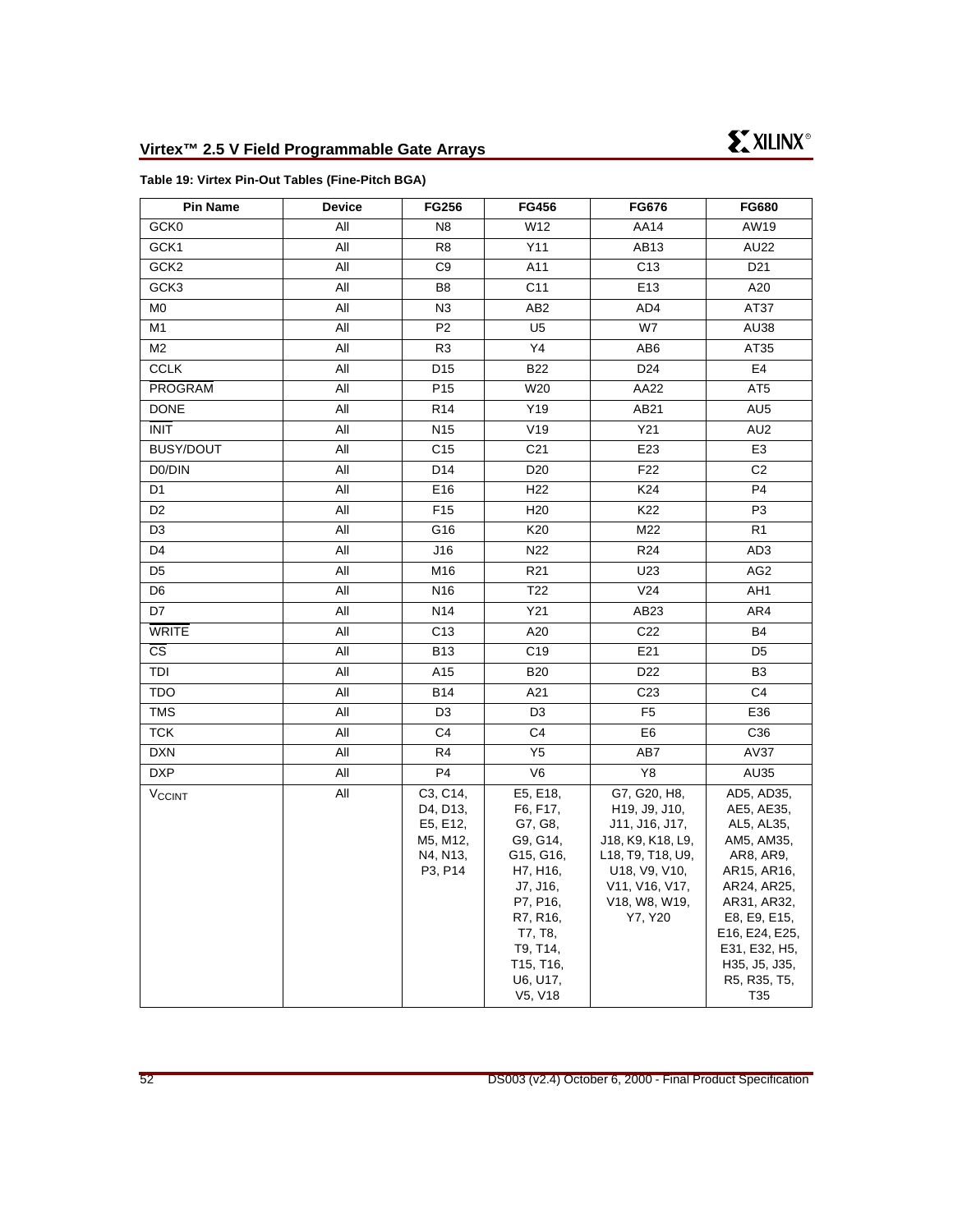| <b>Pin Name</b>                                         | Device        | <b>FG256</b>                    | <b>FG456</b>                                    | FG676                                                 | <b>FG680</b>                    |
|---------------------------------------------------------|---------------|---------------------------------|-------------------------------------------------|-------------------------------------------------------|---------------------------------|
| $VCCO$ , Bank 0                                         | All           | E8, F8                          | F7, F8,                                         | H9, H10, H11,                                         | E26, E27, E29,                  |
|                                                         |               |                                 | F9, F10                                         | H <sub>12</sub> , J <sub>12</sub> , J <sub>13</sub>   | E30, E33, E34                   |
|                                                         |               |                                 | G10, G11                                        |                                                       |                                 |
| V <sub>CCO</sub> , Bank 1                               | All           | E9, F9                          | F13, F14,                                       | H <sub>15</sub> , H <sub>16</sub> , H <sub>17</sub> , | E6, E7, E10,                    |
|                                                         |               |                                 | F <sub>15</sub> , F <sub>16</sub> ,<br>G12, G13 | H <sub>18</sub> , J <sub>14</sub> , J <sub>15</sub>   | E11, E13, E14                   |
| $VCCO$ , Bank 2                                         | All           | H11, H12                        | G17, H17,                                       | J19, K19, L19,                                        | F5, G5,                         |
|                                                         |               |                                 | J17, K16,                                       | M18, M19, N18                                         | K5, L5,                         |
|                                                         |               |                                 | K17, L16                                        |                                                       | N <sub>5</sub> , P <sub>5</sub> |
| V <sub>CCO</sub> , Bank 3                               | All           | J11, J12                        | M <sub>16</sub> , N <sub>16</sub> ,             | P18, R18, R19,                                        | AF5, AG5,                       |
|                                                         |               |                                 | N17, P17,                                       | T19, U19, V19                                         | AN5, AK5,                       |
|                                                         |               |                                 | R <sub>17</sub> , T <sub>17</sub>               |                                                       | AJ5, AP5                        |
| $VCCO$ , Bank 4                                         | All           | L9. M9                          | T12, T13,                                       | V14, V15, W15,                                        | AR6, AR7,                       |
|                                                         |               |                                 | U13, U14,<br>U15, U16,                          | W16, W17, W18                                         | AR10, AR11,<br>AR13, AR14       |
| V <sub>CCO</sub> , Bank 5                               | All           | L8, M8                          | T <sub>10</sub> , T <sub>11</sub> ,             | V12, V13,                                             | AR26, AR27,                     |
|                                                         |               |                                 | U7, U8,                                         | W9, W10, W11,                                         | AR29, AR30,                     |
|                                                         |               |                                 | U9, U10                                         | W12                                                   | AR33, AR34                      |
| $VCCO$ , Bank 6                                         | All           | J5, J6                          | M7, N6,                                         | P9, R8, R9, T8,                                       | AF35, AG35,                     |
|                                                         |               |                                 | N7, P6,                                         | <b>U8, V8</b>                                         | AJ35, AK35,                     |
|                                                         |               |                                 | R6, T6                                          |                                                       | AN35, AP35                      |
| V <sub>CCO</sub> , Bank 7                               | All           | H <sub>5</sub> , H <sub>6</sub> | G6, H6,                                         | J8, K8, L8, M8,                                       | F35, G35,                       |
|                                                         |               |                                 | J6, K6,<br>K7, L7                               | M9, N9                                                | K35, L35,<br>N35, P35           |
| V <sub>REF</sub> , Bank 0                               | XCV50         | B4, B7                          |                                                 |                                                       |                                 |
| (VREF pins are listed                                   | XCV100/150    | + C6                            | A9, C6,                                         |                                                       |                                 |
| incrementally. Con-                                     |               |                                 | E8                                              |                                                       |                                 |
| nect all pins listed for                                | XCV200/300    | $ + A3$                         | $ + B4$                                         |                                                       |                                 |
| both the required de-                                   | <b>XCV400</b> |                                 |                                                 | A12, C11, D6,                                         |                                 |
| vice and all smaller de-<br>vices listed in the         |               |                                 |                                                 | E8, G10                                               |                                 |
| same package.)                                          | <b>XCV600</b> |                                 |                                                 | + B7                                                  | A33, B28, B30,                  |
| Within each bank, if in-                                |               |                                 |                                                 |                                                       | C23, C24, D33                   |
| put reference voltage                                   | <b>XCV800</b> |                                 |                                                 | $ + B10$                                              | + A26                           |
| is not required, all $V_{RFF}$<br>pins are general I/O. | XCV1000       |                                 |                                                 |                                                       | $ + D34$                        |
| $V_{REF}$ , Bank 1                                      | XCV50         | B9, C11                         |                                                 |                                                       |                                 |
| (VREF pins are listed                                   | XCV100/150    | $ + E11$                        | A18, B13,                                       |                                                       |                                 |
| incrementally. Con-                                     |               |                                 | E14                                             |                                                       |                                 |
| nect all pins listed for                                | XCV200/300    | $ + A14$                        | $ + A19$                                        |                                                       |                                 |
| both the required de-                                   | <b>XCV400</b> |                                 |                                                 | A14, C20, C21,                                        |                                 |
| vice and all smaller de-<br>vices listed in the         |               |                                 |                                                 | D15, G16                                              |                                 |
| same package.)                                          | <b>XCV600</b> |                                 |                                                 | $ + B19$                                              | B6, B8, B18,                    |
| Within each bank, if in-                                |               |                                 |                                                 |                                                       | D11, D13, D17                   |
| put reference voltage                                   | <b>XCV800</b> |                                 |                                                 | $ + A17$                                              | $ + B14$                        |
| is not required, all $V_{REF}$                          | XCV1000       |                                 |                                                 |                                                       | $ + B5$                         |
| pins are general I/O.                                   |               |                                 |                                                 |                                                       |                                 |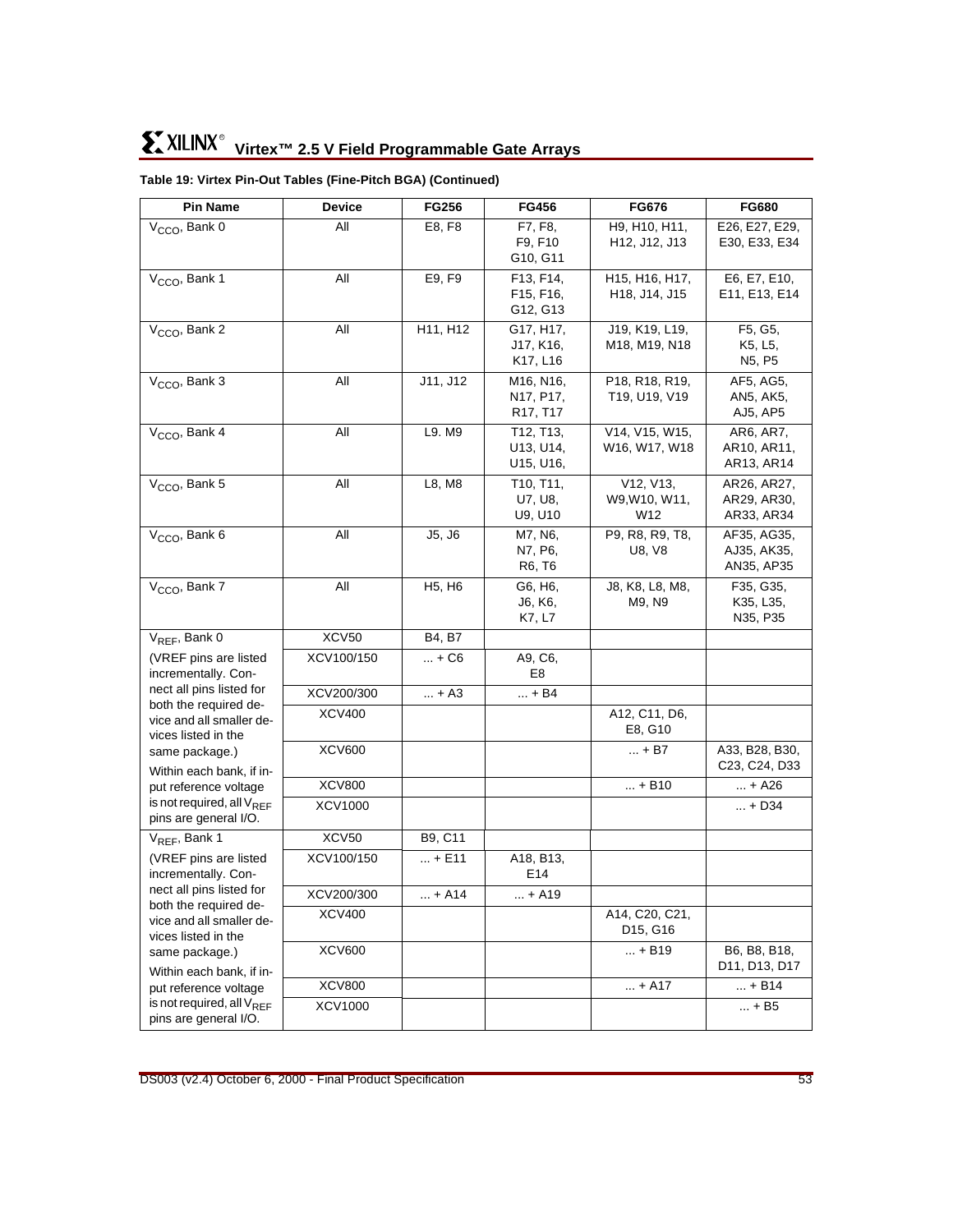| <b>Pin Name</b>                                                                                                                                                                          | <b>Device</b>  | <b>FG256</b> | FG456               | <b>FG676</b>                       | <b>FG680</b>                           |
|------------------------------------------------------------------------------------------------------------------------------------------------------------------------------------------|----------------|--------------|---------------------|------------------------------------|----------------------------------------|
| V <sub>REF</sub> , Bank 2                                                                                                                                                                | XCV50          | F13, H13     |                     |                                    |                                        |
| $(V_{RFF}$ pins are listed<br>incrementally. Con-                                                                                                                                        | XCV100/150     | $ + F14$     | F21, H18,<br>K21    |                                    |                                        |
| nect all pins listed for<br>both the required de-                                                                                                                                        | XCV200/300     | $ + E13$     | + D22               |                                    |                                        |
| vice and all smaller de-<br>vices listed in the                                                                                                                                          | XCV400         |              |                     | F24, H23, K20,<br>M23, M26         |                                        |
| same package.)<br>Within each bank, if in-                                                                                                                                               | <b>XCV600</b>  |              |                     | $ + G26$                           | G1, H4, J1, L2,<br>V5, W3              |
| put reference voltage                                                                                                                                                                    | <b>XCV800</b>  |              |                     | $ + K25$                           | $ + N1$                                |
| is not required, all $V_{RFF}$<br>pins are general I/O.                                                                                                                                  | <b>XCV1000</b> |              |                     |                                    | $ + D2$                                |
| $V_{REF}$ , Bank 3                                                                                                                                                                       | <b>XCV50</b>   | K16, L14     |                     |                                    |                                        |
| (V <sub>REF</sub> pins are listed<br>incrementally. Con-                                                                                                                                 | XCV100/150     | $ + L13$     | N21, R19,<br>U21    |                                    |                                        |
| nect all pins listed for<br>both the required de-                                                                                                                                        | XCV200/300     | $ + M13$     | $ + U20$            |                                    |                                        |
| vice and all smaller de-<br>vices listed in the                                                                                                                                          | <b>XCV400</b>  |              |                     | R23, R25, U21,<br>W22, W23         |                                        |
| same package.)<br>Within each bank, if in-                                                                                                                                               | <b>XCV600</b>  |              |                     | $ + W26$                           | AC1, AJ2, AK3,<br>AL4, AR1, Y1         |
| put reference voltage                                                                                                                                                                    | <b>XCV800</b>  |              |                     | $ + U25$                           | $ + AF3$                               |
| is not required, all V <sub>REF</sub><br>pins are general I/O.                                                                                                                           | <b>XCV1000</b> |              |                     |                                    | $ + AP4$                               |
| V <sub>REF</sub> , Bank 4                                                                                                                                                                | <b>XCV50</b>   | P9, T12      |                     |                                    |                                        |
| $(V_{RFF}$ pins are listed<br>incrementally. Con-                                                                                                                                        | XCV100/150     | $ + T11$     | AA13, AB16,<br>AB19 |                                    |                                        |
| nect all pins listed for                                                                                                                                                                 | XCV200/300     | $ + R13$     | $ + AB20$           |                                    |                                        |
| both the required de-<br>vice and all smaller de-<br>vices listed in the<br>same package.)<br>Within each bank, if in-<br>put reference voltage<br>is not required, all V <sub>REF</sub> | <b>XCV400</b>  |              |                     | AC15, AD18,<br>AD21, AD22,<br>AF15 |                                        |
|                                                                                                                                                                                          | <b>XCV600</b>  |              |                     | $ + AF20$                          | AT19, AU7,<br>AU17, AV8,<br>AV10, AW11 |
| pins are general I/O.                                                                                                                                                                    | <b>XCV800</b>  |              |                     | $ + AF17$                          | $ + AV14$                              |
|                                                                                                                                                                                          | <b>XCV1000</b> |              |                     |                                    | $ +$ AU6                               |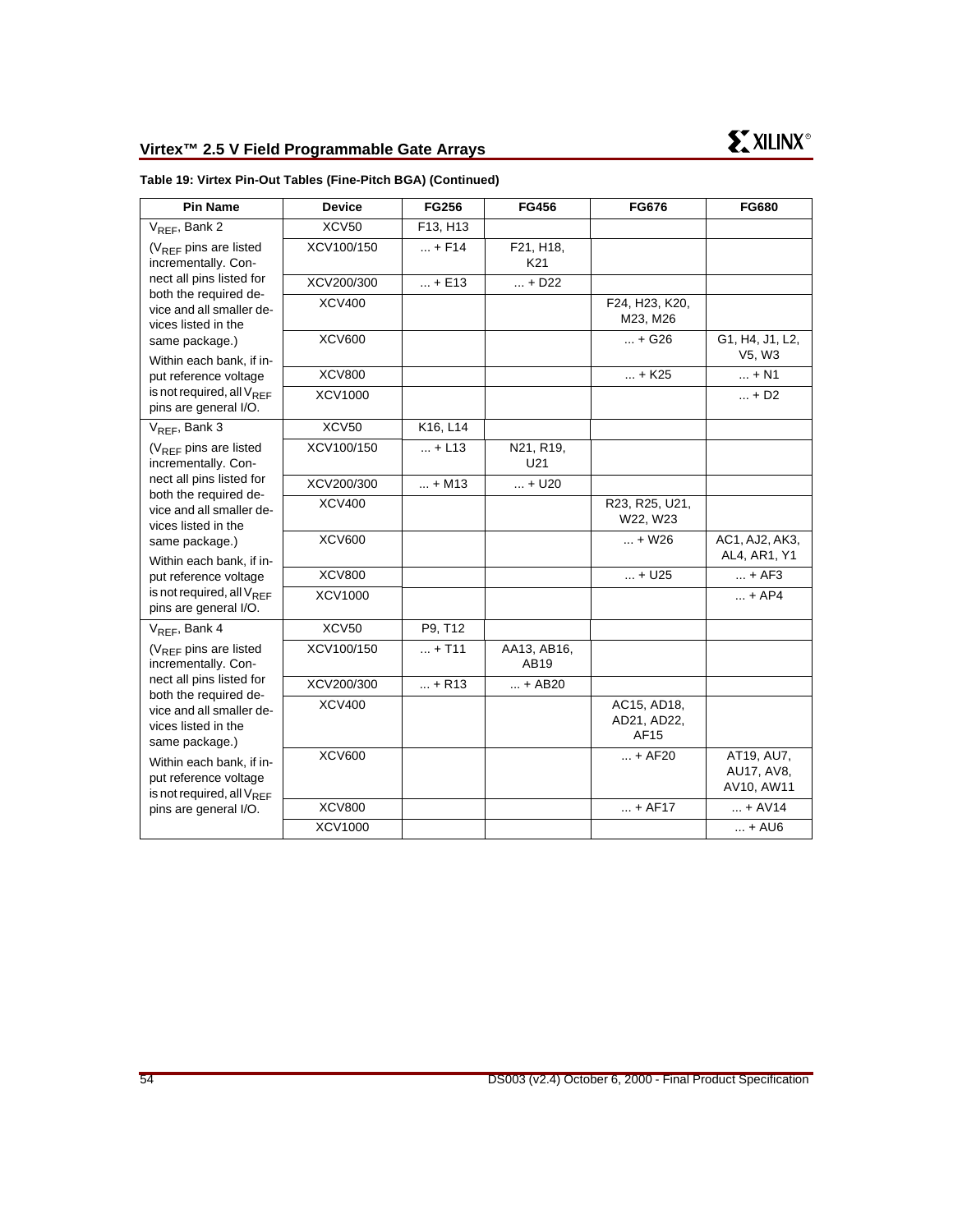| <b>Pin Name</b>                                                                                              | <b>Device</b>  | <b>FG256</b> | <b>FG456</b>              | <b>FG676</b>                  | <b>FG680</b>                             |
|--------------------------------------------------------------------------------------------------------------|----------------|--------------|---------------------------|-------------------------------|------------------------------------------|
| V <sub>REF</sub> , Bank 5                                                                                    | <b>XCV50</b>   | T4, P8       |                           |                               |                                          |
| $(V_{RFF}$ pins are listed<br>incrementally. Con-                                                            | XCV100/150     | $ + R5$      | W8, Y10,<br>AA5           |                               |                                          |
| nect all pins listed for                                                                                     | XCV200/300     | $ + T2$      | $ + Y6$                   |                               |                                          |
| both the required de-<br>vice and all smaller de-<br>vices listed in the                                     | <b>XCV400</b>  |              |                           | AA10, AB8,<br>AB12, AC7, AF12 |                                          |
| same package.)<br>Within each bank, if in-<br>put reference voltage<br>is not required, all V <sub>REF</sub> | <b>XCV600</b>  |              |                           | $ + AFB$                      | AT27, AU29,<br>AU31, AV35,<br>AW21, AW23 |
| pins are general I/O.                                                                                        | <b>XCV800</b>  |              |                           | $ + AE10$                     | $ + AT25$                                |
|                                                                                                              | <b>XCV1000</b> |              |                           |                               | $ + AV36$                                |
| V <sub>REF</sub> , Bank 6                                                                                    | <b>XCV50</b>   | J3, N1       |                           |                               |                                          |
| $(V_{REF}$ pins are listed<br>incrementally. Con-                                                            | XCV100/150     | $ + M1$      | N2, R4,<br>T3             |                               |                                          |
| nect all pins listed for<br>both the required de-                                                            | XCV200/300     | $ + N2$      | $ + Y1$                   |                               |                                          |
| vice and all smaller de-<br>vices listed in the                                                              | <b>XCV400</b>  |              |                           | AB3, R1, R4, U6,<br>V5        |                                          |
| same package.)<br>Within each bank, if in-<br>put reference voltage                                          | <b>XCV600</b>  |              |                           | $ + Y1$                       | AB35, AD37,<br>AH39, AK39,<br>AM39, AN36 |
| is not required, all $V_{RFF}$                                                                               | <b>XCV800</b>  |              |                           | $ + U2$                       | $ + AE39$                                |
| pins are general I/O.                                                                                        | <b>XCV1000</b> |              |                           |                               | $ + AT39$                                |
| V <sub>REF</sub> , Bank 7                                                                                    | XCV50          | C1, H3       |                           |                               |                                          |
| (V <sub>REF</sub> pins are listed<br>incrementally. Con-                                                     | XCV100/150     | $ + D1$      | E2, H4,<br>K <sub>3</sub> |                               |                                          |
| nect all pins listed for                                                                                     | XCV200/300     | $ + B1$      | $ + D2$                   |                               |                                          |
| both the required de-<br>vice and all smaller de-<br>vices listed in the                                     | <b>XCV400</b>  |              |                           | F4, G4, K6, M2,<br>M5         |                                          |
| same package.)<br>Within each bank, if in-                                                                   | <b>XCV600</b>  |              |                           | $ + H1$                       | E38, G38, L36,<br>N36, U36, U38          |
| put reference voltage                                                                                        | <b>XCV800</b>  |              |                           | $ + K1$                       | $ + N38$                                 |
| is not required, all $V_{REF}$<br>pins are general I/O.                                                      | <b>XCV1000</b> |              |                           |                               | $ + F36$                                 |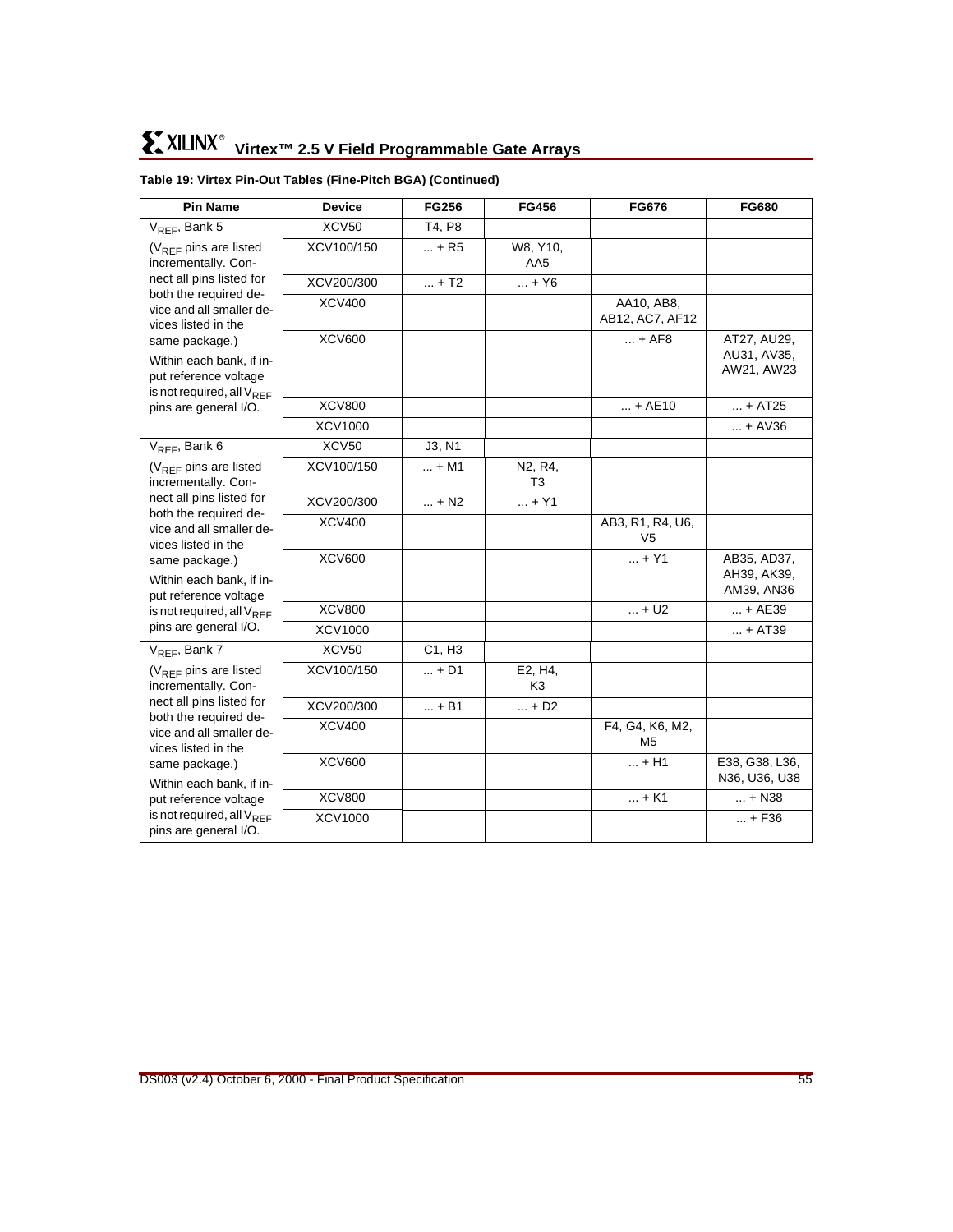| <b>Pin Name</b> | <b>Device</b> | <b>FG256</b>                                                                                                                                                                                                                                                 | <b>FG456</b>                                                                                                                                                                                                                                                             | <b>FG676</b>                                                                                                                                                                                                                                                                                                                                                                                                                                                                                                                                                                                                                                                                                                                                                                         | <b>FG680</b>                                                                                                                                                                                                                                                                                                                                                                                                                                                           |
|-----------------|---------------|--------------------------------------------------------------------------------------------------------------------------------------------------------------------------------------------------------------------------------------------------------------|--------------------------------------------------------------------------------------------------------------------------------------------------------------------------------------------------------------------------------------------------------------------------|--------------------------------------------------------------------------------------------------------------------------------------------------------------------------------------------------------------------------------------------------------------------------------------------------------------------------------------------------------------------------------------------------------------------------------------------------------------------------------------------------------------------------------------------------------------------------------------------------------------------------------------------------------------------------------------------------------------------------------------------------------------------------------------|------------------------------------------------------------------------------------------------------------------------------------------------------------------------------------------------------------------------------------------------------------------------------------------------------------------------------------------------------------------------------------------------------------------------------------------------------------------------|
| <b>GND</b>      | All           | A1, A16,<br>B <sub>2</sub> , B <sub>15</sub> ,<br>F6, F7,<br>F <sub>10</sub> , F <sub>11</sub> ,<br>G6, G7,                                                                                                                                                  | A1, A22,<br>B <sub>2</sub> , B <sub>21</sub> ,<br>C3, C20,<br>J9, J10,<br>J11, J12,                                                                                                                                                                                      | A1, A26,<br>B2, B9, B14, B18,<br>B25,<br>C3, C24,<br>D4, D23,                                                                                                                                                                                                                                                                                                                                                                                                                                                                                                                                                                                                                                                                                                                        | A1, A2, A3,<br>A37, A38, A39,<br>AA5, AA35,<br>AH4, AH5,<br>AH35, AH36,                                                                                                                                                                                                                                                                                                                                                                                                |
|                 |               | G8, G9,<br>G <sub>10</sub> , G <sub>11</sub> ,<br>H7, H8,<br>H9, H10,<br>J7, J8,<br>J9, J10,<br>K6, K7,<br>K8, K9,<br>K <sub>10</sub> , K <sub>11</sub> ,<br>L6, L7,<br>L <sub>10</sub> , L <sub>11</sub> ,<br>R <sub>2</sub> , R <sub>15</sub> ,<br>T1, T16 | J13, J14,<br>K9, K10,<br>K11, K12,<br>K13, K14,<br>L9, L10,<br>L11, L12,<br>L <sub>13</sub> , L <sub>14</sub> ,<br>M9, M10,<br>M11, M12,<br>M13, M14,<br>N9, N10,<br>N11, N12,<br>N13, N14,<br>P9, P10,<br>P11, P12,<br>P13, P14,<br>Y3, Y20,<br>AA2, AA21,<br>AB1, AB22 | E5, E22,<br>J2, J25,<br>K10, K11, K12,<br>K13, K14, K15,<br>K <sub>16</sub> , K <sub>17</sub> ,<br>L10, L11, L12,<br>L13, L14, L15,<br>L16, L17,<br>M10, M11, M12,<br>M13, M14, M15,<br>M16, M17,<br>N2, N10, N11,<br>N12, N13, N14,<br>N <sub>15</sub> , N <sub>16</sub> , N <sub>17</sub> ,<br>P10, P11, P12,<br>P <sub>13</sub> , P <sub>14</sub> , P <sub>15</sub> ,<br>P16, P17, P25,<br>R <sub>10</sub> , R <sub>11</sub> , R <sub>12</sub> ,<br>R <sub>13</sub> , R <sub>14</sub> , R <sub>15</sub> ,<br>R <sub>16</sub> , R <sub>17</sub> ,<br>T10, T11, T12,<br>T13, T14, T15,<br>T <sub>16</sub> , T <sub>17</sub> ,<br>U10, U11, U12,<br>U13, U14, U15,<br>U16, U17,<br>V2, V25,<br>AB5, AB22,<br>AC4, AC23,<br>AD3, AD24,<br>AE2, AE9, AE13,<br>AE18, AE25,<br>AF1, AF26 | AR5, AR12,<br>AR19, AR20,<br>AR21, AR28,<br>AR35, AT4,<br>AT12, AT20,<br>AT28, AT36,<br>AU1, AU3,<br>AU20, AU37,<br>AU39, AV1,<br>AV2, AV38,<br>AV39, AW1,<br>AW2, AW3,<br>AW37, AW38,<br>AW39, B1, B2,<br>B38, B39, C1,<br>C <sub>3</sub> , C <sub>20</sub> , C <sub>37</sub> ,<br>C39, D4, D12,<br>D <sub>20</sub> , D <sub>28</sub> , D <sub>36</sub> ,<br>E5, E12, E19,<br>E20, E21, E28,<br>E35, M4, M5,<br>M35, M36, W5,<br>W35, Y3, Y4,<br>Y5, Y35, Y36,<br>Y37 |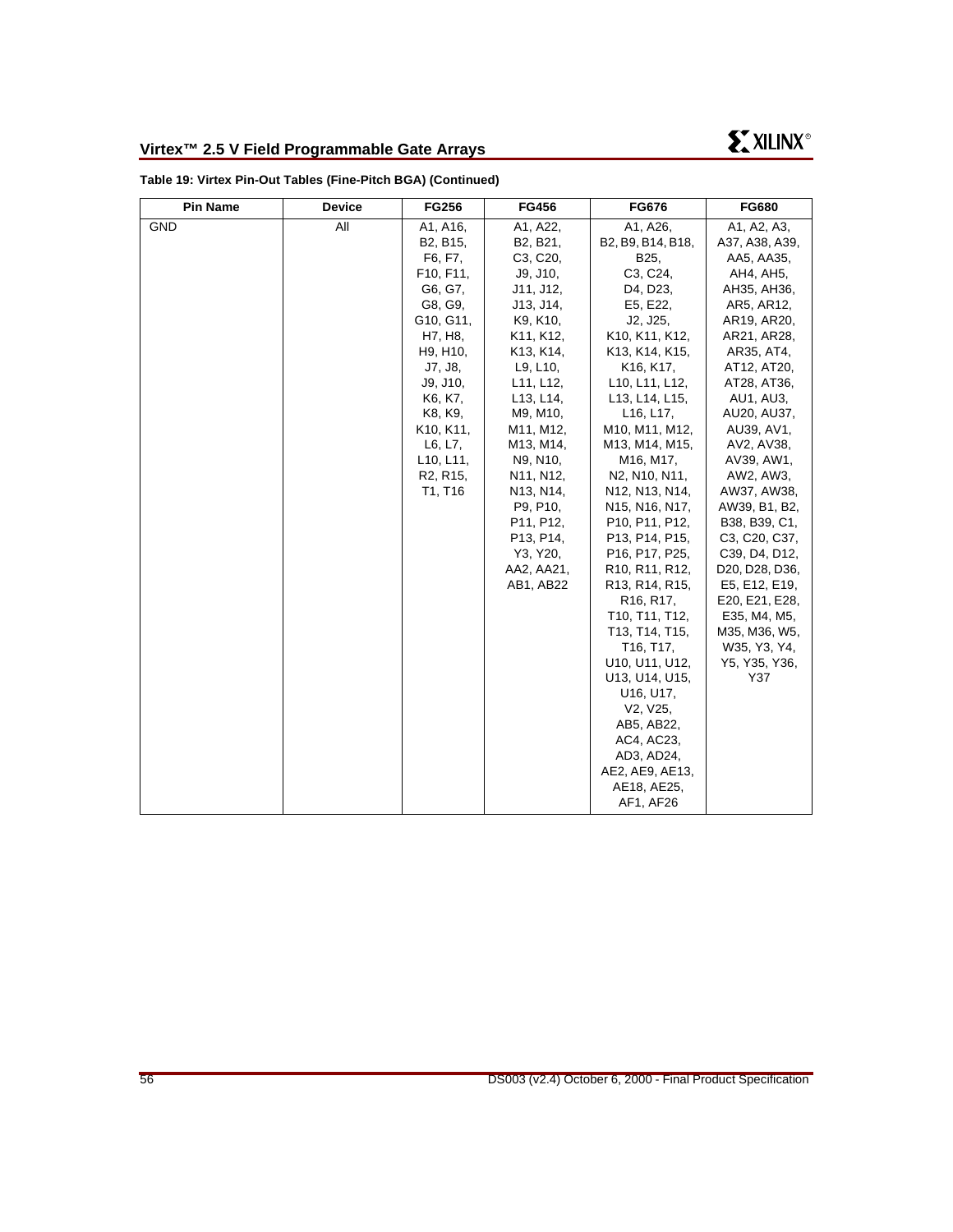| <b>Pin Name</b>                                                                                                                                                                                  | Device        | <b>FG256</b> | <b>FG456</b>                                                                                                                                                                                                                           | <b>FG676</b>                                                                                                                                                                                                                                                                                                | <b>FG680</b> |
|--------------------------------------------------------------------------------------------------------------------------------------------------------------------------------------------------|---------------|--------------|----------------------------------------------------------------------------------------------------------------------------------------------------------------------------------------------------------------------------------------|-------------------------------------------------------------------------------------------------------------------------------------------------------------------------------------------------------------------------------------------------------------------------------------------------------------|--------------|
| No Connect<br>(No-connect pins are<br>listed incrementally.<br>All pins listed for both<br>the required device<br>and all larger devices<br>listed in the same<br>package are no con-<br>nects.) | <b>XCV800</b> |              |                                                                                                                                                                                                                                        | A2, A3, A15, A25,<br>B1, B6, B11, B16,<br>B21, B24, B26,<br>C <sub>1</sub> , C <sub>2</sub> , C <sub>25</sub> ,<br>C26, F2, F6, F21,<br>F25, L2, L25,<br>N25, P2, T2, T25,<br>AA2, AA6, AA21,<br>AA25, AD1, AD2,<br>AD25, AE1, AE3,<br>AE6, AE11,<br>AE14, AE16,<br>AE21, AE24,<br>AE26, AF2,<br>AF24, AF25 |              |
|                                                                                                                                                                                                  | <b>XCV600</b> |              |                                                                                                                                                                                                                                        |                                                                                                                                                                                                                                                                                                             |              |
|                                                                                                                                                                                                  | <b>XCV400</b> |              |                                                                                                                                                                                                                                        | $\dots$ +<br>A9, A10, A13,<br>A16, A24, AC1,<br>AC25, AE12,<br>AE15, AF3,<br>AF10, AF11,<br>AF13, AF14,<br>AF16, AF18,<br>AF23, B4, B12,<br>B13, B15, B17,<br>D1, D25, H26, J1,<br>K26, L1, M1,<br>M25, N1, N26,<br>P <sub>1</sub> , P <sub>26</sub> , R <sub>2</sub> ,<br>R26, T1, T26,<br>U26, V1         |              |
|                                                                                                                                                                                                  | <b>XCV300</b> |              | D4, D19,<br>W4, W19                                                                                                                                                                                                                    |                                                                                                                                                                                                                                                                                                             |              |
|                                                                                                                                                                                                  | <b>XCV200</b> |              | $ + A2, A6,$<br>A12, B11,<br>B <sub>16</sub> , C <sub>2</sub> ,<br>D1, D18,<br>E17, E19,<br>G2, G22,<br>L <sub>2</sub> , L <sub>19</sub> ,<br>M2, M21,<br>R3, R20,<br>U3, U18,<br>Y22, AA1,<br>AA3, AA11,<br>AA16, AB7,<br>AB12, AB21, | $\ddotsc$                                                                                                                                                                                                                                                                                                   |              |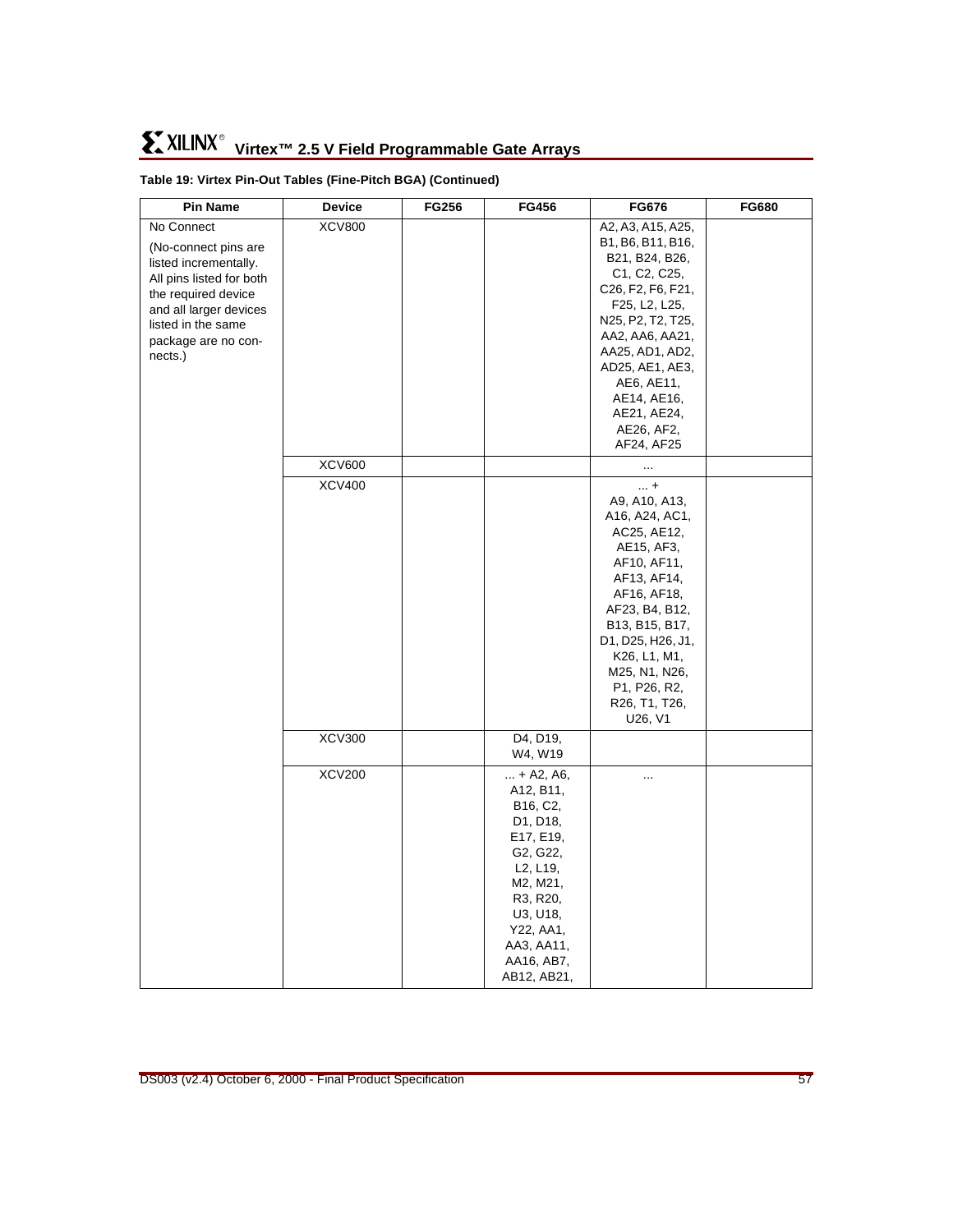| <b>Pin Name</b> | <b>Device</b> | <b>FG256</b> | <b>FG456</b>                        | <b>FG676</b> | <b>FG680</b> |
|-----------------|---------------|--------------|-------------------------------------|--------------|--------------|
|                 | <b>XCV150</b> |              | $ + A13, A14,$                      |              |              |
|                 |               |              | C8, C9,                             |              |              |
|                 |               |              | E13, F11,                           |              |              |
|                 |               |              | H <sub>21</sub> , J <sub>1</sub> ,  |              |              |
|                 |               |              | J4, K2,                             |              |              |
|                 |               |              | K <sub>18</sub> , K <sub>19</sub> , |              |              |
|                 |               |              | M17, N1,                            |              |              |
|                 |               |              | P1, P5,                             |              |              |
|                 |               |              | P22, R22,                           |              |              |
|                 |               |              | W13, W15,                           |              |              |
|                 |               |              | AA9, AA10,                          |              |              |
|                 |               |              | AB8, AB14                           |              |              |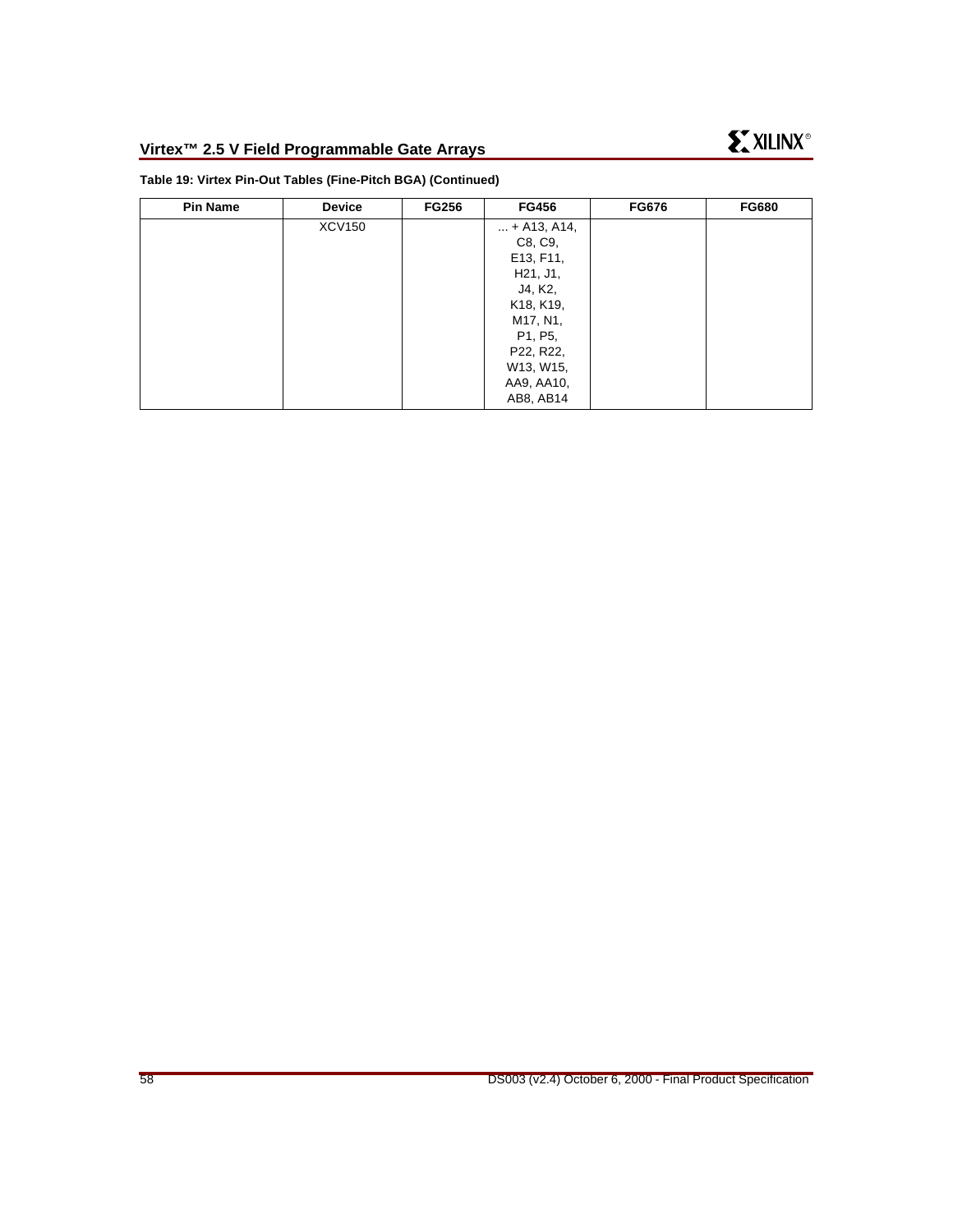# <span id="page-58-0"></span>**Pin-Out Diagrams**

The following diagrams, [page 60](#page-59-0) through [page 70](#page-69-0), illustrate the locations of special-purpose pins on Virtex

FPGAs. [Table 20](#page-58-1) lists the symbols used in these diagrams. The diagrams also show I/O-bank boundaries.

#### <span id="page-58-1"></span>**Table 20: Pin-out Diagram Symbols**

| Symbol                                    | <b>Pin Function</b>                                                |
|-------------------------------------------|--------------------------------------------------------------------|
| ∗                                         | General I/O                                                        |
| 楽                                         | Device-dependent general I/O, n/c on smaller devices               |
| V                                         | <b>V<sub>CCINT</sub></b>                                           |
| v                                         | Device-dependent V <sub>CCINT</sub> , n/c on smaller devices       |
| O                                         | V <sub>CCO</sub>                                                   |
| R                                         | $V_{REF}$                                                          |
| r                                         | Device-dependent V <sub>REF</sub> , remains I/O on smaller devices |
| G                                         | Ground                                                             |
| Ø, 1, 2, 3                                | <b>Global Clocks</b>                                               |
| $\mathbf{0}, \mathbf{0}, \mathbf{\Theta}$ | M0, M1, M2                                                         |
| (0, 0, 2, 3,                              | D0/DIN, D1, D2, D3, D4, D5, D6, D7                                 |
| (4, 6, 6, 0)                              |                                                                    |
| B                                         | DOUT/BUSY                                                          |
| D                                         | <b>DONE</b>                                                        |
| P                                         | <b>PROGRAM</b>                                                     |
| ı                                         | <b>INIT</b>                                                        |
| κ                                         | <b>CCLK</b>                                                        |
| W                                         | <b>WRITE</b>                                                       |
| S                                         | $\overline{\text{cs}}$                                             |
| т                                         | Boundary-scan Test Access Port                                     |
| ٠                                         | Temperature diode, anode                                           |
|                                           | Temperature diode, cathode                                         |
| n                                         | No connect                                                         |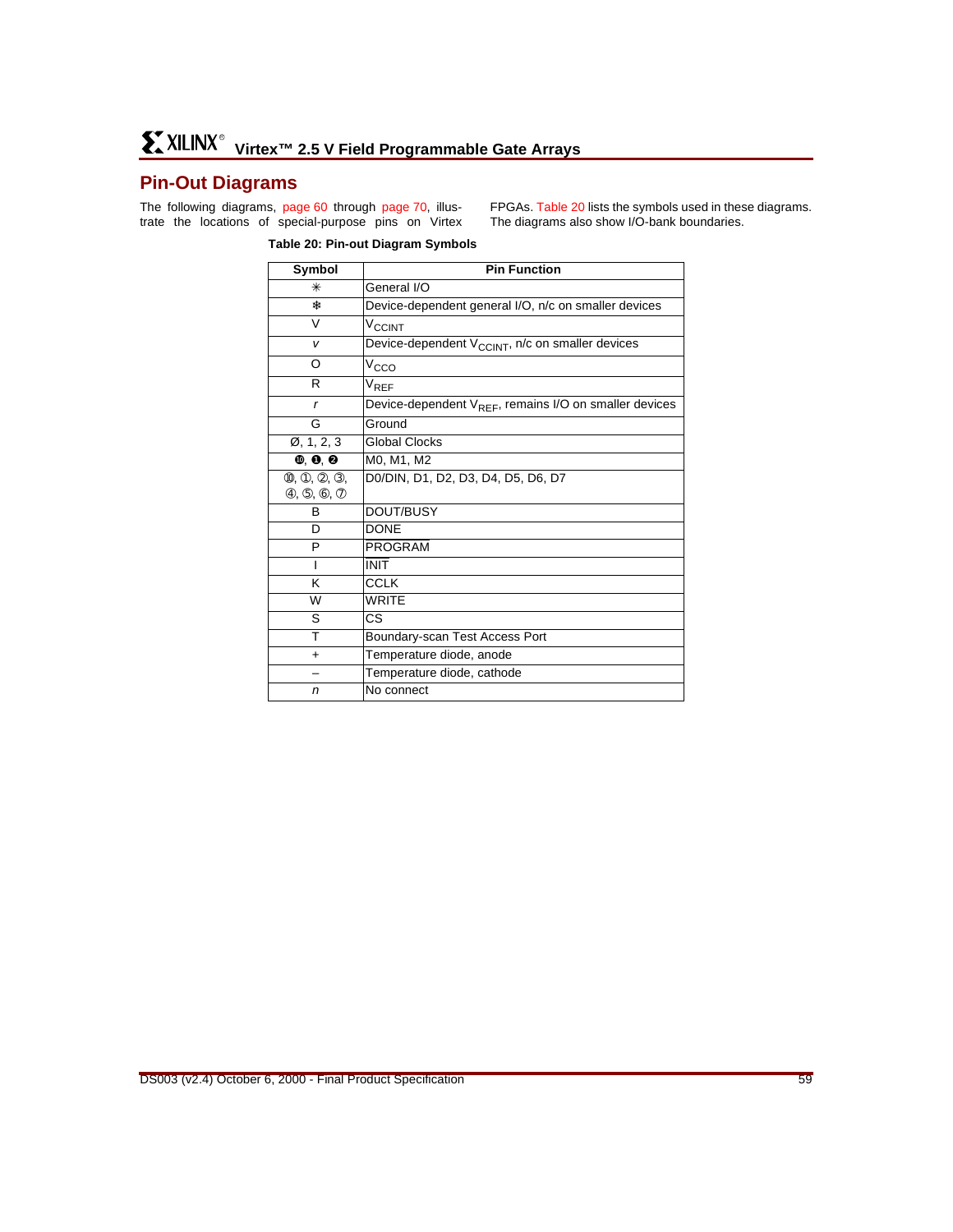#### <span id="page-59-0"></span>**CS144 Pin Function Diagram**

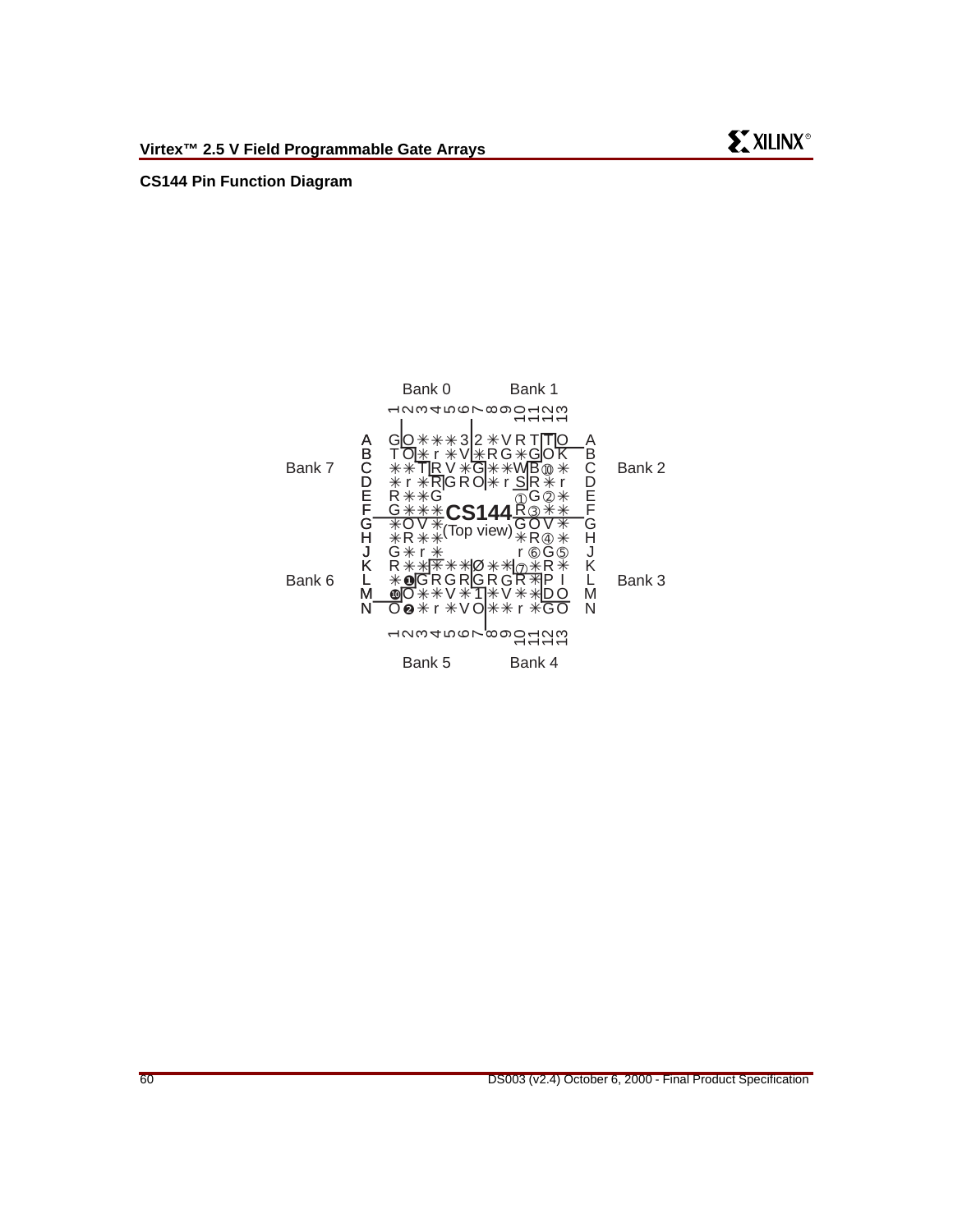#### **TQ144 Pin Function Diagram**

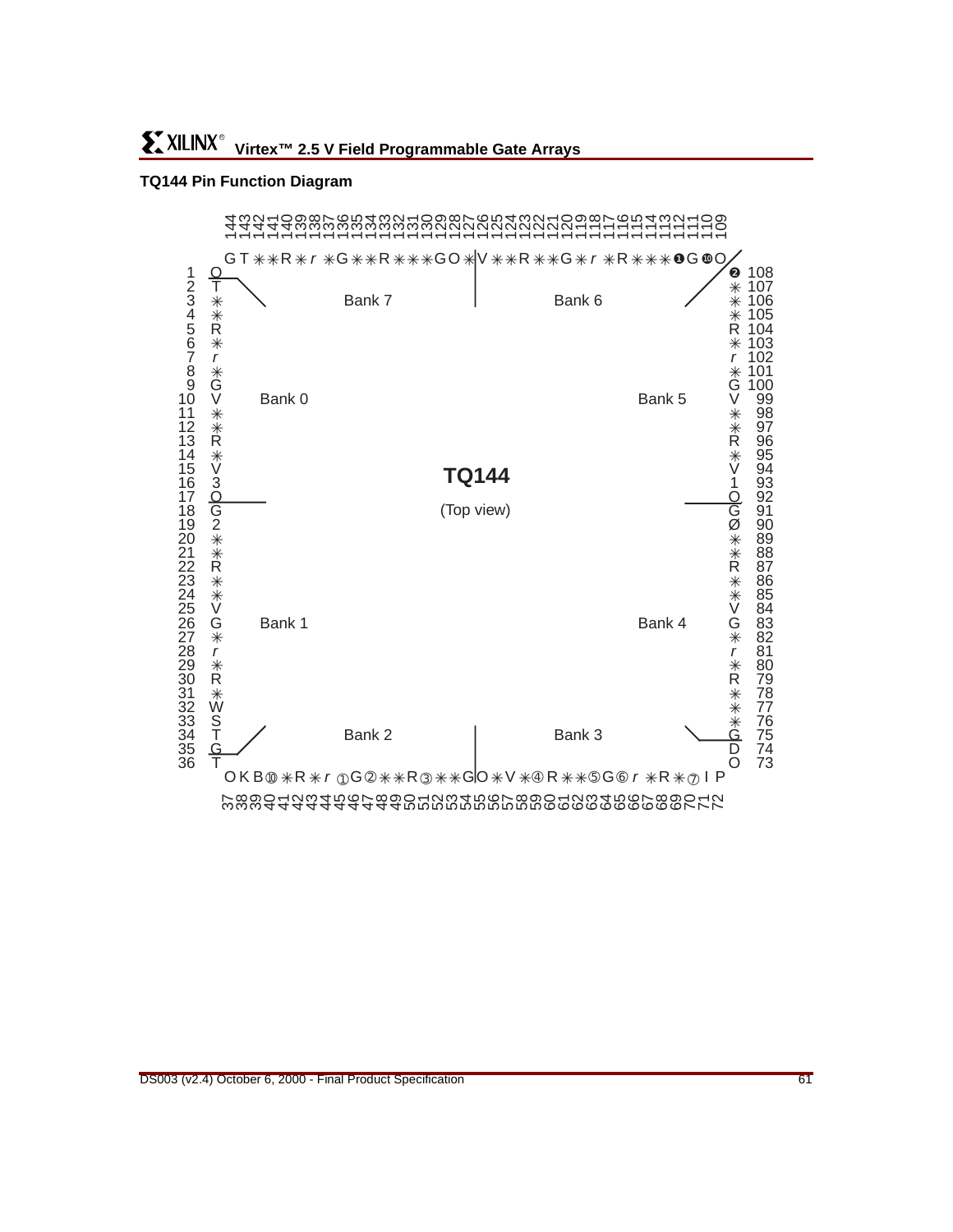#### **PQ240/HQ240 Pin Function Diagram**



**EXILINX®**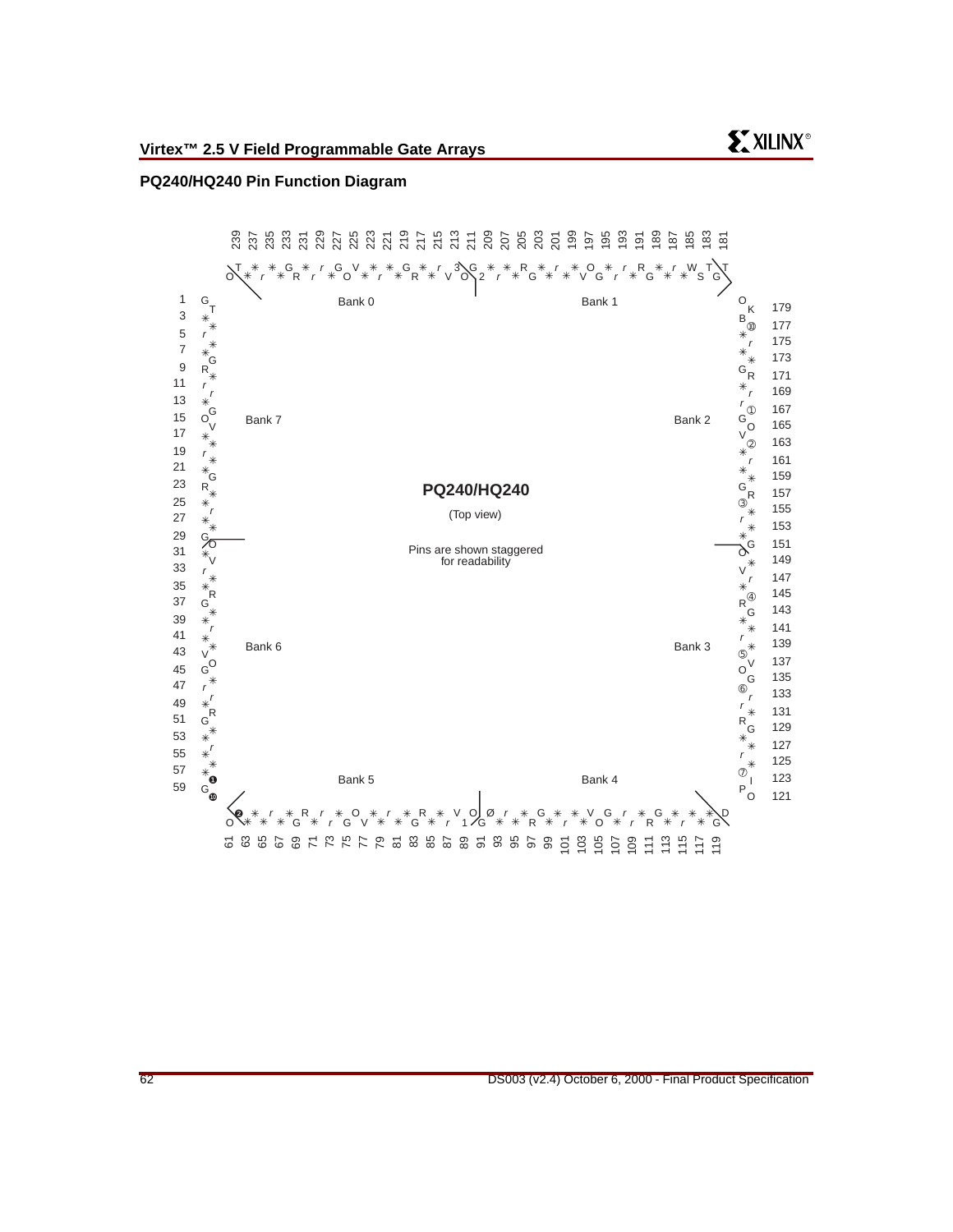#### <span id="page-62-0"></span>**BG256 Pin Function Diagram**

- 234 56 56 56 56 56 56 56 57 5 B C D E F G H J K L M N P R T U V W Y A ❷ ✳ ✳✳ ✳✳✳✳✳✳✳✳ ✳✳✳ ✳ – D r r \* <u>\* |</u>G + \* \* r \* R V|\* R \* r *\** \* \* G| @ R @|\* R \* \* \* \* \* \* 1|Ø \* \* \* \* \* \* R \*|P r r ✳ ✳✳✳ ✳ ✳✳✳✳✳✳ ✳ T R 2 R WT ❶ ✳✳ ✳✳ GGVOOGGGGOOVGG I ➂ ✳ G R ➃ ✳  $r$   $\circledast$   $*$ B C D E F G H J K L M N P R T U V W Y A 1 2 3 4 5 6 7 8 9 10 11 12 13 14 15 16 17 18 19 20 Bank 0 | Bank 1 Bank 5 O Bank 6 Bank 3 O \* \* \* Bank 4 Bank 6 R \* \* O Bank 7 Bank 2 O \* \* \* R O  $\cdot$  BG256 Or 2 (Top View) O O ✳ r ✳ ✳✳✳✳✳ ✳ ✳✳ ✳ r ✳ R R SK 3 r \* \* G <mark>\* \* \* \* \* \* V</mark> \* \* \* \* \* \* T G ® R r \* T G|G V O O G G|G G O O V G|G B \* \* ✳✳✳ ✳✳✳ ✳ ✳ R  $*$   $*$  O ✳✳✳  $*$   $*$  G ✳ ✳ ✳ ✳ ✳✳✳ ✳✳✳ ✳ ✳  $r * r$  $G \setminus$  Bank 0 | Bank 1  $\angle$  G  $\ast \ast \circ$ ✳ ✳ r Or  $@$   $*$ ✳✳✳ ✳ ✳ ✳ ✳ r  $G \diagup$  Bank 5 | Bank 4  $\bigvee G$  \* \*  $\circledcirc$  $V$   $V$   $V$ G GGGG G GGGG G VG GGGG GV R \* G G G G G G R RV / I \V

DS003\_18\_100300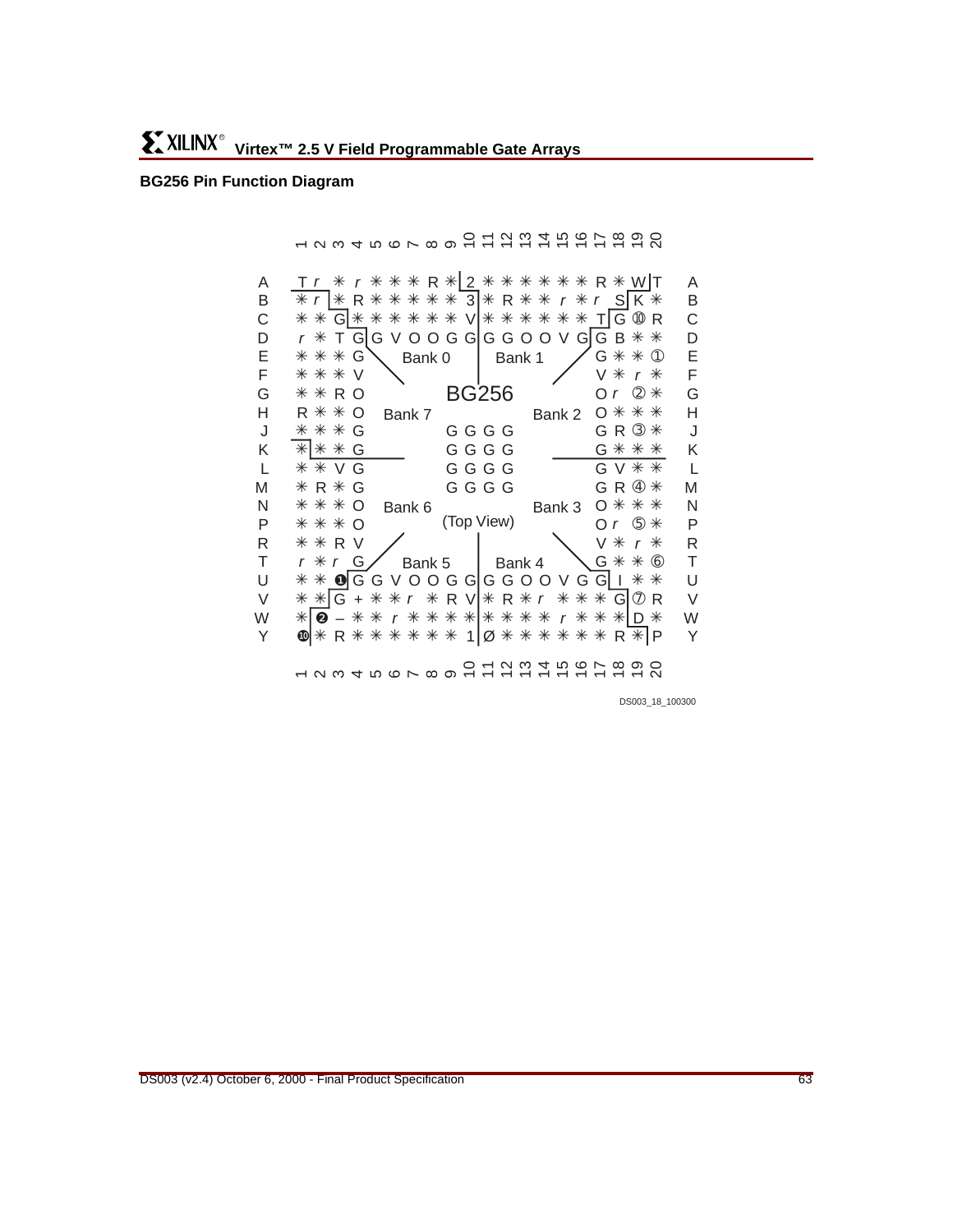# **BG352 Pin Function Diagram**

| Α  | 0 * * *<br>⋇<br>* G V<br>Α<br>$\ast$<br>G *<br>Gl<br>R O<br>⋇<br>⋇<br>$\ast$<br>GIG.<br>⋇<br>⋇<br>⋇<br>G<br>G<br>G<br>G                                                       |
|----|-------------------------------------------------------------------------------------------------------------------------------------------------------------------------------|
| Β  | B<br>G<br>$\ast$<br>* *<br>2<br>⋇<br>⋇<br>⋇<br>⋇<br>$\circ$<br>⋇<br>⋇<br>⋇<br>G<br>⋇<br>R<br>⋇<br>⋇<br>⋇<br>V<br>⋇<br>⋇<br>⋇<br>⋇<br>O                                        |
| С  | R * * R * V<br>C<br>⋇<br>⋇<br>⋇<br>K<br>S<br>⋇<br>$\ast$<br>*<br>⋇<br>⋇<br>⋇<br>⋇<br>⋇<br>R *<br>R<br>⋇<br>⋇<br>⋇<br>Τ                                                        |
| D  | $\divideontimes$<br>$^{\circledR}$<br>* V O<br>$\ast$<br>$\ast$<br>⋇<br>D<br>⋇<br>* ∨<br>⋇<br>⋇<br>ΤI<br>W<br>3<br>⋇<br>⋇<br>⋇<br>O<br>R<br>O<br>$\mathsf{r}$<br>$\mathbf{r}$ |
| E  | E<br>⋇<br>⋇<br>⋇<br>B<br>R<br>G<br>G<br>$\mathsf{r}$                                                                                                                          |
| F  | F<br>⋇<br>⋇<br>⋇<br>$\ast$<br>⋇<br>⋇<br>⋇<br>⋇<br>Bank 1<br>Bank 0                                                                                                            |
| G  | G<br>⋇<br>⋇<br>⋇<br>⋇<br>$^\circledR$<br>⋇<br>R<br>O                                                                                                                          |
| Η  | $\mathsf{H}$<br>$\ast$<br>⋇<br>⋇<br>⋇<br>R.<br>$\Omega$<br>G<br>G                                                                                                             |
| J  | ② 米<br>⋇<br>⋇<br>J<br>* ∨<br>⋇<br>⋇                                                                                                                                           |
| Κ  | Κ<br>⋇<br>* V<br>⋇<br>⋇<br>Ω<br>⋇<br>Ω<br>Bank 2<br>Bank 7                                                                                                                    |
| L  | ⋇<br>L<br>⋇<br>⋇<br>⋇<br>R<br>V<br>⋇<br>V                                                                                                                                     |
| M  | $\circled{3}$ R<br>⋇<br>M<br>⋇<br>⋇<br>⋇<br>⋇<br>⋇                                                                                                                            |
| N  | <b>BG352</b><br>∗<br>N<br>⋇<br>* *<br>⋇<br>G<br>$*$<br>∩                                                                                                                      |
| P  | (Top View)<br>$\vee$<br>$*$ O<br>⋇<br>P<br>⋇<br>⋇<br>V<br>G                                                                                                                   |
| R  | $\mathsf{R}$<br>$^{\circledA}$<br>⋇<br>R<br>R<br>⋇<br>⋇<br>V<br>⋇                                                                                                             |
| Т  | $\ast$<br>T<br>⋇<br>⋇<br>⋇<br>⋇<br>⋇<br>⋇<br>V                                                                                                                                |
| U  | U<br>$\circledS$<br>$\ast$<br>⋇<br>⋇<br>⋇<br>Ω<br>⋇<br>$\Omega$<br>Bank 3<br>Bank 6                                                                                           |
| V  | $\vee$<br>$\circled6$<br>⋇<br>⋇<br>R<br>V<br>⋇<br>⋇<br>⋇                                                                                                                      |
| W  | * *<br>W<br>⋇<br>⋇<br>G<br>V<br>G<br>O                                                                                                                                        |
| Y  | $\ast$<br>Y<br>⋇<br>⋇<br>R O<br>R<br>⋇<br>⋇                                                                                                                                   |
| AA | ⋇<br>⋇<br>⋇<br>⋇<br>R *<br>AA<br>⋇<br>⋇<br>Bank 5<br>Bank 4                                                                                                                   |
| AB | $\bullet *$<br>⋇<br>G<br>⋇<br>⋇<br>⋇<br>ΑB<br>G                                                                                                                               |
| AC | $\ast$<br>$\circled7$<br>V * R *<br>❷∣<br>* *<br>AC<br>P<br>⋇<br>⋇<br>⋇<br>O *<br>⋇<br>* R<br>⋇<br>* *<br>⋇<br>OR.<br>O<br>$\mathbf r$                                        |
| AD | * * * * *<br>⋇<br>⋇<br>⋇<br>⋇<br>⋇<br>$\mathbf{C}$<br>⋇<br>AD<br>⋇<br>⋇<br>⋇<br>⋇<br>$\ast$<br>⋇<br>⋇<br>R.<br>⋇<br>⋇<br>D<br>$\mathsf{r}$                                    |
| AE | ⋇<br>* * * * Ø<br>* * * *<br>⋇<br>O<br>⋇<br>R.<br>R.<br>V<br>V<br>⋇<br>AE<br>⋇<br>⋇<br>$+$<br>O<br>G<br>G<br>$\mathbf{r}$<br>$\mathsf{r}$                                     |
| AF | G * * G * O V<br>$V$ $O$ $*$ $G$ $*$ $*$<br>$\ast$<br>Gl<br>AF<br>⋇<br>⋇<br>⋇<br>⋇<br>G<br>G<br>G<br>G<br>-1<br>⋇<br>G                                                        |
|    | ៓៓៓៰៓ៜឨ៓៓ៜឨ៓៓៓ៜឨ៓៓<br>NWQQQQQQQ                                                                                                                                               |

DS003\_19\_100600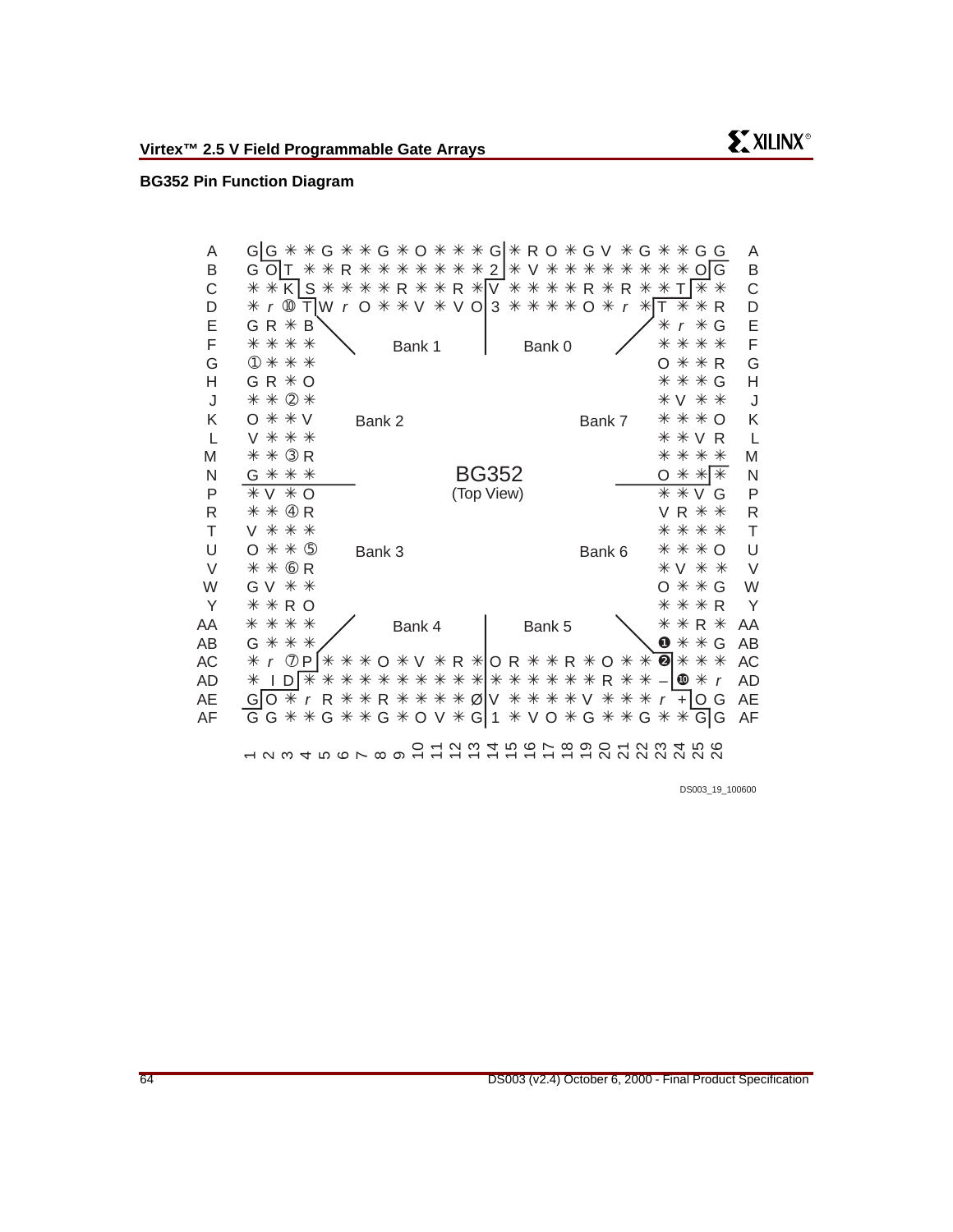# **BG432 Pin Function Diagram**

|                                                       | <u>ព្រំ ក្នុងប្អូត មាន ក្នុងប្អូត ម</u><br>$ \alpha$ $\alpha$ $+$ $\alpha$ $\alpha$ $\alpha$ $\alpha$ $\alpha$ $-$                                                                                                                                                                                                                                                                                                                                                                                    |                                                         |
|-------------------------------------------------------|-------------------------------------------------------------------------------------------------------------------------------------------------------------------------------------------------------------------------------------------------------------------------------------------------------------------------------------------------------------------------------------------------------------------------------------------------------------------------------------------------------|---------------------------------------------------------|
| A<br>B<br>C<br>D<br>E<br>F                            | OGG * * * G * G V O * R G * 2   V G * * O * G * G * * * G G   O<br>* * r * * * R * r * V<br>G GIT W *<br>$\ast$<br>$\ast$<br>⋇<br>$\angle$ G G<br>⋇<br>R.<br>⋇<br>⋇<br>⋇<br>⋇<br>$\mathsf{r}$<br>V<br>* \ * *  * r \ * * * *<br>G <sub>10</sub> O<br>$O$ $*$ G<br>$T$ $*$ R V $*$<br>* R * *<br>* * *<br>⋇<br>$\mathsf{r}$<br>S * * * * r O * * * * G 3 * * * O R * R * R *<br>$\ast$<br>* *<br>B KI<br>⋇<br>$\top$<br><b>* R * *</b><br>⋇<br>⋇<br>* *<br>V * * *<br>R<br>⋇<br>VR<br>Bank 0<br>Bank 1 | A<br>B<br>C<br>D<br>E<br>F                              |
| G<br>Н<br>J<br>K<br>L<br>M                            | G * R *<br>⋇<br>* * G<br>r * * *<br>* * *<br>⋇<br>GR * *<br>* R G<br>* 2 V 1<br>V * *<br>Bank 2<br>Bank 7<br>⋇<br>$0$ $*$ $*$ $0$<br>* * O<br>* *<br>$r *$<br>⋇<br>* *                                                                                                                                                                                                                                                                                                                                | G<br>Н<br>J<br>Κ<br>L<br>M                              |
| N<br>$\mathsf{P}$<br>R<br>$\top$<br>U                 | <b>VR *</b><br>R V * *<br>⋇<br>G * * 3<br>* * G<br>⋇<br><b>BG432</b><br>$* * r *$<br>* * * r<br>(Top View)<br>G V<br>$* *$<br>V<br>$* $ + G<br>$*$ $*$ $*$<br>* * *<br>r                                                                                                                                                                                                                                                                                                                              | N<br>P<br>R<br>T<br>U                                   |
| $\vee$<br>W<br>Y<br>AA<br>AB<br>AC<br><b>AD</b><br>AE | <b>R * * G</b><br>G R * 4<br>$\divideontimes$<br>$*V$<br>* ∨ * *<br>⋇<br>* *<br>* *<br>r *<br>r *<br>$0 * * 0$<br>O<br>* *<br>O<br>5 V 6 R<br>$\ast$<br>V *<br>Bank 6<br>R<br>Bank 3<br>* * G<br>G *<br>⋇<br>$\mathsf{r}$<br>* * * R<br>* * *<br>VRG<br>G * * *                                                                                                                                                                                                                                       | V<br>W<br>Υ<br>AA<br>AB<br><b>AC</b><br><b>AD</b><br>AE |
| AF<br>AG<br>AH<br>AJ<br>AK<br>AL                      | <b>V * R *</b><br>* *<br>⋇<br>Bank 4<br>Bank 5<br>* * * ⑦<br>* * *<br>⋇<br>* * * G * * r * O * * V<br>$\bullet$ 0 $\ast$ $\ast$<br>$*$ * P DI * * *<br>V * * O *<br>⋇<br>r * * *   V r R * * * * *<br>$\Theta$ O  $*$ G<br>G<br>$O$ $\ast$<br>⋇<br>⋇<br>* ∨ *<br>R<br>⋇<br>R.<br>⋇<br>⋇<br>$\mathbf{I}$<br>⋇<br>r * * * * V * r   1 * * V * * V R * * * R * + G G<br>G G   * *<br>⋇<br>⋇<br>⋇<br>$\boxed{0}$ * G * * O * G r G * * * G G O<br><b>**GRG*O*RG*</b><br>O G G<br>R.                       | AF<br>AG<br>AH<br>AJ<br>AK<br>AL                        |
|                                                       | 1 1 1 2 2 3 2 3 2 3 2 3 4 4 5 6 7 8 9 8 7 8 9 8 7                                                                                                                                                                                                                                                                                                                                                                                                                                                     |                                                         |

DS003\_21\_100300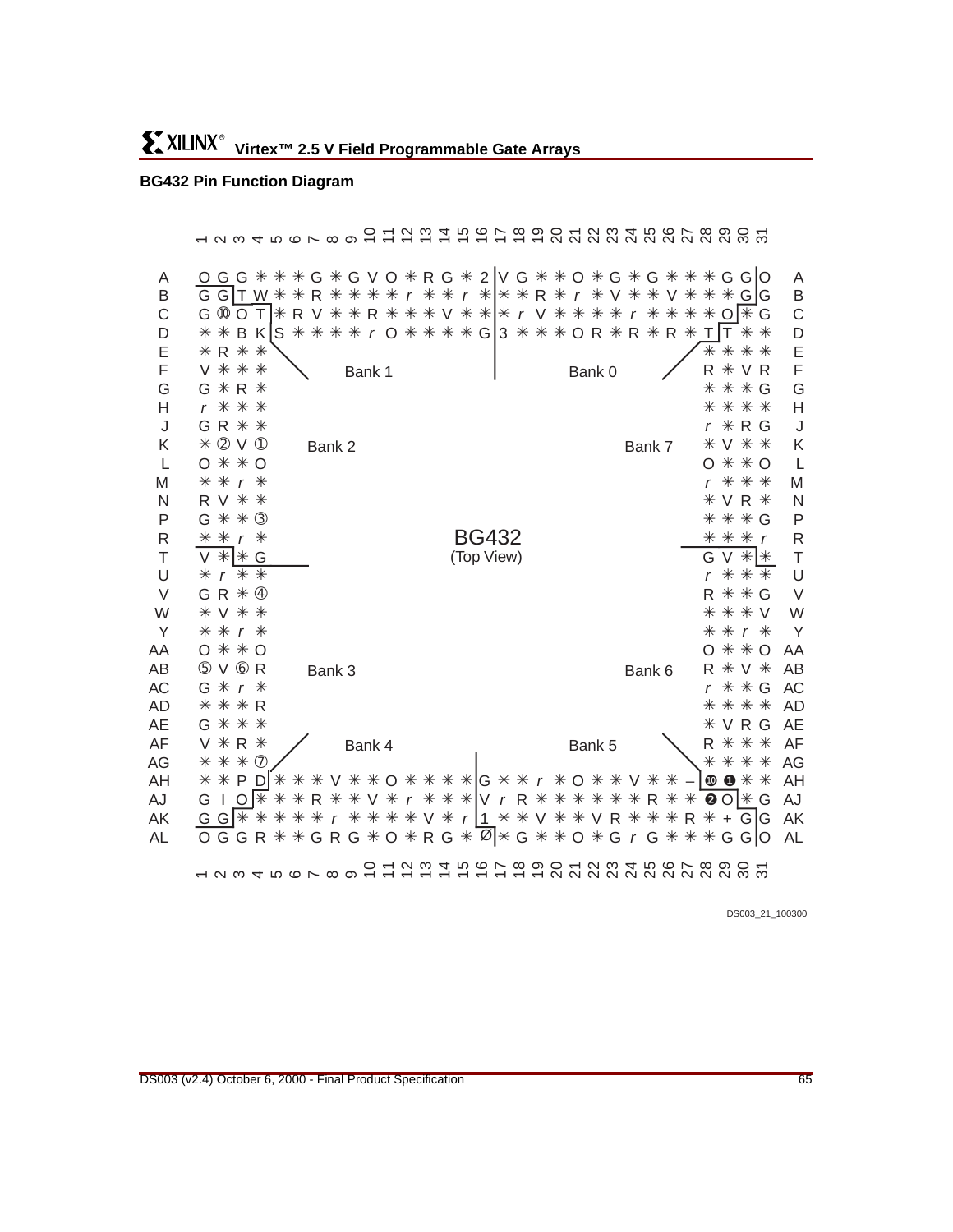#### **BG560 Pin Function Diagram**

12345678910 11 12 13 14 15 16 17 18 19 20 21 22 23 24 25 26 27 28 29 30 31 32 33 K C ✳ ✳✳✳✳✳✳✳✳✳✳✳✳✳✳✳✳✳ ✳ ✳✳✳✳✳✳ ✳ GO V n O V T R AJ \* \* \* <u>\* ⑦ D</u> \* \* \* \* \* \* \* \* V \* \* \* | 1 R \* \* \* \* \* \* \* R \* \* + <mark>@</mark> \* \* \* – ❶ AK O R r I  $+$ Ø AL ✳ ✳✳✳ ✳ ✳✳✳ ✳ ✳✳ ✳ ✳ ✳✳ ✳ ✳ ✳ O V R R G R R O R n V R V r AN GGrOG\*\*O\*G\*O\*G\*G\*O\*G\*GrOV\*G\*\*O\*❷|G AN D O \* \* B |T W R \* \* *r* R \* *r* \* \* R 2 | \* \* R \* \* \* \* \* \* R \* \* *r <u>\* |</u> r \** ➀ ✳ ✳ r ➁ ✳ ✳ G R ➃ W ✳ ✳ ➄ ✳ ✳ G V ➅ ✳✳✳ n ❿ AJ G 12345678910 11 12 13 14 15 16 17 18 19 20 21 22 23 24 25 26 27 28 29 30 31 32 33 ➉ E Bank 1 Bank 0 Bank 4 Bank 6 \* \* \* G \* AC Bank 5 Bank 3 Bank 2 Bank 7 BG560 (Top View) B GO\_r\_]\*\*G\*\*G\*\*VOVG\*\*|VO\*\*\*\*G\*\*\*GV\*\*G\_Q|T F G H J V \* \* \* \* \* \* \* G K  $\mathbf{L}$ M N P R ✳✳✳ R O G T  $\cup$ V Y AA AB AC AD AE AF A G<u>|S \*</u> \* \* R G \* \* O \* G \* G \* O <u>3</u> G R G V O \* G \* O \* \* G O \* G <u>G</u> AG ✳ ✳✳ G V AH \* G \* *r* AK OR<u> \* |</u>n \* \* \* V \* \* V \* r \* \* \* <u>|V</u> \* \* V \* \* \* \* \* \* \* r - |O \* AL AM\_P\_||O G R \* \* G \* \* \* G \* \* \* R O \* \* \* & G \* \* \* G \* \* \* G \* \* \* \* ||\_\_| G AM B C D E F G H J K L M N P R T U V W Y \* *r* \* \* \* AA \* \* \* V O AB **\* \* R V G AD** R \* r \* \* AE \* \* \* \* O AF A AG ✳✳ ✳ V G \* *r* \* \* \* AH ✳✳ ✳ ✳✳ ✳✳ ✳✳✳✳✳ ✳ ✳✳ ✳ ✳ ✳ ✳ G OT r VVR R R r r ✳ ✳✳✳ ✳ ✳✳  $\bigcirc$   $*$   $\cdot$   $\bigcirc$   $*$   $\vee$   $*$   $\vee$ ✳ ✳✳ V ✳✳✳ V O V r G  $*$  3 R  $*$ ✳✳✳✳ **☀ ☀ ☀ ☀ ☀** ✳✳ ✳ ✳✳✳ ✳✳✳ O r ✳ ✳ OV R ✳ ✳✳ R G ✳✳✳✳ r  $*$  G  $*$ ✳✳ ✳ ✳✳✳ ✳✳✳ ✳ G \* ① \* r Bank 2 Bank 7 \* \* R V 〇 ✳✳✳✳ r ○ **\* V \* \*** \* \* \* \* G ✳ ✳ V ✳✳ ✳ G ➂ R RG ✳✳✳ ✳ ✳✳ ✳ G R O **∗∨ ∗ ∗ ∗** ✳✳✳ OR R G ✳✳✳ ✳ ✳ ✳  $*$   $\Omega$ V\*\*\* ┃ Bank1 ┃ Bank0 / \*\*\*G G R RG V V G \* ④ R \* \* \* O G V V RG  $*|r$ r \*

DS003\_22\_100300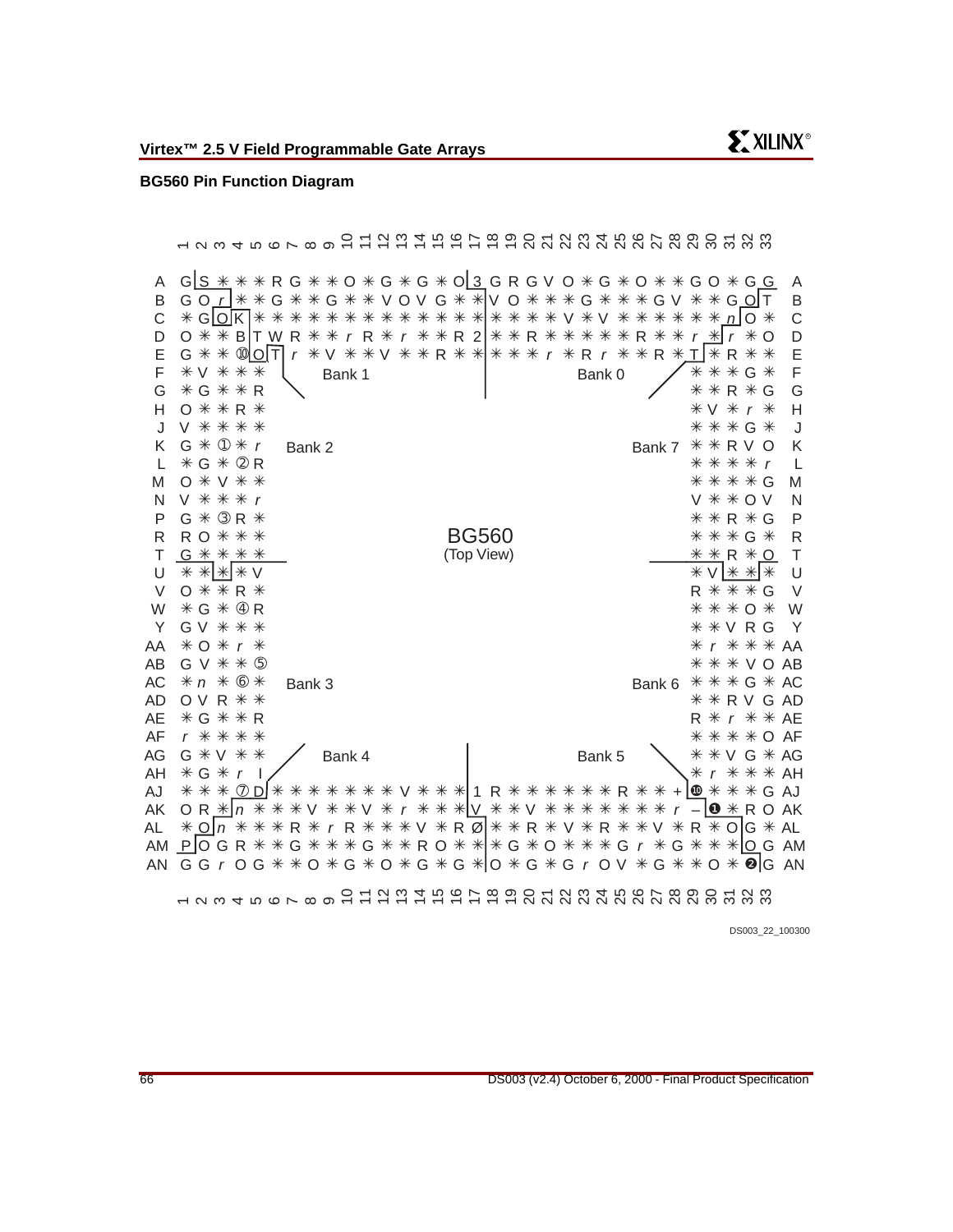# **FG256 Pin Function Diagram**



**FG256** (Top view)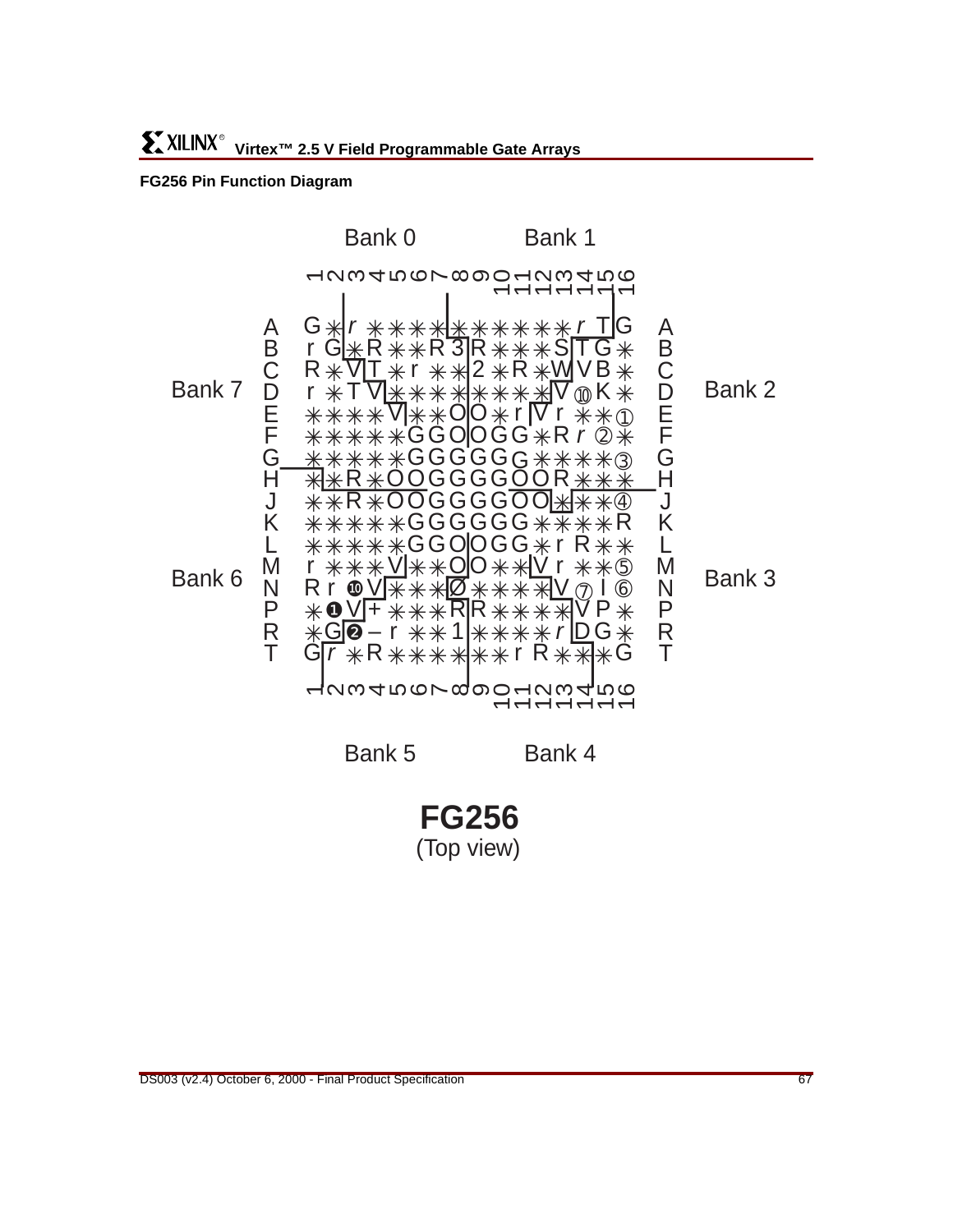#### **FG456 Pin Function Diagram**



Bank 5

Bank 4

# **FG456** (Top view)

Note: Packages FG456 and FG676 are layout compatible.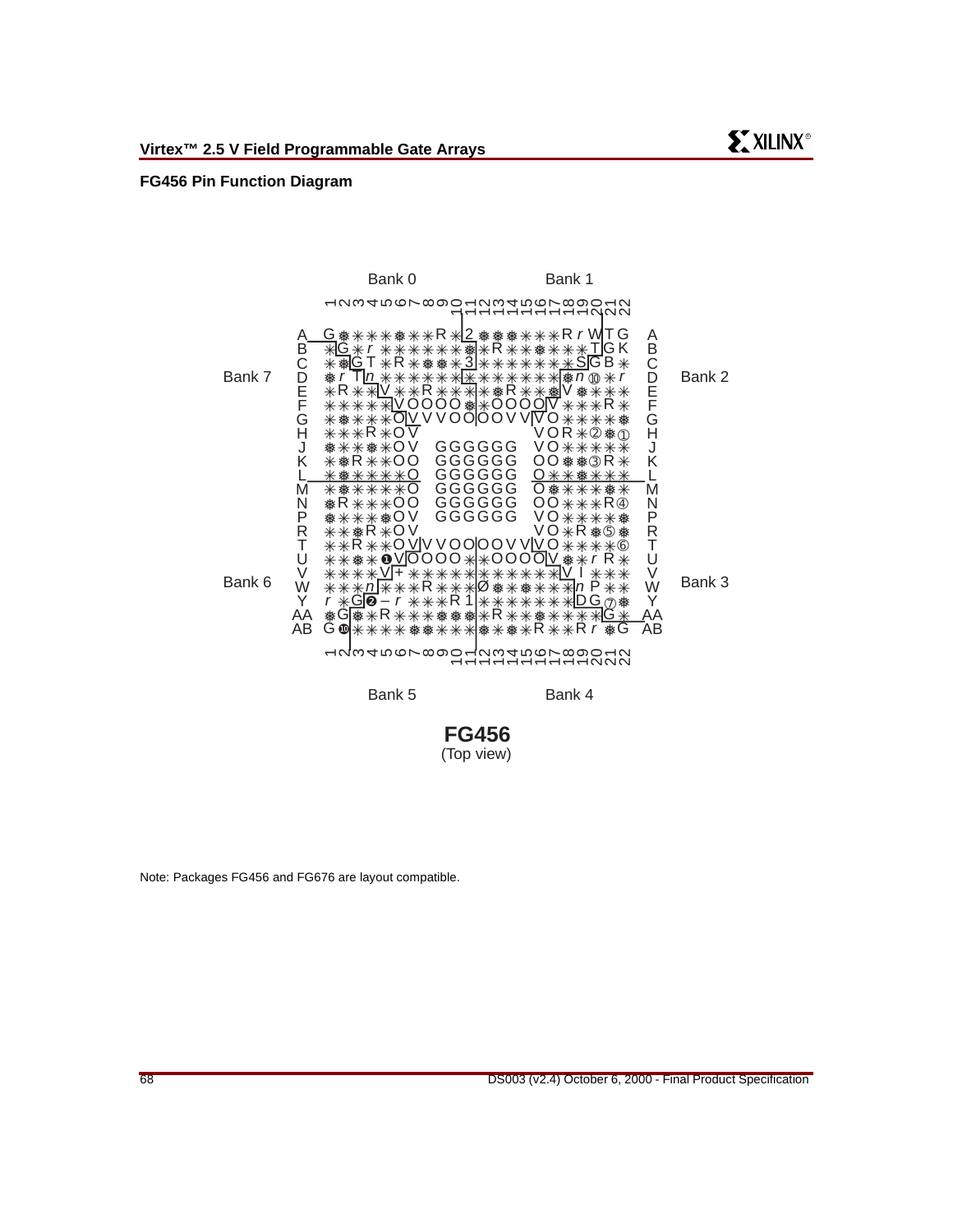# **FG676 Pin Function Diagram**

|        |           |     |    |       |                                                        |   |             | Bank 0                                    |         |          |                                    |       |                     |                            |       |     |   |         | Bank 1        |    |            |                |                 |                         |     |              |              |        |
|--------|-----------|-----|----|-------|--------------------------------------------------------|---|-------------|-------------------------------------------|---------|----------|------------------------------------|-------|---------------------|----------------------------|-------|-----|---|---------|---------------|----|------------|----------------|-----------------|-------------------------|-----|--------------|--------------|--------|
|        |           |     |    |       | 12345678907亿亿4万                                        |   |             |                                           |         |          |                                    |       |                     |                            |       |     |   |         |               |    |            |                |                 |                         |     |              |              |        |
|        |           |     |    |       |                                                        |   |             |                                           |         |          |                                    |       |                     |                            |       |     |   |         |               |    |            |                |                 |                         |     |              |              |        |
|        | А         |     |    |       | G n n * * * * * * * * K R * R n * r * * * * * * * 1n G |   |             |                                           |         |          |                                    |       |                     |                            |       |     |   |         |               |    |            |                |                 |                         |     |              | A            |        |
|        | в         |     |    |       | n G * * *                                              |   |             | n r * G r n * * G * n * G r * n * * n G n |         |          |                                    |       |                     |                            |       |     |   |         |               |    |            |                |                 |                         |     |              | в            |        |
|        | C         |     |    |       | n nig * *                                              |   |             | * * * * * R * 2 * * * * * * R R W T G n n |         |          |                                    |       |                     |                            |       |     |   |         |               |    |            |                |                 |                         |     |              | C            |        |
|        | D         | 楽   | ∗  |       | $*$ G $*$                                              |   |             | R * *                                     |         |          | * * * * * <mark>* R</mark> * * * * |       |                     |                            |       |     |   |         |               | ∗  | ₩          |                |                 | TGK * *                 |     |              | D            |        |
|        | Е         | *   | ∗  | *     |                                                        |   | $*$ G T $*$ |                                           |         |          | R * * * * 3 *                      |       |                     |                            |       | * * |   | * * *   |               |    |            |                |                 | $*$ SIG B $*$ $*$ $*$   |     |              | Е            |        |
| Bank 7 | F         | *   | n  |       |                                                        |   |             | R Th $*$ $*$                              |         | $*$      | $\ast$                             | ∗     | * * * *             |                            |       | ⋇   | ∗ | ∗       |               |    |            |                |                 |                         |     |              | F            | Bank 2 |
|        | G         | ∗   | ∗  | ∗     | R                                                      | ⋇ |             | * V * * R * * * * * R * * * V             |         |          |                                    |       |                     |                            |       |     |   |         |               |    | *          | ∗              | ∗               | ∗                       | $*$ | $\mathbf{r}$ | G            |        |
|        | н         | r   | ⋇  | ∗     | ∗                                                      | ∗ | ⋇           | * VOOOO * * 0000 V * *                    |         |          |                                    |       |                     |                            |       |     |   |         |               |    |            | ⋇              | R.              | ∗                       | $*$ | 楽            | н            |        |
|        | J         |     | G  | ⋇     | ⋇                                                      | ⋇ | ⋇           | *                                         |         |          | $0 V V V 0 0 0 0 V V V 0 *$        |       |                     |                            |       |     |   |         |               |    | *          | *              | ⋇               | ⋇                       | G   | ⋇            | J            |        |
|        | K         | r.  | ⋇  | ∗     | ⋇                                                      | ⋇ |             | <b>R</b> *                                |         | $O$ V    |                                    |       | G G G G G G G G V O |                            |       |     |   |         |               | R. | ∗          | $^{\circledR}$ | ∗               | (1)                     | r   |              | K            |        |
|        | L         |     | n  | ∗     | ⋇                                                      | ⋇ | ∗           | ∗                                         |         | O V      |                                    |       | G G G G G G G G V   |                            |       |     |   |         | $\circ$       | ∗  | ∗          | ∗              | ∗               | ∗                       |     | ⋇            | L            |        |
|        | M         |     | R  | ∗     | ⋇                                                      |   | <b>R</b> *  | $\ast$                                    | $\circ$ | $\circ$  |                                    |       | G G G G G G G G     |                            |       |     |   | $\circ$ | $\circ$       | ∗  | ∗          | $\circled{3}$  | R               | ∗                       | 案   | R            | M            |        |
|        | N         | 楽   | G  | ∗     | ∗                                                      |   | * *         | ⋇                                         | ∗       |          | 0 G G G G G G G G W                |       |                     |                            |       |     |   |         |               | *  | ₩          | *              | *               | ∗                       | n   | 楽            | N            |        |
|        | P         | *   | n  | ∗     | ∗                                                      | ∗ | ∗           | ∗                                         | ∗       |          | 0 G G G G G G G G W                |       |                     |                            |       |     |   |         |               | ∗  | *          | *              | ∗               | ∗                       | G   | 盎            | P            |        |
|        | R         | R.  | 楽  | ∗     | R.                                                     | ∗ | ∗           | ⋇                                         | O       | $\Omega$ |                                    | G G G |                     | GGGG                       |       |     |   | G O     | $\circ$       | ∗  | ∗          | *              | R               | $\circled{4}$           | R   | 器            | R<br>т       |        |
|        | т         |     | n  | ∗     | ⋇                                                      | ∗ | ∗           | ⋇                                         | O       |          | VGG                                |       | G                   | G G G G G V O              |       |     |   |         |               | ∗  | ∗          | ∗              | ∗               | ⋇                       |     | 楽            |              |        |
|        | U         | ⋇   | r  | ∗     | ⋇                                                      | ⋇ | R.          | ⋇                                         |         |          | O V G G G G G G G G V O *          |       |                     |                            |       |     |   |         |               |    | <b>R</b> * |                | $\circled{5}$   | ∗                       |     | 器            | U            |        |
|        | v         | 楽   | G  | ∗     | ∗                                                      | R | ∗           | ⋇                                         |         |          | $o$ v v v o olo o v v vlo $*$      |       |                     |                            |       |     |   |         |               |    | ∗          | *              | ∗               | $\circled{6}$           | G   | *            | $\mathsf{v}$ |        |
| Bank 6 | W         | ∗   | ∗  | ∗     | *                                                      | ∗ |             | $* 0$ V 0 0 0 0 $*$ $* 0$ 0 0 0 0 V $* *$ |         |          |                                    |       |                     |                            |       |     |   |         |               |    |            |                | <b>RR *</b>     |                         | *   | $\mathbf{r}$ | W            | Bank 3 |
|        | Y         | r.  | ∗  | ∗     | ∗                                                      |   |             | * *   V + * * * * *   * * *               |         |          |                                    |       |                     |                            |       |     | ∗ |         | $* * V$       |    |            | ∗              | ∗               | * *                     |     | *            | Y            |        |
|        | AA        | *   | n. | ∗     | $*$ * n *                                              |   |             |                                           | ☀       |          | * R * * * 0 * *                    |       |                     |                            |       |     | ∗ | ∗       | $* * n$ $P *$ |    |            |                |                 | ∗                       | n * |              | AA           |        |
|        | AB        | *   | ⋇  |       | R * G @                                                |   |             | $\overline{\phantom{a}}$                  |         | R *      | ⋇                                  | ∗     | R 1 * * *           |                            |       |     | ∗ | ∗       | ∗             | ∗  |            |                | $D$ G $\odot$ * |                         | ∗   | ∗            | AB           |        |
|        | <b>AC</b> | *   | ∗  |       | * IG *                                                 |   | ∗           | <b>R</b> *                                |         |          | * * *                              |       | * *                 |                            | * R * |     | ⋇ | ∗       | ∗             | ∗  | ∗          |                |                 | * GI * *                |     | *            | <b>AC</b>    |        |
|        | <b>AD</b> |     |    |       | n n∥G <sup>1</sup>                                     | ∗ | ∗           | ⋇                                         | ∗       |          | * *                                | ∗     | * * * * *           |                            |       |     | ∗ | R.      | ∗             | ∗  |            | R R            |                 | * G n *                 |     |              | <b>AD</b>    |        |
|        | <b>AE</b> | n I |    | G n * |                                                        | ∗ |             | n * * G r                                 |         |          |                                    | n     |                     | ≉ G∥n ≉                    |       |     |   |         | n * G * *     |    | n *        |                | ∗               | n Gn                    |     |              | <b>AE</b>    |        |
|        | AF        |     |    |       | G n * * *                                              |   |             | * * r * *                                 |         |          |                                    | 楽     |                     |                            | R     | 楽   |   |         | r * * r *     |    |            |                |                 | * * n n G               |     |              | AF           |        |
|        |           |     |    |       |                                                        |   |             |                                           |         |          |                                    |       |                     |                            |       |     |   |         |               |    |            |                |                 |                         |     |              |              |        |
|        |           |     |    |       | 12345678907亿はやおおわ                                      |   |             | Bank 5                                    |         |          |                                    |       |                     |                            |       |     |   | ≌       | Bank 4        |    |            |                |                 | <b>ទំ ន ដ ន ន ដ ន ន</b> |     |              |              |        |
|        |           |     |    |       |                                                        |   |             |                                           |         |          |                                    |       |                     |                            |       |     |   |         |               |    |            |                |                 |                         |     |              |              |        |
|        |           |     |    |       |                                                        |   |             |                                           |         |          |                                    |       |                     | <b>FG676</b><br>(Top view) |       |     |   |         |               |    |            |                |                 |                         |     |              |              |        |
|        |           |     |    |       |                                                        |   |             |                                           |         |          |                                    |       |                     |                            |       |     |   |         |               |    |            |                |                 |                         |     |              |              |        |

fg676a

Note: Packages FG456 and FG676 are layout compatible.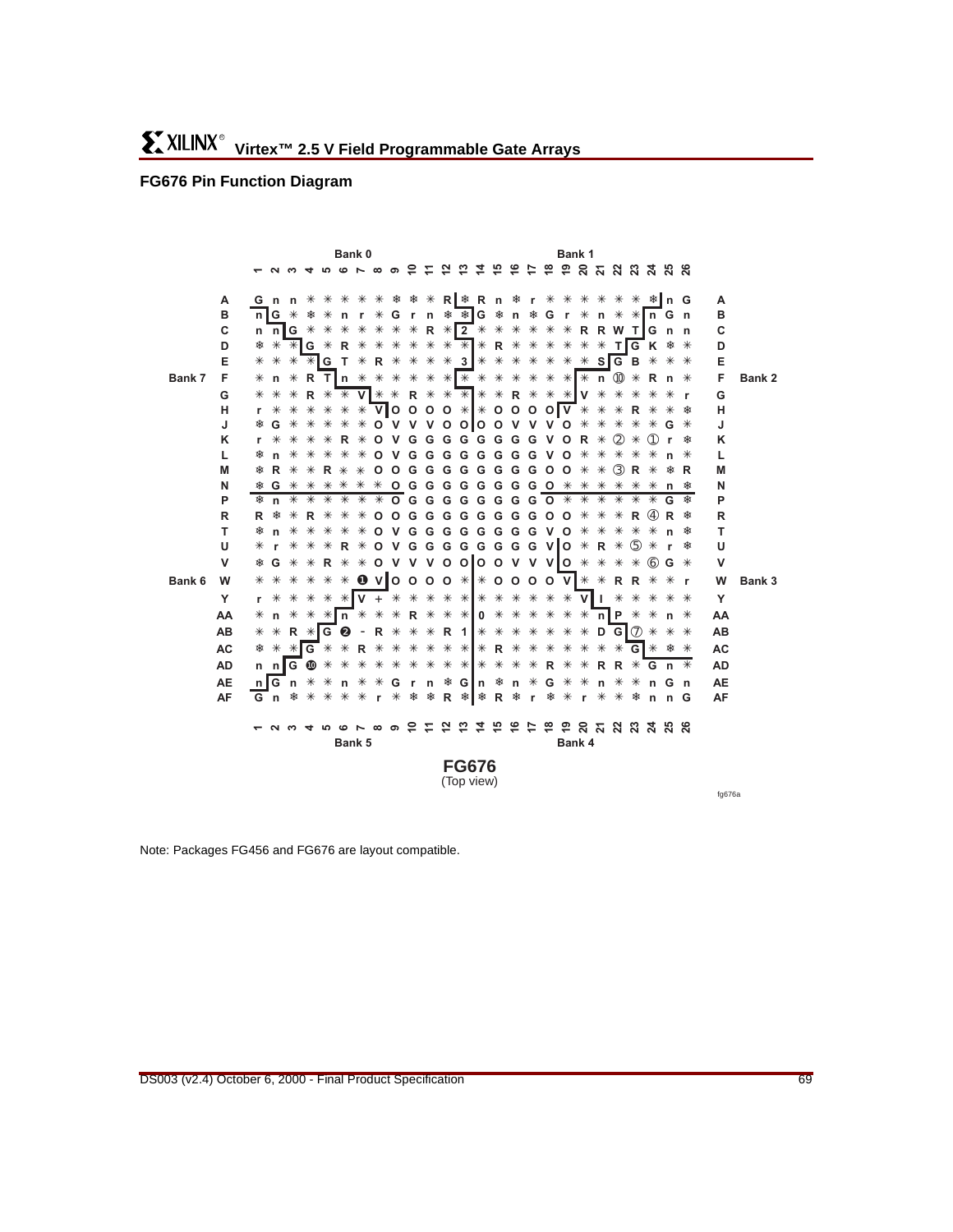#### <span id="page-69-0"></span>**FG680 Pin Function Diagram**



**SY XILINX®**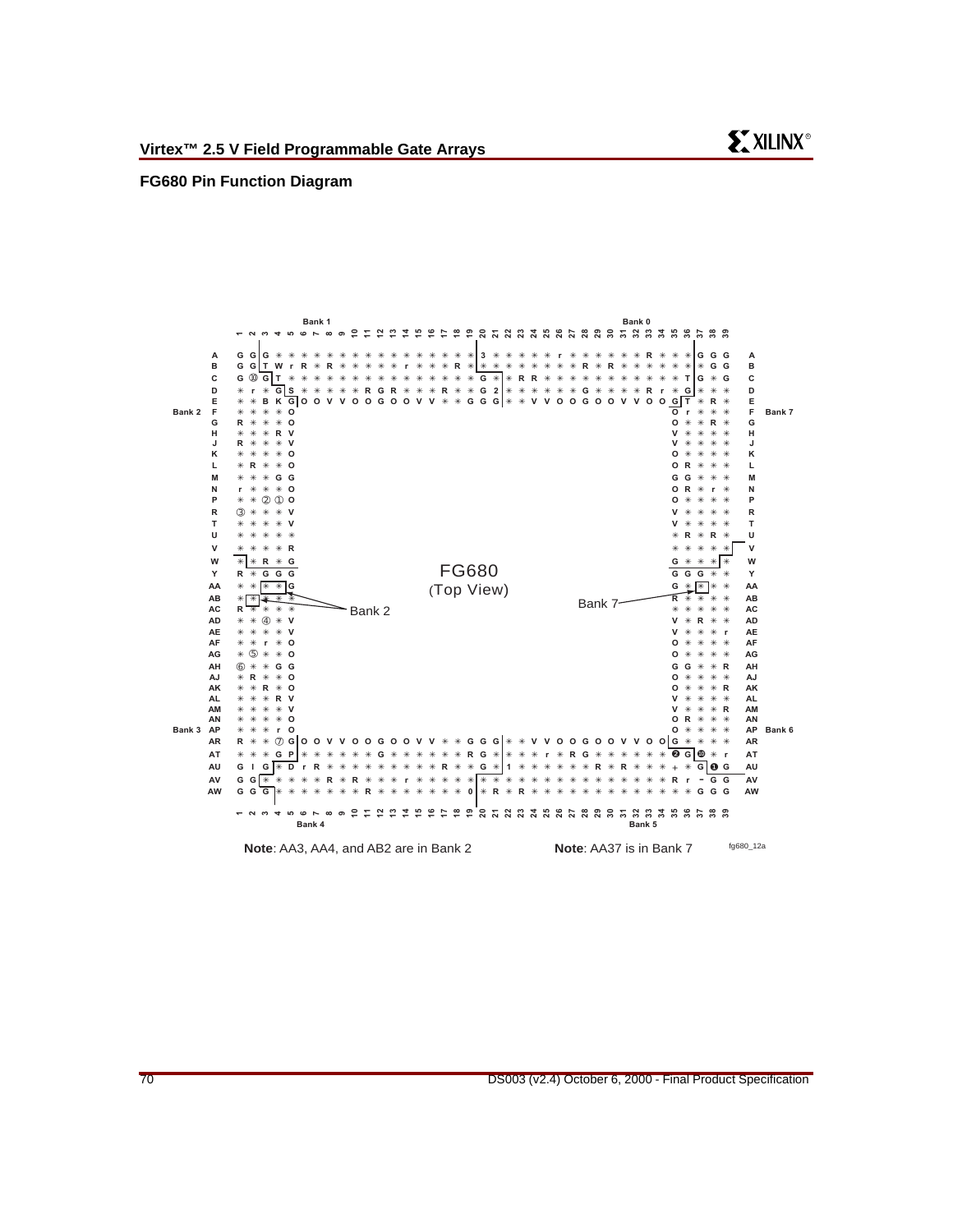# **Virtex™ 2.5 V Field Programmable Gate Arrays** R

# **Virtex Device/Package Combinations and Maximum I/O**

|              | Maximum User I/O (excluding dedicated clock pins) |               |               |               |               |               |               |               |                |  |  |  |  |  |
|--------------|---------------------------------------------------|---------------|---------------|---------------|---------------|---------------|---------------|---------------|----------------|--|--|--|--|--|
| Package      | <b>XCV50</b>                                      | <b>XCV100</b> | <b>XCV150</b> | <b>XCV200</b> | <b>XCV300</b> | <b>XCV400</b> | <b>XCV600</b> | <b>XCV800</b> | <b>XCV1000</b> |  |  |  |  |  |
| CS144        | 94                                                | 94            |               |               |               |               |               |               |                |  |  |  |  |  |
| <b>TQ144</b> | 98                                                | 98            |               |               |               |               |               |               |                |  |  |  |  |  |
| PQ240        | 166                                               | 166           | 166           | 166           | 166           |               |               |               |                |  |  |  |  |  |
| HQ240        |                                                   |               |               |               |               | 166           | 166           | 166           |                |  |  |  |  |  |
| <b>BG256</b> | 180                                               | 180           | 180           | 180           |               |               |               |               |                |  |  |  |  |  |
| <b>BG352</b> |                                                   |               | 260           | 260           | 260           |               |               |               |                |  |  |  |  |  |
| <b>BG432</b> |                                                   |               |               |               | 316           | 316           | 316           | 316           |                |  |  |  |  |  |
| <b>BG560</b> |                                                   |               |               |               |               | 404           | 404           | 404           | 404            |  |  |  |  |  |
| FG256        | 176                                               | 176           | 176           | 176           |               |               |               |               |                |  |  |  |  |  |
| FG456        |                                                   |               | 260           | 284           | 312           |               |               |               |                |  |  |  |  |  |
| FG676        |                                                   |               |               |               |               | 404           | 444           | 444           |                |  |  |  |  |  |
| FG680        |                                                   |               |               |               |               |               | 512           | 512           | 512            |  |  |  |  |  |

# **Virtex Ordering Information**